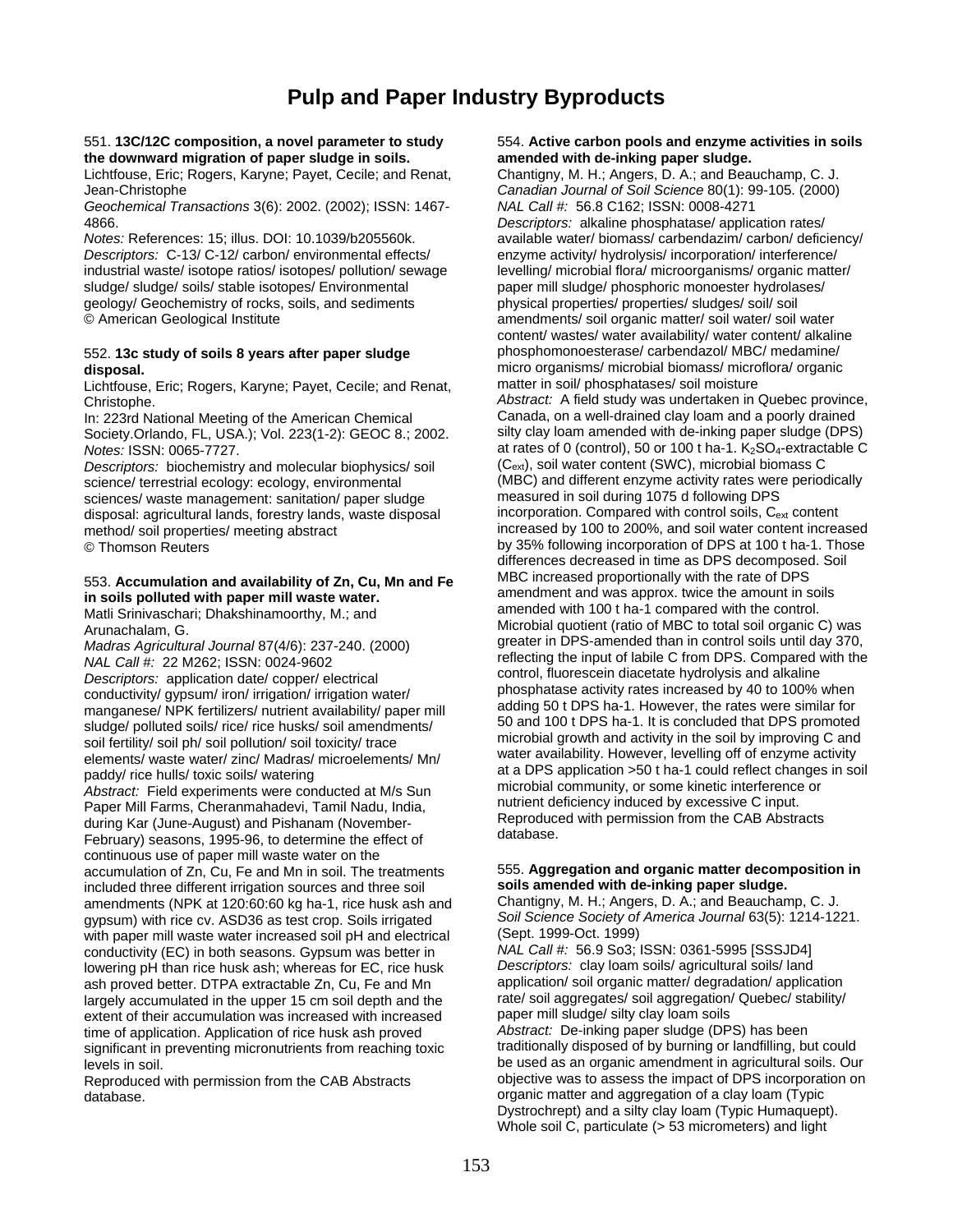fraction (density < 1.8 Mg m(-3)) C, and water-stable *Descriptors:* pollution assessment control and aggregation were measured periodically during a 3-yr management/ soil science/ aggregation/ decomposition/ soil period after a single application of DPS at rates of 0 organic matter (control), 50, and 100 Mg ha(-1). Microscopic observations © Thomson Reuters of water-stable aggregates were also performed. Adding DPS increased whole soil C content, which remained 559. **Agricultural use of three organic residues: Effect**  After 2 yr, about 40% of the initial material remained in the **comarca costa de huelva' (sw spain).**<br>
Soil. The proportion of residual C attributed to DPS and **Madelon, Engracia: Burgos. Pilar: Lopez** present in the particulate fraction remained constant at 70 Cabrera, Francisco<br>to 90% during the first 2 yr of the study, whereas the Nutrient Cycling in proportion of residual C present in the light fraction *NAL Call #:* S631 .F422; ISSN: 1385-1314 decreased from > 95% for fresh DPS to < 50% after 2 yr. *Descriptors:* enzymology: biochemistry and molecular water-stable aggregates > 1 mm was 2 to 6 times larger in management: sanitation/ rutaceae: angiosperms, dicots, amended soils than in the control. This effect was still blants spermatophytes vascular plants/ field experim amended soils than in the control. This effect was still plants, spermatophytes, vascular plants/ field experiment:<br>statistically significant after 3 yr. Microscopic observations applied and field techniques/ organic ferti statistically significant after 3 yr. Microscopic observations applied and field techniques/ organic fertilization: applied<br>The applied and field revealed that DPS formed into clusters of wood fibers which revealed that DPS formed into clusters of wood fibers which and field techniques/ soil sampling: applied and field<br>became encrusted with mineral particles. We hypothesized techniques/ Fc [Flectrical Conductivity]/ humic su became encrusted with mineral particles. We hypothesized techniques/ Ec [Electrical Conductivity]/ humic substances/<br>that this encrustation provided physical protection to the municipal solid waste compost/ olive mill wast that this encrustation provided physical protection to the municipal solid waste compost/ olive mill waste water<br>decaying DPS which remained particulate (> 53 sludge compost/ organic residues: agricultural use/ of decaying DPS which remained particulate (> 53 sludge compost/ organic residues: agricultural use/ pH/<br>micrometers) in size and progressively densified to > 1.8 paper mill sludge/ soil chemical properties/ soil enzymai Mg m(-3). As a result, water-stable macroaggregates were activity/ soil properties/ soil quality/ total organic carbon<br>
Abstract: Disposal of urban, agricultural and industrial formed with DPS as a central core. *Abstract:* Disposal of urban, agricultural and industrial

### 556. **Aggregation and organic matter decomposition in** One of the most adequate ways of managing this problem **soils amended with de-inking paper sludge; Comments** is the agricultural use of these wastes as organic **on.** amendments. Three organic residues (AC, olive mill waste

Science Society of America Journal, 63(5), Sept/Oct, 1999, p 1214-1221 Reply by M Chantigry and D Angers, p 1544- and EC, Kjeldahl-N, available-P, available-K, total organic 1545. carbon, humic substances, dehydrogenase, phosphatase,

Descriptors: clay loam soils/ agricultural soils/ land beta-glucosidase, urease and benzoyl-argininamide

## 557. **Aggregation and organic matter decomposition in** fertilisation increased the Kjeldahl-N and available-P soils amended with de-inking paper sludge; Discussion

Beyer, Lothar; Mueller, Klaus; Chantigny, Martin; Angers,

*Soil Science Society of America Journal* 64(4): 1544-1545. (Aug. 2000) all treatments. Significant positive correlation between

*Notes:* For reference to original see Chantigny et al., Soil

*Descriptors:* aggregate/ carbon/ critical review/ fertilization/ soils treated with PS. The results indicate that the repe<br>nitrogen/ organic compounds/ sludge/ soil management/ application to the soil of moderate amounts nitrogen/ organic compounds/ sludge/ soil management/ soil treatment/ soils/ soils amendments has positive effects on the chemical and

## © Thomson Reuters 558. **Aggregation and organic matter decomposition in soils amended with de-inking sludge; Response to**

Chantigny, Martin; Angers, Denis; and Beaucham, Chantal **paper mills are**<br>Soil Science Society of America Journal 64(4): 1544-1545 **management.** *Soil Science Society of America Journal* 64(4): 1544-1545. **management.**

*NAL Call #: 56.9 So3; ISSN: 0361-5995* 

# on orange production and on properties of a soil of the

Madejon, Engracia; Burgos, Pilar; Lopez, Rafael; and

Nutrient Cycling in Agroecosystems 65(3): 281-288. (2003) biophysics/ horticulture: agriculture/ soil science/ waste paper mill sludge/ soil chemical properties/ soil enzymatic organic residues implies an increasing problem because of all the economic and environmental repercussions involved. Beyer, L. and Mueller, K. water sludge compost; MWC, municipal solid waste *Soil Science Society of America Journal* 64(4): 1544-1545. compost; and PS, paper mill sludge) were used in a 3-year (July 2000-Aug. 2000)<br>
MAL Call #: 56.9 So3; ISSN: 0361-5995 [SSSJD4]. Their application on crop production and on soil quality was their application on crop production and on soil quality was *Notes:* Comment on original article published in Soil investigated. Soil samples (0-20 cm depth) collected 11<br>Science Society of America Journal, 63(5), Sept/Oct, 1999, months after the last soil amendment were analysed f application/ soil organic matter/ degradation/ application hydrolysing protease (BAA-protease) activities. Generally, rate/ soil aggregates/ soil aggregation/ stability/ paper mill the application of the MWC and PS increased orange yield sludge/ silty clay loam soils when compared to control. Moreover, total organic carbon This citation is from AGRICOLA. **And humic substances significantly increased in soils** and humic substances significantly increased in soils treated with all the organic amendments. Organic<br>fertilisation increased the Kjeldahl-N and available-P **and reply.**<br>Bever, Lothar: Mueller, Klaus: Chantigny, Martin : Angers. **and glucosidase, urease and BAA-protease** activities of the soil. Denis A.; and Beauchamp, Chantal  $\frac{3}{1544}$  Significant positive correlations (p < 0.01) between these<br>Soil Science Society of America Journal 64(4): 1544-1545. enzymatic activities and total organic carbon were found f *NAL Call #:* 56.9 So3; ISSN: 0361-5995. dehydrogenase, urease, beta-glucosidase, and BAA-Sci. Soc. Am. J., Vol. 63, p. 1214-1221, 1999.<br>Descriptors: aggregate/carbon/critical review/fertilization/ soils treated with PS. The results indicate that the repeated © American Geological Institute biochemical properties of the soil, as well as on the orange

yield.<br>© Thomson Reuters

# **comments on.**<br>Chantigny Martin: Angers Denis: and Beaucham Chantal **paper mills and other residuals in Quebec: Risk**

(2000)<br>  $M4L$  Call tt: 56.9 So<sup>3</sup>: ISSN: 0361-5995<br>  $M4L$  Call tt: 56.9 So<sup>3</sup>: ISSN: 0361-5995<br>  $2002$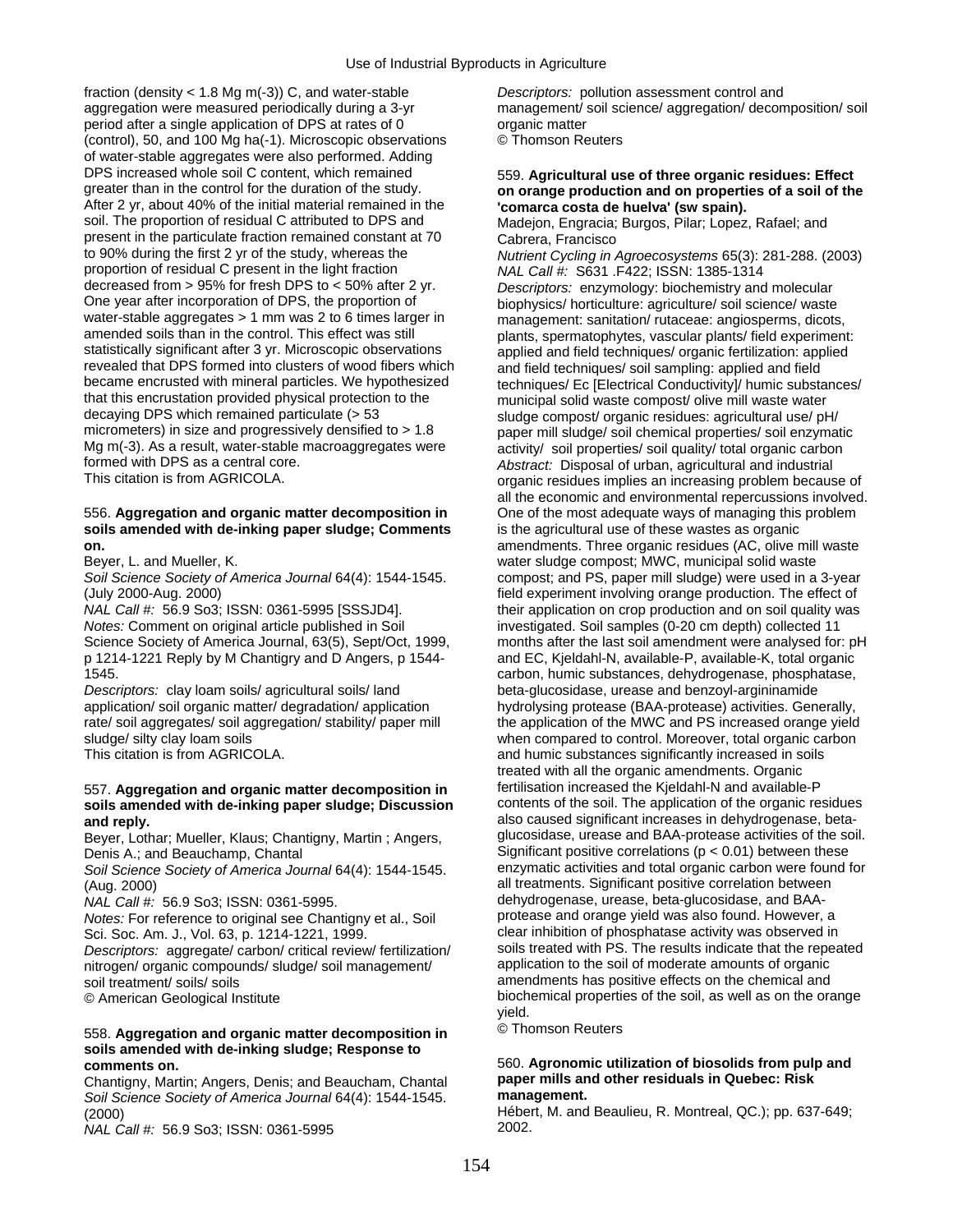*Descriptors:* agronomy / effluents/ odor control/ risk change in soil C fractions was a linear function of elements/ biosolids/ paper and pulp mills/ agronomy/ Within these intensively tilled, 2-year crop rotations,

Abstract: The agronomic utilization of residuals is sequence changes can influence more labile pools increasing in the province of Quebec (Canada). Indeed, responsible for nutrient cycling. about 2% of farmland is receiving residuals. Biosolids from © Thomson Reuters pulp and paper mills contribute about 65% of the quantities applied on agricultural soils. Fortunately, these biosolids 562. **Ammonia volatilization from liquid hog manure**  classified excellent quality. Research also demonstrated Subair, S.; Fyles, J. W.; and O'Halloran, I. P.<br>1. Journal of Friggential Quality 28(1): 202-2 nonexistent or negligible. In the long term, loading *NAL Call #:* QH540.J6; ISSN: 0047-2425 estimates for metals in soils show values significantly lower<br>than those accepted by the USEPA for municipal biosolids.<br>manures/ losses/ newspapers/ nitrogen/ paper/ paper than those accepted by the USEPA for municipal biosolids. manures/ losses/ newspapers/ nitrogen/ paper/ paper bags/<br>New risk based analysis done in Quebec suggests also that paper mill sludge/ pH/ pig manure/ piggery efflu New risk based analysis done in Quebec suggests also that paper mill sludge/ pH/ pig manure/ piggery effluent/ pulps/<br>the risk is very low for highly exposed individuals with volatilization/ filter paper/ hydrogen ion conc contaminants such as cadmium and dioxins and furans.<br>
Moreover, the hypothesis of an "unknown contaminant" that *Abstract:* Reduction i Moreover, the hypothesis of an "unknown contaminant" that *Abstract:* Reduction in NH<sub>3</sub> volatilization from liquid pig<br>could cause irreparable damage, despite the theoretical manure (LHM) by paper bag (PB), filter paper ( could cause irreparable damage, despite the theoretical manure (LHM) by paper bag (PB), filter paper (FP), possibility, is considered to be unlikely according to the newsprint (NP), and pulp sludge (PS) added at 2.5 in possibility, is considered to be unlikely according to the newsprint (NP), and pulp sludge (PS) added at 2.5 and 5%<br>international experience with biosolids, and specific freesh LHM weight) was evaluated in a 56 d incubatio international experience with biosolids, and specific (fresh LHM weight) was evaluated in a 56 d incubation<br>32 different incubation criteria used in Quebec. However, although no study. Cumulative NH<sub>3</sub> volatilization range utilization criteria used in Quebec. However, although no study. Cumulative NH<sub>3</sub> volatilization ranged between 28<br>instance of damage is known, risks reside in illegal and 53% of initial manure N. When the rate increased f instance of damage is known, risks reside in illegal and 53% of initial manure N. When the rate increased from<br>spreading of residuals containing pathogens, especially 2.5 to 5%. NH<sub>3</sub> volatilization was reduced by 47, 40, spreading of residuals containing pathogens, especially 2.5 to 5%, NH<sub>3</sub> volatilization was reduced by 47, 40, 37,<br>with untreated residuals from septic tanks. Some and 29%, respectively, compared to the control. Increasing with untreated residuals from septic tanks. Some and 29%, respectively, compared to the control. Increasing<br>malodorous biosolids may also pose concerns. The and the rate increased the amount of C lost from the LHM and malodorous biosolids may also pose concerns. The the rate increased the amount of C lost from the LHM and<br>Quebec Ministry of the Environment is developing a new streamed the net mineralization of organic N. Hence, the Quebec Ministry of the Environment is developing a new reduced the net mineralization of organic N. Hence, the<br>approach to prevent these odor problems.<br>and it is addition of organic amendments appeared to have approach to prevent these odor problems.<br>
© 2009 Elsevier B.V. All rights reserved. The manufacture of the decreased NH<sub>2</sub> volatilization by increasing microbia

## 561. **Altering soil carbon and nitrogen stocks in correlated with C loss, indicating that microbial intensively tilled two-year rotations.** decomposition of paper amendments lowered returns of paper ament

*NAL Call #:* QH84.8.B46; ISSN: 0178-2762 with the loss of C, manure pH, or NH3 volatilization, *Descriptors:* soil science/ Gramineae: angiosperms, suggesting that the effectiveness of paper products in Solanaceae: angiosperms, dicots, plants, spermatophytes, but rather by other more labile components. vascular plants/ intensive tilling/ soil microbial biomass/ two Reproduced with permission from the CAB Abstracts year rotations: intensive tilling vertical contracts of the database.

*Abstract:* Information is needed on the ability of different crop management factors to maintain or increase soil C and 563. **Analysis and effect of paper mill effluent on**  Soil samples from field experiments in Maine were used to **Vigna radiata, glycine max and cicer arietinum.** assess the effect of cover crop, green manure (GM) crop, Joshi, P. K. and Tandon, S.<br>and intermittent or annual amendment on soil C and N<br>*Journal of Industrial Pollution* pools. These field experiments, of 6-13 years' duration, <br>were all characterized by a 2-year rotation with either sweet *Descriptors:* Cicer arieting were all characterized by a 2-year rotation with either sweet *Descriptors:* Cicer arietinum I-(gram)/ Glycine max I-merr<br>corn (Zea mays L.) or potato (Solanum tuberosum L.), and *sovabean)/ paper mill effluent/ seed germi* primary tillage each year. Total, particulate organic matter exercise organic matter (POM), and soil microbial biomass (SMB)-C and -N pools examination/ growth response/ pulp and paper inc (POM), and soil microbial biomass (SMB)-C and -N pools germination/ growth response/ pulp and paper industry/<br>were assessed for each experiment. Total C and N stocks seedling/ toxicity/ water pollution/ Cicer ariatenum/ Gl were not affected by red clover (Trifolium pratense L.) cover max/ Vigna radiata<br>crop or legume GM, but were increased by 25-53% via a *Abstract:* Paper mi single application of papermill sludge or an annual manure pollution. The industries release colouring materials such and/or compost amendment. With the exception of as organic dyes/metallic dyes. In this study, the author continuous potato production which dramatically reduced have attempted to find the effect of paper mill effluent on the SMB-C and SMB-N concentration, SMB-C and -N were emittation and seedling growth of three selected crop the SMB-C and SMB-N concentration, SMB-C and -N were germination and seedling growth of three selected crops<br>minimally affected by changes in cropping sequence, but vigna radiata L Wilczeck (Moong) Glycine max L Merr minimally affected by changes in cropping sequence, but Vigna radiata L. Wilczeck (Moong), Glycine max L. Merr<br>Were quite sensitive to amendments, even those that were (Sovabean) and Cicer arietinum L. (Gram), For this, th were quite sensitive to amendments, even those that were (Soyabean), and Cicer arietinum L. (Gram). For this, the primarily C. POM-C and -N, associated with the coarse different concentrations of the effluent were made as primarily C. POM-C and -N, associated with the coarse different concentrations of the effluent were made as 0%<br>mineral fraction (53-2,000 mum), were more responsive to different control) 25% 50% 75% and 100% (pure effluent

*Notes:* Sponsors: TAPPI; NCASI; PAPTAC; FSDA. management factors compared to total C and N in soil. The management/ septic tanks/ soil pollution/ soils/ trace increasing C supply, across all experiments and treatments. effluents/ paper mills/ pathogens/ pulp mills/ risk substantial C and N inputs from amendments are needed to management/ soil/ trace elements states in the significantly alter soil C and N pools, although cropping

## amended with paper products in the laboratory.

Journal of Environmental Quality 28(1): 202-207. (1999) volatilization/ filter paper/ hydrogen ion concentration/

decreased  $NH<sub>3</sub>$  volatilization by increasing microbial activity and N immobilization. Liquid pig manure pH was negatively decomposition of paper amendments lowered manure pH Griffin, T. S. and Porter, G. A. but this effect did not appear to be important in controlling *Biology and Fertility of Soils* 39(5): 366-374. (2004) NH3 volatilization. Paper lignin content was not correlated monocots, plants, spermatophytes, vascular plants/ reducing NH<sub>3</sub> volatilization is not controlled by lignin content

# germination and seedling growth of some pulses:

Journal of Industrial Pollution Control 19(1): 9-13. (2003);

(soyabean)/ paper mill effluent/ seed germination/ seedling seedling/ toxicity/ water pollution/ Cicer ariatenum/ Glycine

Abstract: Paper mills are one of the major sources of water as organic dyes/metallic dyes. In this study, the authors (control). 25%, 50%, 75% and 100% (pure effluent) in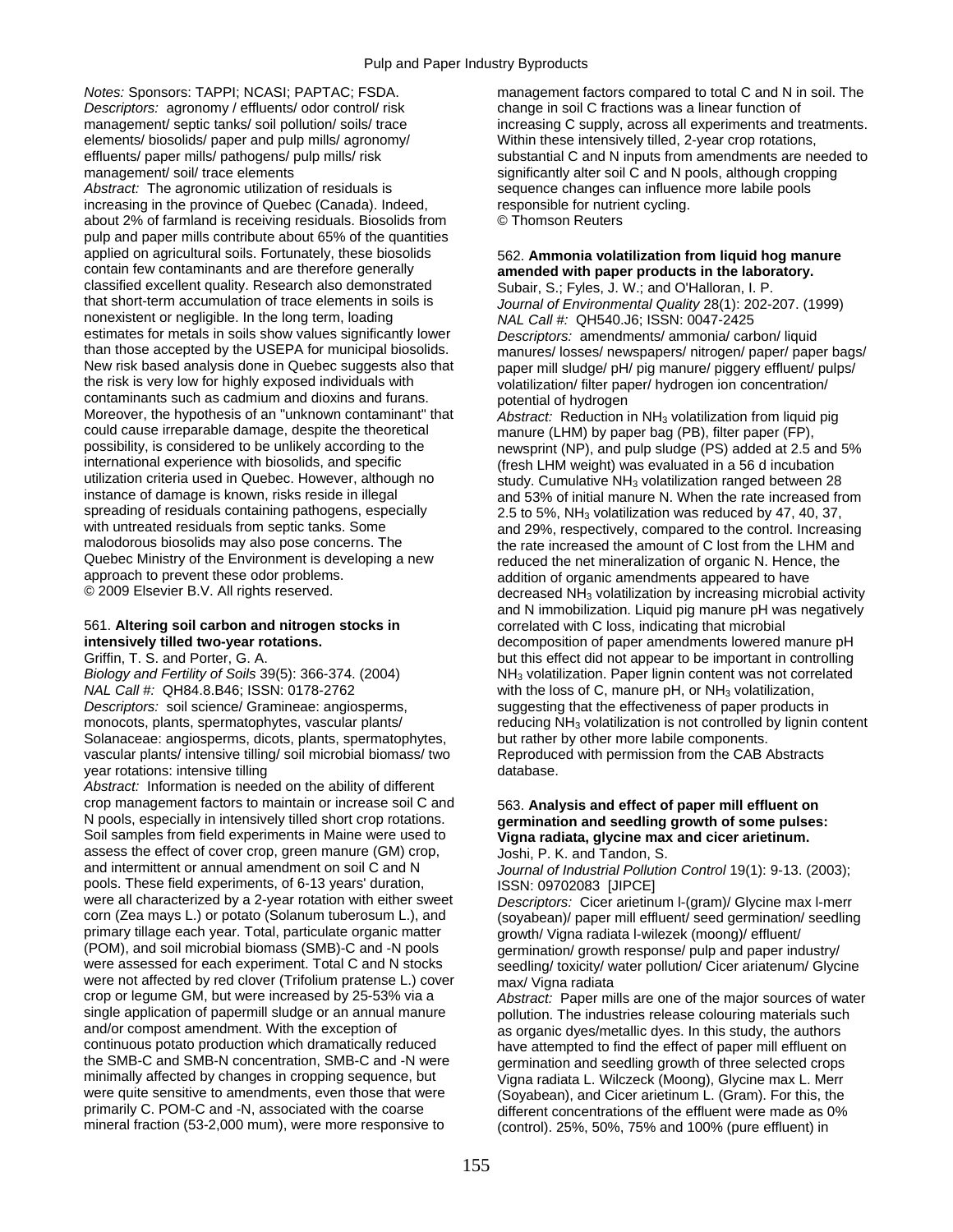distilled water. The concentration 25% of the effluent is and nitrogen-rich effluent from a food industry at suitably found good for seedling growth of Vigna radiata and lower concentrations were used at two levels of green Glycine max while 50% concentration of effluent is found manure to enhance the soil organic carbon fraction over stimulatory effect on seedling growth of the crops of these days. Wastewaters from paper industry (WP), food industry pulses while concentrations above 50% is found to be toxic (WS), and a combination of WP + WS were added and may cause inhibition in the growth. The germination of separately to both the treatment groups in flasks. After 103 these seeds is found in decreasing order as increase in the days of incubation, from all the three treatments and concentration of the effluent for all these crops. control, total organic carbon and alkali-soluble organic

# 564. Application of paper de-inking sludge on soils;

*Soil Biology and Biochemistry* 33(3): 413-416. (Mar. 2001) without green manure compared to control. The paper n<br>*NAL Call #: S592 7 A1S6: ISSN: 0038-0717 ISBIOAHI* waste water namely, WP, increased the organic carbon *NAL Call #:* S592.7.A1S6; ISSN: 0038-0717 [SBIOAH]. waste water namely, WP, increased the organic carbon Motes: Discussion of the article "Decomposition of paper *Notes:* Discussion of the article "Decomposition of paper only in the soil containing green manure by 63%. The<br>de-inking sludge in a sandpit minesoil during its combined treatment of WP + WS with green manure de-inking sludge in a sandpit minesoil during its combined treatment of WP + WS with green manure<br>revegetation" by A Fierro, DA Angers, and C.I Beauchamp increased alkali-soluble organic carbon fraction by 90% revegetation" by A Fierro, DA Angers, and CJ Beauchamp, increased alkali-soluble organic carbon fraction by 90%<br>this journal, y 32 p 143-150, 2000 Reply by A Fierro, DA compared to control, while in the treatment without g this journal, v  $32$  p  $143-150$ ,  $2000$  Reply by A Fierro, DA *Descriptors:* land application/ degradation/ sand/ mined combined treatment WP + WS with green manure could soils/ land restoration/ letters (correspondence) increase the alkali-soluble organic carbon fraction more

*NAL Call #:* 56.8 C162

Angiosperms, Dicots, Plants, Spermatophytes, Vascular **chemistry chemistry chemistry conducts.** Plants/ Crop Yield/ Paper Mill Sludge: Soil Amendment/

industry/foods/industrial wastewater/laboratories/manure/ and PBF pellets. The CNO product was pelleted. Data on<br>organic carbon/paper mills/pulp and paper industry/soil/<br>soils (organic)/waste water/wastewater/total organic

good for seedling growth Cicer arietinum. The present data time. Both the groups of soils with or without Sesbania were showed that the concentrations below 50% gave the incubated under submerged condition at 25 degree C for 15 © 2009 Elsevier B.V. All rights reserved. care carbon fractions were analyzed. Results indicated that in all the three treatments containing green manure amended with industrial wastewaters, the organic carbon content **Comments on the paper of Fierro, Angers and** increased significantly. The alkali-soluble organic carbon **Beauchamp.** fraction was increased by 59% in the soil amended with Beyer, L. and Mueller, K.<br>Beyer, L. and Mueller, K. green manure containing WS and by 31% in the treatment<br>Soil Biology and Biochemistry 33(3): 413-416 (Mar. 2001) without green manure compared to control. The paper mill Angers, and CJ Beauchamp, p 415-416. The manure, the organic carbon increase was 71%. Overall, the This citation is from AGRICOLA. This citation is from AGRICOLA. This citation is from AGRICOLA. organics from paper and food industries can be efficiently

565. Application of paper mill sludge on blueberry:<br>
Effects on soil chemical properties and yield.<br>
Lafond, J.; Simard, R. R.; and Roy, M.<br>
In: 1999 Annual Meeting of the Canadian Society of<br>
Soil Science..Charlottetown,

## *Descriptors:* Horticulture: Agriculture/ Nutrition/ Waste 567. **Ash fertilization in a clearcut and in a Scots pine**  Management: Sanitation/ Soil Science/ Ericaceae: **stand in central Sweden: Effects on soil water and soil**

Soil Chemistry/ Abstracts **Ring, E.; Lovgren, L.; Nohrstedt, H. O.**; and Jansson, G.<br>
© Thomson Reuters **Report SkogForsk 2: 51. (1999); ISSN: 1103-6648** © Thomson Reuters *Report SkogForsk* 2: 51. (1999); ISSN: 1103-6648 *Descriptors:* ash/ bark/ clear felling/ fertilizers/ fly ash/ 566. Application of wastewater from paper and food<br>
seasoning industries with green manure to increase<br>
soil chemical properties/soil chemics/soil amendments/<br>
soil organic carbon: A laboratory study.<br>
Lin, Chin-Ching; Aru carbon/ Oryza sativa/ sesbania<br>
Abstract: This laboratory scale experiment was designed to<br>
study the suitability of organic wastes from paper and food<br>
study the suitability of organic wastes from paper and food<br>
seasonin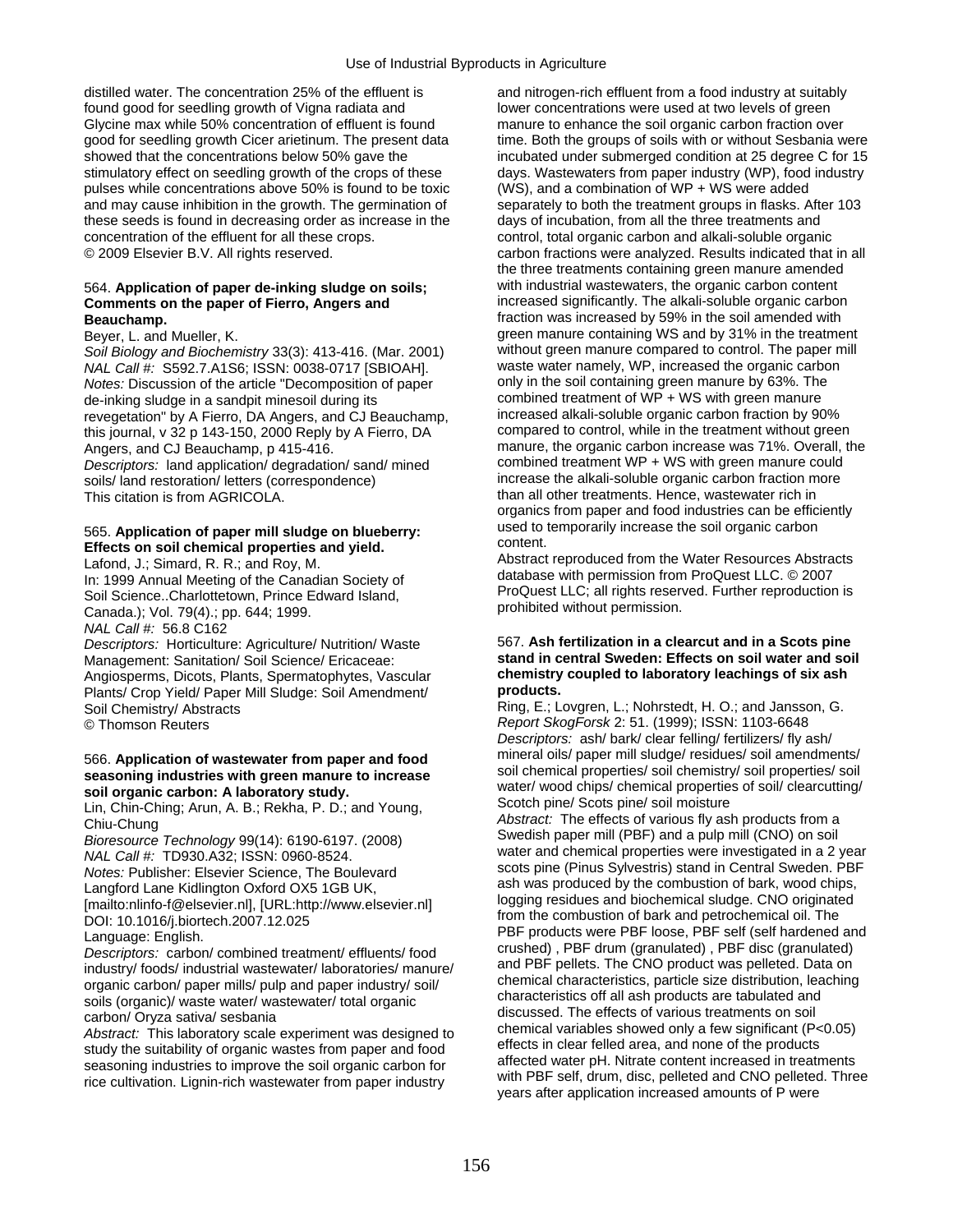observed following the application of PBF lose and self, and treatment, wastewater neutralization, wastewater AOX CNO. PBF drum increased increased Al content in the removal, sludge bulking control, and asphalt additive. humus layer and CNO increased pH (in H<sub>2</sub>O) from 4.0 to Based on a literature review and contact with kraft mills, 4.8, and immobilized ammonium. this report describes characteristics of causticizing by-

Reproduced with permission from the CAB Abstracts products and their possible beneficial uses. database. © 2009 Elsevier B.V. All rights reserved.

### 568. **Assessment of the pulp and paper mill effluent on** 570. **Beneficial use of municipal and industrial wastes growth, yield and nutrient quality of wheat (triticum in cotton production. aestivum I.). Boquet, D. J.; Breitenbeck, G. A.; and Coreil, C. B. Jr. Boquet, D. J.; Breitenbeck, G. A.; and Coreil, C. B. Jr.**

Singh, A.; Agrawal, S. B.; Rai, J. P. N.; and Singh, P. *Louisiana Agriculture* 42(2): 10-11. (1999); ISSN: 0024- *Journal of Environmental Biology* 23(3): 283-288. (2002) 6735 *NAL Call #:* QH540.J65 ; ISSN: 02548704 [JEBID] *Descriptors:* application methods/ ash/ band placement/ *Descriptors:* effluent / plant growth/ pulp and paper mill/ composts/ cotton/ crop yield/ fertilizers/ incorporation/ soil texture/ triticum/ carbohydrate/ chlorophyll/ lipid/ industrial wastes/ loess soils/ nitrogen fertilizers/ paper mill protein/ effluent/ growth/ nutritive value/ pulp and paper sludge/ refuse/ residual effects/ sewage sludge/ silt loam industry/ soil amendment/ wheat/ yield response/ biomass/ soils/ soil amendments/ soil properties/ waste utilization/ effluent/ grain yield/ paper/ plant growth / plant height/ municipal wastes/ trash/ United States of America sand/ soil quality/ wheat/ growth, development and aging/ *Abstract:* In field trials in 1996 on loess silt loam soils at pollutant/ India/ triticum aestivum/ biomass/ carbohydrates/ given municipal biosolids with or without boiler ash, chlorophyll/ industrial waste/ lipids/ paper/ plant roots/ composted sewage sludge, paper mill sludge or paper mill *Abstract:* Assessment of agropotentiality of the effluent buried under the crop rows in a 6-inch-wide and 24-inch-<br>coming out from century pulp and paper mill, end in the effluent deep trench. Control plots were given 80 Ghanshyamdham, Lalkua (Uttaranchal) has been made on Residual effects of the treatments were assessed in 1997 wheat (Triticum aestivum var. UP-2329) crop grown in two and 1998. Cotton fibre yields were increased by all concentrations. Diluted effluent increased the chlorophyll were with municipal biosolids, with or without boiler ash, content, plant height, shoot and root biomass, grain yield, with both application methods. Paper mill sludge gave protein, carbohydrate and lipid contents in wheat grains, some yield increases as a residual effect in 1997. Boiler while undiluted effluent caused inhibition in plant growth ash was beneficial as a liming material. Application of the resulting in a sharp decline of yield. Pure soil provided waste materials improved soil properties for 3 years. better growth and yield results than those soil mixed with Reproduced with permission from the CAB Abstracts sand. **database. database. database. database. database. database. database. database. database. database. database. database. database. database. database. database. database. database.**

© 2009 Elsevier B.V. All rights reserved.

### 569. **Beneficial use of by-product solids from the kraft amendment in the province of Quebec. recovery cycle. Leclerc, Jacques; Liard, Alain; Villeneuve, Florent; and** Leclerc, Jacques; Liard, Alain; Villeneuve, Florent; and

*Notes:* Language of Original Document: French; English. *Descriptors:* agriculture/ environmental protection/ forestry/ *Descriptors:* agricultural limestone/ aox removal/ asphalt/ industrial waste disposal/ land reclamation / laws and calcium carbonate/ causticizing/ cement/ ceramic/ concrete/ legislation/ paper and pulp mills/ sludge disposal/ soil earthen construction/ green liquor dregs/ green liquor conditioners/ soil amendments/ waste utilization sludge/ land application/ lime grit/ lime mud/ lime sludge/ *Abstract:* Over the last 3 years, the beneficial use of pulp cements/ concretes/ kraft pulp/ limestone/ paper and pulp generated in the province of Quebec to more than 20%. In industry/ sewage sludge/ lime grit/ liming agents/ mine early 1994, the Quebec Forest Industries Association reclamation/ solid wastes/ asphalt/ calcium carbonate/ (QFIA) formed a sub-committee dedicated to the promotion causticizing/ concrete/ kraft pulps/ lime stone/ pulp mills/ of the use of pulp and paper residues in agriculture, solid wastes/ white liquor mud sylviculture, horticulture and reclamation of degraded sites,

*Abstract:* Causticizing residues - slaker grits, green liquor where landfilling (41.1%) and burning (56.2%) were the dregs, and excess lime mud - are among the significant by- most common manners to dispose of all types of residues product solids from kraft pulp mills. These materials have at that time. Facing a lack of guidelines and standards in chemical and physical properties that can make them that field, the QFIA joined the Quebec Ministry of suitable for a number of beneficial uses. The predominant Environment and Wildlife (MEF) in a government/industry use, especially for lime mud, is as a liming agent on working group with the objective to set a series of criteria agricultural land. Another important use is as a feedstock and good management practices to facilitate the beneficial for cement kilns. Additional uses that have been the subject use of pulp and paper residues as soil amendments. In of research or of limited application for at least one of the 1997, after 3 years, the work in partnership with all acid mine reclamation, soil stabilization/earthen from 45 mills, modeling and monitoring, and pilot and full construction, brick additive, gaseous sulfur-compound scale trials. After only one season of experimentation with

industrial waste/ physiology/ plant root/ sewage/ water Macon Ridge, near Winnsboro, Louisiana, USA, cotton was triticum/ waste disposal, fluid/ water pollutants boiler ash broadcast on the soil surface and incorporated or deep trench. Control plots were given 80 lb N fertilizer/acre. soils differing in texture with different effluent treatments except paper mill sludge. The highest increases

## 571. **Beneficial use of pulp and paper residues for soil**

Thacker, W. E. **Thacker, W. E. Communist Communist Communist Communist Communist Communist Communist Communist Communist Communist Communist Communist Communist Communist Communist Communist Communist Communist Communist** 

*Ncasi Technical Bulletin*(931): 1-36. (2007 ); ISSN: Vancouver, Can: TAPPI Press; pp. 1171-1178; 1998. 08860882 . *Notes:* Chapter Number: Norcross, GA, United States. liming agent/ mine reclamation/ recausticizing/ asphalt/ and paper sludges increased from 3.9% of the total amount causticizing by-products include forest land application, interested parties resulted in the characterization of sludges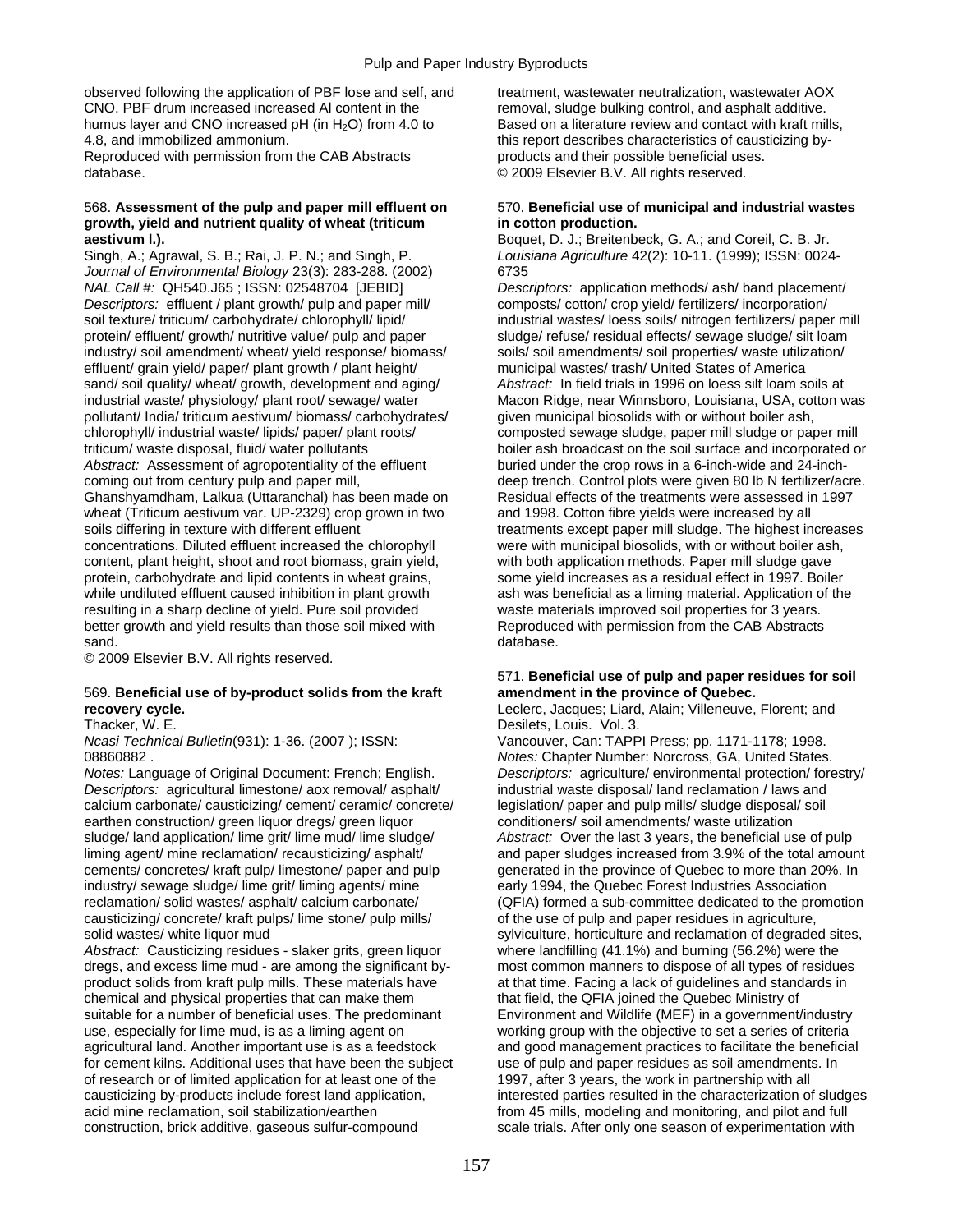the provisional criteria and good management practices, combustion, as they contain fewer metals at lower more than 575,000 wet metric tons of residues were concentrations (except for cadmium). The major benefit of beneficially used. This is just a beginning of the total land application arises from the neutralizing properties of potential use of residues for soil amendments. Some issues ashes, as they provide alkalinity to the soil. Compared to fly are still under discussion with the environmental authorities ashes, bottom ashes have higher bulk density, lower concerning temporary winter storage in the field and the carbon content and few, if any, dioxins and furans. Land classification of the sludges according to their potential application of ashes produced from salt-laden hog fuels at pathogenic content. The pathogenic content. Coastal pulp and paper mills is regulated for dioxins and

## 572. **Beneficial use of solid wastes at P. H. Glatfelter** ashes suitable for land application.<br> **company's glatfelter division.** © 2009 Elsevier B.V. All rights rese

Gingerich Jr., J. C. Denver, CO.); Vol. 1.; pp. 55-60; 2000.

*Descriptors:* dewatering/ land fill/ paper and pulp mills/ *Madras Agricultural Journal* 86(4/6): 195-198. (1999) recycling/ wastewater sludge production/ solid wastes/ *NAL Call #:* 22 M262; ISSN: 0024-9602

Company consists of two millsites; a fully integrated kraft factory effluent pulp and paper mill in Spring Grove, Pennsylvania and a *Abstract:* Begasse pith (BP) is solid waste discharged from recycled paper mill in Neenah, Wisconsin. Both facilities sugarcane bagasse-based paper and and pulp industry. It a primary environmental concern for these mills. This has been made to convert the bagasse pith into biomanure for led over the years to varied solutions for minimizing the land application using activated sludge (AS) and ETP volume of solid wastes sent to landfills. The most recent (effluent treatment plant) sludge (ETPS) which are solid concern for Spring Grove has been high calcium waste wastes obtained from the same factory rich in essential solids generation: ash from the circulating fluid bed (CFB) plant nutrients. The AS and ETPS were mixed with BP in power boiler, and excess lime mud from pulp mill lime kiln different properties to maintain the optimum C:N ratio and outages and system purges. For Neenah it has been nutritional requirement of microorganisms during primary and-secondary wastewater sludge production. The composting. In order to enhance the composing process, have allowed its development as a soils amendment and kg), Trichoderma viride (0.4%) and a new bacterial culture, conditioning additive, and lime substitute. The moist lime EM 4 (500 ml) were added per 100 kg of substrate. NPK mud has been developed as an agricultural soil conditioner. content was increased in all treatments and the C:N ratio The dewatered, mixed wastewater sludge is processed into was reduced to a level suitable for land application within a glass aggregate in a thermal plant adjacent to the Neenah period of 10 weeks. Mixing BP with AS and ETPS in 2:1:1 Corporation. Ten other area paper mills also have their **AS** at 1:1 ratio. waste sludges processed through this facility. Reproduced with permission from the CAB Abstracts © 2009 Elsevier B.V. All rights reserved. database.

### 573. **Beneficial uses of pulp and paper power boiler ash** 575. **Biological parameters for compost stability residues. assessment and process evaluation.**

### Elliott, A. and Mahmood, T. Lasaridi, K. E. and Stentiford, E. I.

*Tappi Journal* 5(10): 9-16. (2006) [TAJOD] *Acta Horticulturae* 469: 119-128. (1998) *Descriptors:* coal ash / fly ash/ paper/ paper and pulp *NAL Call #:* 80 Ac82; ISSN: 0567-7572 pulp/ ash/ boilers/ effluent treatment/ electric generators/ paper mill sludge/ phytotoxicity/ refuse/ regulations/ land fill/ paper/ paper mills/ pulps respirometry/ seed germination/ sludges/ stability/

Abstract: Ash residuals generated from recovery and substrates/ variation/ municipal wastes/ rules/ trash power boilers combusting wood residues, sludges, or *Abstract:* The stability of three composts, representing a auxiliary fuels constitute a major fraction of the solid residues produced by pulp and paper mills. Generation sludge) and composting processes, was assessed through rates in Canada, and likely elsewhere, for ashes of different biological and chemical assays. Biological parameters, types have increased substantially since the mid-1990s. especially respirometry and germination tests, are more Landfilling is the primary disposal method, but there are suitable for the evaluation of compost stability, although many potential beneficial applications for these ashes. some chemical parameters (e.g. C:N ratio) are still widely Large-scale opportunities include land application and used and even appear in regulations. Three different construction. Smaller-scale applications exist within both respirometric parameters were used for the assessment of wastewater treatment systems and the papermaking stability; their common factor is that they all take advantage process. Ashes from wood-fired power boilers are generally of the improved technology of the Clark-type polarographic more suitable for land application than those from coal dissolved oxygen probe. The SOUR (specific oxygen

© 2009 Elsevier B.V. All rights reserved. furans. However, steps can be taken to minimize the generation of such chlorinated organics, making these © 2009 Elsevier B.V. All rights reserved.

### *Notes:* Conference code: 61635 574. **Bioconversion of paper and pulp mill solid wastes.**

Sponsors: TAPPI; NCASI; PAPTAC; FSDA. Mini, K.; Udayasoorian, C.; and Ramaswami, P. P. drainage/ land fill/ paper mills/ pulp mills/ recycling/ solid *Descriptors:* composts / conversion/ effluents/ fertilizers/ wastes **industrial wastes/ manufacture/ paper mill sludge/ sugar** industrial wastes/ manufacture/ paper mill sludge/ sugar Abstract: The Glatfelter Division of the P. H. Glatfelter factory waste/ Hyphomycetes/ Lentinaceae/ Poriales/ sugar

produce fine, white papers. Solid waste disposal has been contains high quality of cellulose and lignin. An attempt has lime content and cementitious properties of dry CFB ash an external source of inocula viz., Pleurotus sajor-caju (250 mill. This facility was developed and is owned by Minergy ratio produced a better quality compost than mixing BP with

industry/ solid wastes/ wastewater treatment/ chlorinated *Descriptors:* assays/ assessment/ composting/ composts/ organics/ wastewater treatment systems/ wood residues/ consumption/ evaluation/ germination/ inhibition/ oxygen/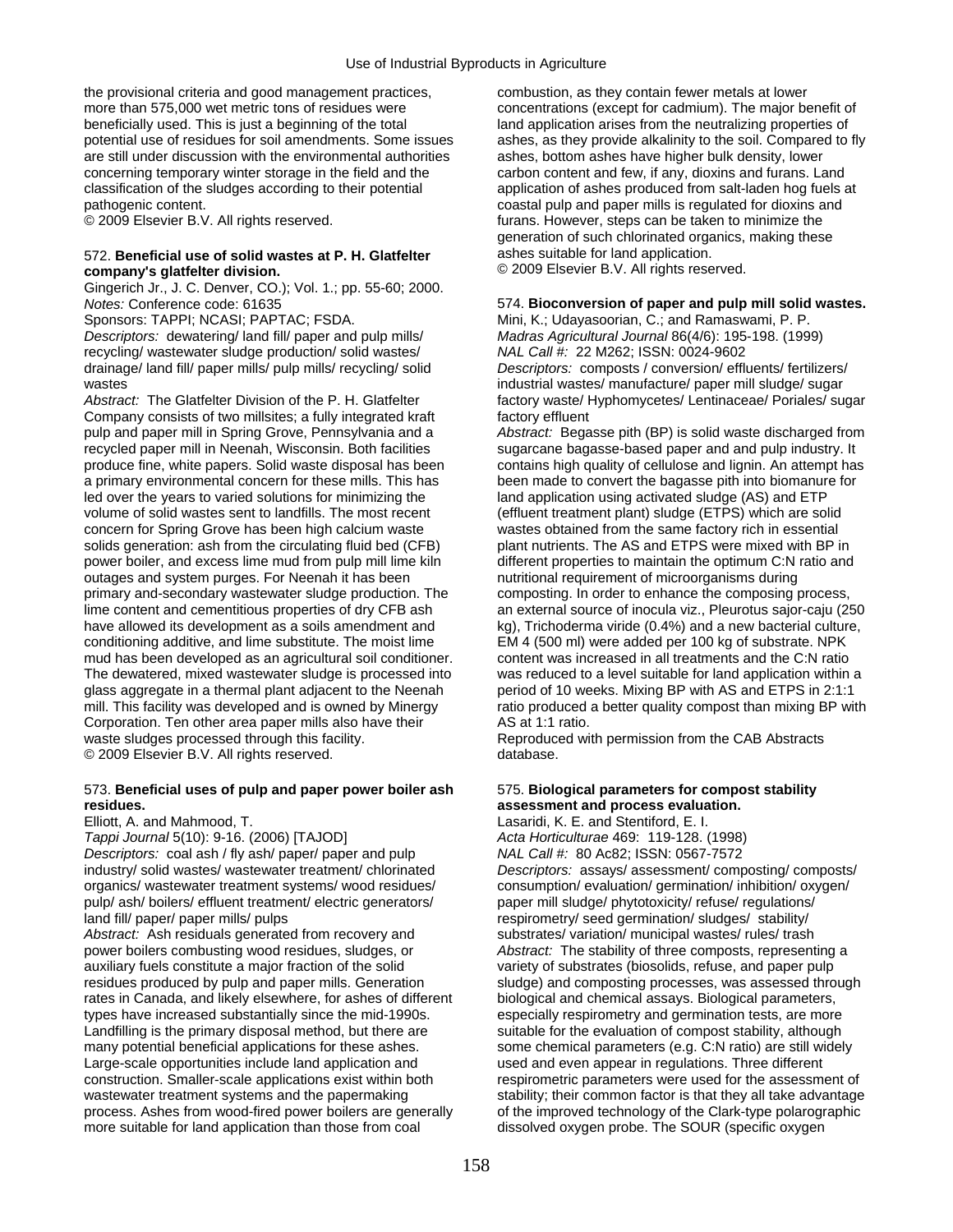uptake rate) measures the rate of  $O<sub>2</sub>$  consumption in an Union legislation on the forest industry and on waste aqueous compost suspension; the  $TOD_{20}$  is the total  $O_2$  management, as well as of the pulping process and of the consumed by the same suspension in 20 hours; and the generation of major solid wastes in the pulp and paper DSOUR is the rate of  $O_2$  consumption by a solid compost mills. © 2006 Elsevier Ltd. All rights reserved.<br>matrix. The range of values obtained differed for each of  $\degree$  © 2009 Elsevier B.V. All rights reserved. matrix. The range of values obtained differed for each of three parameter, but they all showed similar variations with composting time, and had highly significant correlations 577. **Changes in cadmium and zinc phytoavailability in**  germination, used to evaluate compost stability in terms of **and biosolids.**  phytotoxicity, showed strong inhibition during the Merrington, G. and Madden, C.<br>thermophilic phase, which subsided later. Of the chemical Communications in Soil Science parameters, the reduction of volatile solids was the most  $6$ ): 759-776. (2000) useful, having a highly significant correlation with compost *NAL Call #:* S590.C63; ISSN: 0010-3624 [CSOSA2] age and the respirometric parameters. The C:N ratio and its *Descriptors:* agricultural soils/ cadmium/ zinc/ heavy

depended on the type of compost, and was thus of limited properties/ sewage sludge/ land application/ Lolium<br>usefulness.

### 576. A case study of waste management at the northern **Finnish pulp and paper mill complex of stora enso** sludge and biosolids by measuring changes in the soil **veitsiluoto mills. physicochemical properties and the phytoavailability of physicochemical properties and the phytoavailability of**

*Descriptors:* acidity/ byproducts/ fluidized beds/ land fill/ practices. Perennial ryegrass (Lolium perenne L.) was paper and pulp industry/ waste management/ green liquor grown on amended soils for 6 months under glasshouse dregs/ hydraulic barrier/ landscaping agent/ wastewater conditions. The papermill sludge amendment alone treatment/ acidity/ byproducts/ fluidized beds/ land fill/ increased soil pH and the rate of carbon degradation paper and pulp industry/ waste management/ wastewater compared to the control (no amendment) and biosolid cotreatment/ landfill/ mill/ pulp and paper industry/ solid waste/ disposal amendment. There was no difference in dry matter<br>waste management/ wastewater/ water treatment/ chemical yield per pot of ryegrass between the treat waste management/ wastewater/ water treatment/ chemical yield per pot of ryegrass between the treatments. Cadmium<br>waste/ clay/ energy yield/ finland/ forest management/ concentrations in plant tissue increased through the hydraulic permeability/ landfill/ landscaping/ liquid/ mining/ with the application of biosolids and papermill sludge. nonhuman/ paper industry/ priority journal/ pulp mill/ sludge/ These findings were correlated well with the sorption soil fertilization/ solid waste management/ waste water properties of the soils for Cd as derived from isotherms. treatment plant/ wood debris/ finland/ forestry/ industrial However, Zn uptake was unaffected by the application of waste/ paper/ refuse disposal/ waste management/ wood/ the papermill sludge and biosolids. acidity/ byproducts/ effluent treatment / fluidized beds/ land This citation is from AGRICOLA. fill/ pulps/ Eurasia/ Europe/ Finland/ Kemi/ Lappi [Finland]/

*Abstract:* This work presents the current waste **in plants from paper mill sludge-treated soils.**  Stora Enso Oyj Veitsiluoto Mills at Kemi, Northern Finland. and Pietroletti, M. This paper covers examples of case studies carried out at *Annali Di Chimica* 90(11-12): 655-663. (2000)<br>the mill and describes how the wastes and by-products are *MALCall #: 385 AN7 : ISSN: 00034592 LANC* the mill and describes how the wastes and by-products are *NAL Call #:* 385 AN7 ; ISSN: 00034592 [ANCRA]<br>utilized as a neutralizing agent for acidic wastewaters (i.e., *Descriptors: copper*/ lead/ metal/ zinc/ barley/ che utilized as a neutralizing agent for acidic wastewaters (i.e., *Descriptors:* copper/ lead/ metal/ zinc/ barley/ chemistry/ green liquor dregs from the causticizing process), as a industrial waste/ metabolism/ paper/ pH/ soil/ copper/<br>hardener in filling mine cavities (i.e., ash from the fluidized bordeum/ hydrogen-ion concentration/ industrial bed boiler), as a landscaping agent (i.e., ash as well as the lead/ metals/ paper/ soil/ zinc<br>fibre clay from chemical wastewater treatment plant), as a a Abstract: Effects of paper mil fibre clay from chemical wastewater treatment plant), as a *Abstract:* Effects of paper mill sludge addition on the hydraulic barrier material for landfills (i.e., fibre clay), and as availability of metals were studied on different soils both a soil enrichment agent (i.e., calcium carbonate from the and provatory and naturally polluted a soil enrichment agent (i.e., calcium carbonate from the laboratory and naturally polluted; copper, lead and zinc<br>precipitated calcium carbonate plant). In addition, the wood concentrations were determined in Hordeum Dist waste from the wood-handling plant, sawmill, packaging plants grown on the untreated and on sludge-treated soils. pallet plant and from the groundwood mill, as well as the In some case a decrease of metal concentration is biosludge from the biological wastewater treatment plant, by observed on sludge-treated soils; these results are all incinerated in the fluidized bed boiler for energy consistent with the reduction of metal mobile forms are all incinerated in the fluidized bed boiler for energy consistent with the reduction of metal mobile forms in the<br>production. Due to effective utilization of the solid wastes soil before plant growth The decrease of me production. Due to effective utilization of the solid wastes soil, before plant growth The decrease of metal availability<br>generated at the mills, the annual amount of waste to be in sludge-treated soils may be related with disposed of in the landfill has decreased between 1994 and the soil after sludge addition. 2004 from 42,990 to 6083 tonn (expressed as wet weight). © 2009 Elsevier B.V. All rights reserved. The paper also gives an overview of the relevant European

# agricultural soil after amendment with papermill sludge

thermophilic phase, which subsided later. Of the chemical *Communications in Soil Science and Plant Analysis* 31(5-

metals/ bioavailability/ soil properties/ physicochemical usefulness.<br>Reproduced with permission from the CAB Abstracts **by the actual accumulation** approduced with permission from the CAB Abstracts and *Abstract*: The co-disposal of papermill sludge with bi Reproduced with permission from the CAB Abstracts *Abstract:* The co-disposal of papermill sludge with biosolids is seen as an alternative soil amendment to papermill sludge and inorganic fertilizer. The objectives of this study were to assess the suitability of co-disposal of papermill Nurmesniemi, H.; Pôykiô, R.; and Keiski, R. L. cadmium (Cd) and zinc (Zn). Biosolids were applied with *Waste Management* 27(12): 1939-1948. (2007); ISSN: papermill sludge as an alternative source of N to inorganic 0956053X [WAMAE]. fertilizers at rates calculated on the basis of C:N ratios of *Notes:* doi: 10.1016/j.wasman.2006.07.017. the amendments and common papermill sludge disposal concentrations in plant tissue increased through the trial

## Northern Europe/ Scandinavia **578. Changes in copper, lead and zinc concentrations**<br>Abstract: This work presents the current waste **in plants from paper mill sludge-treated soils**.

Calace, N.; Petronio, B. M.; Picciolo, M.; Pietrantonio, M.;

hordeum/ hydrogen-ion concentration/ industrial waste/

concentrations were determined in Hordeum Distichum in sludge-treated soils may be related with the pH value of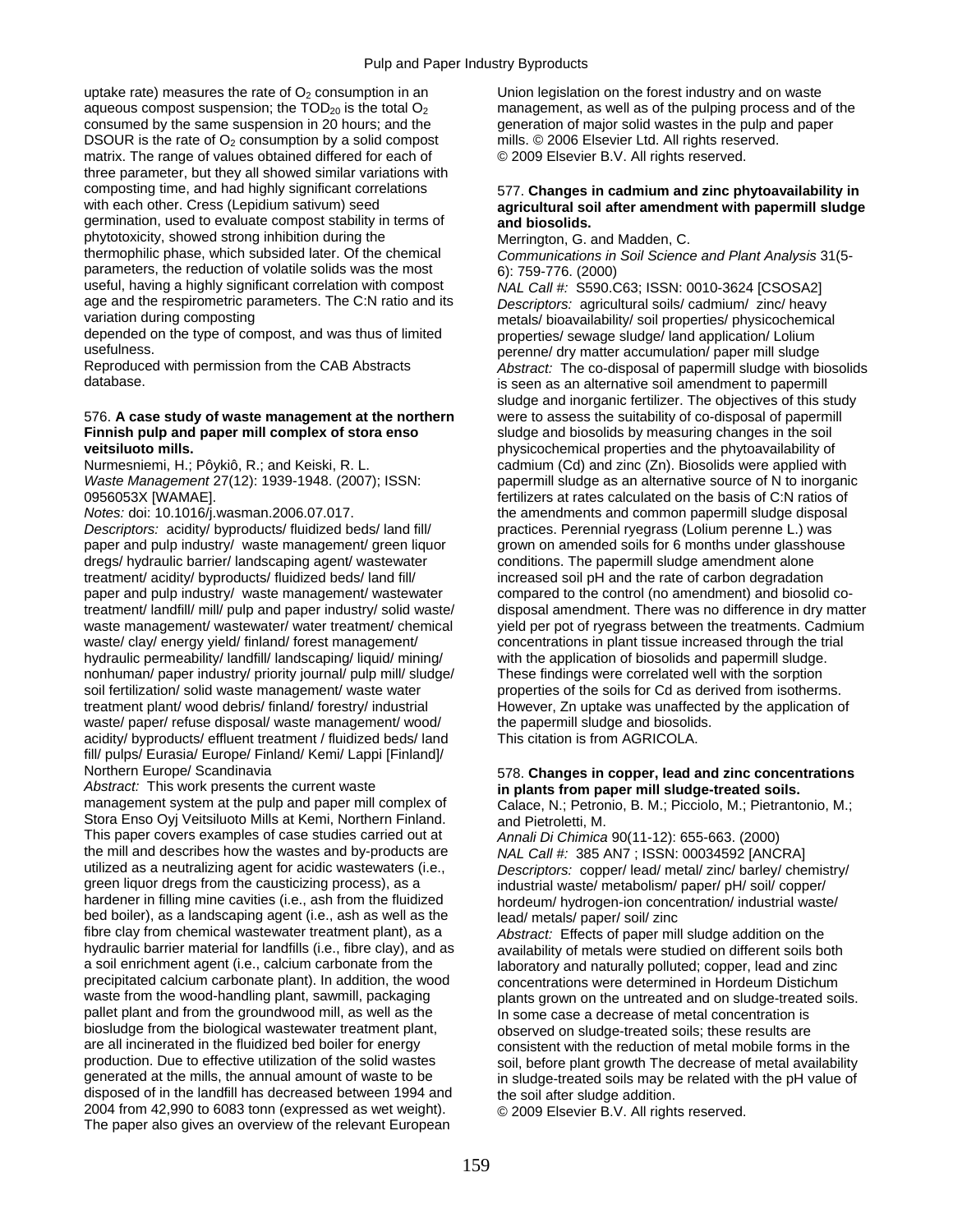## 579. **Changes in soil organic matter, enzymatic** *Descriptors:* chemical sequential extraction/ heavy metals/ **activities and heavy metal availability induced by example in sulphur/ bottom ash/ fly ash/ pulp and paper mills**

*Descriptors:* application rates/ beta glucosidase/ ash and in fly ash from a fluidized bed co-combustion (i.e. bioavailability/ biological activity in soil/ composting/ wood and peat) boiler of Stora Enso Oyj Oulu Mill at Oulu, composts/ Entisols/ enzyme activity/ heavy metals/ humic Northern Finland, into the following fractions: (1) wateracids/ milling byproducts/ organic amendments/ organic soluble fraction (H2O); (2) exchangeable fraction carbon/ oxidoreductases/ paper mill sludge/ phosphoric (CH3COOH); (3) easily reduced fraction (NH2OH-HCl); (4) monoester hydrolases/ polluted soils/ proteinases/ refuse/ oxidizable fraction (H2O2 + CH3COONH4); and (5) matter/ soil pollution/ soil types/ solid wastes/ strawberries/ extractable in all fractions, the highest concentrations of urease/ humic substances/ municipal wastes/ organic most of the metals occurred in the residual fr matter in soil/ phosphatases/ proteases/ redox enzymes/ the environmental point of view, this fraction is the nonsoil quality/ trash mobile fraction and is potentially the least harmful. The Ca

Endoaquent) in Spain supporting a strawberry (cv, and of 68.5 g kg(-1) (dry weight) in fly ash were Camarosa) crop was carried out to study the effects of the correspondingly approximately 18 and 43 times higher than application of three organic residues (olive mill waste water the average value of 1.6 g kg(-1) (dry weight) in arable land sludge compost at 10 000 kg/ha, AC; municipal solid waste in Central Finland. The ashes were strongly alkaline pH compost at 48 000 kg/ha, MWC; and paper mill waste at 48 (approximately 12) and had a liming effects of 9.3% (bottom 000 kg/ha, PW) on organic matter content, enzymatic ash) and 13% (fly ash) expressed as Ca equivalents (dry activities, and available heavy metals (Fe, Mn, Cu, Zn, Cd, weight). The elevated Ca concentrations indicate that activities, and available heavy metals (Fe, Mn, Cu, Zn, Cd, Co, Ni and Pb). Significant increases in organic carbon ashes are potential agents for soil remediation and for content (total organic carbon (TOC), total extractable improving soil fertility. The pH and liming effect values carbon (TEC) and humic acid carbon (HAC)) were indicate that the ashes also have a pH buffering capacity. observed in soils, depending on the nature of organic From the environmental point of amendments. The application of the organic residues also view, it is notable that the heavy metal concentrations caused significant increases in dehydrogenase in both types of ash were lower than the Finnish criteria for [oxidoreductase], phosphatase [phosphoric monoester ash utilization. hydrolases], beta -glucosidase, urease and BAA-protease This citation is from PubMed. [proteinase] activities. This favourable effect on soil treatments. Significant positive correlation (P<0.01) **and recycling paper residue application.**<br>between enzymatic activities and TOC was found for all **Bally Bullion** Lunior A A · Torres A N L · Fone treatments. Available heavy metal contents increased<br>slightly in the soils treated with MWC and PW but did not Revista de Ciencias Agroveteri affect negatively soil enzymatic activities. A discriminant ISSN: 1676-9732.<br>
analysis generated two functions (F1 and F2) based on *Notes:* Original title analysis generated two functions (F1 and F2) based on *Notes:* Original title: Alteracao em caracteristicas quimicas dehydrogenase, phosphatase, beta -glucosidase, urease, reciclagem de papel.<br>and BAA-protease). F1 was correlated with the papel. Descriptors: acid soil and BAA-protease). F1 was correlated with *Descriptors:* acid soils/ aluminium/ base saturation/ boron/<br>dehydrogenase, TOC and BAA-protease and separated the cadmium/ calcium/ cation exchange capacity/ chromium/ dehydrogenase, TOC and BAA-protease and separated the cadmium/ calcium/ cation exchange capacity/ chromium/<br>treatments control (without organic amendments) and AC copper environmental impact/ industrial wastes/ iron/ lea treatments control (without organic amendments) and AC copper/ environmental impact/ industrial wastes/ iron/ lead/<br>from PW and MWC. F1 underlined the effect of the higher lime/ magnesium/ manganese/ mercury/ nickel/ organ from PW and MWC. F1 underlined the effect of the higher lime/ magnesium/ manganese/ mercury/ nickel/ organic<br>doses of organic matter applied with MWC and PW. F2 was amendments/ paper mill sludge/ phosphorus/ potassium doses of organic matter applied with MWC and PW. F2 was amendments/ paper mill sludge/ phosphorus/ potassium/<br>correlated with humic substances (TEC and HAC), and recycling/ soil acidity/ soil amendments/ soil chemical beta -glucosidase separated treatments C and PW from AC properties/ soil ph/ soil types/ sulfur/ zinc/ aluminum/ and MWC. This function shows the difference of the effect chemical properties of soil/ elemental sulphur/ of composted (AC and MWC) and fresh residues (PW) on environmental effects/ Mn/ sulphur<br>soil properties. Results showed that the application of *Abstract:* The recycling paper proc soil properties. Results showed that the application of *Abstract:* The recycling paper process generates residues<br>organic residues to a sandy soil improves its agronomic that are usually placed in embankments. However, th organic residues to a sandy soil improves its agronomic entity are usually placed in embankments. However, these<br>quality by increasing soil organic matter and enhancing soil entity residues present some constituents that c quality by increasing soil organic matter and enhancing soil residues present some constituents that can correct soil<br>enzyme activities.

# and sulphur in bottom ash and in fly ash from a pulp and paper mill complex.

Nurmesniemi, H.; Poykio, R.; Kuokkanen, T.; and Ramo, J. Zn, Cu, B, Mn, Fe, Hg, Pb, Ni, Cd and Cr. The lime and *Waste Management Resources* 26(4): 389-99. (Aug. 2008); recycling paper residues corrected soil acidity, as well as ISSN: 0734-242X . modified significantly other soil chemical characteristics.

**application of organic residues.** *Abstract:* A five-stage sequential extraction procedure was used to determine the distribution of 11 metals (Cd, Cr, Cu, Italy.); pp. 353-362; 2002. Mo, Pb, Zn, As, Co, V, Ni, Ba), and sulphur (S) in bottom sandy soils/ sludges/ soil enzymes/ soil fertility/ soil organic residual fraction (HF + HNO3 + HCl). Although metals were most of the metals occurred in the residual fraction. From Abstract: A 3-year field experiment on a sandy soil (Typic concentrations of 29.3 g kg(-1) (dry weight) in bottom ash

## 581. Chemical traits alteration of an acid soil by lime

Balbinot Junior, A. A.; Torres, A. N. L.; Fonseca, J. A. da;

Revista de Ciencias Agroveterinarias 5(1): 16-25. (2006);

de um solo acido pela aplicacao de calcario e residuos de

recycling/ soil acidity/ soil amendments/ soil chemical

enzyme activities.<br>Reproduced with permission from the CAB Abstracts **acidity** and act as a source of nutrients, such as calcium. Reproduced with permission from the CAB Abstracts On the other hand, these residues also have heavy metals,<br>
Moth can cause negative environmental impacts. This which can cause negative environmental impacts. This work aimed to evaluate the effects of doses of lime and two 580. **Chemical sequential extraction of heavy metals** *kinds of recycling paper industry residues on the pH<sub>water</sub>; and sulphur in bottom ash and in fly ash from a pulp**pH<sub>SMP</sub>***; levels of P, K, M.O., Al, Ca, Mg, Al+H;** saturation by bases and by Al; Ca:Mg ratio; and levels of S, 18727331 The soil K levels were reduced by recycling paper residue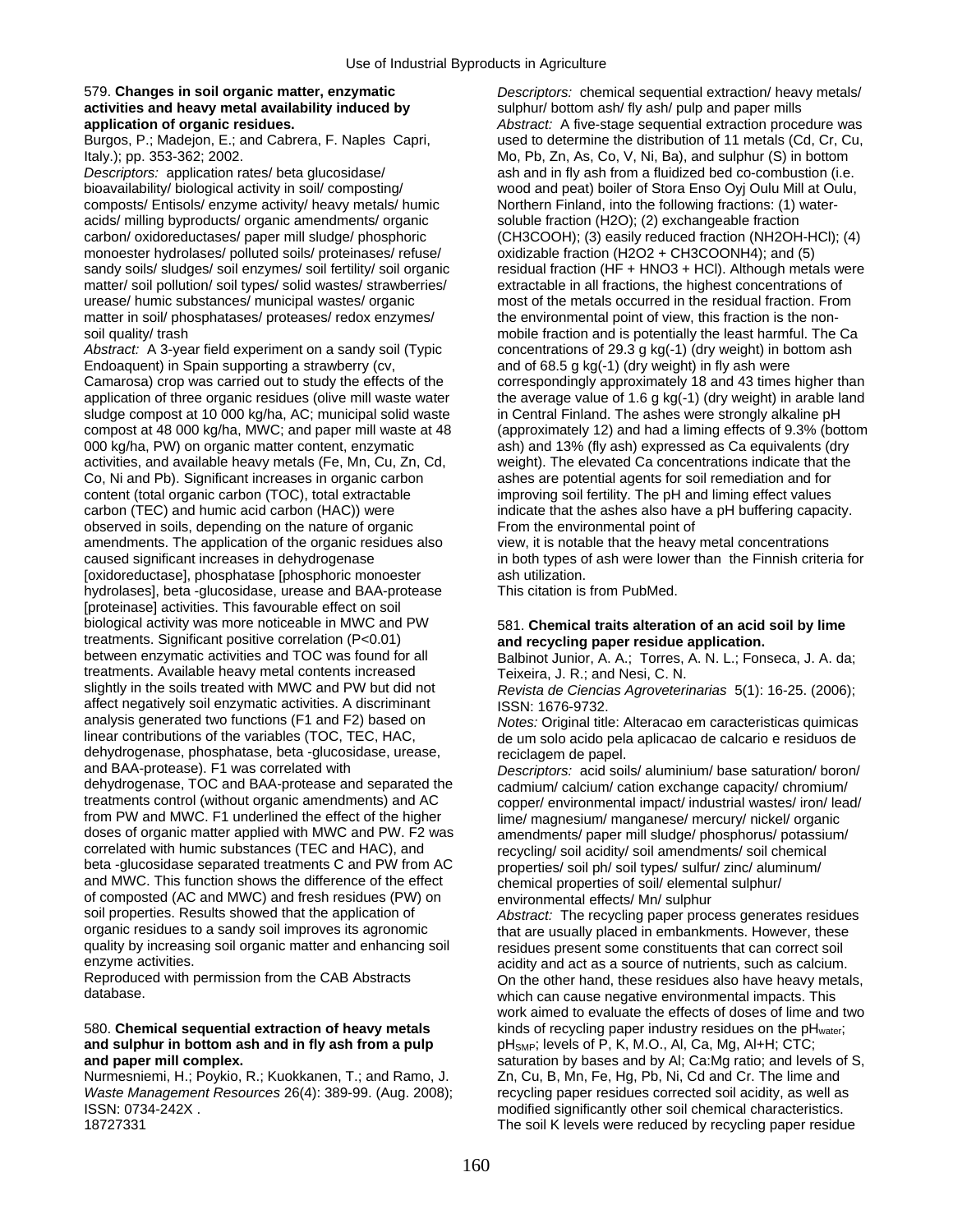application. Conversely, the application of recycling paper recovery/ residual effects/ sequential cropping/ soil types / industry residues did not increase the levels of soil heavy sweetcorn/ Capparales/ corn metals. *Abstract:* Combined primary/secondary paper mill sludge

## manure application on corn yield and soil nutrients.

*Canadian Journal of Soil Science* 84(4): 503-512. (2004)

*Descriptors:* application methods/ application rates/ crop at 0, 8, 16, 32, and 64 t ha-1 (dry basis). In 1997, PS was<br>
quality/ crop vield/ Humic Gleysols/ immobilization/ maize/ applied at 44% of the 1996 rates to the s quality/ crop yield/ Humic Gleysols/ immobilization/ maize/

carbon/ phosphorus/ Podzols/ poultry manure/ precision sweetcorn. Treatments with ammonium nitrate (AN) at 50, agriculture/ sandy loam soils/ saturation/ sludges/ soil 100 and 200% of N fertilizer recommendations were<br>
fertility/ soil proanic matter/ soil ph/ soil types/ waste included each year as a reference for crop response. Th fertility/ soil organic matter/ soil ph/ soil types/ waste included each year as a reference for crop response. The<br>Treatment/ watersheds/ catchment areas/ corn/ deinking/ FR had a C:N ratio of 42:1 in 1996 and of 28:1 in organic matter in soil/ poultry litter/ precision farming/ site

*Abstract:* Application of combined de-inking paper sludge increasing amounts of PS applied. AN supplemented and poultry manure may be an appropriate way to dispose PS further increased cabbage yields. Based on the N and poultry manure may be an appropriate way to dispose of these residues and restore fertility of highly degraded fertilizer replacement value, the N efficiency coefficient of soils. An experiment was initiated to determine the effects PS was 44% in the first year. N residual soils. An experiment was initiated to determine the effects PS was 44% in the first year. N residual effect of the PS<br>The a single application of this material, using two different applied in 1996 was observed on the sweet of a single application of this material, using two different applied in 1996 was observed on the sweetcorn yield in<br>application techniques, on corn yield and soil properties of 1997. The two PS applications also had a ver application techniques, on corn yield and soil properties of 1997. The two PS applications also had a very significant<br>two 12-ha fields of contrasting textures located in the strategy residual effect on sweetcorn yield in two 12-ha fields of contrasting textures located in the residual effect on sweetcorn yield in the third year, a<br>Nicolet watershed in the province of Quebec, Canada, De-supplemental AN at 150 kg N ha-1 tended to further Nicolet watershed in the province of Quebec, Canada. De-<br>
inking paper sludge was mixed with poultry manure (PP) at increase yields. The apparent total N recovery by the two inking paper sludge was mixed with poultry manure (PP) at increase yields. The apparent total N recovery by the tw<br>a ratio of 25:1 and strip-applied before corn seeding. The crops was similar for PS and AN (i.e., 34 vs. 38 a ratio of 25:1 and strip-applied before corn seeding. The crops was similar for PS and AN (i.e., 34 vs. 38%). The crops was similar for PS and AN (i.e., 34 vs. 38%). The crops was similar for PS and AN (i.e., 34 vs. 38%). study included three treatments: untreated control, a apparent recovery of organic N from PS decreased with constant application rate, and variable application rates increasing rates of application from 46 to 25%. These constant application rate, and variable application rates increasing rates of application from 46 to 25%. These<br>according to initial soil organic C content. The variable series in results suggest that PS is an effective so according to initial soil organic C content. The variable results suggest that PS is an effective source of N for crops<br>application rates were 10, 20 and 30 Mg dry weight ha-1. and that significant residual N effects shoul application rates were 10, 20 and 30 Mg dry weight ha-1. and that significant residual N effects should be cons<br>The strips were randomized within blocks, and the strips when estimating the N needs of subsequent crops. The strips were randomized within blocks, and the strips when estimating the N needs of subsequent crops.<br>The strips when estimating the N needs of subsequent crops.<br>Reproduced with permission from the CAB Abstracts ran lengthwise in the blocks. Soil N immobilization and P Reproduce<br>release occurred on both sites at least 2 mo after PP database. release occurred on both sites at least 2 mo after PP incorporation, as measured at the corn eight-leaf and silk apparition stages by the anion-exchange membranes. 584. **Comparative effectiveness of different organic and**  Despite early N immobilization, grain yield was not affected **industrial wastes on peanut: Plant growth, yield, oil**  whereas plant P uptake was increased by PP. At both sites, **content, protein content, mineral composition and**  a single application of PP increased soil pH and major **hydration coefficient of kernels.**  nutrient levels at harvest but had no significant effect on soil organic C. The application of PP also increased P *Archives of Agronomy and Soil Science* 53(6): 645-658. saturation indices but the measured values were well below (2007); ISSN: 03650340 . critical thresholds above which environmental risks would *Notes:* doi: 10.1080/03650340701591569. be high. The variable application rate treatment did not *Descriptors:* arachis hypogaea/ farmyard manure/ differ from the equivalent constant rate treatment for hydration coefficient/ paper factory sludge/ rice husk ash/ improving soil stares and crop growth. This study indicates water hyacinth/ arachis hypogaea/ eichhornia crassipes that mixing de-inking paper sludge and poultry manure may *Abstract:* The present study aimed to evaluate the relative provide a cost-effective and environmentally friendly efficacy of different organic and industrial wastes, namely, approach to land disposal of these wastes. **Farmyard manure (FYM), water hyacinth (WH)** and paper Reproduced with permission from the CAB Abstracts factory sludge (PFS) in combination with chemical fertilizer database. (CF) along with or without soil amendments like lime or rice

### 583. **Combined primary/secondary papermill sludge as** composition, oil content, protein content and hydration a nitrogen source in a cabbage-sweet corn cropping coefficient of peanut kernels. Results revealed that the a nitrogen source in a cabbage-sweet corn cropping **sequence. integrated application of organic or industrial wastes and integrated application of organic or industrial wastes and**

*NAL Call #:* 56.8 C162; ISSN: 0008-4271 over sole CF. Application of RHA improved the content of nutrient uptake/ organic nitrogen/ paper mill sludge/

Reproduced with permission from the CAB Abstracts (PS) is rich in N and may potentially be used as N source database. for horticultural crops. A 3-year experiment was conducted at the Joseph-Rheaume reasearch farm of Laval University, 582. **Combined de-inking paper sludge and poultry** located in Ste-Croix de Lotbiniere, Quebec, Canada during Gagnon, B.; Nolin, M. C.; and Cambouris, A. N. yields, N uptake and N recovery. The PS was applied in<br>Canadian Journal of Soil Science 84(4): 503-512. (2004) 1996 on a Bedford silty clay (Humic Gleysol) cropped to *NAL Call #:* 56.8 C162 ; ISSN: 0008-4271 winter cabbage (Brassica oleracea var capitata cv.Bartolo) nitrogen/ nutrient availability/<br>
nutrient untake/ nutrients/ organic amendments/ organic<br>
was applied in 1998 to evaluate residual effects on<br>
was applied in 1998 to evaluate residual effects on nutrient uptake/ nutrients/ organic amendments/ organic was applied in 1998 to evaluate residual effects on<br>carbon/ phosphorus/ Podzols/ poultry manure/ precision sweetcorn. Treatments with ammonium nitrate (AN) at 50. treatment/ watersheds/ catchment areas/ corn/ deinking/ PS had a C:N ratio of 42:1 in 1996 and of 28:1 in 1997.<br>The About 29% of the total N in PS was inorganic. Cabbage and a consider to the total N in PS was inorganic. C specific crop management<br>Abstract: Application of combined de-inking paper sludge increasing amounts of PS applied. AN supplemented with

husk ash (RHA) on plant growth, yield, mineral Simard, R. R. CF in conjunction with soil amendments significantly (p *Canadian Journal of Soil Science* 81(1): 1-10. (2001) ≤ 0.05) improved the yield and quality of peanut kernels *Descriptors:* ammonium nitrate/ application rates/ P, K, Ca, Mg, Fe, Mn, Zn and Cu. Application of lime under cabbages/ crop yield/ Gleysols/ maize/ nitrogen fertilizers/ similar combinations decreased the content of Fe, Mn, Zn<br>nutrient uptake/ organic nitrogen/ paper mill sludge/ and Cu, however, improved the content the other nu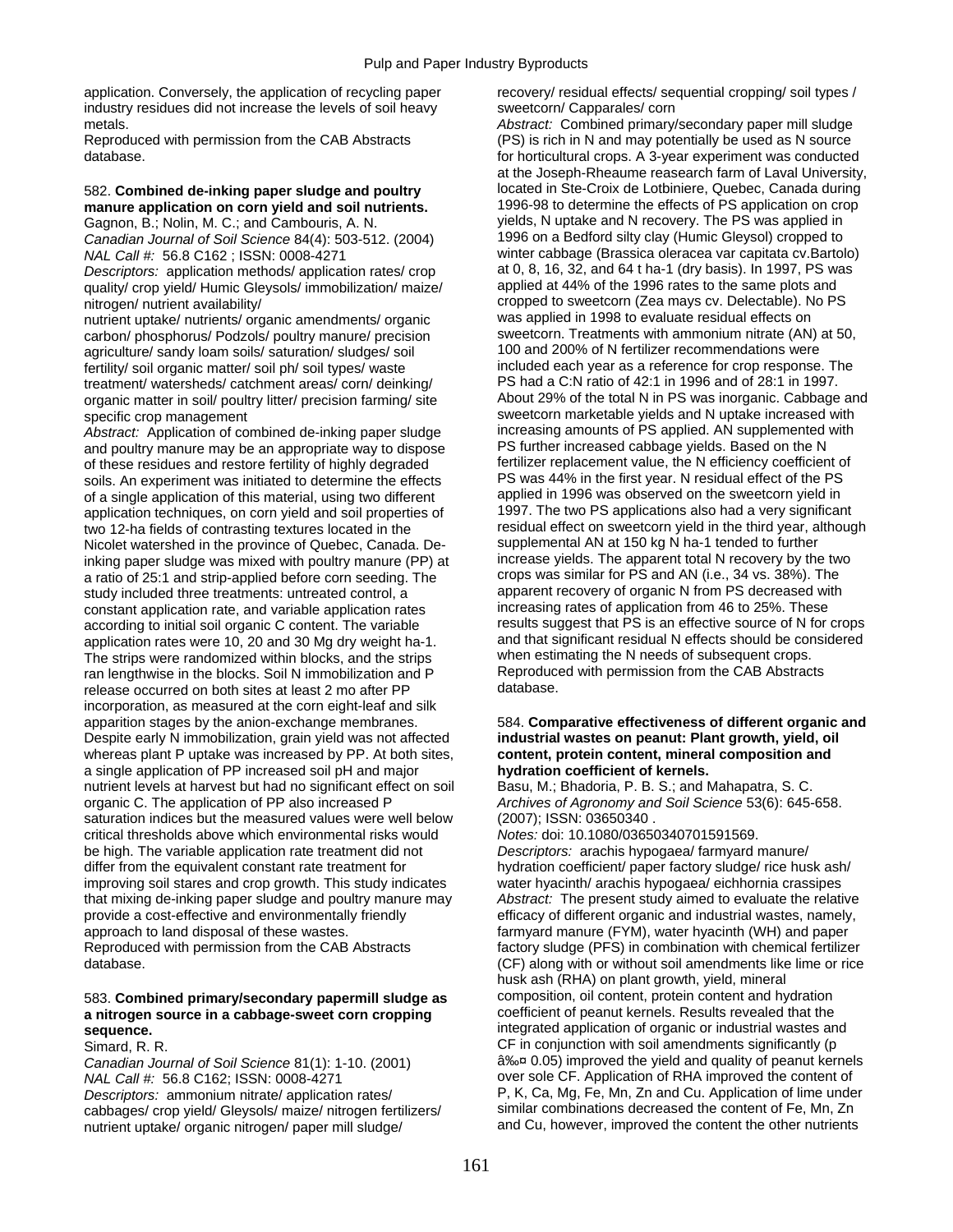in kernels. Among three organic sources, PFS was superior hand, there has been an increase in waste production. against FYM and WH. RHA along with organic wastes and Residues could potentially offset the need for mineral CF improved the yield and quality of peanut kernels in a fertilizers, being both an economic and environmental better and comparable way than lime. Hence, these two benefit. Thus, the development of a routine method for industrial wastes (PFS and RHA) could be used as a prediction of N supply both from soil organic matter (SOM) substitute for FYM and lime, respectively, for improving and the application of organic residues is of great interest. yield and quality of peanut kernels under acid lateritic soils. An incubation experiment was performed in a Cambic

*Canadian Journal of Plant Science* 78(4): 519-526. (1998) *NAL Call #:* 450 C16; ISSN: 0008-4220 **indicating values of N-0 (potentially available nitrogen), and <br>Descriptors: arowing media/ ornamental plants/ ornamental these simple methods are suitable for use in routine** *Descriptors:* growing media/ ornamental plants/ ornamental these simple methods woody plants/ paper mill sludge/ perlite/ rooting/ shading/ woody plants/ paper mill sludge/ perlite/ rooting/ shading/ laboratory conditions<br>shoot cuttings/ woody plants/ Lonicera xylosteoides/ Chomson Reuters shoot cuttings/ woody plants/ Lonicera xylosteoides/ ornamentals/ potting composts/ Prunus cistena/ rooting media/ Symphoricarpos chenaultii/ Viburnum dentatum 587. **Comparison of microbial indicators under two**  *Abstract:* The rooting response of stem cuttings from 6 **water regimes in a soil amended with combined paper**  species of deciduous landscape shrub (Symphoricarpos x **mill sludge and decomposed cow manure.**  chenaultii cv. Hancock, Prunus triloba cv. Multiplex, Subhasish Tripathy; Pradip Bhattacharyya; Equeenuddin, Lonicera x xylosteoides cv. Clavey's Dwarf, Philadelphus x S. M.; Kim KangJoo; and Kulkarni, H. D. virginalis cv. Minnesota Snowflake, Prunus x cistena and *Chemosphere* 71(1): 168-175. (2008) Viburnum dentatum) under mist and 50% shade (outdoor *NAL Call #:* TD172 .C54; ISSN: 0045-6535 lath) in flats filled with 100% perlite medium, or perlite *Descriptors:* acid phosphatase/ Alfisols/ application rates/ mixed with 15, 30, 45 or 60% of fresh paper mill biosolids, application to land/ beta glucosidase/ biological activity in by volume, from 1 of 4 sources (Atlantic, Domtar, Thorold, soil/ biological indicators/ cattle manure/ enzyme activity/ and QUNO). The biosolids had little or no adverse effect, lateritic soils/ microbial activities/ organic amendments/ despite wide variability in rooting response due to species, paper mill sludge/ soil amendments/ soil enzymes/ soil source and/or level of biosolids. Regression analyses flora/ soil types/ sulfuric ester hydrolases/ waste indicated that, with few exceptions, the percentage rooting, mean root number per rooted cutting, and length of the capacity/ acid phosphomonoesterase/ land application/<br>longest root per cutting increased linearly or curvilinearly, or microbial biomass/ microbial communities/ soil r longest root per cutting increased linearly or curvilinearly, or microbial biomass/ microbial community was unaffected, when regressed over level of biosolids. was unaffected, when regressed over level of biosolids. Optimum amounts of biosolids in the rooting medium *Abstract:* An incubation study was conducted under ranged from 30 to 60% by volume. The electrical laboratory conditions to compare the effects of soil conductivities of the biosolids-amended media were amendment of combined paper mill sludge (PS) and acceptable (0.1-0.3 dS m-1) for rooting of woody cuttings decomposed cow manure (DCM) on selected microbial and pore space characteristics were comparable to or indicators. A lateritic soil (Typic Haplustalf) was amended better than those of perlite. with 0 (control), 20 or 80 t ha-1 (wet weight) of PS or DCM.

Reproduced with permission from the CAB Abstracts The amended soils were then adjusted to 60% water

# potentially available organic nitrogen from organic

Cordovil, C. M. D. S.; Coutinho, J.; Goss, M. J.; and

*Communications in Soil Science and Plant Analysis* 38(7-

*Descriptors:* soil science/ suidae: animals, artiodactyls, the PS treatment. Also, the water regimes affected t<br>chordates mammals nonhuman vertebrates nonhuman microbial activities. At 60% WHC, the MBC and soil chordates, mammals, nonhuman vertebrates, nonhuman microbial activities. At 60% WHC, the MBC and soil mammals, vertebrates/ sandy soil/ soil organic matter/ respiration increased during the first 30 d and decreased<br>
noultry manure/ cambic arenosol/ waste production<br>
thereafter. The enzyme activities showed similar trends. poultry manure/ cambic arenosol/ waste production thereafter. The enzyme activities showed similar trends<br>Abstract: More than 90% of the nitrogen (N) in soils is bond where they increased for the first 60 d, and decreased *Abstract:* More than 90% of the nitrogen (N) in soils is bond where they increased for the first 60 d, and decreased as organic N compounds. The available N can be estimated thereafter. In contrast, under submerged condition, on the mineral N released during 120 d, on the mineral N released during time-consuming MBC and enzymes activities declined during 120 d,<br>incubations of soil. Several chemical methods have been whereas the soil respiration increased. Compared to the incubations of soil. Several chemical methods have been developed as substitutes for incubations. On the other control, the used of PS and DCM had no negative impact of

© 2007 Taylor & Francis. Arenosol to evaluate different chemical methods. Air-dried © 2009 Elsevier B.V. All rights reserved. soil was mixed with increasing amounts of composted solid municipal waste, secondary pulp-mill sludge, hornmeal, 585. **Comparative rooting of deciduous landscape** poultry manure, the solid phase from pig slurry, and **shrub cuttings in media amended with paper mill examples of the composted pig manure. Samples were incubated for 244 biosolids from four different sources.** days under a controlled environment. Among the chemical Chong, C.; Hamersma, B.; and Bellamy, K. L. extractants studied, hot 2 M potassium chloride (KCl) and<br>Canadian Journal of Plant Science 78(4): 519-526 (1998) bot 0.01 M calcium chloride (CaCl2) showed promise in

flora/soil types/ sulfuric ester hydrolases/ waste disposal /<br>waste management/ waste utilization/ water holding

database. **holding capacity (WHC) or submerged conditions**, and database. incubated at 27 degrees C in dark for up to 120 days (d). 586. **Comparison of chemical methods of assessing** The microbial biomass C (MBC), the basal soil respiration **residues applied to a sandy soil.** <br>**phosphatase and sulphatase were analyzed at day 15, 30,**<br>Cordovil C. M. D. S.: Coutinho J.: Goss. M. J.: and **45, 60 and 120. Compared to the unamended soil (control)**, Cabral, F.<br>Communications in Soil Science and Plant Analysis 38(7- activities increased with the rate of PS and DCM. At similar 8): 989-1006. (2007)<br>
MAL Call #: S590.C63; ISSN: 0010-3624<br>
The soil respiration and the enzyme activities compared to the soil respiration and the enzyme activities compared to the PS treatment. Also, the water regimes affected the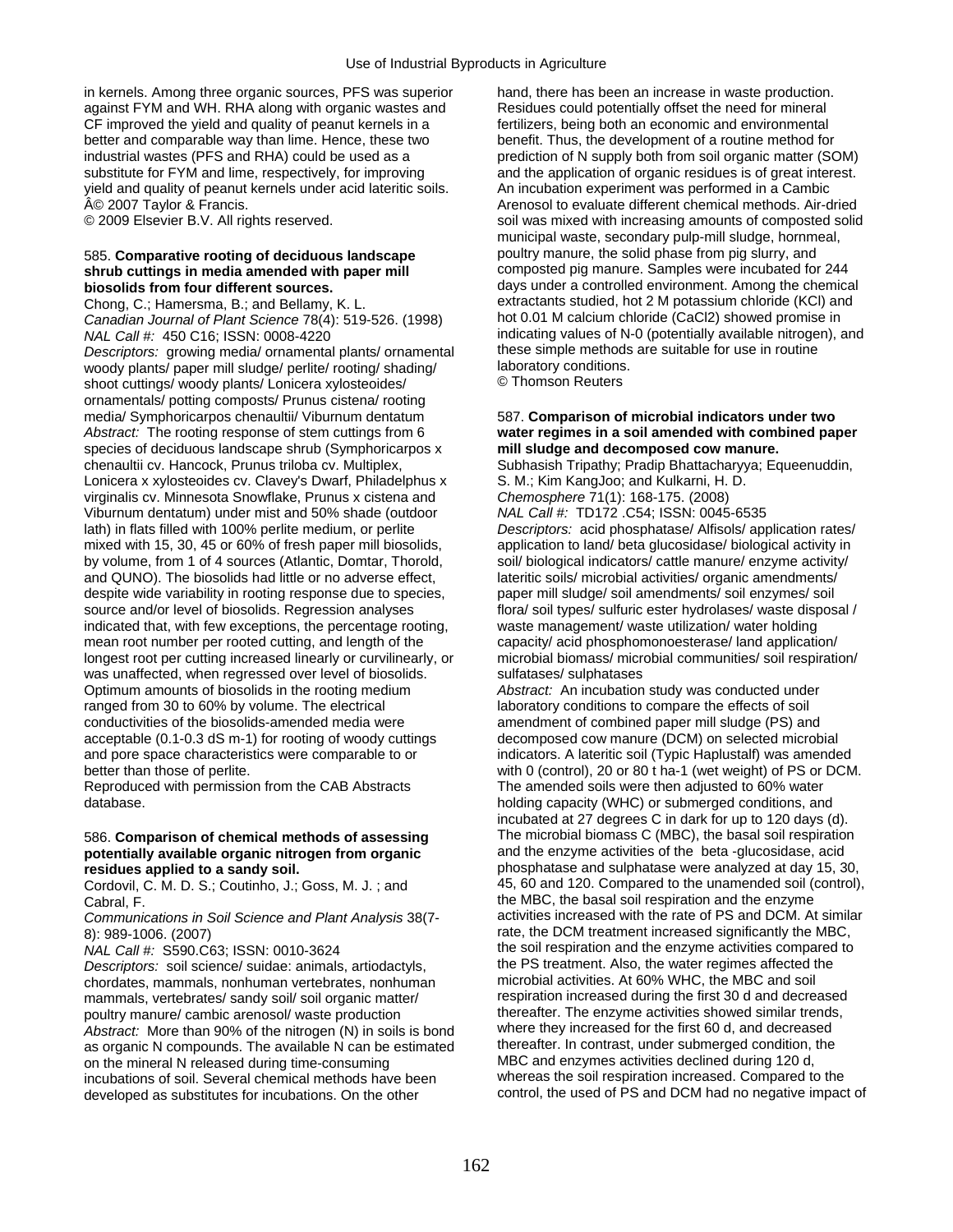the soil microbial parameters, even at the highest *Descriptors:* amendments/ ammonium nitrate/ bark/ to confirm these laboratory results. sludge/ poultry manure/ pulp and paper industry/ solid

*Journal of Environmental Horticulture* 21(1): 38-44. (2003)

*Descriptors:* application to land/ biomass production/ cattle manure/ composts/ crop production/ dry matter/ dry matter Two nitrogen amendments, ammonium nitrate and chicken<br>accumulation/ electrical conductivity/ growth/ Mollisols/ litter were compared to determine which provided a m accumulation/ electrical conductivity/ growth/ Mollisols/ litter were compared to determine which provided a more<br>mulches/ nitrogen/ putrient availability/ putrient content / sapid mass reduction and stabilization. Differe mulches/ nitrogen/ nutrient availability/ nutrient content / rapid mass reduction and stabilization. Different amounts or<br>nutrient untake/ organic amendments/ orgamental plants/ ammonium nitrate addition were evaluated to nutrient uptake/ organic amendments/ ornamental plants/ ammonium nitrate addition were evaluated to determine<br>happer mill sludge/ phosphorus/ poultry manure/ sawdust/ decreasing eh C:N ratio of the initial mix (from 130.9 paper mill sludge/ phosphorus/ poultry manure/ sawdust/ decreasing eh C:N ratio of the initial mix (from 130.9 to<br>shrubs/ silt loam soils/ soil chemical properties/ soil  $28.3$ ) resulted in more rapid composting. A blend o shrubs/ silt loam soils/ soil chemical properties/ soil 28.3) resulted in more rapid composting. A blend or slud<br>degradation/ soil fertility/ soil organic matter / soil ph/ soil grit, bark and ash in dry weight percentages degradation/ soil fertility/ soil organic matter / soil ph/ soil grit, bark and ash in dry weight percentages of 56, 25, 6<br>types/ woody plants/ zinc/ chemical properties of soil/ land and 13% respectively, stabilized (meas types/ woody plants/ zinc/ chemical properties of soil/ land and 13% respectively, stabilized (measured using oxygen<br>application/ mulching materials/ organic matter in soil/ same respirometry) in a period of 28 days. Altho application/ mulching materials/ organic matter in soil/ ornamentals/ poultry litter/ United States of America stages of composting there were differences resulting from *Abstract:* Field production of ornamental shrubs results in the effect of the two types of nitrogen amendments, at the significant topsoil removal and degradation of soil chemical 28th day no significant difference was observed. It was also properties. We amended field soils with compost to found that decreasing the C:N ratio did not accelerate the evaluate effects on soil chemical properties and shrub composting process. A composting mix with a C:N ratio of biomass production. We applied either duck manure-<br>sawdust (DM), potato cull-sawdust-dairy manure (PC) or C:N of 95.3, 79.5 and 28.3. Lower C:N ratios were in fact sawdust (DM), potato cull-sawdust-dairy manure (PC) or C:N of 95.3, 79.5 and 28.3. Lower C:N ratios were in fact<br>Daner mill sludge-bark (PMB) composts to a sit loam soil of less preferable because of high soluble salt cont paper mill sludge-bark (PMB) composts to a silt loam soil of less preferable because of high so<br>Madison Wisconsin USA as: (i) incorporated 2.5 cm of greater amendment requirements. Madison, Wisconsin, USA, as: (i) incorporated 2.5 cm of compost tilled into the top 15 cm of soil; or (ii) Reproduced with permission from the CAB Abstracts<br>incorporated+mulched 2.5 cm tilled into soil+2.5 cm applied database. incorporated+mulched 2.5 cm tilled into soil+2.5 cm applied over the soil surface. We grew Spirea japonicum [Spiraea japonica] 'Gumball', Juniper chinensis [Juniperus chinensis] 590. **Composting of de-inking paper sludge with poultry**  'Pfitzeriana' and Berberis thunbergia [B. thunbergii] **manure at three nitrogen levels using mechanical**  'Atropurpurea' seedlings and measured total and plant **turning: Behavior of physico-chemical parameters.**  available nutrients and shrub biomass production and nutrient contents over two growing seasons. Total soil C *Bioresource Technology* 81(1): 7-17. (Jan. 2002) was 15-21% higher in all mulched treatments compared to *NAL Call #:* TD930.A32 ; ISSN: 0960-8524 [BIRTEB] incorporated-only and no-amendment control treatments. *Descriptors:* composts / carbon nitrogen ratio/ Total soil N, P and Cu, available P, S, Ca, Mg, K, pH and physicochemical properties/ waste utilization electrical conductivity increased with increasing TC. *Abstract:* De-inking paper sludge (DPS) is rich in carbon Mulched DM compost produced significantly higher DTPA- (C) but poor in nitrogen (N). Thus, it has a high C:N ratio extractable Zn relative to other treatments. In the second which limits the composting process. Accordingly, the goal growing season, mulched dry matter (DM) compost of this study was to investigate the effect of three N produced 39-42% greater total barberry biomass than all treatments on DPS composting. Compost piles of 100 m3 other treatments. Among all shrub species, the best soil were formed by mixing raw DPS with poultry manure and chemical predictors of plant growth were TC, TS, soluble P, chicken broiler floor litter, giving on average 0.6%, 0.7% exchangeable Ca and K and DTPA-Zn. The best tissue and 0.9% total N. The changes in physico-chemical nutrient-content predictors of plant growth were total shoot parameters, total weight and fiber losses, and maturity of N, P and Zn and root Zn. The unique growth response of composting piles of DPS were monitored during 24 weeks. barberry to mulched DM compost suggests that all shrubs The compost piles had a neutral to alkaline pH throughout may not respond to compost amendments, particularly over the study. Inorganic N decreased whereas organic N

database. final total N content of 0.9% for the 0.6% N treatment

## 589. **Composting by-products from a bleached kraft** measured for the 0.7% and 0.9% N treatments. The total pulping process: Effect of type and amount of nitrogen

*Compost Science and Utilization* 9(3): 256-265. (2001) *NAL Call #:* TD796.5.C58; ISSN: 1065-657X **ratio and colorimetric test of maturity. Except for copper,** 

application rate. Long-term field experiments are required byproducts/ carbon nitrogen ratio/ composting/ paper mill Reproduced with permission from the CAB Abstracts wastes/ sulfate pulping/ kraft process/ kraft pulping/ paper database. industry/ poultry litter/ sulphate pulping *Abstract:* Over 70% of solid wastes (byproducts) generated 588. **Compost effects on soil chemical properties and** in the manufacture of paper pulp are presently disposed of **field nursery production.**<br>in landfills. Most of these byproducts are compostable and **field nursery production.**<br>
Gonzalez, R. F. and Cooperband, L. R. **inclusion and really contained to reusable** in horticulture, landscaping and agriculture. This reusable in horticulture, landscaping and agriculture. This work addresses the questions of nitrogen amendments *NAL Call #:* SB1.J66; ISSN: 0738-2898 *required for composting a mix of four bleached kraft pulp*<br>Descriptors: application to land/ biomass production/ cattle mill byproducts - namely, primary sludge, bark, grit and ash.

the short term.<br>
Reproduced with permission from the CAB Abstracts<br>
magnitude were different among N treatments resulting in<br>
magnitude were different among N treatments resulting in magnitude were different among N treatments resulting in a whereas final total N contents of 0.7% and 0.9% N were measured for the 0.7% and 0.9% N treatments. The total **amendments.**<br> **amendments.** Only and Tornahene T G and Composting. However, none of the 24 week-old Das K C: Tollner F W and Tornahene T G Das, K. C.; Tollner, E. W.; and Tornabene, T. G. 
of composting. However, none of the 24 week-old

Compost Science and Utilization 9(3): 256-265. (2001) Composts of DPS were mature based on their final C:N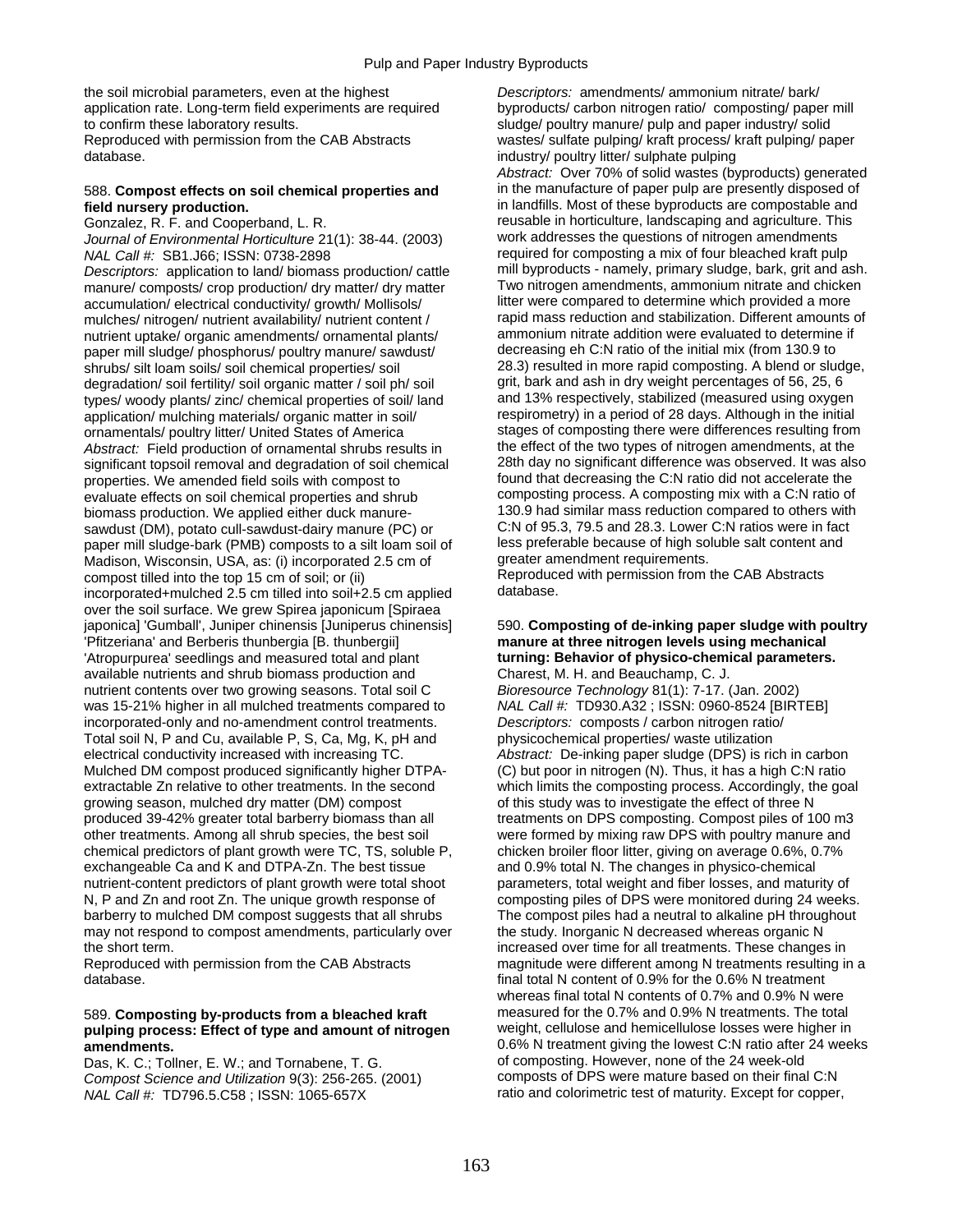standards or guidelines for organic soil conditioners. content of 50-55% w.b. and remixing two times per week. Overall, 0.6% N treatment was the best to enhance DPS Composting temperature was controlled using forced composting using mechanical turning, but a period of more ventilation with a high/low fan setting. Composting trials than 24 weeks was required to reach compost maturity. lasted two weeks. Ammonia loss,  $O_2$ ,  $CO_2$ , compost This citation is from AGRICOLA.

Hackett, G. A. R.; Easton, C. A.; and Duff, S. J. B. below pH 7 and increased rapidly for initial pH >8. Additionally for initial pH >8. Additionally for initial pH >8. Additionally for initial pH >8. Additionally for init *Bioresource Technology* 70(3): 217-224. (1999) of alum and/or sulfuric acid decreased NH<br>- NAL Call #: TD930.A32 : ISSN: 0960-8524 *NAL Call #:* TD930.A32; ISSN: 0960-8524 **HiClayReg. Alumina had little or no effect.**<br>Descriptors: composting/composts/contaminants/copper/ Reproduced with permission from the CAB Abstracts *Descriptors:* composting/ composts/ contaminants/ copper/ Reproduced Reproduced with permission from the CAB Abstracts of the CAB Abstracts Reproduced Minimals and the CAB Abstracts of the CAB Abstracts Reproduction of th dioxins/ fly ash/ phosphorus/ polychlorinated biphenyls/ polycyclic hydrocarbons/ sludges/ sodium/ soil conditioners/ sulfate/ PCBs 593. **Control of nitrate leaching from a nitrate** 

*Abstract:* Waste water treatment sludge and power boiler **vulnerable zone using paper mill waste.**  fly ash were combined and composted in mixed and static Vinten, A. J. A.; Davies, R.; Castle, K.; and Baggs, E. M. windrows 50 m long, 4 m high and 6 m wide. Moisture *Soil Use and Management* 14(1): 44-51. (1998) content was maintained above 50%. The final compost had *NAL Call #:* S590.S68; ISSN: 0266-0032 a pH of 8.5, contained high concentrations of specific *Descriptors:* application rates/ biomass/ denitrification/ nutrients, and an average C:N ratio of 43:1. All metal, PCB, depth/ immobilization/ leaching/ nitrate/ nitrogen/ nitrous chlorophenol and PAH concentrations were below levels oxide/ paper mill sludge/ ploughing/ pulp and paper stipulated by local regulations. Over the first 8 weeks of the industry/ soil/ tillage/ uptake/ wastes/ Britain/ paper composting period dioxin concentration decreased by 45% industry/ plowing/ soil cultivation/ United Kingdom to 41 pg/g TEQ. Leachate tests indicated minimal (<0.1 *Abstract:* The effects on nitrate leaching of incorporation of mg/litre Cu and Pb; <50 mg/litre Na, P, and SO<sub>4</sub>-2) leaching paper mill waste at three cultivation depths in fields of contaminants from the composted material. Application previously cropped to iceberg lettuce and calabrese in of compost (8 cubic yards/acre) at a sod farm improved soil Scotland, UK, are reported. In the lettuce experiment, characteristics as measured by a number of parameters. incorporation of 40 t dry matter paper mill waste/ha resulted The dioxin concentration in the final soil/compost mixture in a decrease in N leaching (measured with suction cups) was 3 pg/g TEQ, allowing the soil/compost mixture to be from 177 to 94 kg/ha. Deep ploughing with and without classified as agricultural soil. It was concluded that paper waste increased N leaching from 105 kg/ha (normal composting produced an acceptable soil conditioner ploughing or surface incorporation) to 172 kg/ha. attractive for large volume users of inexpensive soil Measurements of nitrate leaching using deep soil cores material (sod farms, golf courses, land reclamation sites).  $\blacksquare$  showed a less clear cut effect. Nitrous oxide (N<sub>2</sub>O) Reproduced with permission from the CAB Abstracts emissions were very high immediately after paper v database. was ploughed in to a depth of 35 cm. Non-significant

### 592. **Composting short paper fiber with broiler litter and** spring following paper waste application. There was no **additives. Part I: Effects of initial pH and** <br>**carbon/nitrogen ratio on ammonia emission.** Removal of above-ground crop residues did not have a carbon/nitrogen ratio on ammonia emission.

*Compost Science and Utilization* 8(2): 160-172. (2000)<br>NAL Call #: TD796.5.C58 : ISSN: 1065-657X *Descriptors:* additives/ aluminium/ ammonia/ byproducts/ caused a decrease in N leaching (measured using deep carbon nitrogen ratio/ compositing/ composts/ soil cores) from 227 to 152 kg/ha. carbon nitrogen ratio/ composting/ composts/ soil cores) from 227 to 152 kg/ha.<br>decomposition/ emission/ fibres/ losses/ manures/ paper/ Reproduced with permission from the CAB Abstracts decomposition/ emission/ fibres/ losses/ manures/ paper/ Reproduced Reproduced with permission for the CAB Abstracts<br>
nH/ poultry manure/ sawdust/ sulfate/ sulfuric acid/ pH/ poultry manure/ sawdust/ sulfate/ sulfuric acid/ temperature/ ventilation/ water content/ adjuncts/ aluminum/ fibers/ hydrogen ion concentration/ potential of hydrogen/ 594. **Cyanide in paper de-inking sludge used as a soil**  poultry litter/ sulphuric acid **amendment.** 

*Abstract:* Short paper fibre (SPF), a byproduct of the paper Mansfeldt, T. mill industry, was co-composted with broiler litter (BL) to *Journal of Plant Nutrition and Soil Science* 164(6): 637-641. determine decomposition rate and NH<sub>3</sub>N loss as functions (2001)<br>of C:N ratio and pH of the compost mixes. The SPF MAL Call #: 384 Z343A ; ISSN: 1436-8730 of C:N ratio and pH of the compost mixes. The SPF generally had a high C:N ratio > 200 while the BL. consisting of bedding material (sawdust) and poultry soil pollution/ solubility manure, had a low C:N ratio of 10-12. A total of seven *Abstract:* Paper de-inking sludge is processed during the series (27 tests) of pilot-scale studies were conducted using recycling of paper, and is sometimes used as a soil two different SPFs mixed with BL. Additives used for pH amendment. In this study, the effect of a compost control were alum (aluminium sulfate), HiClayReg. Alumina application on the cyanide (CN) status in soils of a public and sulfuric acid. Mixing ratios [SPF/(SPF+BL), kg/kg(dry park in Germany was investigated. The compost was a basis)] used were 0.8 to 0.4. Test conditions were a C:N of mixture of chipped limbs and paper de-inking sludge. 17 to 49, pH of 6.6 to 8.3, initial temperatures of -1 to 22 Furthermore, the cyanide solubility was studied by

their final total trace element contents meet most known degrees C, composting temperature of 60 degrees C, water temperatures and dry solids loss were measured. Evaluations of ammonia emissions vs. initial C:N and pH 591. **Composting of pulp and paper mill fly ash with** showed: (1) NH3-N loss decreased as initial C:N increased, **wastewater treatment sludge.** <br> **e**ven above a C:N of 38; (2) NH<sub>3</sub>-N loss decreased rapidly<br>
Hackett. G. A. R.: Easton, C. A.: and Duff. S. J. B. below pH 7 and increased rapidly for initial pH >8. Addition

emissions were very high immediately after paper waste increases in biomass N content were measured in the Ekinci, K.; Keener, H. M.; and Elwell, D. L. significant effect on nitrate leaching or N<sub>2</sub>O losses. In the Compost Science and Utilization 8(2): 160-172. (2000) calabrese experiment, application of 40 t DM paper mill waste/ha followed by summer cropping with iceberg lettuce

Descriptors: cyanides / sludges/ soil amendments/ soil ph/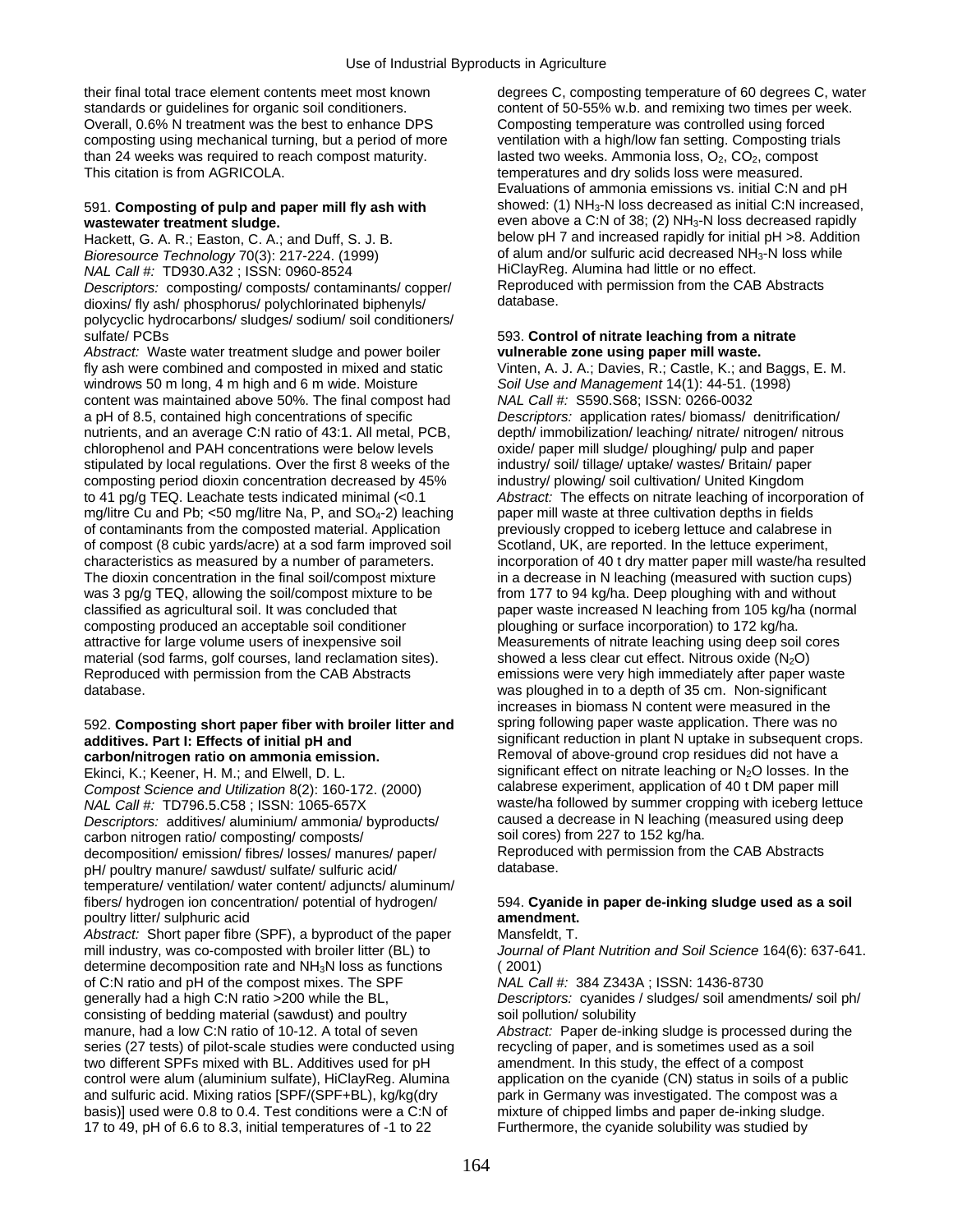conducting batch experiments with different pH levels. Total kg P<sub>2</sub>O<sub>5</sub>/ha. Correlated with the trends observed with delta cyanide in the amended soils ranged from 540 to 740 mg 15N values, it peaked with 120 or 160 kg P<sub>2</sub>O<sub>5</sub>/ha. The CN kg-1, and water soluble cyanide from 170 to 370 micro results showed that under high rates of application of DS g CN I-1 as determined by means of an aqueous extract. and adequate P supply, forage legumes fixed more Easily-liberatable cyanides, which include the toxic free atmospheric N<sub>2</sub>. delta 15N can be a good indicator of SNF cyanide (HCN and CN-) and weak metal-cyanide  $\frac{1}{2}$  and  $\frac{1}{2}$  and weak metal-cyanide cyanide (HCN and CN-) and weak metal-cyanide complexes, were not present in the soil. From this result Reproduced with permission from the CAB Abstracts and the fact that iron blue pigments are used during paper database. printing, it can be inferred that cyanides occurring here were exclusively stable iron-cyanide complexes [Fe(CN)<sub>6</sub>]. 596. **Decomposition of de-inking paper sludge in**<br>With increasing pH the solubility of cyanide increased. In **anticultural soils as characterized by carbohydra** contrast to soils of coking plants, in which cyanide occur as **analysis.**<br>Berlin blue, Fe<sub>4</sub>[Fe(CN)<sub>6</sub>]<sub>3</sub>, the cyanide solubility in the Chantign Berlin blue, Fe<sub>4</sub>[Fe(CN)<sub>6</sub>]<sub>3</sub>, the cyanide solubility in the Chantigny, M H; Angers, D A; and Beauchamp, C J begaust and Beauchamp, C J caper de-inking sludge amended soils was substantially contained and Biochemistry lower, especially in the neutral and alkaline range. Thus, (2000) cyanides in paper de-inking sludge could be present as *NAL Call #: S592.7.A1S6; ISSN: 0038-0717*<br>sparingly soluble metal-cyanide compounds with the *Descriptors: agricultural soils/ analysis/ appli* sparingly soluble metal-cyanide compounds with the *Descriptors:* agricultural soils/ analysis/ application rates/<br>general formula A<sub>2</sub>B[Fell(CN)<sub>6</sub>] with A=K+, Na+ and capacity/ carbohydrates/ carbon/ characterization/ cl general formula A<sub>2</sub>B[FeII(CN)<sub>6</sub>] with A=K+, Na+ and capacity/ carbohydrates/ carbon/ characterization/ clay<br>B=Ca2+ or divalent transition metals and B<sub>2</sub>[FeII(CN)<sub>6</sub>] with loam soils/ composition/ decomposition/ deficien B=Ca2+ or divalent transition metals and B<sub>2</sub>[FeII(CN)<sub>6</sub>] with loam soils/ composition/ decomposition/ deficiency/ dry<br>B=divalent transition metals. Pollution exposure by the matter fractionation/ Incentisols/ incorporat B=divalent transition metals. Pollution exposure by the matter/ fractionation/ Inceptisols/ incorporation/ organic<br>pathways soil -> human, and soil -> air -> human can be matter/ paper mill sludge/ residues/ sludges/ soil/ pathways soil -> human, and soil -> air -> human can be matter/ paper mill sludge/ residues/ sludges/ soil/ soil<br>neglected. However, since leaching of iron-cyanide measured meandments/ soil fertility/ soil organic matter/ complexes into the ground water cannot be excluded, and transformation/ organic matter in soil/ saccharides since they are decomposed to HCN when exposed to day *Abstract:* Chemical fractionation and carbohydrate light, environmental hazards by the pathway soil -> ground characterization to determine the transformation and decay water -> surface water are possible. This is the risk rates of de-inking paper sludge (DPS) in different arising from paper de-inking sludge applications to soils. when large loading rates are applied. In a field experiment,<br>Reproduced with permission from the CAB Abstracts DPS was added to a well-drained silty clay loam (Typ Reproduced with permission from the CAB Abstracts DPS was added to a well-drained silty clay loam (Typic<br>Dystrochrept) and a poorly-drained clay loam (Typic

Allahdadi, I.; Beauchamp, C. J.; Califour, F. P.; Khalaj, H.; extractable (MAC) and strong-acid extractable

*Pakistan Journal of Biological Sciences* 10(14): 2379-2388. MAC fraction mostly contained hemicellulosic sugars,

*NAL Call #:* QH301 .P355; ISSN: 1028-8880 contribution of microbial saccharides to the different *Descriptors:* application rates/ lucerne/ nitrogen fixation/ carbohydrate fractions increased during DPS sludges/ alfalfa/ phosphate fertilizers that the chemical fractions reflected the net balance

*Abstract:* The de-inking process produces a waste by- between disappearance of sludge carbohydrates and product, called de-inking paper sludge (DS), that contains appearance of newly synthesized microbial carbohydrates. paper fibers, clay particles and inks and high carbon (C) The MAC, SAC and ARC fractions in DPS-amended soils, concentrations combined with low nitrogen (N) and had relative degradabilities of SAC>MAC>ARC. The sludge phosphorus (P) concentrations. The use of high rates of DS used, appeared to decompose according to a two-phase<br>to increase the soil organic matter thus requires provision of pattern, with an initial rapid-decay phase most high rates of N and P for adequate plant growth. Using by SAC and ARC disappearance (mean residence time 0.1) dinitrogen (N<sub>2</sub>)-fixing forage legumes is an alternative to N and 0.3 year, respectively), and a second slow-decay<br>fertilizer application under such circumstances. In a phase: largely characterized by ARC disappearance ( greenhouse study, DS rates of 0, 50 or 100 Mg/ha and 5 residence time 8.5 years). DPS decomposed more slowly rates of P (40, 80, 120, 160 or 200 kg P<sub>2</sub>O<sub>5</sub>/ha) were at the highest application rate, presumably because the applied to 2 soil types, a clay loam (Pintendre) and a silty capacity of soil microbes to decompose C was temporarily clay loam (St-Augustin). N uptake and symbiotic  $N_2$  fixation limited by nutrient deficiency. Chemical fractionation and (SNF) were estimated in lucerne (Medicago sativa), sweet carbohydrate analysis proved useful to study quantitatively clover (Melilotus officinalis) and red clover (Trifolium and qualitatively the decomposition and transformation of pratense), bromegrass (Bromus inermis) and lucerne wood-derived residues in agricultural soils. ineffective for N< sub><sub>2</sub></ sub> fixation were used as the Reproduced with permission from the CAB Abstracts reference (non-N<sub>2</sub> fixing) crops. Atmospheric N<sub>2</sub> fixation database. was estimated by natural abundance of 15N ( delta 15N). Under controlled conditions, high rates of DS substantially 597. **Decomposition of paper de-inking sludge during**<br>
reduced delta 15N values, particularly with high rates of P. **The revegetation of a sandpit minesoil: A rep** In addition, N uptake of legumes generally increased with **comments of Beyer and Mueller.**<br>
increased P concentrations and it peaked with 120 or 160 Beauchamp. C. J.: Angers. D. A.: a

# agricultural soils as characterized by carbohydrate

Soil Biology and Biochemistry 32(11/12): 1561-1570.

amendments/ soil fertility/ soil organic matter/ sugars/ rates of de-inking paper sludge (DPS) in different soils Dystrochrept) and a poorly-drained clay loam (Typic Humaquept) at rates of 0 (control), 50 or 100 t dry matter 595. **De-inking sludge and phosphorus effects on** ha-1. Soil samples were obtained periodically during 726 **growth and symbiotic dinitrogen fixation in forage** days after sludge incorporation. Soil organic matter was **legumes.** fractionated into hot-water extractable (HWC), mild-acid and Labafi H. A., M. R. carbohydrates (SAC), and acid-resistant carbon (ARC). The (2007) whereas SAC fraction included most cellulosic glucose. The nutrient uptake/ phosphorus fertilizers/ plant nutrition/ decomposition. The carbohydrate composition indicated pattern, with an initial rapid-decay phase mostly determined phase: largely characterized by ARC disappearance (mean

# revegetation of a sandpit minesoil: A reply to the

Beauchamp, C. J.; Angers, D. A.; and Fierro, A. 33(3): 415-416. (2001); ISSN: 0038-0717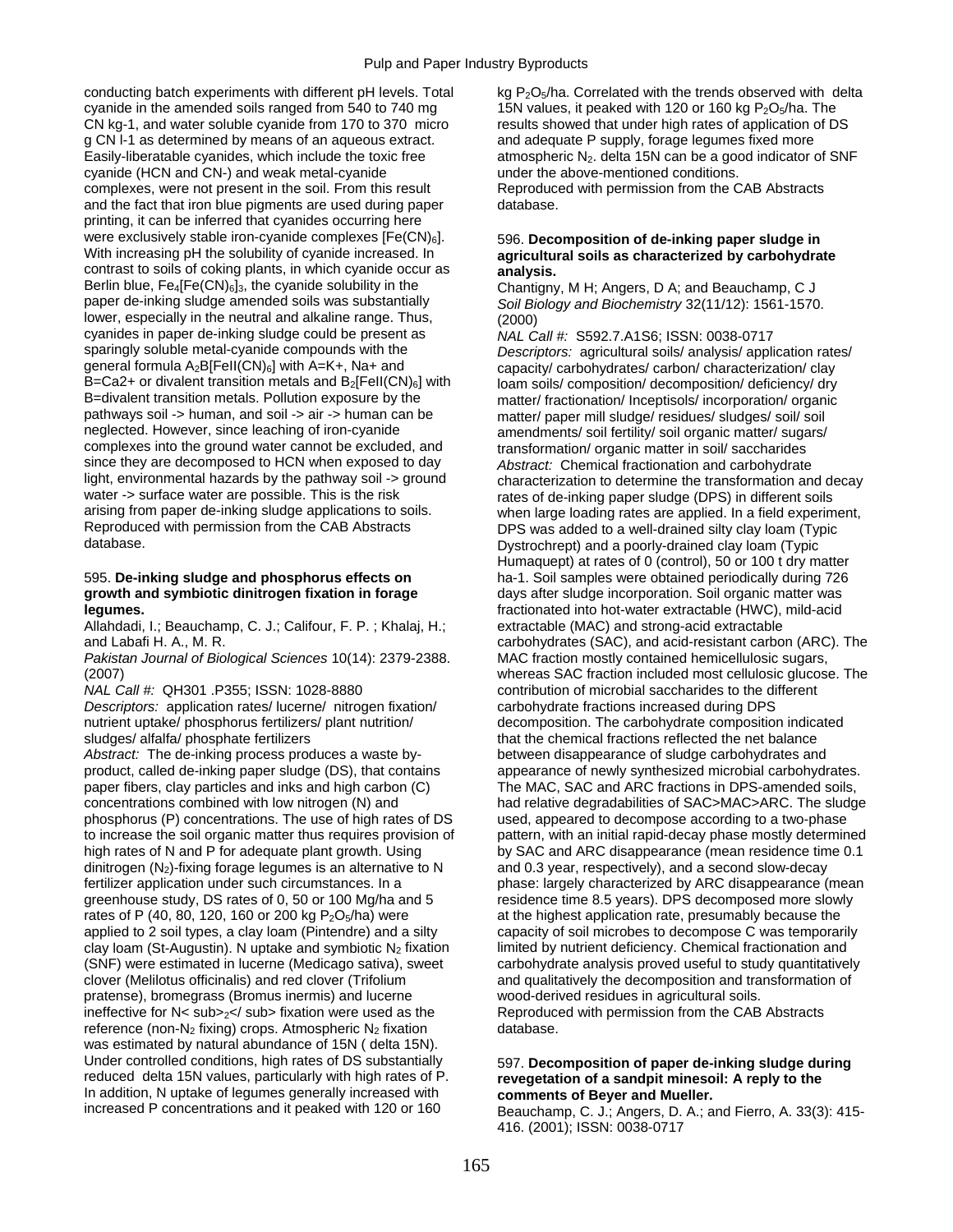*Descriptors:* Waste Management: Sanitation/ Soil Science/ increasing and organic matter content declining. Whilst Plantae: Plants/ Paper Industry/ Agriculture/ Ecology/ Paper repeated additions of DPF to agricultural land always De-Inking Sludge: Decomposition Mechanisms, Soil increased soil Cu, an associated increase in SOM was not Application/ Sandpit Minesoil Revegetation/ Soils: always apparent. There was no link between SOM and Treatment Method bioavailable Cu nor between soil bioavailable Cu and plant

Fierro, A.; Angers, D. A.; and Beauchamp, C. J. 2000 7he Authors.<br>Soil Biology and Biochemistry 32(3): 143-150. (Feb. 2000) © 2009 Elsevier B.V. All rights reserved. *Soil Biology and Biochemistry* 32(3): 143-150. (Feb. 2000) *NAL Call #:* S592.7.A1S6; ISSN: 0038-0717 [SBIOAH] *Descriptors:* disturbed soils/ mined soils/ abandoned land/ 600. **Direct and residual effects of pulp and paper mill**  land restoration/ Elytrigia elongata/ degradation/ carbon/ **sludge on crop yield and soil mineral N.**  mineralization/ nitrogen/ phosphorus/ biogeochemical Vagstad, N.; Broch Due, A.; and Lyngstad, I. cycles/ Quebec/ paper mill sludge/ organic amendments *Soil Use and Management* 17(3): 173-178. (Sept. 2001) *Abstract:* Paper de-inking sludge was used as an organic *NAL Call #:* S590.S68; ISSN: 0266-0032 [SUMAEU] amendment for revegetating an abandoned sandpit in *Descriptors:* Hordeum vulgare/ Triticum aestivum/ crop Quebec, Canada. In situ patterns of sludge decomposition yield/ soil fertility/ nitrogen/ residual effects/ field and of total nitrogen and phosphorus dynamics were experimentation/ carbon nitrogen ratio/ zinc/ manganese/ characterized in a litter bag study. In a one-time operation, boron/ copper/ phosphorus/ cadmium/ nitrates/ leaching/ sludge was applied at a rate of 0 or 105 Mg dry matter ha- composts/ application rate/ chemical constituents of plants/ 1, along with N at 3, 6 or 9 kg Mg-1 sludge and P at 0.5 or Norway/ evaluation/ paper mill sludge 1.0 kg Mg-1 sludge. Sludge and fertilizers were *Abstract:* Paper sludge composted or stored in static piles incorporated into the top 0.21 m of the minesoil and tall for six months was compared to raw and lime-stabilized wheatgrass (Agropyron elongatum (Host) Beauv.) was sludge in a three-year pot experiment (loam) and a fourseeded. Mass loss was well described by a double year field experiment (silt loam) at rates of up to 40 t DM daily temperature above 0 degrees C) were used as the sludge and biological sludge, mixed with bark in 1:1 ratio to independent variable. Fifty-one percent of the initial improve the structure. The N content in composted sludge material decomposed with a half life of 0.4 yr, whereas the (1.30%) was markedly lower than that of the uncomposted remaining material had a much slower rate of decay with a piles (1.98%), indicating significant loss during composting. half life of 13 yr. The large size and slow decomposition The yield results were generally inversely proportionate to rate of the recalcitrant pool of this material were attributed the C:N ratios of the sludges applied. Sludge from the to the high lignin content and the presence of clay in the uncomposted piles gave significant grain yield increases in short accumulation phase followed by a long release phase types gave variable results. In the residual years there was, which likely contributed to the successful revegetation of generally, a small but positive effect on yield from all the this disturbed sandpit site. sludge types. The N and P content in grain generally

Tandy, S.; Williamson, J. C.; Nason, M. A.; Healey, J. R.; and Jones, D. L.

*Soil Use and Management* 24(2): 217-220. (2008) mineral mineral N<br>NAL CalL#: S590 S68: ISSN: 02660032. ISLIMAE1 state risk of leaching. *NAL Call #:* S590.S68; ISSN: 02660032 [SUMAE]. leaching.<br>*Notes: doi: 10 1111/i 1475-2743 2008 00153 x* This citation is from AGRICOLA. *Notes: doi:* 10.1111/j.1475-2743.2008.00153.x. *Descriptors:* agricultural land/ copper/ paper mill sludge/ waste/ pH/ pulp and paper industry/ recycling/ soil organic **foliar disease as affected by annual additions of** matter/ soil pollution/ soil quality/ soil structure/ England/ **organic amendment to a sandy soil vegetable**  Eurasia/ Europe/ United Kingdom/ Wales/ Western Europe **production system.**  Abstract: Short-fibre paper residuals (deinking paper fibre Rotenberg, D.; Cooperband, L.; and Stone, A. (DPF) or paper mill sludge) represents a major waste *Soil Biology and Biochemistry* 37(7): 1343-1357. (2005) formed during the processing of recycled paper and is *NAL Call #:* S592.7.A1S6; ISSN: 00380717 [SBIOA]. known to contain significant quantities of copper. It is often *Notes:* doi: 10.1016/j.soilbio.2004.12.006. spread onto agricultural land to help increase soil pH and *Descriptors:* aerial bacteria/ compost/ disease control/ improve structure by adding soil organic matter (SOM). A paper mill residuals/ plant available nitrogen/ soil organic received large and repeated applications were sampled to organic compounds/ sand/ soils/ crop diseases/ foliar investigate the long-term effects of this practice on soil diseases/ sandy-soil vegetable production/ soil carbon/ quality and plant copper content. We found that the crops/ disease prevalence/ sandy soil/ soil property/ composition of DPF waste has changed significantly agriculture/ diseases/ farm crops/ fertilizers/ moisture/ between 1999 and 2006 with concentrations of Cu nitrogen/ organic matter/ soil/ bacteria (microorganisms)/

© Thomson Reuters Cu. In contrast to previous reports, our findings indicate that improvement in soil quality following the long-term 598. **Decomposition of paper de-inking sludge in a** application of DPF was site-specific and in some cases it **sandpit minesoil during its revegetation.** The analy have reduced soil quality rather than enhanced it. © may have reduced soil quality rather than enhanced it. © 2008 The Authors.

exponential model when cumulative degree-days (sum of ha(-1). The original sludge contained equal amounts of fibre sludge. Both N and P in decomposing sludge presented a the year following sludge application, while the other sludge This citation is from AGRICOLA. increased with sludge application, but only the higher rates gave statistically significant increases. Sludge application 599. **Deinking paper fibre application to agricultural** also increased the Zn content in grain, while Mn, B and Cu **land: Soil quality enhancer or copper polluter?** was less affected. The increase in Cd content was very<br>Tandy, S.: Williamson, J. C.: Nason, M. A.: Healey, J. R.: small.

The 40 t ha(-1) sludge rate tended to increase the residual mineral N in soil at the field site and thus the risk of nitrate

# soil organic matter/ agricultural land/ copper/ industrial 601. **Dynamic relationships between soil properties and**

number of agricultural sites in England and Wales that had matter/ agriculture/ diseases/ fertilizers/ moisture/ nitrogen/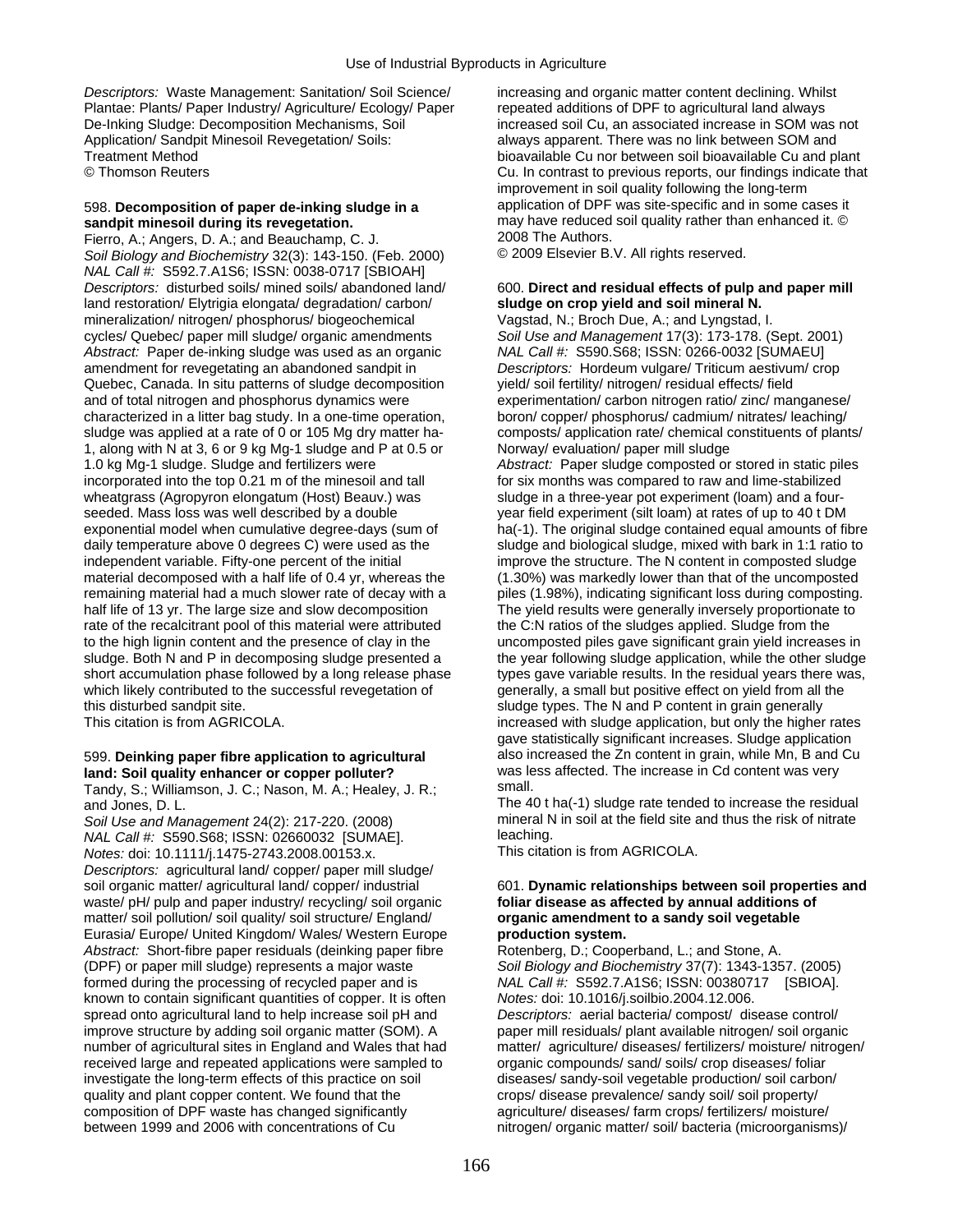cucumis sativus/ phaseolus (angiosperm)/ pseudomonas/ concentrations of heavy metals and organic chemicals. solanum tuberosum countries is vital because the use of lime and fertilisers by

*Abstract:* Additions of organic amendments to agricultural small farmers is financially prohibitive. The effects of paper soils can lead to improved soil quality and reduced severity pulp sludge and lime on the dynamics of soil nutrients was of crop diseases. However, the relationship between studied in the laboratory using columns of mixed samples disease severity and soil properties as affected by repeated of top soil from three tropical acid soils (Kandiudult). The additions of these amendments is poorly understood. The soil columns were leached over a period of 90 days with primary objectives of this study were to (i) resolve de-ionized water in amounts equivalent to the annual multivariate relationships between soil properties and foliar rainfall of the sampling site. To assess the amount of disease severity and (ii) identify soil properties that nutrient that may become available to plants, NH4OAccontribute to disease severity in an intensive irrigated EDTA pH 4.65 soil extractant was used. For all soils, vegetable production system receiving annual additions of application of paper pulp sludge or lime to tropical acid soils fresh and composted paper mill residuals (PMR). Foliar generally resulted in an initial flush and increased diseases caused by Pseudomonas syringae pv. syringae concentrations of Ca, Mg, SO4, dissolved organic carbon on snap bean (bacterial brown spot) and P. s. pv. (DOC) and inorganic carbon in soil leachates. Compared lachrymans on cucumber (angular leaf spot) are the focus with liming, application of paper pulp sludge reduced NO3 of this report. The experiment consisted of a 3-year crop leaching. The amount of leached Ca, DOC and inorganic rotation of potato (1998 and 2001), snap bean (1999 and carbon (mainly HCO3-) increased substantially with the 2002), and cucumber (2000). Treatments included a non- addition of paper pulp sludge or lime. In relation to amended fertilizer control and two rates of fresh PMR, PMR nutrients, the most meaningful amendment effect that composted alone (PMRC), and PMR composted with bark persisted after leaching was a substantially increased (PMRB). Soil measures included total soil carbon (TC) and available Ca in the treated soil. In addition to increasing Ca nitrogen (TN), particulate organic matter carbon (POMC) levels, the addition of paper pulp sludge increased the and nitrogen (POMN), volumetric soil moisture (VM) and in concentrations of leached and available Ca. To sustain situ NO3-N. Multiple regression (MR) and principal yield increase with paper pulp sludge, calculation of the component analyses (PCA) were conducted to identify key optimum quantity to be returned to the soil should be based soil properties that influenced the amount of disease. On on losses of Ca by leaching and by plant uptake. average, the amount of TC in plots amended with PMR © 2009 Elsevier B.V. All rights reserved. composts increased 77-178% from 1999 to 2002 compared to the non-amended soils. In 1999, a year in which compost 603. Dynamics of physical organic matter fractions additions reduced the amount of bacterial brown spot of **during de-inking sludge decomposition.**  bean, TC explained 42% of the total variation in disease Fierro, A.; Angers, D. A.; and Beauchamp, C. J. Severity in the best MR model. Midseason TN alone was Soil Science Society of America Journal 63(4): 1 inversely related to angular leaf spot incidence in 2000, (July 1999-Aug. 1999)<br>while POMN explained 51% of the variation in the best MR MAL Call # 56.9 So3: while POMN explained 51% of the variation in the best MR *NAL Call #:*  56.9 So3; ISSN: 0361-5995 [SSSJD4]<br>model for that year. In 2002, a year in which PMRC-<br>Descriptors: mined soils/ abandoned land/ disturbe model for that year. In 2002, a year in which PMRC-<br>amended soils exacerbated brown spot symptoms,<br>land restoration/ Flytrigia elongata/ degradation/ soil midseason quantities of TN explained 80% of the variation organic matter/ nitrogen/ carbon/ spatial distribution/ in disease severity. Unique to 2002, NO3-N alone positively mineralization/ nitrogen fertilizers/ phosphorus fertilizers/<br>correlated with disease severity. Overall, the influence of nitrate nitrogen/ ammonium nitrogen/ pit correlated with disease severity. Overall, the influence of nitrate nitrogen/ ammonium nitrogen/ nitrogen content/ soil<br>soil carbon on disease severity was displaced by the senarates/ application rate/ Quebec/ paper mill s soil carbon on disease severity was displaced by the separates/ application rate/ Quebec/ paper mill sludge/<br>increasing importance of TN and NO3-N, indicating a separation/ particle size fractions/ particle density frac increasing importance of TN and NO3-N, indicating a reclamation/ particle size fractions/ particle density fractions<br>transition from a C-dependent to an N-dependent system.<br> $\overrightarrow{Abstract}$ : Replenishment of soil C and N is essen transition from a C-dependent to an N-dependent system. *Abstract:* Replenishment of soil C and N is essential for © 2005 Elsevier Ltd. All rights reserved. sustainable revegetation of minesoils. Our study<br>© 2009 Elsevier B.V. All rights reserved. substantion of minesticated paper de-inking sludge as the organ

## **amended with paper pulp sludge. and 105 Mg dry matter ha(-1) before seeding tall**

*Waste Management and Research* 17(3): 198-204. (1999) (at 315, 630 and 945 kg N ha(-1)) and P (at 52.5 and 105 *NAL Call #:* TD896.W37 ; ISSN: 0734242X [WMARD]. kg P ha(-1)) were also applied to all plots. Distribution of C *Notes:* Chapter Number: Copenhagen K, Denmark and N was determined periodically in two sizes (< 53 doi: 10.1034/j.1399-3070.1999.00006.x. micrometer and > 53 micrometer) and two densities (< 1.8 *Descriptors:* cameroon / dynamics/ leaching/ lime/ nutrient g cm(-3) and > 1.8 g cm(-3)) of soil fractions during 823 d. balance/ paper pulp sludge/ tropical acid soil/ industrial After 823 d, C concentrations were 43 and 69% of those of wastes/ leachate treatment/ organic compounds/ paper and Day 5, for the low and high N rates, respectively. With time, pulp mills/ pH effects/ soil pollution/ dissolved organic the proportion of C in the heavy (> 1.8 g cm(-3)) fraction carbon/ tropical acid soils/ sludge disposal/ calcium / increased from 20 to 55%, but remained near 20% i calcium oxide/ carbon/ carbonic acid/ fertilizer/ magnesium/ fine (< 53 micrometer) fraction. Increasing N rates nitrate/ rain/ sulfate/ acid soil/ nutrient/ tropical soil/ waste increased C conservation mainly in the coarse (> 53 disposal/ cameroon/ nutrient/ paper industry/ priority micrometer) fraction. The amount of N recovered in all journal/ recycling/ sludge/ soil treatment/ tropics fractions decreased after Day 86, in accordance with a Abstract: Paper mill sludge is characterized by high previous litter bag study. Although inorganic N was concentrations of organic matter and lime and very low positively correlated with total N in all fractions, the fine

pseudomonas syringae pv syringae/ punctum blandianum/ Interest in the recycling of paper mill residuals in developing

Soil Science Society of America Journal 63(4): 1013-1018.

land restoration/ Elytrigia elongata/ degradation/ soil investigated paper de-inking sludge as the organic amendment for revegetating an abandoned sandpit in 602. **Dynamics of nutrients in tropical acid soils** Quebec, Canada. Sludge was incorporated at 0 (check) Voundi Nkana, J. C.; Tack, F. M. G.; and Verloo, M. G. wheatgrass (Agropyron elongatum (Host) Beauv.). Nitrogen increased from 20 to 55%, but remained near 20% in the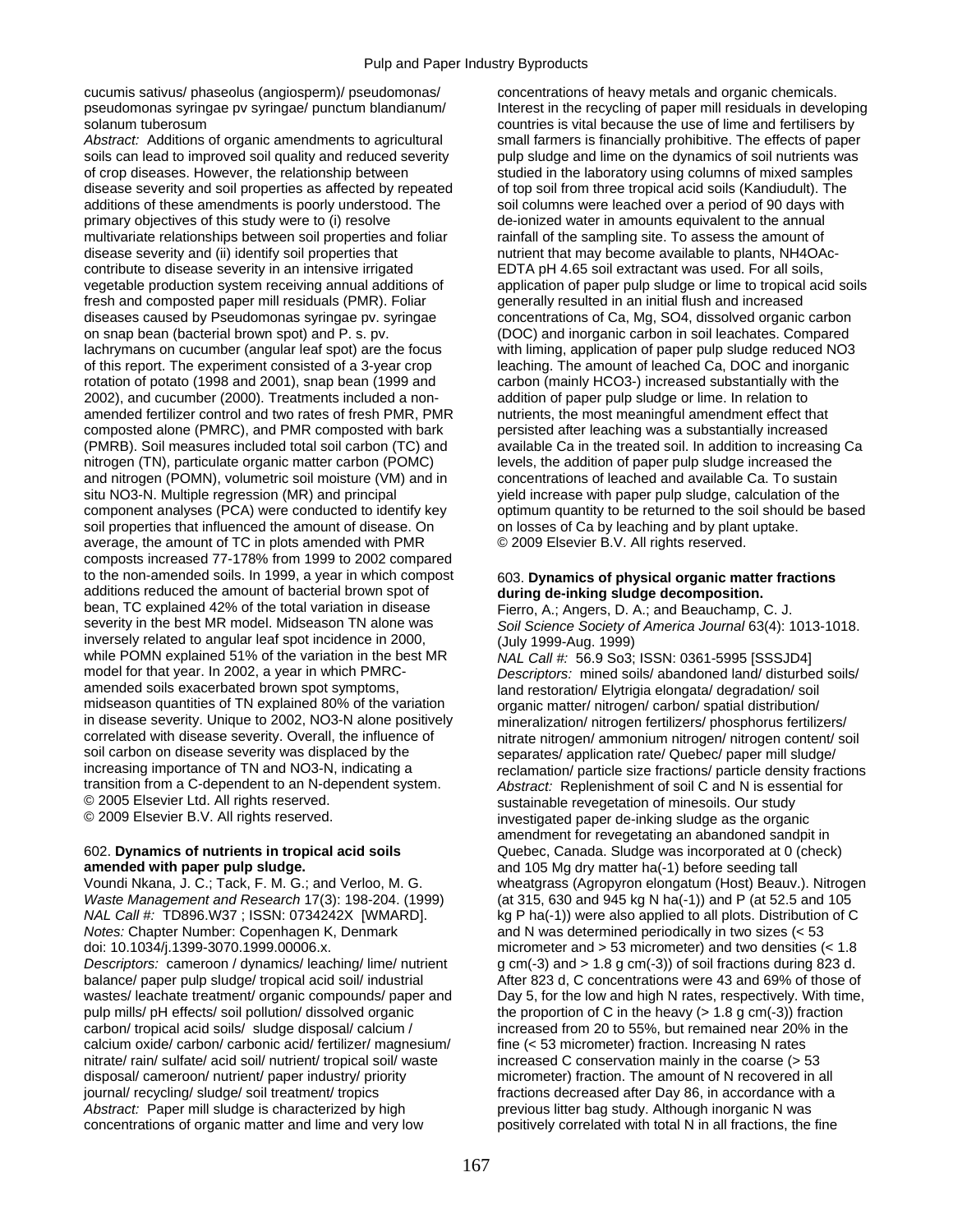fraction was the best indicator of the size of the mineral N yield/ nitrogen/ nutrient uptake/ soil water content/ heavy pool. Addition of sludge to the sandpit favored the metals/ soil pollution/ degradation/ soil fertility/ nitrates/ restoration of C and N pools, and high levels of mineral N zinc/ copper/ lead/ mercury/ magnesium/ phosphorus/ increased this effect. Residues became denser but potassium/ ammonium nitrogen/ nitrate nitrogen/ land remained relatively coarse during their decomposition. application/ application rate/ ammonium nitrate/ Wales/ This citation is from AGRICOLA. Sidedressing/ immobilization/ paper mill sludge

*Descriptors:* agricultural wastes/ brewery effluent/ coffee/ husks/ mushroom compost/ mushrooms/ organic wastes/ Nertilizer/ha was required per 100t DPMS/ha to<br>naper mill sludge/ pulps/ rice/ rice straw/ straw/ tea/ compensate for this N immobilization. Soil volumetric paper mill sludge/ pulps/ rice/ rice straw/ straw/ tea/ vermiculture/ wastes/ wheat/ farm wastes/ hulls/ paddy moisture content was increased (P < 0.001) by c. 20% at<br>Abstract: The reuse of agro-industrial residues in the both sites by 200 and 300t DPMS/ha. DPMS did not mushroom farming region of Qingyuan, China, is described. significantly increase (P > 0.05) soil concentrations of to<br>Mushrooms are grown on agro-industrial wastes including Zn, Cu and Pb. Soil nitrate concentrations after Mushrooms are grown on agro-industrial wastes including Zn, Cu and Pb. Soil nitrate concentrations after harvest rice straw coffee hulls tea residues cotton seeds wheat were reduced (P < 0.01) by c. 17 mg N/kg per 100t rice straw, coffee hulls, tea residues, cotton seeds, wheat were reduced (P < 0.01) by c. 17 mg N/kg per 100t<br>husks, spent grain from breweries and residual fibres from DPMS/ha with increasing rates of DPMS up to 200t/ha. growing is currently used as a fuel by farmers. However, no significant effects on grain yield indicating that very<br>there is increasing interest in the use of the substrate for on a N was immobilized. By the third year, th there is increasing interest in the use of the substrate for or no N was immobilized. By the third year, the soil N<br>growing earthworms, which convert the mushroom protein supply was 7 kg N/ha higher where a single dressing growing earthworms, which convert the mushroom protein into humus, with recovery of animal protein. 100t DPMS/ha had been applied compared to the control. Reproduced with permission from the CAB Abstracts This resulted in an overall yield increase of 7% (P < 0.10).

### 300t DPMS/ha had been applied. 605. **Earthworms of a land restoration site treated with**  This citation is from AGRICOLA. **paper mill sludge.**

Piearce, T. G.; Budd, T.; Hayhoe, J. M.; Sleep, D.; and

*Descriptors: \biomass/ copper/ paper mill sludge/ species* Costa, A. S. V. da; Rufini, J. M. O.<br>diversity/ Britain/ United Kingdom

diversity/ Britain/ United Kingdom<br>Abstract: Land restoration at a former landfill site. Bidston Revista Ceres 54(314): 339-344. (2007) *Abstract:* Land restoration at a former landfill site, Bidston *Revista Ceres* 54(314): 339-344. (2007) Moss, NW England, has involved heavy applications of *NAL Call #:* 9.2 C332; ISSN: 0034-737X. paper mill sludge (PMS), a byproduct of paper recycling. *Notes:* Original title: Efeito do residuo de celulose e esterco The development of earthworm communities at the site has no solo sobre o desenvolvir<br>been assisted by earthworm inoculation, Initially low feijao (Phaseolus vulgaris). been assisted by earthworm inoculation. Initially low numbers of epigeic species were present, but as the *Descriptors:* cellulose/ dry matter/ maize/ manures/ paper restoration has progressed since 1996 a substantial mill sludge/ plant development/ plant parts/ recycling/ roots/<br>number biomass and diversity of earthworms has become corn/ green bean/ snap bean number, biomass and diversity of earthworms has become corn/ green bean/ snap bean<br>established including a variety of ecological types In some *Abstract:* One of the main concerns on the use of industrial established, including a variety of ecological types. In some *Abstract:* One of the main concerns on the use of industrial areas there is substantial surface casting. Cast colour residues of recycled paper is the amount of produced solid<br>indicates selective consumption of PMS, and delta 13C. The residues. A study was conducted in Brazil to eva indicates selective consumption of PMS, and delta 13C residues. A study was conducted in Brazil to evaluate th<br>ratios suggest that PMS is a major putrient source for effects of cellulose solid residues from paper mill in t ratios suggest that PMS is a major nutrient source for effects of cellulose solid residues from paper mill in the<br>earthworms. Although concentrations of copper in the PMS development of bean and maize. Cellulose residue wa earthworms. Although concentrations of copper in the PMS are higher than those typical for soils, concentrations in incorporated into the soil alone or combined with manure at earthworm tissue are relatively low. I ow availability of different proportions. The plants were sown i earthworm tissue are relatively low. Low availability of different proportions. The plants were sown immediately<br>copper will reflect the high content of organic matter and after incorporation of the mixtures of cellulose a copper will reflect the high content of organic matter and clay, and relatively high pH, of the PMS. Reproduced with permission from the CAB Abstracts database. matter of the aerial part and roots. The increase in cellulose

*Abstract:* Two field trials were established in 1991 to 604. **Earthworms, mushrooms and zero waste in China.** determine the effects on crop yield, N uptake, soil moisture Pauli, G. The content and heavy metal concentration of applying de-inked *Biocycle* 40(2): 68-69. (1999)<br> *NAL Call #:* 57.8 C734 : ISSN: 0276-5055 **by the first year, during decomposition of the DPMS**, N *Inal the first year, during decomposition of the DPMS, N*<br>*immobilization occurred resulting in loss of cereal yield (P <* composting/ cotton/ crop residues/ edible fungi/ fuels/ 0.05) at low rates of N fertilizer. Approximately 40 kg extra<br>husks/ mushroom compost/ mushrooms/ organic wastes/ N fertilizer/ha was required per 100t DPMS/ha to Abstract: The reuse of agro-industrial residues in the both sites by 200 and 300t DPMS/ha. DPMS did not<br>mushroom farming region of Qingyuan, China, is described significantly increase (P > 0.05) soil concentrations of tota husks, spent grain from breweries and residual fibres from DPMS/ha with increasing rates of DPMS up to 200t/ha. In<br>paper processing. The spent substrate from mushroom the second year following the DPMS application, there w paper processing. The spent substrate from mushroom the second year following the DPMS application, there were<br>or or the second year following the DPMS application, there were<br>no significant effects on grain yield indicati database. Soil N supply was lower (N.S.) but crop yields were similar  $(P > 0.05)$  to the control where single dressings of 200 and

### Clasper, P. J. 607. **Effect of cellulose residues and manure in the soil**  *Pedobiologia* 47(5/6): 792-795. (2003) **on the development of corn (Zea mays) and bean**

*NAL Call #:* 56.8 P343 ; ISSN: 0031-4056 **(Phaseolus vulgaris).** 

in the soil and at 40 days post-incorporation. The plants were evaluated at 40 days post-germination using dry residue in the soil caused a significant drop in dry matter<br>production of maize plants upon planting immediately after 606. **Effect of applying paper mill sludge to arable land but the production** of maize plants upon planting immediately after<br> **on soil fertility and crop yields.**<br>
Aitken, M. N.; Evans, B.; and Lewis, J. G.<br>
Soil Use an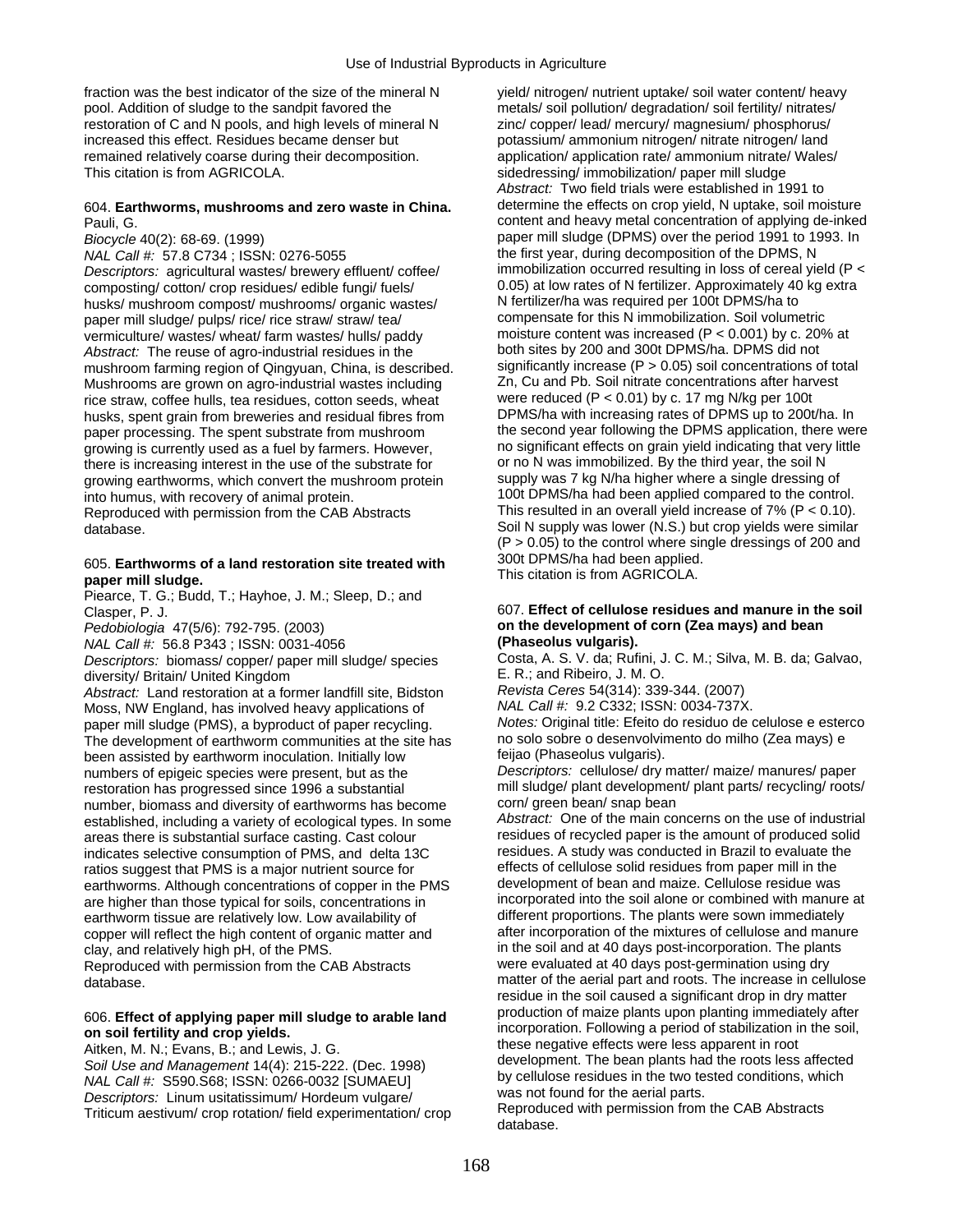## 608. **Effect of cellulose wastes upon the growth of** Croix de Lotbiniere, Quebec, Canada. The experiment

*International Journal of Phytoremediation* 10(3): 195-207. tuberosum). In 1996, treatments included three rates of

*Descriptors:* ash/ benzyladenine/ boron/ cellulosic wastes/ matter basis) alone or in combination with MF, and an chlorosis/ copper/ fly ash/ growth/ heavy metals/ in vitro untreated control. In the spring of 1997, main plots were regeneration/ industrial wastes/ iron/ manganese/ metal divided into four subplots and P fertilizer was applied at 0, tolerance/ micropropagation/ phytoremediation/ plant 44, 88 and 132 kg ha-1. The DSPC increased soil pH and growth regulators/ sludges/ sodium/ solid wastes/ uptake/ water content. Soil inorganic N increased just after DSPC

*Abstract:* Growth responses of Phragmites australis (Cav.) application and the increase was much larger when DSPC Trin. Ex Steud, (reed grass), a helophyte species, were was applied in combination with P fertilizer. Soil<br>examined under in vitro and greenhouse conditions in the phosphatase [phosphoric monoester hydrolases] and examined under in vitro and greenhouse conditions in the presence of various residues from a Kraft pulp mill. Plant tolerance to solid residues (ashes, dregs, flyashes, grits, of DSPC increased soil Mehlich-3 extractable K and Mg primary sludge, and brown stock rejects) was tested in contents. Except for Mn and Zn, soil Mehlich-3 extractable vitro. Solid residues were added separately up to 30% heavy metal contents were not influenced by DSPC. This  $(w/v)$ , as well a liquid residue up to 30%  $(v/v)$ , to a experiment indicates that compost derived from a mixture Murashige and Skoog (1962) sucrose-free nutrient media of de-inking papermill sludges and poultry manure is a with (5 mg l-1) 6-benzylaminopurine. After 2 mo in vitro, potential source of nutrients for crops and can effectively plantlets developed well in the presence of up to 10% solid improve chemical and biological properties of low fertility or or liquid wastes, but higher concentrations of either limited degraded soils. growth. This effect was mainly attributed to the plant's Reproduced with permission from the CAB Abstracts uptake and accumulation of various elements such as database. sodium, iron, copper, manganese, and boron, which are common to these waste types, thus showing an efficient 610. **Effect of deinking paper sludge compost on**<br>
phytoremediation potential. When added to MS media, the **container under the proper sludge of shap bean and pota** concentration of these elements generally decreased in the **grown in rotation.**  residual media after 2 mo of culture: the initial sodium, iron, Baziramakenga, R. and Simard, R. R. and Copper content in the growth media was reduced ca. Compost Science and Utilization 9(2): and copper content in the growth media was reduced ca. *Compost Science and Utilization* 9(2): 115-126. (2001)<br>10-fold detected; a 5-fold reduction occurred for **All Call #:** TD796.5.C58 : ISSN: 1065-657X 10-fold detected; a 5-fold reduction occurred for *NAL Call #:* TD796.5.C58 ; ISSN: 1065-657X manganese and boron. In experiments under greenhouse *Descriptors:* application rates/ composting/ composts/ crop<br>conditions with in vitro propagated plantlets potted in vield/ nutrient availability/ nutrient uptake/ paper conditions with in vitro propagated plantlets potted in yield/ nutrient availability/ nutrient uptake/ paper mill sludge/<br>mixtures of a commercial organic soil and residues, boosphorus/ phosphorus fertilizers/ plant nutrit significant differences in plant development (plant size and potassium/ potatoes/ poultry manure/ residual effects/<br>
fresh weight increase) were observed in the presence of restations/ sit loam soils/ soil types/ crop rota fresh weight increase) were observed in the presence of rotations/ silt loam soils/ soil types/ crop rotation/ green<br>ashes mixed at levels of 20% and 30%, compared to the bean/ phosphate fertilizers/ poultry litter/ rotati control in organic soil. For other solid wastes, plant growth cropping/ snap bean<br>was inhibited as the concentration of each waste increased. Abstract: A field stud was inhibited as the concentration of each waste increased, *Abstract:* A field study was conducted on a tilly silt loam<br>(aleved Humo-Ferric Podzol) located in Sainte-Croix de causing chlorosis and/or plant necrosis. (gleyed Humo-Ferric Podzol) located in Sainte-Croix de

### 609. **Effect of de-inking paper sludge compost** potatoes (Solanum tuberosum cv. Gold Rush). The **application on soil chemical and biological properties.** compost was derived from a mixture of de-inking paper

*Canadian Journal of Soil Science* 81(5): 561-575. (2001) *NAL Call #:* 56.8 C162 ; ISSN: 0008-4271 matter basis) alone or in combination with mineral fertilizer *Descriptors:* application rates/ composts/ enzyme activity/ (MF), three rates of MF (60, 120 and 180 kg P<sub>2</sub>O<sub>5</sub>-K<sub>2</sub>O hamagnesium/ paper mill sludge/ phosphoric monoester 1), and an untreated control. In 1997, P fertilizer was hydrolases/ phosphorus fertilizers/ Podzols/ potassium/ applied in subplots at 0, 100, 200 and 300 kg P<sub>2</sub>O<sub>5</sub> ha-1. potatoes/ poultry manure/ soil chemical properties/ soil Snap bean yield increased significantly with both DSPC enzymes/ soil ph/ soil properties/ soil types/ soil water and MF application. Apparent P and K recoveries from MF content/ urease/ chemical properties of soil/ green bean/ by snap bean decreased with DSPC or MF rate. In content/ urease/ chemical properties of soil/ green bean/ by snap bean decreased with DSPC or MF rate. In<br>
inorganic nitrogen/ phosphatases/ phosphate fertilizers/ combination with DSPC. P and K recoveries from MF by inorganic nitrogen/ phosphatases/ phosphate fertilizers/ poultry litter/ snap bean

Abstract: A 2-year field study evaluated the effect of DSPC. Based on nutrient uptake, P and K in DSPC were manure (DSPC) on the chemical and biological properties

**Phragmites australis.**<br>
Jordan, M.; Wilken, D.; Gerth, A.; and Munoz, O. **Burge and South Soutinued in 1996** with snap bean (Phaseolus vulgaris) and Jordan. continued in 1997 on the same plots with potato (Solanum (2008)<br>  $\mu$  mineral fertilizer (MF) (60, 120 and 180 kg P<sub>2</sub>O<sub>5</sub>-K<sub>2</sub>O ha-1),<br>
MAL Call #: TD192.75 .158; ISSN: 1522-6514<br>
three rates of DSPC (14, 28 and 42 Mg ha-1 on a dry three rates of DSPC (14, 28 and 42 Mg ha-1 on a dry benzylaminopurine/ bioaccumulation/ Mn/ plant growth application, but this effect lasted only 1 year. Soil Mehlich-3<br>substances/ plant hormones extractable P showed a significant increase due to DSPC extractable P showed a significant increase due to DSPC urease activities were also increased by DSPC. Application

# nutrient uptake and yields of snap bean and potatoes

phosphorus/ phosphorus fertilizers/ plant nutrition/ Podzols/ bean/ phosphate fertilizers/ poultry litter/ rotational

Reproduced with permission from the CAB Abstracts Lotbiniere, Quebec, Canada, in 1996 and 1997, to evaluate<br>database. In effects of compost application on P and K untake, and the effects of compost application on P and K uptake, and yield of snap bean (Phaseolus vulgaris cv. Centralia) and Baziramakenga, R.; Simard, R. R.; and Lalande, R. residues and poultry manure (DSPC). Treatments used<br>Canadian Journal of Soil Science 81(5): 561-575. (2001) were three rates of DSPC (14, 28 and 42 t ha- on a dry snap bean were smaller at all rates than those with no applying compost of de-inking paper residues and poultry more available than in MF. Potato yield in the following year<br>manure (DSPC) on the chemical and biological properties was not significantly influenced by the treatme of Tilly silt loam (Gleyed Humo-Ferric Podzol) in Sainte- supplemental P fertilizer added in the second year. Results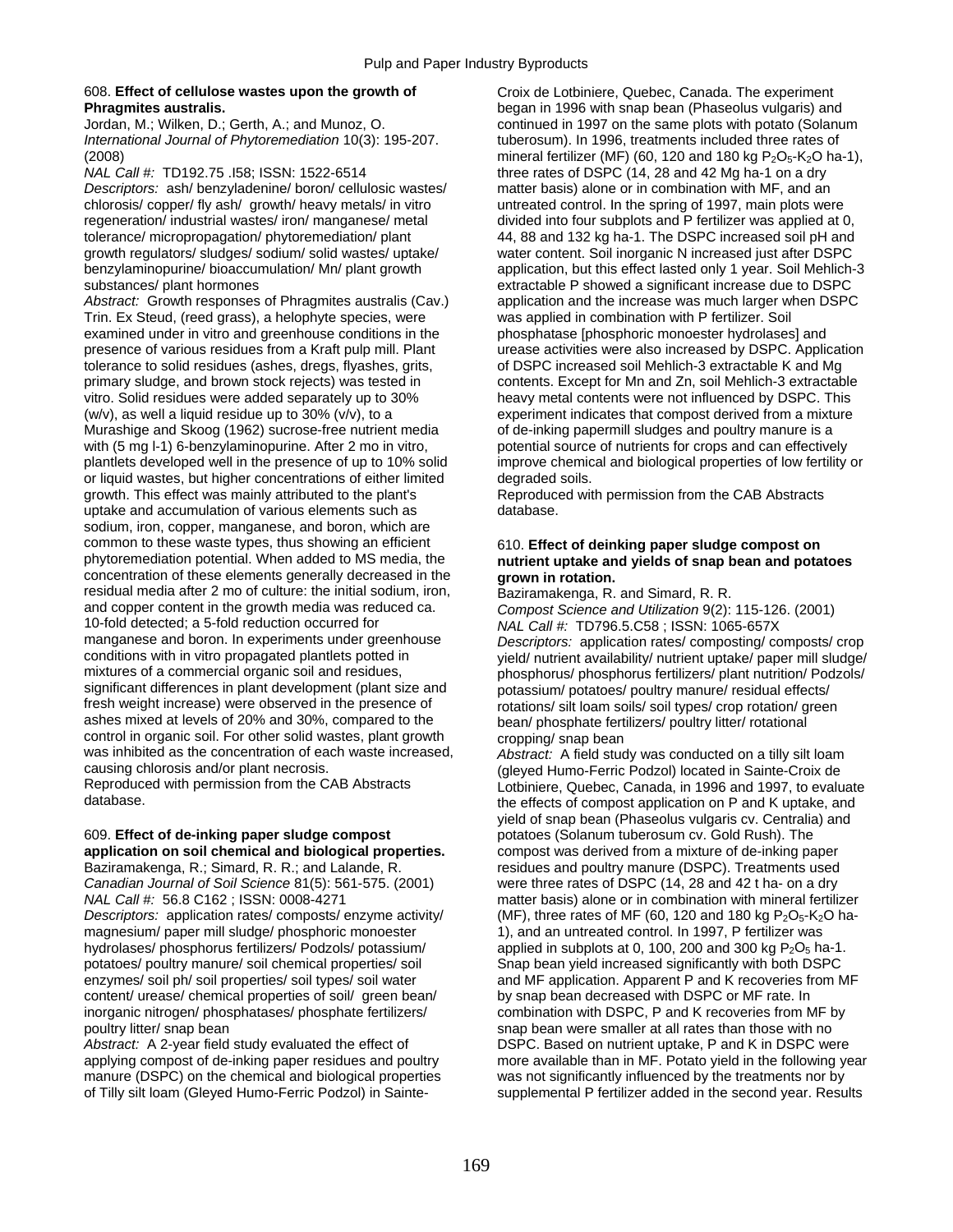indicate that compost derived from a mixture of de-inking was highest in the pots without effluents (60.3, 54.5 and of P and K for crops and could increase crop yield. Sugarcane, paper and polyfibre mills, respectively. Reproduced with permission from the CAB Abstracts However, no significant difference was observed between

### 611. **Effect of FYM, CaCO<sub>3</sub> and paper mill sludge on** polyfibre > paper mill > sugar factory.<br> **some physical properties of an acidic Alfisol of Central** Reproduced with permission from the CAB Abstracts **some physical properties of an acidic Alfisol of Central** *Reproduce***<br>Brahmaputra Valley Zone of Assam. <br>CAB Abstracts of Assam. Brahmaputra Valley Zone of Assam.**

Sarma, P. K.; Bordoloi, P. K.; and Bora, N. *Crop Research Hisar* 20(1): 81-86. (2000) 613. **Effect of lime on sabaigrass based intercropping**  *NAL Call #:* SB4.C66 ; ISSN: 0970-4884 **system in slopy lands.**  *Descriptors:* Alfisols / bulk density/ hydraulic conductivity/ Tripathy, S. K.; Mohapatra, S.; Sahoo, S.; and Sahu, S. K. paper mill sludge/ rain/ soil amendments/ soil physical *Range Management and Agroforestry* 26(2): 116-119. properties/ soil strength/ physical properties of soil/ rainfall (2005); ISSN: 0971-2070 *Abstract:* A laboratory investigation was conducted for the *Descriptors:* acid soils/ biomass production/ black gram/ improvement of physical attributes of an acidic Alfisol of the cost benefit analysis/ cowpeas/ crop yield/ cropping rain shadow belt of Central Brahmaputra Valley Zone of systems/ green gram/ intercropping/ lime / lime Assam, India, with unfavourable soil physical properties requirement/ liming/ liming materials/ nitrogen/ nitrogen (wide crack pattern, high bulk density and low hydraulic content/ nutrient uptake/ organic amendments/ paper mill conductivity) by using proven aggregating agents, FYM and sludge/ phosphorus/ potassium/ returns/ sloping land/ soil  $CaCO<sub>3</sub>$  along with paper mill sludge (PMS) (CaCO<sub>3</sub>=90%, acidity/ soil amendments/ soil fertility/ soil types/ black eyed  $Ca(OH)<sub>2</sub>=1-2%$ , NaOH=1-2% and Silica=4.5%) produced peas/ mung bean/ southern peas as waste product at Hindustan Paper Corporation Limited, *Abstract:* Field experiment was conducted at the research Jagiroad, Nagaon. Results showed that the aggregating farm of the Orissa University of Agriculture and Technology, agents modified the crack pattern in terms of increased Chhenahua, India, to investigate the effect of lime on the number of cracks m-2 in the smaller size range. Number of biomass yield of sabaigrass (Eulaliopsis binata). Paper mill cracks m-2 exhibited positive correlation with mean weight sludge containing 75% CaCO<sub>3</sub> was used as liming material. diameter (MWD), macroaggregate and microaggregate of It was applied at half the lime requirement (LR=4 t/ha) 10 20-50 and 50-250 micron size range. The correlation was days before sowing in moist soil. The experiment was negative with microaggregate of 2-20 micron and clay size initiated in July 2001 with four cropping treatments, namely: particle of <2 micron. Reduction in microaggregate and sole sabaigrass (S); sabiagrass+green gram (S+GG) in 1:2 increase in macroaggregate observed was a result of row ratio; sabaigrass+black gram (S+BG) in 1:2 row ratio; aggregating agent addition. Higher values of MWD were and sabaigrass+cowpea (S+C) in 1:1 row ratio compared observed where FYM+CaCO<sub>3</sub> and FYM+PMS were applied under control and lime application. Results showed that the in combination. Bulk density correlated positively with  $\lt 2$  average annual dry matter production of sabaig in combination. Bulk density correlated positively with <2 micron particle 2-20 micron size microaggregate and from 4.89 to 28.63 g/ha in control plots and from 5.66 to negatively with 20-50 and 50-250 micron aggregate. Water 37.65 g/ha in plots limed at 0.5 LR. Sole sabaigrass holding capacity correlated negatively with bulk density. produced higher dry matter yield (6.11 to 41.05 g/ha) than Reproduced with permission from the CAB Abstracts inclusion of legumes as the intercrop in between database. **Sabaigrass.** Cowpea produced the maximum seed yield

*Journal of Ecotoxicology and Environmental Monitoring* 15(4): 301-307. (2005); ISSN: 0971-0965 legumes. The maximum net returns Rs10 663/ha was growth/ industrial effluents/ industrial wastes/ paper mill in limed plot.<br>
sludge/ soil amendments/ soil fauna / soil invertebrates/ Reproduced with permission from the CAB Abstracts sludge/ soil amendments/ soil fauna / soil invertebrates/ Reproduce<br>sugar factory waste/ toxicity/ Mysore/ sugar factory effluent database. sugar factory waste/ toxicity/ Mysore/ sugar factory effluent *Abstract:* Effluents were collected from sugar, polyfibre and paper mills in Karnataka, India, to assess their toxicity on 614. **The effect of mixing organic biological waste**  earthworms. Among the mills, effluents from the polyfibre **materials and high -N crop residues on the short -time**  mill recorded high toxicity to earthworms as the lowest LC<sub>50</sub> N2O emission from horticultural soil in model value under laboratory condition was obtained for both **experiments.**  juveniles (38.8%) and adults (44.3%). In pot culture Chaves, B.; Neve, S. de; Cabrera, M. del C. L.; Boeckx, P.; condition, all effluent treated pot recorded significantly the Cleemput, O. van; and Hofman, G.<br>lowest length (14.7, 11.8 and 6.4 cm), weight (929.4, 993.3 Biology and Fertility of Soils 41(6): 411-418. (Aug. 2005) lowest length (14.7, 11.8 and 6.4 cm), weight (929.4, 993.3 and 418.4 mg) of earthworms at 45 DAR in sugarcane, *NAL Call #:* QH84.8.B46; ISSN: 0178-2762 paper and polyfibre mills, respectively, compared to *Descriptors:* horticultural soils/ sandy loam soils/ nitrous untreated pot, which recorded 16.9, 15.9 and 9.29 cm of oxide/ gas emissions/ celery/ crop residues/ organic length and 1010.8, 1230.2 and 601.6 mg of weight at wastes/ soil amendments/ pulp and paper sludge/ straw/ corresponding mills. Similarly, cocoon production per worm sawdust/ yard waste composts/ nitrate nitrogen/ leaching/

papermill sludges and poultry manure is a potential source 45.5) compared to pot with effluent (50.3, 41.1 and 34.4) in database. the treated and untreated pots in terms of tomato yield per plant. The toxicity pattern of effluents to earthworms were

amounting to 4.64 and 2.94 q/ha during 2001 and 2002, 612. **Effect of industrial effluents on growth and** respectively. Nitrogen concentration in grass under sole **development of earthworms. planting was low but its uptake was maximum due to** Karabhantanal, S. S. and Awaknavar, J. S. and Awaknavar, J. S. accumulation of higher biomass. Sabaigrass in association of higher biomass. Sabaigrass in association of higher N uptake than the other *Descriptors:* biological development/ factory effluents/ obtained under intercropping of green gram with sabaigrass<br>
growth/ industrial effluents/ industrial wastes/ paper mill in limed plot.

tannins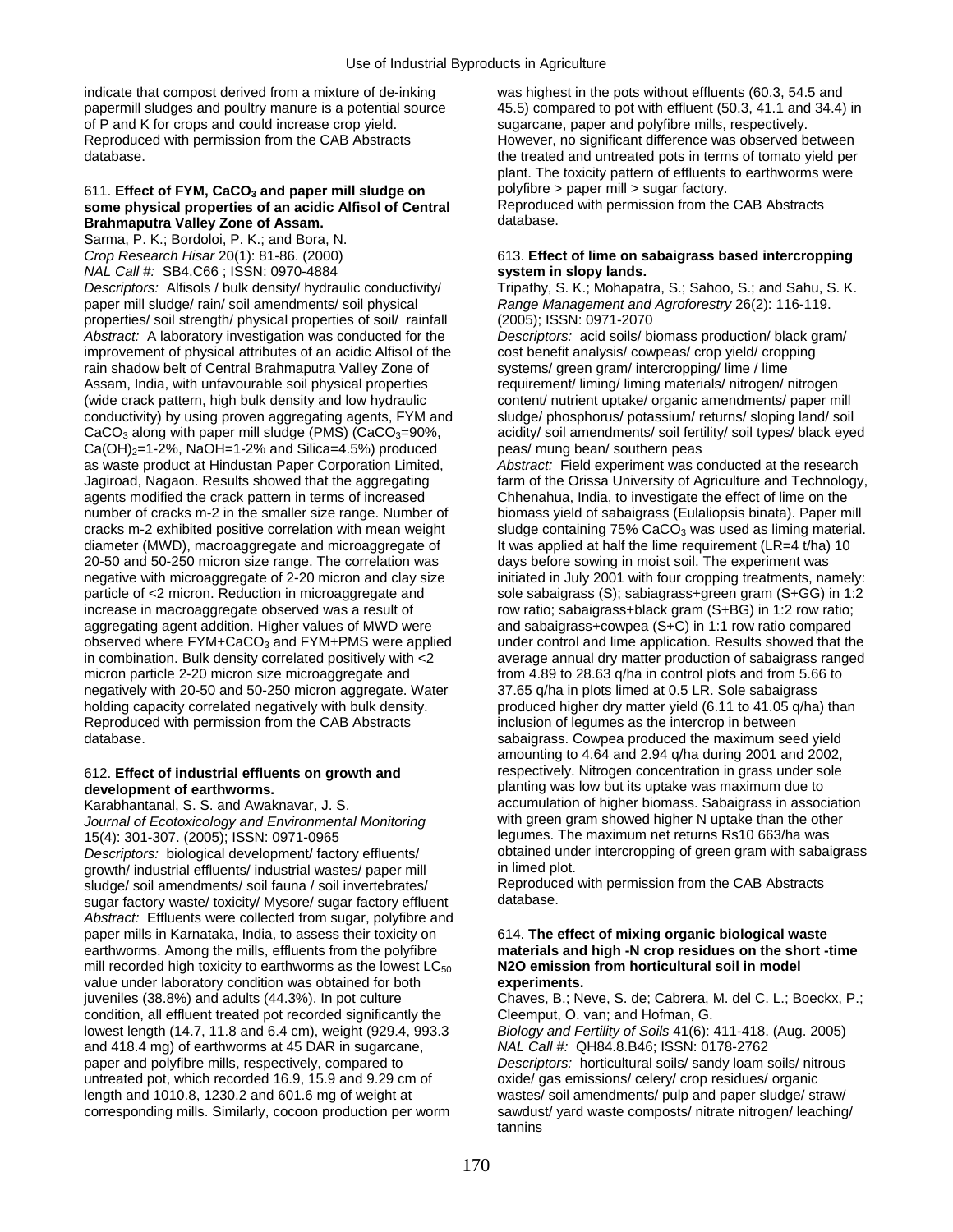Abstract: Manipulating the N release from high-N crop suppressed anthracnose of snap bean. These results residues by simultaneous mixing of these residues with suggest that the application of raw and composted PMR to organic biological waste (OBW) materials seems to be a sandy soils has the potential to control several soilborne possible method to reduce NO3- leaching. The aim of this and foliar diseases. study was to examine whether the incorporation of OBW Reproduced with permission from the CAB Abstracts materials together with a high-N crop residue (celery) had database. also an effect on N2O emission from horticultural soil under short-term and optimised laboratory conditions. A sandy 616. **Effect of paper mill effluent on germination of** loam soil and celery residues were mixed with different **agricultural crops.**<br>OBW materials and brought into PVC tubes at 80% water-<br>Dhevagi, P. and Oblisami, G. OBW materials and brought into PVC tubes at 80% water-<br>
filled pore space and 15pC. Every 2.5 h, a gas sample was *Journal of Ecobiology* 12(4): 243-249. (2000) filled pore space and 15pC. Every 2.5 h, a gas sample was taken and analysed by gas chromatography for its N2O *NAL Call #:* QH540.J56 ; ISSN: 0970-9037 had a cumulative N2O emission of 9.6 mg N kg-1 soil in 50 gram/ groundnuts/ growth/ irrigation/ irrigation water/ maize/ h. When the celery residues were mixed with an OBW<br>mutrients/ paper mill sludge/ sesame/ soyabeans/<br>material, the N2O emission was each time lower than the<br>sunflowers/ waste water/ beniseed/ corn/ Madras emission from the celery-only treatment (between 3.8 and bean/ peanuts/ soybeans/ watering<br>5.9 mg N kg-1 soil during maximum 77 h), except with a a a a a a a a a a a a sete water is t 5.9 mg N kg-1 soil during maximum 77 h), except with *Abstract:* Industrial waste water is being used for irrigation paper sludge (17.2 mg N kg-1 soil in 100 h). The higher in dry areas. These effluents not only contain nutrient that<br>N2O emission from the paper sludge treatment was enhances the growth of crop plants but also have other N2O emission from the paper sludge treatment was enhances the growth of crop plants but also have other<br>probably due to its unusually low C:N ratio. Straw, green<br>toxic materials. An experiment was carried out to study probably due to its unusually low C:N ratio. Straw, green toxic materials. An experiment was carried out to study the<br>waste compost 1 (GWC1) and 2 (GWC2), saw dust, and effect of paper mill effluent on germination and grow waste compost 1 (GWC1) and 2 (GWC2), saw dust, and effect of paper mill effluent on germination and growth tannic acid reduced the N2O emission of the celery behaviour of crops like maize, groundnut, sunflower, tannic acid reduced the N2O emission of the celery behaviour of crops like maize, groundnut, sunflower,<br>treatment by 40 to 60%. Although the N2O reduction sovabean, black gram, green gram, gingelly [sesame treatment by 40 to 60%. Although the N2O reduction soyabean, black gram, green gram, gingelly [sesame] and<br>potential can be expected to be lower and with differing castor beans in Tamil Nadu, India Idate not given]. The potential can be expected to be lower and with differing castor beans in Tamil Nadu, India [date not given]. The<br>dynamics under field conditions, this study indicates that effluent analyses showed the presence of low conce apart from reducing NO3- leaching, OBW application may of major inorganic nutrients. The results obtained after the<br>at the same time reduce N2O emissions after incorporation opermination study showed that raw effluent affe at the same time reduce N2O emissions after incorporation germination study showed that raw effluent affected the<br>of high-N crop residues.

## 615. **Effect of organic amendments on soilborne and** beans (56.5%) and gingelly (47.6%). Growth behaviour of

Stone, A. G.; Vallad, G. E.; Cooperband, L. R.; Rotenberg, dilution of the effluent. D.; Darby, H. M.; James, R. V.; Stevenson, W. R.; and Reproduced with permission from the CAB Abstracts Goodman, R. M. database.

*Plant Disease* 87(9): 1037-1042. (2003); ISSN: 0191-2917 *Descriptors:* cucumbers/ cultural control/ fungal diseases/ 617. **Effect of paper mill effluent on seed germination**  plant pathogenic bacteria/ plant pathogenic fungi/ plant **(arachis hypogaea).**<br>
pathogens/ potatoes/ Coelomycetes/ gherkins/ green bean/ Sundaramoorthy P pathogens/ potatoes/ Coelomycetes/ gherkins/ green bean/ Sundaramoorthy, P. and Kunjithapatham, J.<br>Peronosporomycetes/ phytopathogens/ Pythiaceae/ Journal of Ecotoxicology & Environmental M Saprolegniaceae/ snap bean/ Straminipila/ United States of 10(1): 53-57. (Jan. 2000); ISSN: 0971-0965<br>America (Operators: alkalinity/ biochemical oxygen

for spreading paper mill residuals (PMR) on land. A growing physiology/ pulp and paper industry/ seedlings/ toxicity<br>number of vegetable farmers recognize the agronomic<br>testing/ trees/ wastewater analysis/ wastewater dispo benefits of PMR applications, but there have been no Arachis hypogaea<br>investigations on the use of PMR for control of vegetable *Abstract:* To find t crop diseases. Our objective was to determine the effect of varities of groundnut (Arachis hypogaea), different<br>PMR amendments on soilborne and foliar diseases of concentrations (10.25.50.75 and 100%) of paper m PMR amendments on soilborne and foliar diseases of concentrations (10,25,50,75 and 100%) of paper mill<br>cucumber and snap bean grown on a sandy soil. Raw<br>effluents were selected and germination experiments cucumber and snap bean grown on a sandy soil. Raw effluents were selected and germination experiments were<br>PMR, PMR composted without bulking agent (PMRC), or experied out. Paper mill effluent was alkaline in nature and it PMR, PMR composted without bulking agent (PMRC), or carried out. Paper mill effluent was alkaline in nature and it<br>PMR composted with bark (PMRBC) were applied annually contained higher amount of suspended and dissolved PMR composted with bark (PMRBC) were applied annually contained higher amount of suspended and dissolved<br>in a 3-year rotation of potato, snap bean, and pickling solids which resulted in high Biological Oxygen Demar in a 3-year rotation of potato, snap bean, and pickling solids which resulted in high Biological Oxygen Demand<br>Cucumber, Several naturally occurring diseases were (ROD) and Chemical Oxygen Demand (COD). The seed evaluated in the field, along with in situ field bioassays. All germination percentage, seedling growth and their dry<br>amendments suppressed cucumber damping-off and weight were taken into consideration for varietal screen amendments suppressed cucumber damping-off and weight were taken into consideration for varietal screening<br>Pythium blight and foliar brown spot of snap bean. Both experiment. These parameters were found to decreased Pythium blight and foliar brown spot of snap bean. Both experiment. These parameters were found to decreased composts reduced the incidence of angular leaf spot in experiment. These parameters were found to decreased composts reduced the incidence of angular leaf spot in with the increase of effluent concentrations. On the basis of<br>cucumber. In a separate field experiment planted with snap data obtained from germination studies the var cucumber. In a separate field experiment planted with snap data obtained from germination studies, the variety CO.2<br>bean for two consecutive years, all amendments reduced showed the lowest percentage decrease over control bean for two consecutive years, all amendments reduced showed the lowest percentage decrease over control<br>common root rot severity in the second year. In a section of the lowest (34%, 57.5% and 24% for seed germination common root rot severity in the second year. In a values (34%, 57.5% and 24% for seed germination, greenhouse experiment, the high rate of PMRBC<br>seedling growth and seedling dry weight) than the or

Descriptors: black gram/ castor beans/ germination/ green sunflowers/ waste water/ beniseed/ corn/ Madras/ mung dynamics under field conditions, this study indicates that effluent analyses showed the presence of low concentration<br>apart from reducing NO3- leaching, OBW application may of maior inorganic nutrients. The results obtaine of high-N crop residues.<br>This citation is from AGRICOLA. This citation is from AGRICOLA. black gram by 19, 5.4, 13, and 9.9%, respectively. The highest reduction in vigour index was observed in castor **foliar diseases in field-grown snap bean and cucumber.** the crops showed increasing trend towards increase in

# and seedling growth of six varieties of groundnut

**Journal of Ecotoxicology & Environmental Monitoring** America *Descriptors:* alkalinity/ biochemical oxygen demand/ growth/ industrial effluents/ paper industry wastes/ plant testing/ trees/ wastewater analysis/ wastewater disposal/

Abstract: To find the effect of paper mill effluent on six (BOD) and Chemical Oxygen Demand (COD). The seed seedling growth and seedling dry weight) than the other varieties studied for paper mill effluent treatment.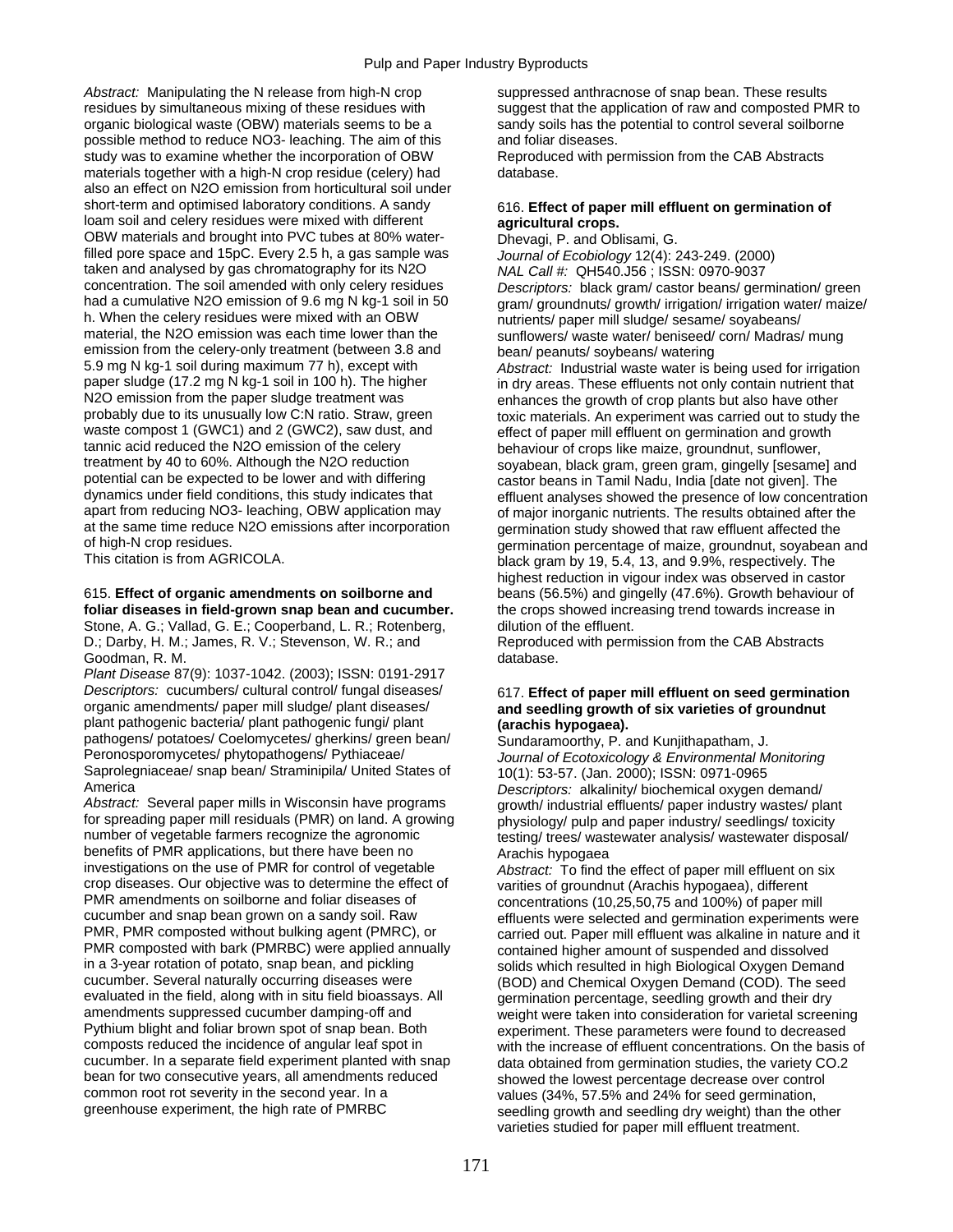Abstract reproduced from the Water Resources Abstracts The organic carbon was determined by humid oxidation ProQuest LLC; all rights reserved. Further reproduction is NaOH trap. The content of organic carbon did not show prohibited without permission. significant differences in the treatments with and without

### 618. **Effect of paper mill effluent on soil properties and** of produced C-CO<sub>2</sub> in both soils was dependent of the **properties of properties and** treatment. The highest production in C-CO<sub>2</sub>, in the first performance of maize in Mollisols of Uttaranchal.

Journal of the Indian Society of Soil Science 53(2): 267-

*NAL Call #: 56.9 IN2; ISSN: 0019-638X* 

*Descriptors:* biomass production/ clay loam soils/ electrical conductivity/ growth/ irrigation/ maize/ Mollisols/ nitrogen/ 621. **The effect of pulp unit effluent on agriculture.**  nutrient availability/ nutrient uptake/ organic carbon/ paper Sundari, S. and Kanakarani, M. S. P. mill sludge/ phosphorus/ plant height/ plant nutrition/ *Journal of Industrial Pollution Control* 17(1): 83-97. (2001); potassium/ pulp mill effluent/ sandy loam soils/ seed ISSN: 09702083 [JIPCE] germination/ soil bacteria / soil fertility/ soil fungi/ soil *Descriptors:* crop production/ ground water/ land value/ organic matter/ soil ph/ soil types/ waste disposal/ waste plant diseases/ pulp industry effluent/ rehabilitation/ soil<br>management/ waste utilization/ corn/ kraft mill effluent/ quality/ agricultural application/ pulp and management/ waste utilization/ corn/ kraft mill effluent/ quality/ agricultural application/ pulp and paper industry/<br>organic matter in soil/ watering vaste management/ wastewater/ India

database. **impact of pulp unit wastewater discharge on the database**.

*Journal of Ecobiology* 12(2): 149-152. (2000) partially treated effluent is not adequate to safeguard the <br>
NAL Call #: QH540.J56 : ISSN: 0970-9037 *NAL Call #:* QH540.J56 ; ISSN: 0970-9037<br> *Descriptors:* effluents/ green gram/ groundnuts/ maize/ technology that would ensure 100% treatment of *Descriptors:* effluents/ green gram/ groundnuts/ maize/ technology that would ensure 100% treatment of microorganisms/ paper mill sludge/ soyabeans/ sunflowers/ wastewater. The government should assist the industry in<br>
corn/ micro organisms/ mung bean/ peanuts/ soybeans/ the acquisition of the technology for complete treatm corn/ micro organisms/ mung bean/ peanuts/ soybeans/ spermosphere<br>
Abstract: An experiment studied the effect of treated paper<br>  $\degree$  2009 Elsevier B.V. All rights reserved.

*Abstract:* An experiment studied the effect of treated paper mill effluent on spermosphere microflora of maize, sunflower, green gram [Vigna radiata], black gram [V. 622. **Effect of solid waste disposal from paper mill on** mungo], soyabean and groundnut. The effluent used was **the productivity of rice (oryza sativa l. Var mahsuri)**  light brown in colour with alkaline pH having an EC of 0.36 **plant.**  dS m-1. The treated effluent had a good amount of Dutta, S. K. hardness, bacteria, actinomycetes and fungi. The *Ecology, Environment and Conservation* 11(3-4): 531-535. population of spermosphere microflora was lower (4.1 to (2005) 95.7x106/g of soil) at higher concentration (100%) of *NAL Call #:* QH183.E238; ISSN: 0971765X [EECOF] treated effluent irrigation; whereas higher counts *Descriptors:* grain yield/ particle/ productivity/ solid waste/ (104.1x106/g of soil) were recorded at lower effluent crop performance/ productivity/ pulp and paper industry/ concentration (50%). The concentration (50%). The concentration (50%).

Reproduced with permission from the CAB Abstracts Eurasia/ India/ South Asia/ oryza sativa

# dynamic in two soils from Valencia lake basin (Venezuela) .

*Revista de la Facultad de Agronomia, Universidad Central* particulate size pH, organic matter, texture, porosity, water *de Venezuela* 32(1): 41-52 . (2006); ISSN: 0041-8285. *Notes:* Original title: Efecto de la aplicacion de lodos absorption ratio (SAR), exchangeable sodium percentage<br>papeleros sobre la dinamica del carbono en dos suelos de (ESP), Total Alkalinity and water soluble anions and papeleros sobre la dinamica del carbono en dos suelos de

carbon dioxide/ microbial activities/ organic carbon/

Abstract: An experiment was carried out at the Biology and estimated on rice plants. The plant growing on solid<br>Fertility greenhouse of Facultad de Agronomia of the explorer waste/soil mixture were compared with those grow Fertility greenhouse of Facultad de Agronomia of the waste/soil mixture were compared with those growing Universidad Central de Venezuela, during 66 days to control soil. On the basis of physical and chemical Universidad Central de Venezuela, during 66 days to control soil. On the basis of physical and chemical<br>evaluate organic C dose, culture presence and time. The properties of solid waste, grain produced by the plants evaluate organic C dose, culture presence and time. The first centimetres of the profile of two representative growing in solid waste/soil mixture failed to produce the<br>agricultural soils from the Valencia lake basin were used. expected yield. It may be concluded that use of so agricultural soils from the Valencia lake basin were used.

database with permission from ProQuest LLC. © 2007 and the soil respiration by capture of the CO<sub>2</sub> produced with cultivation, neither any tendency with the time. The quantity Singh, A. P. and Room Singh stages, was observed in the Guacara soil, with rapid and<br>Journal of the Indian Society of Soil Science 53(2): 267-<br>higher mineralization.

269. (2005)<br>
269. (2005) Reproduced with permission from the CAB Abstracts<br>
269. (2005) Reproduced with permission from the CAB Abstracts

waste management/ wastewater/ India

Reproduced with permission from the CAB Abstracts *Abstract:* In this study an attempt is made to assess the environment particularly agriculture. The analysis shows 619. **Effect of paper mill effluent on spermosphere** that the partially treated effluent has adversely affected the **microflora.** ground water resources, soil fertility, crop production, land Dhevagi, P.; Rajannan, G.; and Oblisami, G. value and has also resulted in the death of livestock. As the

database. *Abstract:* The solid waste disposal system of Nagaon paper Mill, Jagiroad, Assam is one of the major problem in 620. **Effect of paper sludge application on carbon** the Jagiroad area. An attempt was made to investigate the **(Venezuela) .** order to evaluate their effectiveness on productivity on rice Martinez, Y. and Rivero, C. blant and its<br>Revista de la Facultad de Agronomia Universidad Central particulate size pH, organic matter, texture, porosity, water la Cuenca del Lago de Valencia.<br>
Descriptors: agricultural soils/ biological activity in soil/ calcium, magnesium, potassium, sulphur, phosphorus and *Descriptors:* agricultural soils/ biological activity in soil/ calcium, magnesium, potassium, sulphur, phosphorus and<br>carbon dioxide/ microbial activities/ organic carbon/ iron were analysed. Similarly, plant hieght, root sludges/ soil types<br>Abstract: An experiment was carried out at the Biology and estimated on rice plants. The plant growing on solid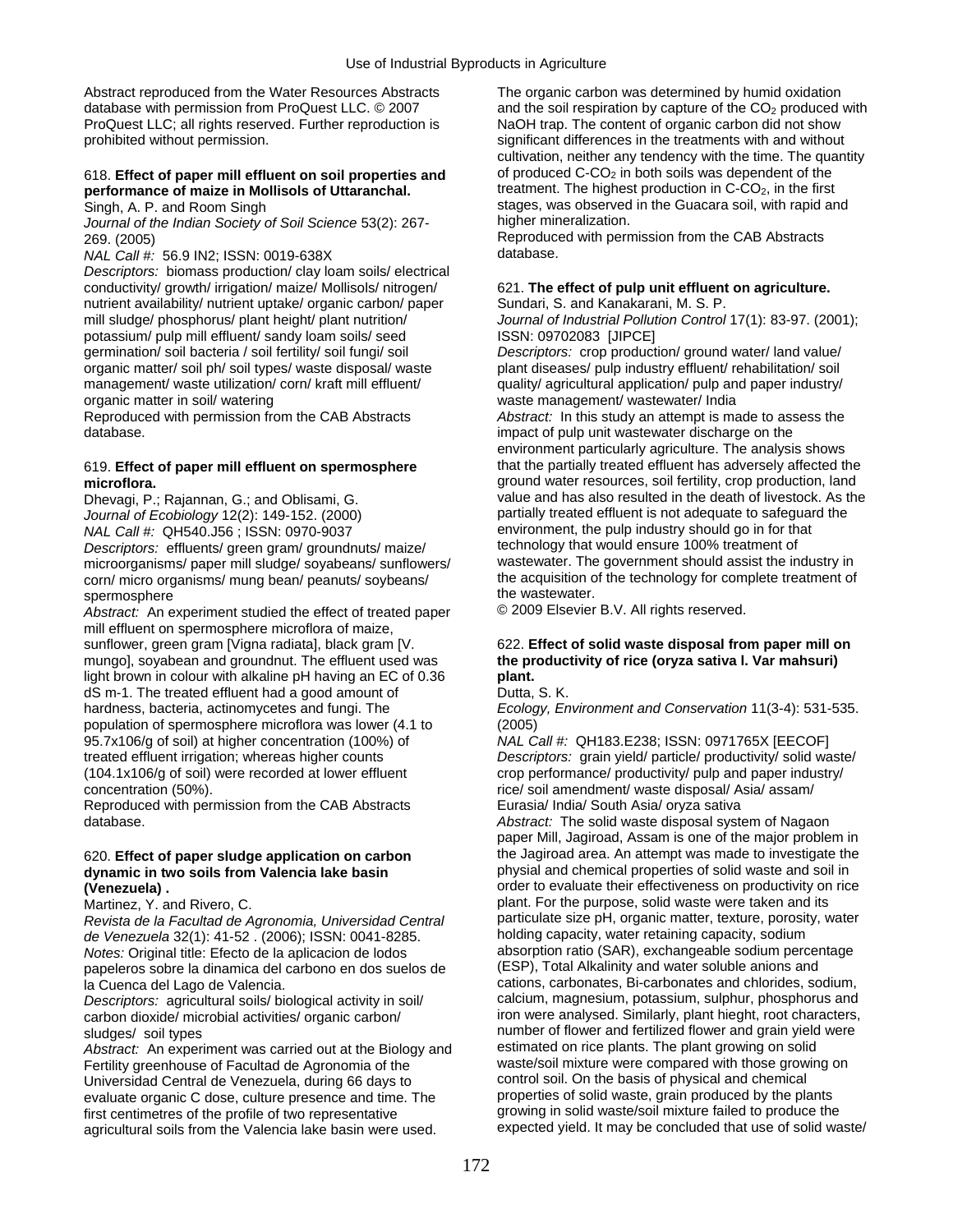recommended. Hence, for the disposal of solid waste an ovster mushroom (Pleurotus florida) was studied.<br>
alternative arrangement should be made, such as disposal Favourable conditions were created to attain the maximum alternative arrangement should be made, such as disposal of solid waste for landfilling operations in the non-cultivated yield of mushrooms. The results revealed that mushroom lands and wetlands may be recommended. Copyright growth was best in rice straw followed by sugarcane

Curnoe, W. E.; Irving, D. C.; Dow, C. B.; Velema, G.; and

*Agronomy Journal* 98(3): 423-429. (May 2006-June 2006)

*Descriptors:* Zea mays / corn/ grain yield/ soil conditioners/ waste. The microelements such as phosphorous, pulp and paper sludge/ application timing/ spring / sandy potassium, calcium and magnesium were also highest i<br>soils/ nitrogen content/ soil fertility/ phosphorus/ potassium/ mushrooms grown in rice straw when compared to soils/ nitrogen content/ soil fertility/ phosphorus/ potassium/ mushrooms grow<br>magnesium/ soil proanic matter/ soil ph/ soil quality/ other substrates. magnesium/soil organic matter/soil ph/soil quality/ other substrates.<br>application rate/ammonium nitrate/mineral fertilizers/plant Reproduced with permission from the CAB Abstracts application rate/ ammonium nitrate/ mineral fertilizers/ plant Reproduce<br>nutrition/ pitrate pitrogen/ leaching/ waste utilization/ database. nutrition/ nitrate nitrogen/ leaching/ waste utilization/ Ontario

*Abstract:* Use of paper mill residuals as soil amendment on 625. **The effect of waste water on root growth and**  farmland is believed to have a beneficial impact on crop **mitosis in onion (Allium cepa) root apical meristem.**  yields and soil quality. The objective of our study was to Dane, F.; Ekici, N; and Aktas, Y. K. evaluate the effect of spring applying Domtar Soil *Asian Journal of Plant Sciences* 5(2): 331-334. (2006); Conditioner (SC) (pulp and paper mill waste water ISSN: 1682-3974 treatment residue) to a sandy soil in eastern Ontario, *Descriptors:* apical meristems/ genotoxicity/ growth/ mills/ Canada. The effects of SC on corn (Zea mays L.) yields, N mitosis/ onions/ paper mill sludge/ phytotoxicity/ root tips/ concentrations in plants, and post-harvest levels in soil of textile mills/ waste water NO3, P, K, Mg, organic matter (OM), and pH were *Abstract:* In this study, the phytotoxic and genotoxic effects investigated. The experimental design was a randomized of waste waters and also mitotic index were investigated in complete block with five treatments, replicated four times. onion (Allium cepa) root tip cells during germination.<br>The treatments included two SC rates (15 and 25 Mg ha-1 Samples of water from effluent channels of Olmuksa The treatments included two SC rates (15 and 25 Mg ha-1 Samples of water from effluent channels of Olmuksa paper, dry matter: SC15 and SC25), 150 kg ha-1 NH4NO3-N paddy and textile thread mills were collected in Edirne-(N150), a composite SC and mineral fertilizer treatment (15 Mg ha-1 dry matter SC and 75 kg ha-1 NH4NO3-N: SC15N75), and a control. The experiment was repeated were measured. Tap water was used as control. The mitotic annually from 1997 to 2001. Addition of SC the spring frequency of the onion root tip meristematic cells increased before planting increased grain yield by 2360 kg ha-1 for in samples of water from effluent channels. On the basis of SC15 and by 2908 kg ha-1 for SC25 vs. the control. When present findings it may be concluded that low N was also added (SC15N75), the average increase vs. the concentrations of minerals in waters of effluent channels of control was 3406 kg ha-1. More total N was measured in textile thread, paddy and Olmuksa paper mills has some the corn plants from the plots amended with SC than the positive effects on the root growth and mitotic divisions in control. The SC amendments temporarily increased soil onion root tip cells. OM but did not increase NO3-N leaching risk. Annual Reproduced with permission from the CAB Abstracts spring application of SC improved corn yield but had little database. impact on soil nutrient levels, OM, and pH.

### 624. **Effect of various substrates on the growth and grown in rotation. quality of mushrooms. and Simard, R. R.** Baziramakenga, R. and Simard, R. R. R. Compost Science and Utilization 9(2):

Ponmurugan, P.; Sekhar, Y. N.; and Sreesakthi, T. R. *Compost Science and Utilization* 9(2): 115-126. (2001)

cane molasses/ chemical composition/ crop quality/ dry vulgaris/ plant growth/ plant residue/ plant yield/ rural area/ matter accumulation/ edible fungi/ growth/ lipids/ solanum tuberosum/ waste disposal/ compost/ crop magnesium/ nutritive value/ organic wastes/ paper mill yield/ nutrient uptake/ pulp and paper industry/ vegetable sludge/ phosphorus/ potassium/ protein content/ rice/ rice *Abstract:* The paper industry in Canada faces a challenge lipins/ nutritional value/ paddy/ Poriales/ quality for nutrition massive amounts of residues. A field study was conducted *Abstract:* The effect of different biowastes such as rice in 1996 and 1997 to evaluate the effects of application of a straw, sorghum straw, sugarcane molasses, sawdust and compost derived from a mixture of deinking paper residues

soil mixture for paddy cultivation could not be paper waste on the growth and biochemical constituents of Enviromedia. molasses and least in wood sawdust and paper waste. The © 2009 Elsevier B.V. All rights reserved. Growth of mushrooms may be coincided with type of substrates used that leads to tremendous utilization of 623. **Effect of spring application of a paper mill soil** nutrients in the biowastes. The results further indicated that **conditioner on corn yield. conditioner on corn yield. the biometric parameters such as fresh weight, dry weight**<br>Curnoe W. F. Irving D. C. Dow, C. B. Velema G. and **and dry matter accumulation and biochemical constitu** Unc, A.<br>Agronomy Journal 98(3): 423-429. (May 2006-June 2006) Such as total sugars, protein, amino acids and lipids were *NAL Call #:* 4 AM34P; ISSN: 0002-1962<br>*Descriptors: Zea mays / corn/ grain vield/ soil conditioners/* waste. The microelements such as phosphorous,

paddy and textile thread mills were collected in Edirne-<br>Turkey on March 2002. The mineral content of the effluent was monitored by flame AAS and pH values of samples

## This citation is from AGRICOLA. **626. Effect on deinking paper sludge compost on** 626. **nutrient uptake and yields of snap bean and potatoes**

*Pakistan Journal of Biological Sciences* 10(1): 171-173. *NAL Call #:* TD796.5.C58 ; ISSN: 1065657X [CSUTE] (2007) *Descriptors:* Canada/ composting/ concentration (parameters)/ crop rotation/ cultivar/ fertilizer application/ *Descriptors:* amino acids/ biomass production/ calcium/ growing season/ nutrient uptake/ paper industry/ phaseolus straw/ sawdust/ straw/ substrates/ sugars/ Lentinaceae/ of economically sound and environmentally safe disposal of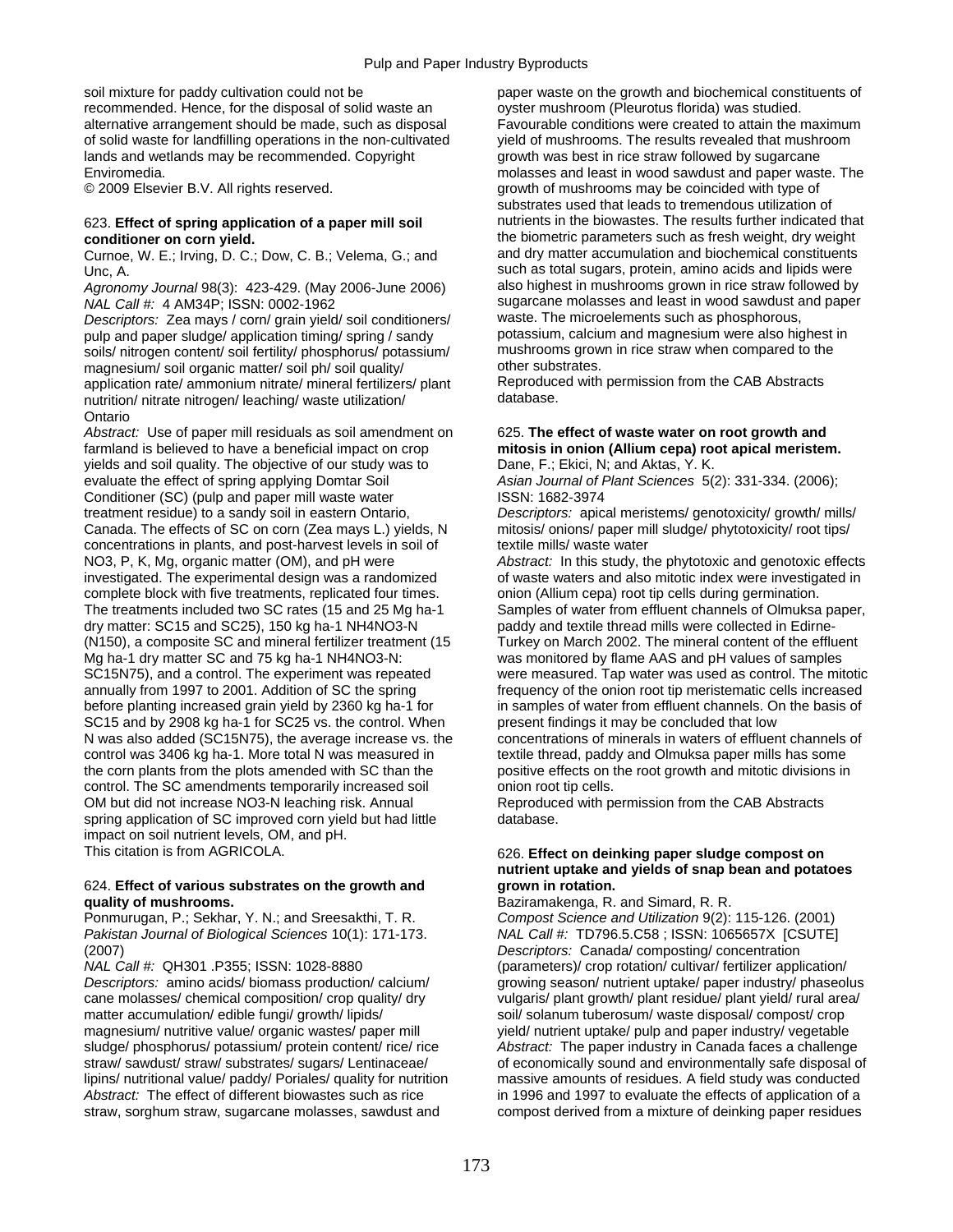and poultry manure (DSPC) on P and K uptake, and yields 628. **Effects of composted pulp and paper industry** of snap bean (Phaseolus vulgaris L. cv. Centralia), and **wastewater treatment residuals on soil properties and**  potato (Solanum tuberosum L. cv. Gold Rush). The **cereal yield. cannosism cereal yield. experiment was conducted on a Tilly silt loam (Gleved** Sippola, J.; Makela Kurtto, R.; and Rantala, P. R. experiment was conducted on a Tilly silt loam (Gleyed Humo-Ferric Podzol) located in Sainte-Croix de Lotbiniere, *Compost Science and Utilization* 11(3): 228-237. (2003) Quebec, Canada. The DSPC was applied in the spring *NAL Call #:* TD796.5.C58 ; ISSN: 1065-657X 1996 at 0, 14, 28 and 42 Mg ha-1 on a dry matter basis, *Descriptors:* application rates/ barley/ bulk density/ and supplemented or not with mineral fertilizer (MF) at 0, calcium/ carbon nitrogen ratio/ clay soils/ composting/ 60, 120 and 180 kg P2O5-K2O ha-1. In 1997, P fertilizer composts/ crop yield/ fertilizers/ heavy metals/ was applied in subplots at 0, 100, 200 and 300 kg P2O5 mineralization/ nitrogen/ oats/ paper mill sludge/ ha-1. Snap bean yield increased significantly with DSPC phosphorus/ porosity/ potassium/ pulp mill effluent/ silty and MF application. Apparent P and K recoveries from MF soils/ sludges/ soil chemical properties/ soil density/ soil<br>by snap bean decreased with DSPC or MF rate. In physical properties/ soil types/ waste management/ was combination with DSPC, P and K recoveries from MF by utilization/ waste water/ waste water treatment/ chemical snap bean were smaller at all rates than those with no properties of soil/ kraft mill effluent/ physical properties of DSPC. Based on nutrient uptake, P and K in DSPC were soil<br>more available than in MF. Potato yield in the following year Abs was not significantly influenced by the previous treatments nor by supplemental P fertilizer added in the second year. composts on soil and cereal crops. Five forest industry This experiment indicates that compost derived from a wastewater sludge composts were tested in a field study mixture of deinking papermill sludges and poultry manure is which was conducted in a silty clay soil in southern Finland a potential source of P and K for crops and will increase with barley in 1998, with oats in 1999 and with barley in

# nutrients on soil surface CO<sub>2</sub> flux in northern hardwood

Wang ChuanKuan; Feldkirchner, D. C.; Gower, S. T.;

*Journal of Forestry Research* 16(4): 265-269. (2005); ISSN:

*Descriptors:* application to land/ carbon dioxide/ fertilizers/ was a double or triple the low rate depending on the industrial wastes/ paper mill sludge/ soil amendments/ soil mineral N concentration of the compost, 150-600 m3/ha.<br>
temperature/ soil water content/ land application/ United Based on the Finnish fertilizer recommendations, temperature/ soil water content/ land application/ United

sludge is a key consideration for forest products industry. A study was conducted to examine the effects of and 4-25 g/kg dry matter, respectively. Especially at high flux  $(R_s)$  in northern hardwood forests and to quantify the porosity, C and N contents and C:N ratio. Despite the high relationship among R, soil temperature and moisture in total N rates applied with the composts, the mi relationship among  $R_s$ , soil temperature, and moisture in total N rates applied with the composts, the mineralization<br>these stands. The experiment was a randomized complete following crop harvest did not significantly in these stands. The experiment was a randomized complete following crop harvest did not significantly increase soil<br>block design that included sludge-amended fertilized and fitrate late autumn or following spring as compared block design that included sludge-amended, fertilized, and nitrate late autumn or following spring as compared to the control treatments in sugar maple (Acer saccharum Marsh) soils that received mineral fertilization. Ther control treatments in sugar maple (Acer saccharum Marsh) soils that received mineral fertilization. There was no<br>dominated hardwood forests in the Upper Peninsula of significant difference in the grain yields between plots dominated hardwood forests in the Upper Peninsula of significant difference in the grain yields between plots<br>Michigan LISA Results showed that R, was positively received mineral fertilization and compost treatments Michigan, USA. Results showed that  $R_s$  was positively poorly correlated to soil moisture. Soil moisture positively decreased fertilization effect of some composts on straw affected the  $R_s$  only in the sludge-amended treatment. The yields during the first experimental year, affected the  $R_s$  only in the sludge-amended treatment. The yields during the first experimental year, indicating<br>R<sub>s</sub> was significantly greater in the sludge-amended immobilization of mineral N. Heavy metals added in soi  $R_s$  was significantly greater in the sludge-amended immobilization of mineral N. Heavy metals added in s<br>treatment than in the fertilized (p=0.033) and the control with the composts did not significantly increase their treatment than in the fertilized (p=0.033) and the control with the composts did not significantly increase their<br> $(n=0.048)$  treatments. The maximum R<sub>s</sub> in the sludge-<br>concentrations in the grain crops. All the composts (p=0.048) treatments. The maximum R<sub>s</sub> in the sludge-<br>amended treatment was 8.8 micro mol CO<sub>2</sub> m-2 s-1, 91% relatively low nutrient contents and low fertilizing value, but amended treatment was 8.8 micro mol CO<sub>2</sub>.m-2.s-1, 91% relatively low nutrient contents and low fertilizing value, but and 126% greater than those in the fertilized (4.6 micro beneficial effects on soil properties and wer mol CO<sub>2</sub>.-2.s-1) and control (3.9 micro mol CO<sub>2</sub>.m-2.s-1) soil conditioners. Soil improving and fertilizing effects of the theather of the theather of the theather of the weather treatments, respectively. The R<sub>s</sub> did not differ significantly composts varied annually depending on the weathe<br>between the fertilized and control treatments. The conditions during the growing season. Heavy metal between the fertilized and control treatments. The conditions during the growing season. Heavy metal<br>difference in R<sub>s</sub> between sludge-amended and the other concentrations of the composts studied were far below the difference in  $R_s$  between sludge-amended and the other concentrations of the composts studied were far below treatment<br>treatments decreased with time following treatment<br>limit values set for the soil conditioners in the treatments decreased with time following treatment. limit values set for the soil conditioners in the CAR Abstracts quickless in the GAR Abstracts quickless in the GAR Abstracts quickless quickless quickless in the GAR Abs Reproduced with permission from the CAB Abstracts database.

physical properties/ soil types/ waste management/ waste

Abstract: The aim of this study was to investigate effects of pulp and paper industry was tewater treatment sludge crop yields in the application year.<br>
© 2009 Elsevier B.V. All rights reserved. <br>
2000 Elsevier B.V. All rights reserved. <br>
2000 Elsevier B.V. All rights reserved. bark in a ratio of 1:4 and 1:2, respectively. Two other composts were mixtures of biosludge and primary sludge 627. **Effects of amendments of paper mill sludge and** with the addition of bark in a ratio of 1:2 and 3:4, **forests.**<br>
Wang ChuanKuan: Feldkirchner. D. C.: Gower. S. T.: consisted of biosludge and primary sludge from a board Ferris, J.; and Kruger, E. L.<br>Journal of Forestry Research 16(4): 265-269 (2005): ISSN: the low rate was based on an annual P fertilization rate 1007-662X<br>Descriptors: application to land/ carbon dioxide/ fertilizers/ was a double or triple the low rate depending on the States of America demands of the test plants were annually fulfilled by mineral *Abstract:* Safe and economical disposal of paper mill fertilizers depending on the treatment. Total contents of N, sludge is a key consideration for forest products industry. A P, K and Ca in composts were 8.8-17.5, 0.7-3 amendments of sludge and nutrients on soil surface  $CO<sub>2</sub>$  doses, composts had beneficial effects on soil bulk density, correlated to soil temperature  $(R2=0.80, p<0.001)$ , but was supplemented with mineral fertilizers. However, there was a and 126% greater than those in the fertilized (4.6 micro beneficial effects on soil properties and were regarded as mol CO<sub>2</sub>.-2.s-1) and control (3.9 micro mol CO<sub>2</sub>.m-2.s-1) and control (3.9 micro mol CO<sub>2</sub>.m-2.s-1) and

Reproduced with permission from the CAB Abstracts database.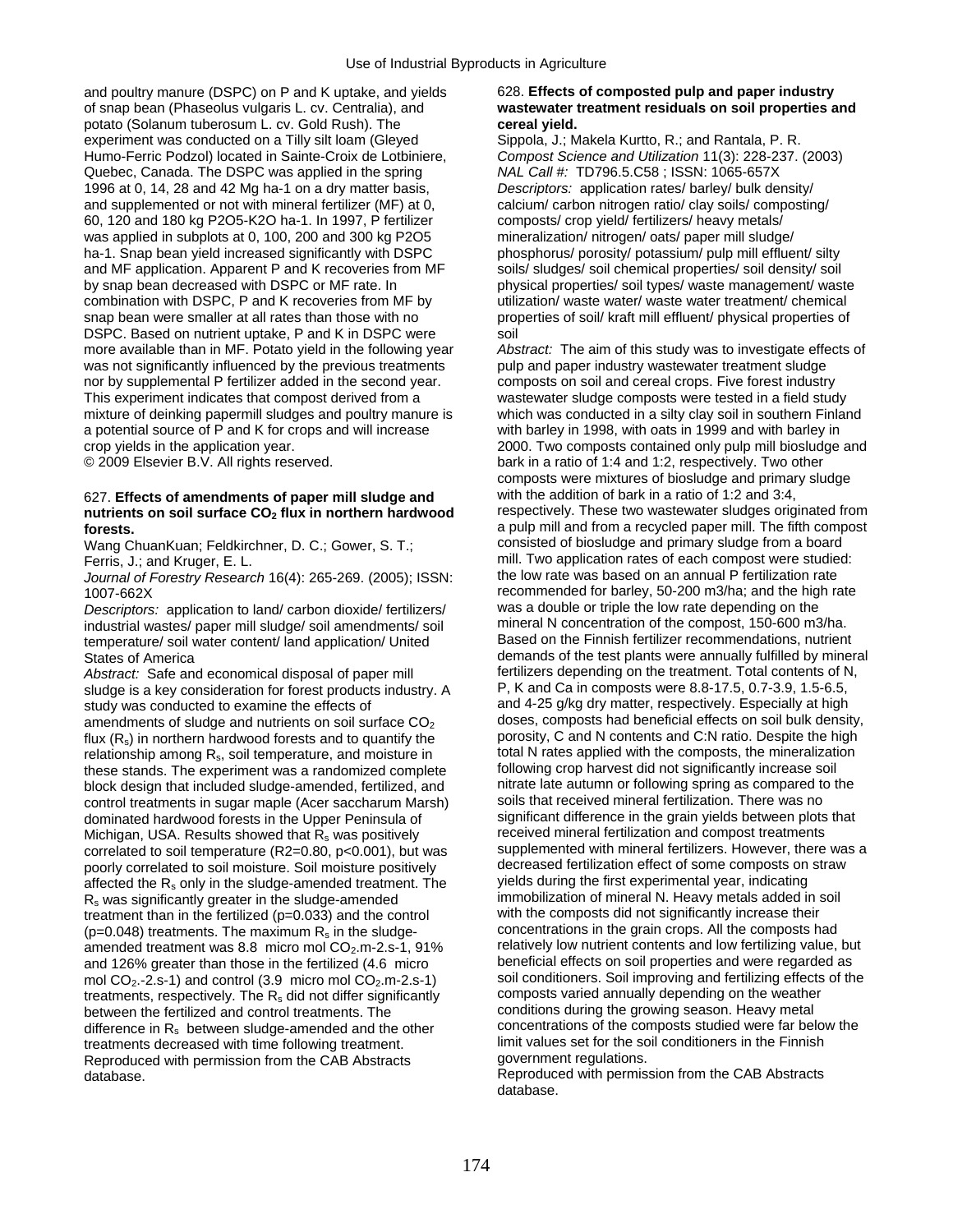## 629. **Effects of de-inking paper sludges on soil** organic wastes/ paper mill sludge/ recovery/ soil

Simard, R. R.; Baziramakenga, R.; Yelle, S.; and Kingdom

*NAL Call #:* 56.8 C162 ; ISSN: 0008-4271 and grass nitrogen use in a 3-year field experiment. The

*Descriptors:* barley/ nitrogen fertilizers/ nutrient availability/ applied wastes were distillery pot ale, dairy salt whey, paper mill sludge/ phosphorus/ abattoir blood and gut contents, composted green waste

potassium/ pulp and paper industry/ silt loam soils/ soil (two annual applications each), and paper-mill sludge (one amendments/ soil chemistry/ soil types/ soil water/ annual application). With the exception of N immobilization strawberries/ yields/ paper industry/ soil moisture in the paper-mill sludge treatment, the wastes had no *Abstract:* The effects of the use of raw de-inking paper unfavourable effects on the soil. In the 2-year treatments, sludges (RDS) as a soil amendment on soil chemical grass dry matter yields from the abattoir and distill properties, barley (Hordeum vulgare) growth, nutrient wastes (26.3 t ha-1) were larger than those from a NH<sub>4</sub>NO<sub>3</sub> uptake and vields, and their residual effect on a subsequent fertilizer treatment (24.3 t ha-1) and from uptake and yields, and their residual effect on a subsequent strawberry (Fragaria x ananassa) crop were investigated on (20.4 t ha-1) and composted waste (22.8 t ha-1). Yield and<br>a Tilly silt loam (gleved humo-ferric Podzol) from 1994 to (N) recovery were impaired markedly after the a Tilly silt loam (gleyed humo-ferric Podzol) from 1994 to 1996 in Ste-Croix (46 degrees 39' N, 72 degrees 06' W), application of paper-mill sludge, both in the year of Quebec, Canada. Four rates of RDS (0, 15, 30 and 45 t/ha) application and in the following year. The results on a wet-weight basis were combined with four rates of demonstrated clear differences in the ability of the applied supplemental N-mineral fertilizer (0, 45, 90 and 135 kg/ha) wastes to provide crop-available N. We conclude that in<br>as NH<sub>4</sub>NO<sub>3</sub>. The soluble inorganic N content of soil example order to improve prediction of both the ben sampled 30 d after treatment application was significantly from waste recycling to land, more information should be lower in plots treated with 45 t RDS/ha at all N rates.<br>However, soluble inorganic N concentrations increased<br>Reproduced with permission from the CAB Abstracts However, soluble inorganic N concentrations increased significantly with RDS rate to 20-cm depth in June 1995. database. The RDS application increased soil water content and Mehlich-3-extractable P, K, and Ca in the first year. Barley 632. **Effects of fresh paper mill sludges and their** yields were reduced by 50% when 45 t RDS/ha was applied **composts on soil macro-aggregates.**  without supplemental N-mineral fertilizer. The amount of N-<br>mineral fertilizer needed to overcome N immobilization<br>Canadian Journal of Soil Science 85(1): 47-55 resulting from RDS increased with RDS rates. Strawberry *NAL Call #:* 56.8 C162 ; ISSN: 0008-4271. yields were not significantly affected by residual RDS or N- *Notes:* Original title: Effets de boues mixtes de papetieres mineral fertilizer. Changes in plant tissue metal contents fraiches et compostees sur l'agregation du sol, l'inclusion et<br>were not significant. The results indicate that RDS has a la mineralisation du C dans les macro-agre positive short-term effect on soil water, P and K availability lieau.<br>but reduces plant-available soil N in the growing season Desca after spring application. The RDS may be used effectively<br>as soil amendment if the crop receives adequate<br>Glevsols/ maize/ maize silage/ mineralization/ nitrogen as soil amendment if the crop receives adequate Gleysols/ maize/ maize/ maize silage/ mineralization/ nitrogen<br>Supplemental N-mineral fertilizer.

### 630. **Effects of diverse amounts of deinking residues** chemical properties of organic materials applied to the soil. **on the stability of pore structure of three types of soils** The objective of this study was to evaluate the effects of **in Quebec, Canada.** *in Quebec***, Canada.** *fresh paper mill sludges and their composts, and their* $\frac{1}{2}$

1999. mineralization from water-stable aggregates. The

desencrage sur la stabilite du reseau poral de trois types de Gleysol) under silage corn (Zea mays L.) production, and sol du Quebec (Canada). Language of article: French. was designed as a split-plot experiment with six treatments *Descriptors:* Canada/ Eastern Canada/ hydraulic in the main plots that were applied at two frequencies conductivity/ loam/ models/ Quebec/ soils/ stability/ soils (annual and biennial) in the sub-plots. Paper mill sludges © American Geological Institute and their composts were applied at 40 t ha-1 on a wet

## **soil composition, and on the yield and nitrogen** ha-1) recommended for silage corn, and the control. Soil **recovery of Italian ryegrass.** aggregation was assessed by wet soil sieving on a nest of

*Soil Use and Management* 19(2): 135-138. (2003) and mineralization were determined on whole soil and on *NAL Call #:* S590.S68; ISSN: 0266-0032 >5 mm, 2-5 mm and 0.25-2 mm aggregate classes. Fresh *Descriptors:* application to land/ clay loam soils/ crop yield/ and composted paper mill sludges significantly (P< 0.05) dairy wastes/ distillery effluent/ dry matter accumulation/

**properties and crop yields.** composition/ soil types/ Britain/ land application/ United

Coulombe, J. *Abstract:* We studied the effects of five diverse non-*Canadian Journal of Soil Science* 78(4): 689-697. (1998) agricultural organic wastes on soil composition, grass yield grass dry matter yields from the abattoir and distillery order to improve prediction of both the benefits and risks

Canadian Journal of Soil Science 85(1): 47-55. (2005) la mineralisation du C dans les macro-agregats stables a

**Descriptors: aggregates/ application/ application rates/** supplemental N-mineral fertilizer.<br>Reproduced with permission from the CAB Abstracts and amendments/ soil physical properties/ soil structure/ so Reproduced with permission from the CAB Abstracts amendments/ soil physical properties/ soil structure/ soil <br>database. types/ corp/ physical properties of soil types/ corn/ physical properties of soil

*Abstract:* Soil aggregation is influenced by physical and Nemati, Mohammad-Reza and application frequency on soil aggregation, mean weight Canada: Universite Laval, Sainte-Foy, QC, Canada (CAN), diameter of aggregates (MWD) and on the C content and C *Notes:* Original title: Effets de diverses doses de residus de experiment was established on a Le Bras silt loam (Humic basis, alone or completed with 120 kg N ha-1. Those 631. **Effects of five non-agricultural organic wastes on** treatments were compared to mineral N fertilization (160 kg Douglas, J. T.; Aitken, M. N.; and Smith, C. A. 5-mm, 2-mm, 1-mm and 0.25-mm sieves. Soil C contents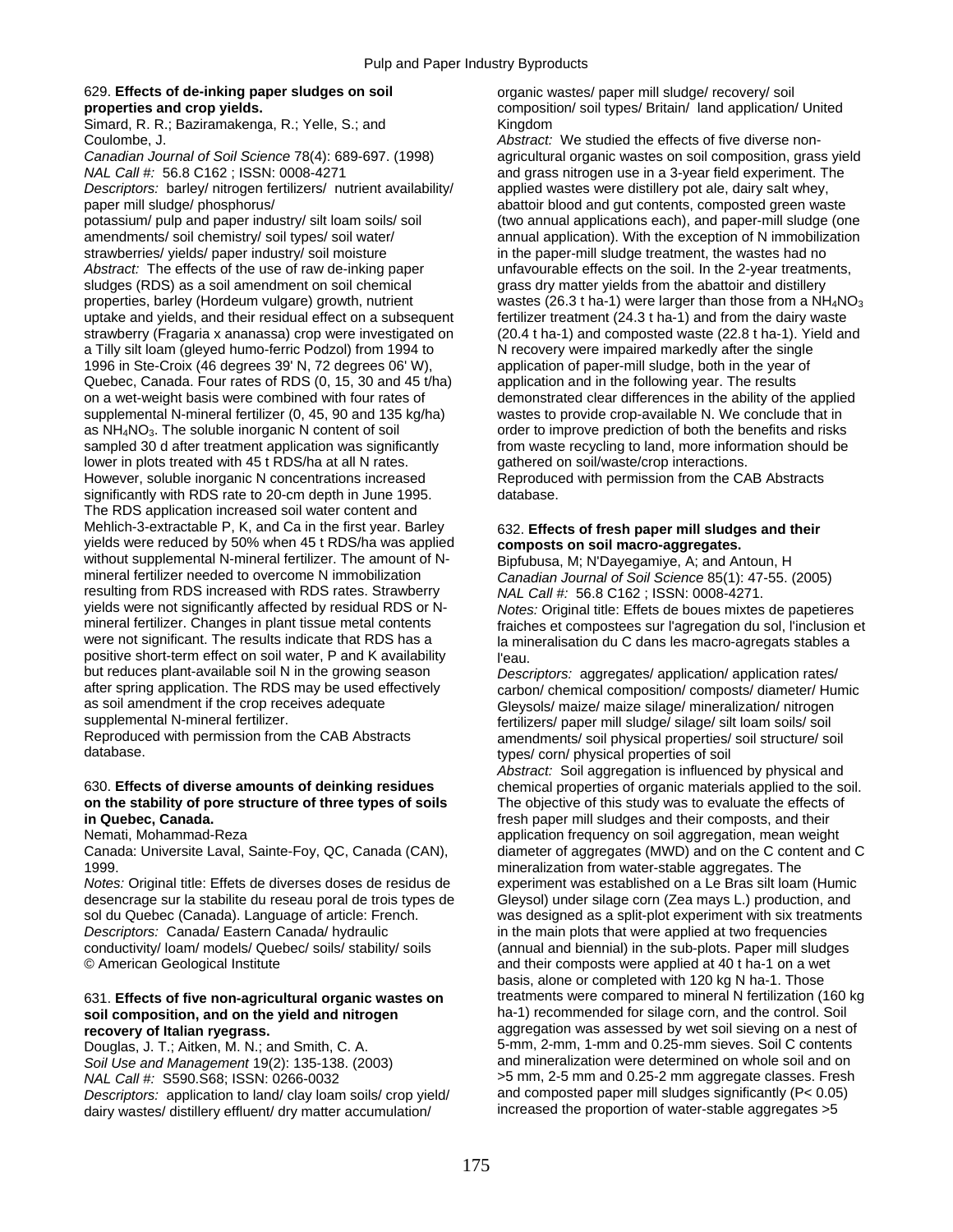mm, the MWD of aggregates and the C content of negatively charged particles such as organic substances or aggregate fractions, compared to the control and the phosphate anions may cement the tailings, which can result mineral N fertilizer treatment. However, the abundance of in impeded root growth. >5 mm aggregates and the MWD of aggregates were © Thomson Reuters significantly decreased when fresh paper mill sludges were combined with mineral N fertilizer, suggesting a fast 634. **Effects of located application of papermill residues** mineralization of binding agents. In contrast, N fertilizer **on crop yields and soil quality.**<br>application has not reduced soil macro-aggregates >5 mm Cambouris, A. N.: Nolin, M. C.: are application has not reduced soil macro-aggregates >5 mm Cambouris, A. N.; Nolin, M. C.; and Simard, R. R. and the MWD of aggregates in paper mill compost In: Proceedings of the 5th International Conference and the MWD of aggregates in paper mill compost In: Proceedings of the 5th International Conference on treatments, probably due to resilience to degradation of Precision Agriculture. Bloomington, Minnesota, USA.): humic substances brought by the composts. On average,  $1-16$ ; 2001.<br>
carbon mineralization was highest in all aggregates in soils *Descriptors* carbon mineralization was highest in all aggregates in soils *Descriptors:* bulk density/ crop yield/ nutrients/ paper mill suggests that paper mill sludge C was more labile than soils/ soil density/ soil organic matter/ soil types/<br>compost C. Therefore, more frequent fresh paper mill sustainability/ tonsoil/ water holding capacity/ wh compost C. Therefore, more frequent fresh paper mill sustainability/ topsoil/ water holding capacity/ wheat/<br>sludge applications would be necessary for a sustainable organic matter in soil/ precision farming/ site specific sludge applications would be necessary for a sustainable organic matter in soil/ precision farming/ site specific crop<br>effect on soil aggregation. effect on soil aggregation.<br>Reproduced with permission from the CAB Abstracts and a abstract: Improving vield

# **amendments on porosity and penetrability in sulphide** SOM contents in sandy soils often mean reduced water<br>storage capacity. nutrient holding capacity. vield potential

*Water, Air and Soil Pollution* 142(1-4): 395-408. (2003) Quebec City, Canada, was chosen for a precision *NAL Call #:* TD172 .W36; ISSN: 0049-6979 agriculture study as the 1996 yield map showed a high *Descriptors:* pollution assessment control and spatial variability. Soyabean yields were spatially related to management/ soil science/ waste management: sanitation/ SOM content suggesting that SOM is linked with yield plantae: plants/ laboratory experiment: laboratory limiting factors. The objective of this study was to evaluate techniques/ boliden mineral Ab/ hard pan formation/ the efficiency of located application of five paper mill mechanical resistance/ organic amendments: paper mill residues (PR) as a SOM source on tuber yield and soil sludge, peat moss, sewage sludge/ oxidation processes: quality. The PR were applied in May 1997 before planting<br>soil amendment magnification/ plant available water/ plant at rates according to the initial SOM content (esti soil amendment magnification/ plant available water/ plant at rates according to the initial SOM content (estimated by habitat requirements/ pore size distribution/ soil water kriging):  $> = 5\%$  (no PR applied), 4.0-4.9% ( potential/ sulfide mine tailings: fertilized/ sludge amended/ iron precipitation effects/ organic amendment effects/ oxidized/ penetrability/ porosity/ unaltered In 1998, PR application had a positive residual effect on *Abstract:* This paper evaluates the effects of organic spring wheat (Triticum aestivum) yield. Improving trends amendments and iron precipitation on pore size distribution were also observed one year after PR application on the and mechanical resistance in sulphide mine tailings, as topsoil bulk density, total porosity and water storage related to plant habitat requirements. Unaltered tailings, capacity but this was only significant for the high C/N PR oxidised tailings collected from untreated, fertilized and applied at a high rate (<3% SOM). Precision application of sludge-amended plots in the field, and mixtures of PR is an efficient way to improve crop yields and the unaltered tailings and organic amendments prepared in the of these sandy soils. laboratory, were analysed for pore size distribution. The Reproduced with permission from the CAB Abstracts organic amendments (sewage sludge, peat moss and database. paper mill sludge) were each applied at the rates of 0, 16 and 33% by volume. A difference in pore-size distribution 635. **Effects of organic mulches on soil microfauna in**<br>
between untreated and treated samples was shown in both **the root zone of apple: Implications for nutrient** between untreated and treated samples was shown in both **the root zone of apple: Implications for nutrient fluxes**  field and laboratory samples. Both inorganic and organic **and functional diversity of the soil food web.**<br>**amendments caused a decrease in pores holding water at Borge T. A. Hoque F. Neilsen, G. and Neilser** soil water potentials -10 to -60 kPa, but increased the pores holding water at tensions below -60 kPa. This resulted in a *NAL Call #:* QH541.5.S6 A67; ISSN: 0929-1393<br>decreased or unchanged content of plant available water *Descriptors: apples/ composts/ diversity/ food we* decreased or unchanged content of plant available water *Descriptors:* apples/ composts/ diversity/ food webs/ hay/ (Wa) in all laboratory samples and in the fertilized field lucerne/ lucerne/ lucerne hay/ microbial flora/ mineralization/<br>samples. Penetration studies in the field showed that mulches/ nitrogen/ paper mill sludge/ phospho samples. Penetration studies in the field showed that mulches/ nitrogen/ paper mill sludge/ phosphorus/ roots/<br>additions of fertilizer, without any organic matter, had<br>sewage sludge/ soil fauna/ alfalfa/ alfalfa hay/ additions of fertilizer, without any organic matter, had sewage sludge/ soil fauna/ alfalfa/ alfalfa hay/<br>resulted in hard pans in the oxidised tailings that Diplograsteridae/ fluxes/ microbial biomass/ mi significantly increased the mechanical resistance in the mulching materials surface horizon. Thus, this study indicates that the physical *Abstract:* A variety of organic materials (e.g. composts, influence of the oxidation processes taking place in paper recycling wastes hav) can be used as in-ro influence of the oxidation processes taking place in example paper recycling wastes, hay) can be used as in-row<br>sulphide mine tailings can be magnified by additions of soil example has in perennial horticultural cropping s sulphide mine tailings can be magnified by additions of soil mulches in perennial horticultural cropping systems such as amendments. The aggregation of iron oxides and bigh density apple or chards. As organic materials wit

Precision Agriculture. Bloomington, Minnesota, USA.); pp.

sludge/ porosity/ potatoes/ precision agriculture/ sandy

Reproduced with permission from the CAB Abstracts *Abstract:* Improving yield crops and maintaining soil quality<br>database. are maior concerns of sustainable agriculture. Sandy soils are major concerns of sustainable agriculture. Sandy soils in intensive potato (Solanum tuberosum) production are 633. **Effects of iron precipitation and organic** very sensitive to soil organic matter (SOM) depletion. Low storage capacity, nutrient holding capacity, yield potential Forsberg, Lovisa Stjernman and Ledin, Stig and high risks of water and wind erosion. A 24-ha field in the efficiency of located application of five paper mill kriging):  $>=5\%$  (no PR applied), 4.0-4.9% (low rate), 3.0-3.9% (medium rate) and  $<3\%$  (high rate). In 1997, PR application increased potato yields in areas of <3% SOM. PR is an efficient way to improve crop yields and the quality

Forge, T. A.; Hogue, E.; Neilsen, G.; and Neilsen, D.<br>Applied Soil Ecology 22(1): 39-54. (2003) Diplogasteridae/ fluxes/ microbial biomass/ microflora/

high density apple orchards. As organic materials with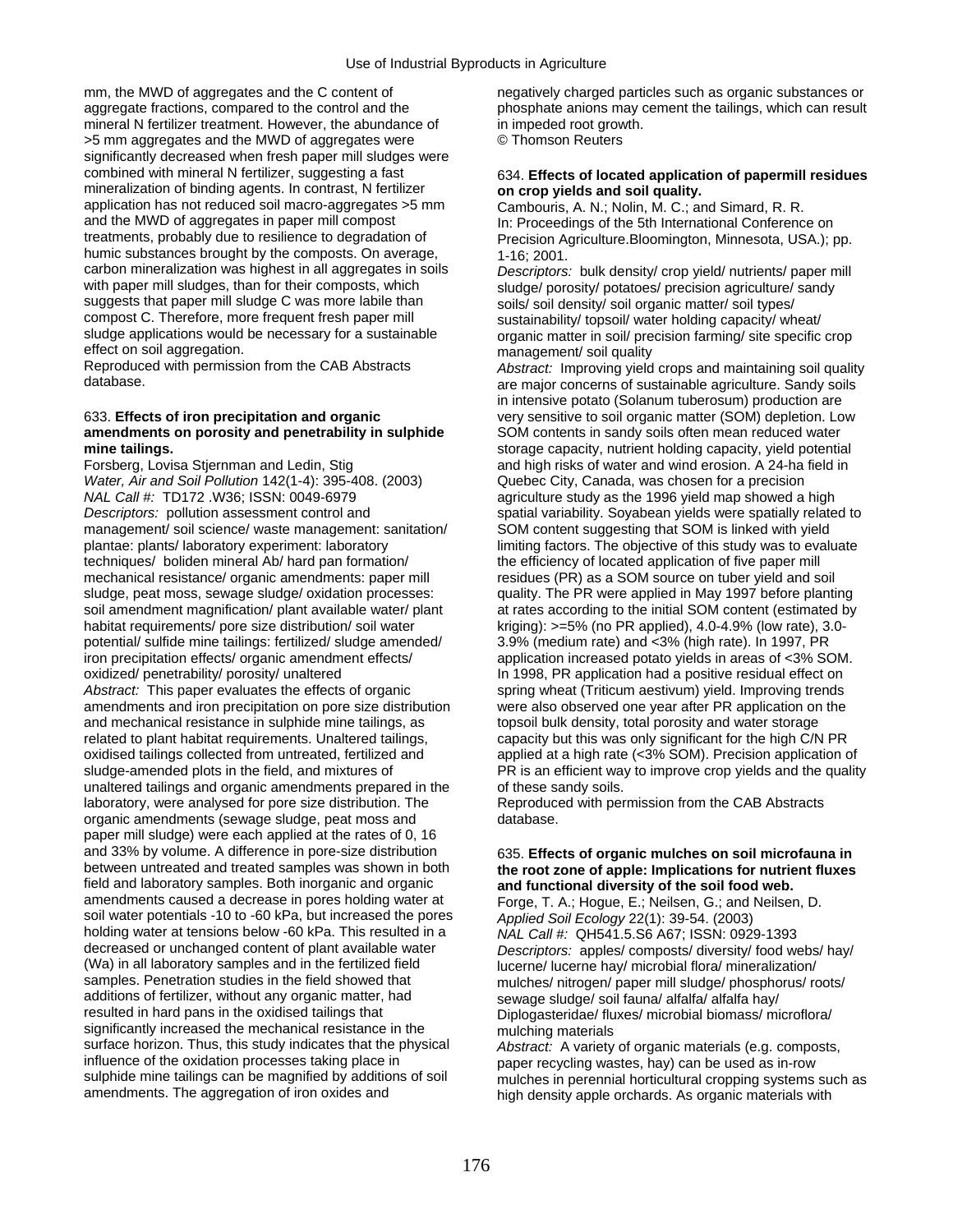variable properties, such mulches can be expected to have *Descriptors:* paper mill sludge/ application/ early growth/ variable effects on structure of the soil food web and Acer palmatum/ soils/ forest nursery mineralization of N and P in the root zone. The overall © AGRIS 2008 - FAO of the United Nations objectives of this study were to: (1) assess the effects of a selection of organic mulches on the abundance of protozoa 637. **Effects of paper mill sludge on potassium, sodium,**<br>and nematode trophic groups; (2) use the model of Hunt et calcium, and magnesium concentrations in differe al. [See Biol. Fertil. Soils (1987) 3 393] to assess the **soybean cultivars.**  microbial turnover and N mineralization; and (3) determine effects of the mulches on nematode indicators of increased *NAL Call #:* S590 .P43 ; ISSN: 1002-0160<br>microbial production/turnover and functional diversity of the *Descriptors: calcium/ chemical compositio* soil food web. Organic mulch treatments commenced in magnesium/ paper mill sludge/ plant composition/<br>1994 and included shredded office paper, municipal profassium/ sodium/ soli amendments/ sovabeans/ sewage sludge, shredded paper applied over municipal constituents of plants/ cultivated varieties/ South Korea/ sewage sludge, shredded paper applied over municipal soybeans<br>compost, lucerne hay, and black polyethylene fabric. The *Abstract* compost, lucerne hay, and black polyethylene fabric. The *Abstract:* A field experiment was conducted on a sandy control was conventional tree-row weed management with loam soil at an Experimental Farm in Taejon, South Korea,<br>glyphosate. Sewage sludge and municipal compost to determine the effects of paper mill sludge compost glyphosate. Sewage sludge and municipal compost to determine the effects of paper mill sludge compost<br>treatments were re-applied in 1997. Protozoan abundance application rates on K. Na. Ca and Mg concentrations treatments were re-applied in 1997. Protozoan abundance application rates on K, Na, Ca and Mg concentrations of<br>was determined in 1998, 1999 and 2000. Nematode sovabean (Glycine max (L.) Merr.) aboveground tissues was determined in 1998, 1999 and 2000. Nematode soyabean (Glycine max (L.) Merr.) aboveground tissues<br>community structure was assessed in 1998, 1999, and some and the genotypic effects on the concentrations of these community structure was assessed in 1998, 1999, and and the genotypic effects on the concentrations of these<br>twice in 2000. Nematode community parameters evaluated elements. Sludge compost treatments of 0, 75, and 150 t twice in 2000. Nematode community parameters evaluated elements. Sludge compost treatments of 0, 75, and 150 t<br>included: abundance of bacterivorous, fungivorous,  $h$  ha-1 were applied to 30 diverse sovabean cultivars. omnivorous and predacious nematodes; abundance of the Concentrations of K, Na, Ca, and Mg in aboveground<br>
root-lesion nematode, Pratylenchus penetrans; absolute tissues harvested 69 days after planting (DAP) varied root-lesion nematode, Pratylenchus penetrans; absolute tissues harvested 69 days after planting (DAP) varied with<br>the genotype and relative abundances of enrichment opportunist the genotype and the application rate of pape and relative abundances of enrichment opportunist the genotype and the application rate of paper-mill sludge<br>
compost with the sludge compost application rate exerting

Rhabditidae+Diplogasteridae+Panagrolaimidae); Simpson's stronger influence on these concentrations than the diversity; evenness; and the indices of nematode openations of nenotype The magnitude of variation caused by bot diversity; evenness; and the indices of nematode genotype. The magnitude of variation caused by both<br>community enrichment (EI) and structure (SI) described by a nenotype and sludge compost application was in the community enrichment (EI) and structure (SI) described by genotype and sludge compost application was in the order<br>Ferris et al. [See Appl. Soil Ecol. (2001) 18 13]. <br>of Mg > K > Ca > Na. Significantly positive correlation Ferris et al. [See Appl. Soil Ecol. (2001) 18 13]. Ferris et al. Significantly positive correlations<br>Measurements of the abundance of enrichment were observed between K and Na (P<0.01). Na and Ca Measurements of the abundance of enrichment were observed between K and Na (P<0.01), Na and Ca<br>opportunists and the EI were evaluated as indicators of (P<0.05), and Ca and Mg (P<0.01), Also, the lower the opportunists and the EI were evaluated as indicators of (P<0.05), and Ca and Mg (P<0.01). Also, the lower the enhanced nutrient fluxes. Diversity and the SI were sludge compost application rate, the larger the variation enhanced nutrient fluxes. Diversity and the SI were sludge compost application rate, the larger the variation in<br>evaluated as indicators of changes in functional diversity of the concentrations of K. Na and Ca. From this s evaluated as indicators of changes in functional diversity of the concentrations of K, Na, and Ca. From this several<br>the soil food web. The abundance of protozoa and the cultivars were identified for use as an accumulator bacterivorous nematodes, and estimated fluxes of N and P or more of these elements.<br>
through the microfauna, were greater under all Reproduced with permissic combinations of sewage sludge or municipal compost and database. shredded paper than under the control and plastic mulch. The abundance of enrichment opportunist nematodes and<br>the EI were also consistently greater under combinations of and soil erosion under simulated rainfall.<br>sewage sludge or municipal compost and shredded paper. Chow T.L.

# **growth of Acer palmatum thunb and soil example and amendment to restore the productivity of organic-matter-<br>
<b>physicochemical properties of forest nursery.** And a depleted potato-producing soils in Atlantic Canada. The

3(1): 39-45. (Mar. 1998); ISSN: 0367-6315.<br>Notes: 1 illu.; 4 tables; 17 ref. Summaries (En, Ko). Citation soil erosion was evaluated. The objectives were to *Notes:* 1 illu.; 4 tables; 17 ref. Summaries (En, Ko). Citation soil erosion was evaluated. The objectives were to<br>notes: KR (Korea-Republic-of).

# calcium, and magnesium concentrations in different

Yan XiangKui; Chang, K. W.; and Xu, H. L.<br>Pedosphere 15(1): 84-94. (2005) Descriptors: calcium/ chemical composition/ cultivars/ potassium/ sodium/ soil amendments/ sovabeans/ chemical

ha-1 were applied to 30 diverse soyabean cultivars. compost, with the sludge compost application rate exerting cultivars were identified for use as an accumulator for one

Reproduced with permission from the CAB Abstracts

sewage sludge or municipal compost and shredded paper.<br>
The abundance of enrichment opportunits and EI were local and Journal of Soil Science 83(1): 109-119. (2003)<br>
both also correlated with leaf P, providing additional<br> usually disposed of in landfills causing a potential 636. **Effects of paper mill sludge application on early** environmental problem. This material may be used as a soil **physicochemical properties of forest nursery.**  $\qquad \qquad$  depleted potato-producing soils in Atlantic Canada. The **Park, H. and Lee, D. K.** effect of incorporating this material at rates equivalent to Park, H. and Lee, D. K.<br>Journal of Korean Society of Soil Science and Fertilizer **1990 Contained and ACC and 4.0% organic matter** in the plow layer of *Journal of Korean Society of Soil Science and Fertilizer* 0.5, 1.0, 2.0, and 4.0% organic matter in the plow layer of a determine the effect of pulp fibre additions on selected soil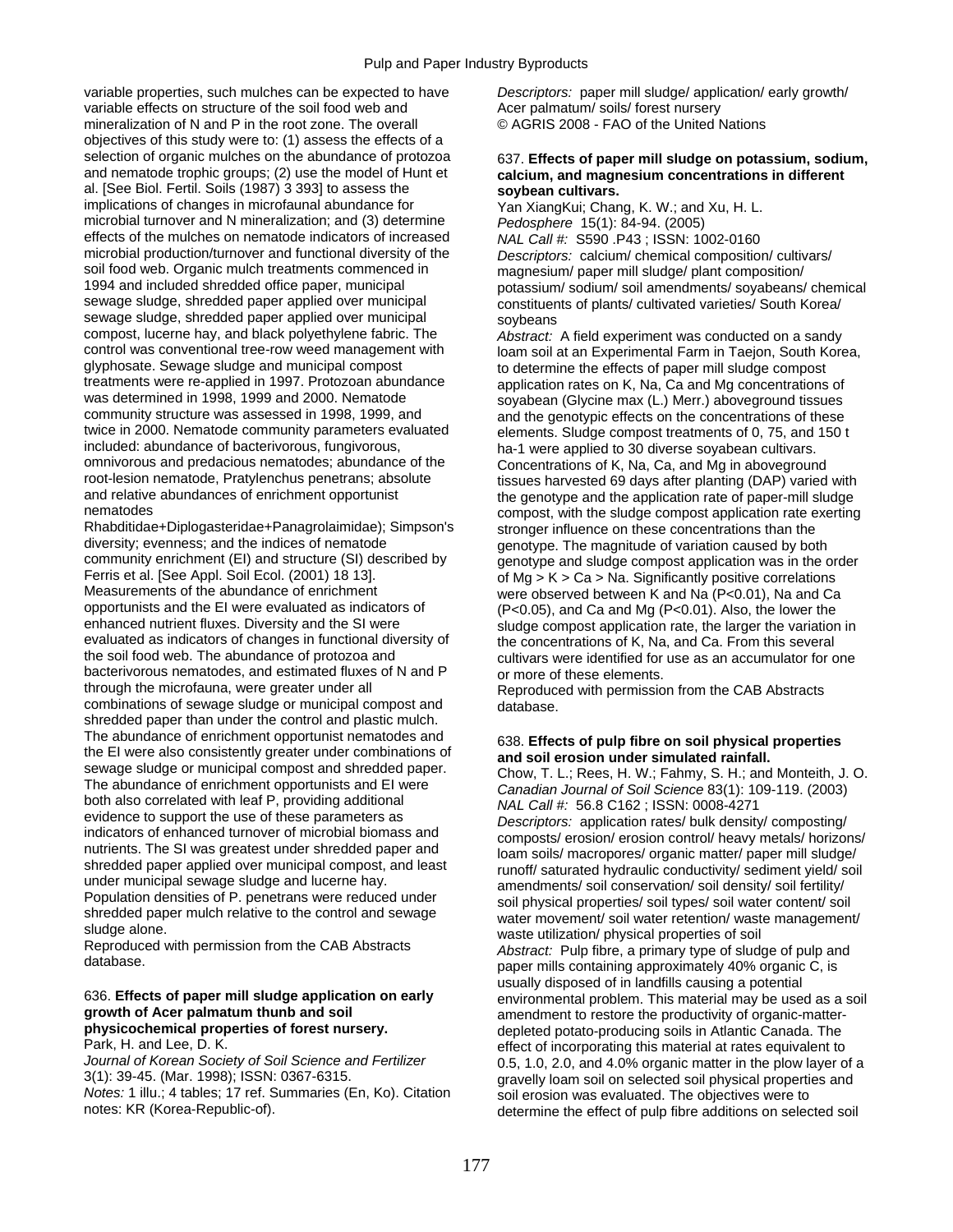properties, which are pertinent to water retention and sorption when present as a solid phase, but it increases movement and to evaluate its effectiveness in reducing metal leachability when present in dissolved form under runoff and soil loss, major contributing processes to soil alkaline conditions. degradation. Chemical analysis of pulp fibre revealed that Reproduced with permission from the CAB Abstracts all heavy metal concentrations were well below allowable database. concentrations for Category A compost. One year after incorporation, bulk density of the Ap horizon had decreased 640. **Effects of soil on tree metal leachability from** with increasing rates of organic matter addition. On the **papermill ashes and sludge.** with increasing rates of organic matter addition. On the **papermill ashes and sludge.**<br>
other hand, the saturated hydraulic conductivity and **Example 20** Xiao, C.; Ma, L. Q.; and Sarigumba, T. other hand, the saturated hydraulic conductivity and specific moisture content increased with increasing rates of treatments. Results on water-stable aggregates revealed  $1999-Feb. 1999$ <br>that the organic matter in the pulp fibre combined smaller  $NAICa||H:OH$ aggregates to form larger aggregates, resulting in a larger *Descriptors:* leaching / land application/ soil chemistry/ proportion of macropores as compared to micropores. In forest soils/ paper mill sludge<br>the 4% organic matter treatment, a 27% increase was *Abstract:* Understanding traction found in the 1.0 to 5.0 mm-diameter aggregates whereas a important for successful land application of papermill<br>23% reduction was found in aggregates smaller than 1.0 residues. Trace metal leachability from papermill ashi 23% reduction was found in aggregates smaller than 1.0 residues. Trace metal leachability from papermill ashes<br>mm diameter. In spite of the higher specific moisture (Ash 1 and Ash 2) and papermill sludge (Sludge) and th mm diameter. In spite of the higher specific moisture (Ash 1 and Ash 2) and papermill sludge (Sludge), and the<br>content of the organic-matter-treated soils, soil moisture effects of a soil on their leachability were determi content of the organic-matter-treated soils, soil moisture effects of a soil on their leachability were determined by<br>content measured immediately prior to the erosion test<br>leaching the three papermill residues packed on t content measured immediately prior to the erosion test leaching the three papermill residues packed on top of a<br>
indicated that field soil moisture contents were lower than soil in a column. The leachates were analyzed for indicated that field soil moisture contents were lower than soil in a column. The leachates were analyzed for pH,<br>those of the control. Time of runoff initiation, rates of runoff electrical conductivity (FC), dissolved org and soil loss were greatly improved with the amendments. (DOC), and concentrations of six metals (Cd, Cr, Cu, Pb, The beneficial effects of the 4% organic matter treatment Se, and Zn). Ash 1 behaved significantly differently from<br>
include 2.1 times delay in runoff initiation, and 23 and 71% Ash 2 during the leaching experiment, primar include 2.1 times delay in runoff initiation, and 23 and 71% Ash 2 during the leaching experiment, primarily due to its reduction in runoff and soil loss, respectively. Although the high pH and Na contents. Application of reduction in runoff and soil loss, respectively. Although the high pH and Na contents. Application of papermill residues<br>beneficial effects in soil and water conservation are significantly increased the pH. FC, and DOC con beneficial effects in soil and water conservation are significantly increased the pH, EC, and DOC concentrations<br>strategy and an experience in pacts in pachates with Ash 1 having significantly greater impacts apparent, a minor drawback appears to be lower field soil in leachates, with Ash 1 having significantly greater impacts<br>moisture content. Large-scale implementation of the than Ash 2 and sludge. Soil columns under alkaline moisture content. Large-scale implementation of the than Ash 2 and sludge. Soil columns under alkaline<br>addition of this material in potato fields should proceed only a leaching of Ash 1 appeared bleached due to the dis addition of this material in potato fields should proceed only leaching of Ash 1 appeared bleached due to the dissolution<br>of solid-phase organic matter. Significant amounts of Zn

Reproduced with permission from the CAB Abstracts were leached from all papermill residues, whereas<br>cinnificant amounts of Cr. Se, and Cu were leache

*NAL Call #:* QH540.J6; ISSN: 0047-2425 sorption when present as a solid phase, but it increases

*Descriptors:* ash/ cadmium/ chromium/ copper/ leachates/ metal leachability when present in dissolved form under leaching/ lead/ metals/ paper mill sludge/ selenium/ soil/ soil alkaline conditions.<br>amendments/ trace elements/ wastes/ zinc/ microelements This citation is from AGRICOLA. amendments/ trace elements/ wastes/ zinc/ microelements *Abstract:* Trace metal leachability from paper mill ashes (Ash 1 and Ash 2) and paper mill sludge (Sludge), and the 641. **Envirobed: An environmental outlet for papermill** effects of a soil on their leachability were determined by **sludge.**<br>leaching the three paper mill residues packed on top of a **Paper T** soil in a column. The leachates were analysed for pH, [PATEE]<br>electrical conductivity (EC), dissolved organic carbon *Descripte* electrical conductivity (EC), dissolved organic carbon *Descriptors:* biodegradation/ cost effectiveness/ paper and<br>(DOC), and concentrations of six metals (Cd, Cr, Cu, Pb, null mills/ research and development management/ (DOC), and concentrations of six metals (Cd, Cr, Cu, Pb, extending mills/ research and development management/<br>Se, and Zn), Ash 1 behaved significantly differently from bedding materials/ envirosystems (co)/ farmers/ sew Se, and Zn). Ash 1 behaved significantly differently from bedding materials/ envirosystems (co)/ farmers/ sewage<br>Ash 2 during the leaching experiment, primarily due to its sudget biodegradation/ cost effectiveness/ paper m high pH and Na contents. Application of paper mill residues mills/ sludge significantly increased the pH, EC, and DOC concentrations *Abstract*: Fn significantly increased the pH, EC, and DOC concentrations *Abstract:* EnviroSystems of Lancashire, UK, has developed in leachates, with Ash 1 having significantly greater impacts Envirobed from a two year research and development<br>than Ash 2 and sludge. Soil columns under alkaline envirobed: Envirobed is used as a bedding material for than Ash 2 and sludge. Soil columns under alkaline entity project. Envirobed is used as a bedding material for<br>I animals throughout the UK. The sludge is derived from the law animals throughout the UK. The sludge is derive leaching of Ash 1 appeared bleached due to the dissolution animals throughout the UK. The sludge is derived from<br>
of solid-phase organic matter. Significant amounts of Zn<br>
Bridgewater and Shotton and processed at the Ceshi of solid-phase organic matter. Significant amounts of Zn Bridgewater and Shotton and processed at the Ceshire<br>Were leached from all paper mill residues, whereas blant of FnyiroSystems. Then it is treated in two stages significant amounts of Cr, Se, and Cu were leached only in the process produces a soft adsorbent product which the Ash 1 treatments. The presence of a soil (especially a biodegrades easily an can be spread on land after use. It Bh horizon) generally enhanced metal leachability in the provides farmers with cost-effective alternative to traditional Ash 1 treatments due to the extremely high pH of Ash 1, bedding. whereas it decreased metal leachability in the Ash 2 and  $\circ$  2009 Elsevier B.V. All rights reserved. sludge treatments. Thus, organic matter enhances metal

Journal of Environmental Quality 28(1): 321-333. (Jan.

NAL Call #: QH540.J6; ISSN: 0047-2425 [JEVQAA]

Abstract: Understanding trace metal leachability is electrical conductivity (EC), dissolved organic carbon with caution.<br>Reproduced with permission from the CAB Abstracts of the solid-phase organic matter. Significant amounts of Zn significant amounts of Cr, Se, and Cu were leached only in the Ash 1 treatments. The presence of a soil (especially a 639. **Effects of soil on trace metal leachability from** Bh horizon) generally enhanced metal leachability in the **papermill ashes and sludge. Ash 1** treatments due to the extremely high pH of Ash 1, Xiao, C.; Ma, L. Q.; and Sarigumba, T. whereas it decreased metal leachability in the Ash 2 and *Journal of Environmental Quality* 28(1): 321-333. (1999) sludge treatments. Thus, organic matter enhances metal

Paper Technology 47(1): 11-12. (2006); ISSN: 0306252X

sludge/ biodegradation/ cost effectiveness/ paper mills/ pulp

plant of EnviroSystems. Then it is treated in two stages and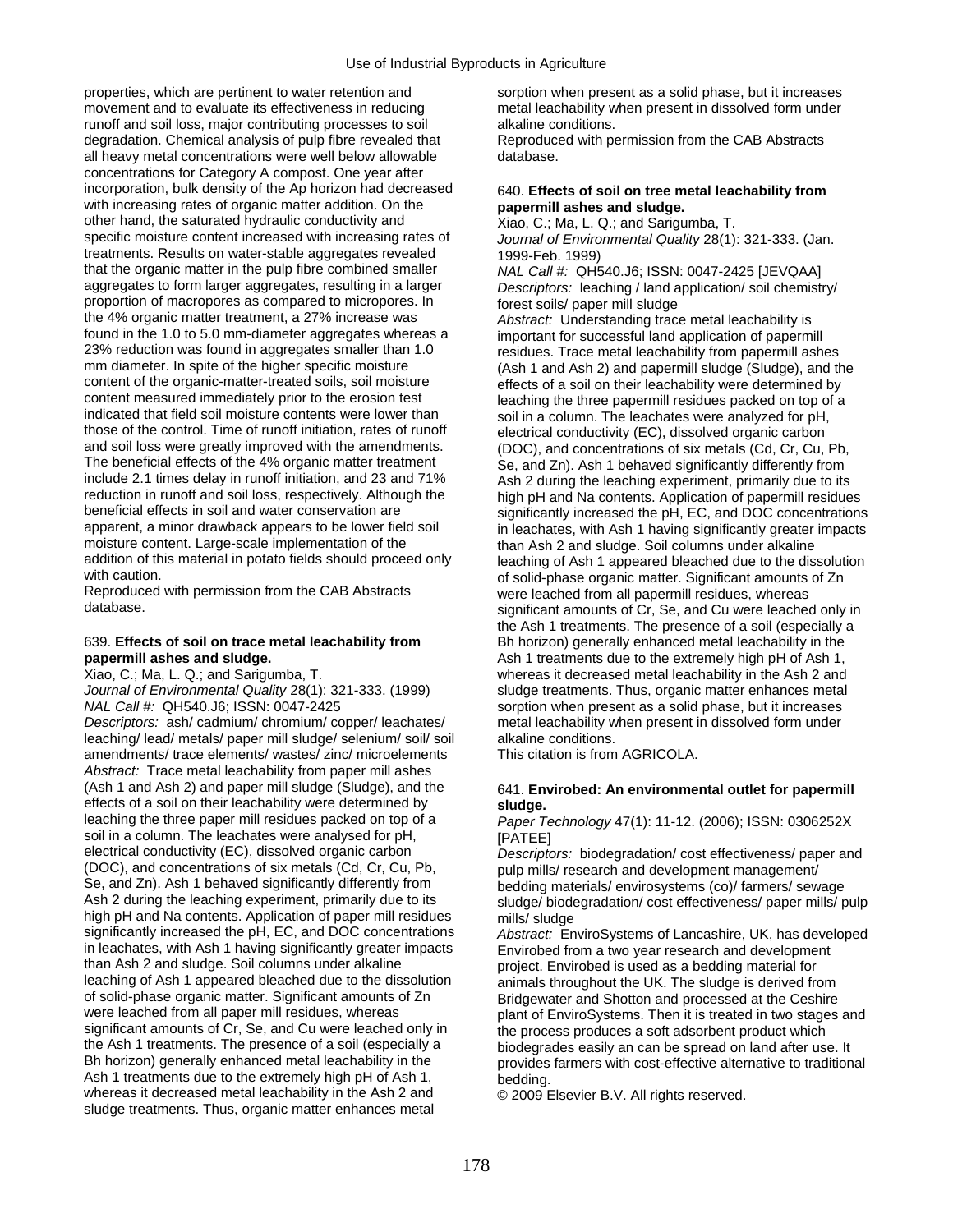Trepanier, L.; Gallichand, J.; Caron, J.; and Theriault, G. assessment/ sewage/ textile industry/ water pollutants, *Transactions of the ASAE* 41(5): 1279-1287. (Sept. 1998- chemical/ eurasia/ europe/ finland/ northern europe/ Oct. 1998) scandinavia<br>
NAL Call #: 290.9 Am32T; ISSN: 0001-2351 [TAAEAJ] Abstract: A

*Descriptors:* land application/ soil types/ chemical analysis/ used to fractionate heavy metals (Cd, Cu, Pb, Cr, Zn, Fe, tuberosum/ Hordeum vulgare / crop yield/ application rate/ wastewater treatment plant of Stora Enso Oyj Veitsiluoto sludges structure of the matrice of the Mills at Kemi, Northern Finland, into the following fractions:

*Abstract:* The pulp and paper industry produces deinking (1) water-soluble fraction, (2) exchangeable fraction, (3) sludge, a waste by-product rich in organic matter and easily reduced fraction, (4) oxidizable fraction, and (5)<br>potentially beneficial to agricultural soils. Field experiments residual fraction. The biosludge investigated potentially beneficial to agricultural soils. Field experiments were performed with deinking sludge and a mix of deinking a combination of sludge from the primary and secondary and secondary (combined) sludge to measure the clarifiers at the biological wastewater treatment plant. environmental impact associated with landspreading. Extraction stages (2)-(4) follow the protocol proposed by<br>Treatments consisted of three application rates of deinking the Measurements and Testing Program (formerly BCR (6, 12, and 18 dry t/ha) or combined sludge (8, 16, and 24 Programme) of the European Commission, which is based dry t/ha) associated with three rates of supplementary on acetic acid extraction (stage 2), hydroxylamine mineral nitrogen fertilizer, and a control plot. Chemical hydrochloride extraction (stage 3), and hydrogen peroxide analyses of deinking and combined sludge indicated that no digestion following the ammonium acetate extraction (stage organic and inorganic contaminants were present at 4). The residual fraction (stage 5) was based on digestion problematic levels, except for copper (191 microgram/g). of the residue from stage 4 in a mixture of HF + HNO3 + Soil monitoring of the nutrients and heavy metals in HCl. Although metals were extractable in all fractions, the 0.05) between sludge treatments and the control after two residual fraction. From the environmental point of view, it years of sludge application. Monitoring of nitrate in the soil was notable that the total heavy metal concentrations in the water indicated a linear relationship (p less than or equal to biosludge did not exceed the maximal allowable heavy 0.08) with the additional nitrogen level. High sludge and low metal concentrations for sewage sludge used in agriculture, nitrogen application rates were associated with reduced set on the basis of environmental protection of soil by nitrate concentration in the soil water. Detrimental European Union Directive 86/278/EEC, and by the Finnish environmental effects were not observed with deinking and legislation. The Ca (98.6 g kg-1; dry weight) and Mg (2.2 g combined sludge. Compared to the control, potato yield kg-1; dry weight) concentrations in the biosludge were 62 tended to decrease with deinking and combined sludge and 11 times higher than the typical values of 1.6 and of 0.2 applications while barley yield increased with combined g kg-1 (dry weight), respectively, in arable land in Central

## **extractability in a biosludge from the biological and a senul as a pH buffer. A© Springer was tew and property**<br> **A stracted was tew ater treatment plant of a pulp and paper mill.** Science+Business Media B.V. 2006. **wastewater treatment plant of a pulp and paper mill.** Science+Business Media B.V. 2006.<br>Pöykiö, R.: Nurmesniemi, H.: and Keiski, R. L. (2009 Elsevier B.V. All rights reserved.

Pöykiö, R.; Nurmesniemi, H.; and Keiski, R. L. *Environmental Monitoring and Assessment* 128(1-3): 153-

*NAL Call #:* TD194 .E5 ; ISSN: 01676369 [EMASD]. **the growth of ryegrass on a Belgian clay soil.**  *Notes: doi: 10.1007/s10661-006-9301-y.* 

*Descriptors:* extraction/ heavy metals/ paper mill/ pulp mill/ *Agrochimica* 43(5/6): 243-250. (1999) sequential extraction/ sludge/ biological sewage treatment/ *NAL Call #:* 385 AG84; ISSN: 0002-1857 environmental impact assessments/ environmental *Descriptors:* amendments/ application rates/ protection/ extraction/ heavy metals/ risk assessment/ characteristics/ clay soils/ degradation/ extracts/ sewage sludge/ biological wastewater treatment plant/ immobilization/ microbial degradation/ nitrate/ nitrogen/ biosludge/ heavy metal extractability/ sequential extraction/ nutrient content/ paper mill sludge/ plant composition/ wastewater treatment/ acetic acid/ ammonium acetate/ responses/ sludges/ soil/ yields/ chemical constituents of arsenic/ barium/ cadmium/ calcium/ chromium/ cobalt/ plants copper/ heavy metal/ hydrogen peroxide/ hydroxylamine/ *Abstract:* A pot experiment examined the effect of phosphorus/ potassium/ sodium/ sulfur/ vanadium/ zinc/ Belgian clay soil on the yield and nutrient content of environmental protection/ european union/ heavy metal/ ryegrass (Lolium perenne). Results showed that high environmental protection/ european union/ heavy metal/ ryegrass (Lolium perenne). Results showed that highly pulp and paper industry/ risk assessment/ sludge/ waste amounts of N were immobilized from the microbial pulp and paper industry/ risk assessment/ sludge/ waste<br>treatment/ wastewater/ agriculture/ alkalinity/ concentration (parameters)/ controlled study/ dry weight/ electric exercumulation in the plant and NO<sub>3</sub> concentration in the soil<br>conductivity/ environmental health/ environmental extract decreased with increasing doses of sludge. protection/ european union/ finland/ metal extraction/ oxidation/ paper industry/ ph measurement/ pulp mill/ risk database.

642. **Environmental effects of deinking sludge** assessment/ sludge treatment/ soil quality/ solubility/ waste **application on soil and soil water quality.** water treatment plant/ industrial waste/ metals, heavy/ risk

*Abstract:* A five-stage sequential extraction procedure was monitoring/ soil pollution/ waste utilization/ Solanum Mn, Ni, Co, As, V and Ba) in a biosludge from the biological the Measurements and Testing Program (formerly BCR experimental plots showed no significant difference (p = highest concentrations of most of the metals occurred in the sludge applications.<br>Finland. The biosludge had a slightly alkaline pH (^8.30), a<br>high loss-on-ignition value (^78%) and a liming effect of high loss-on-ignition value (^78%) and a liming effect of 10.3% expressed as Ca equivalents (dry weight). This 643. **Environmental risk assessment of heavy metal** indicates its potential as a soil conditioner and improvement **extractability in a biosludge from the biological** and a sent, as well as a pH buffer. A © Springer

## 164. (2007) 644. **Evaluation of paper sludge as organic fertilizer for**

iron/ lead/ magnesium/ manganese/ nickel/ nitrogen/ application of increasing doses of primary paper sludge to a<br>phosphorus/ potassium/ sodium/ sulfur/ vanadium/ zinc/ Belgian clay soil on the yield and nutrient content of degradation of sludge inducing a yield decrease. Nitrate extract decreased with increasing doses of sludge.<br>Reproduced with permission from the CAB Abstracts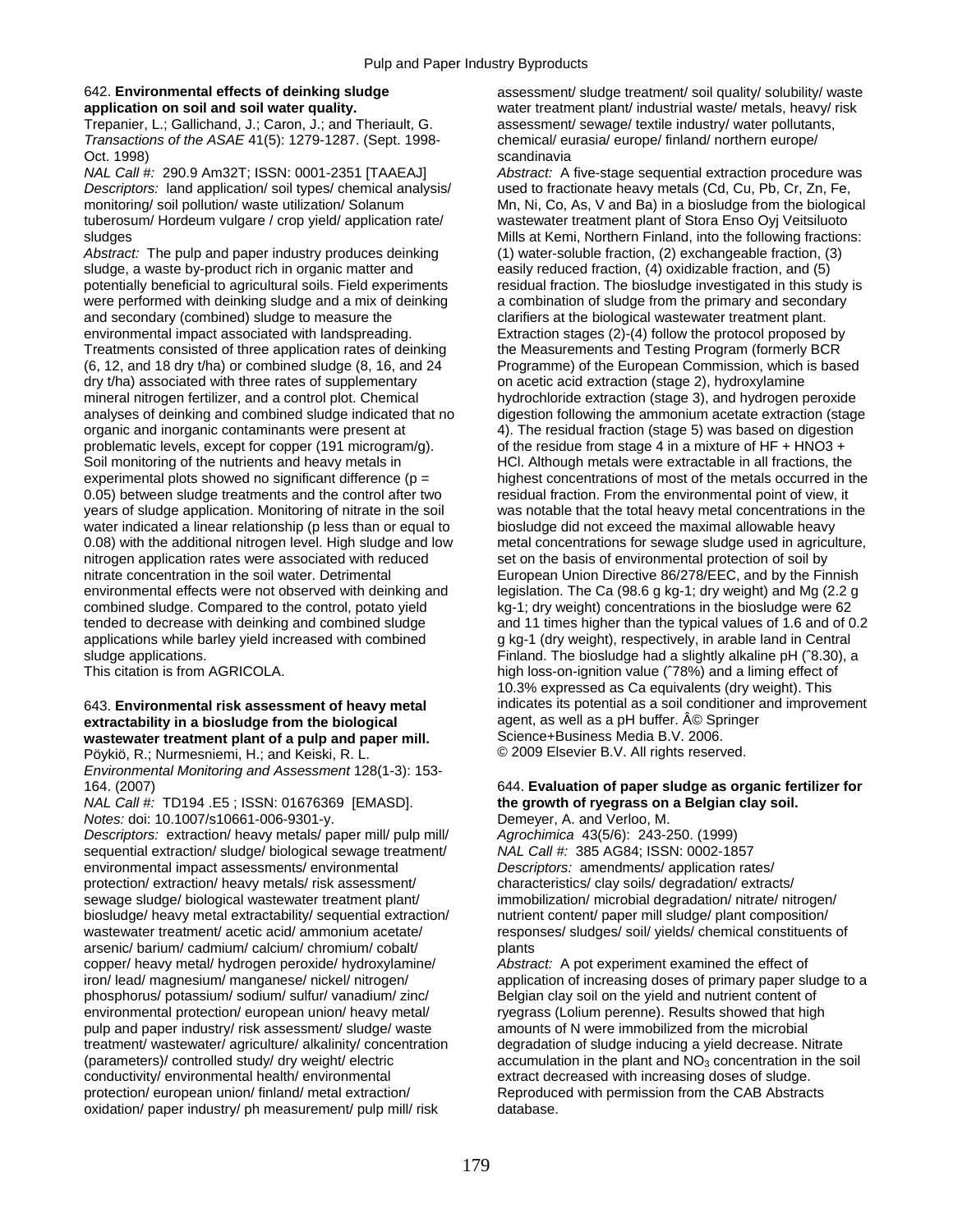### 645. **Evaluation of the soil organic matter dynamics** 647. **Evidence of sequential decay in recycled paper model MOTOR, for predicting N sludge and pig manure mixtures. immobilization/mineralization following field** Hobbs, P J; Johnson, R; and Chadwick, D **incorporation of paper mill sludge in a horticultural** *Animal, agricultural and food processing wastes*

Vinten, A. J. A.; Martin Olmedo, P.; Sattar, S.; Kuikman, P. *Moines, Iowa, USA, 9 11 October, 2000. 2000; 321*  J.; and Whitmore, A. P. *328*(2000)

R. M.; Ball, B. C.; Campbell, C. D.; and Watson, C. A. decay/ paper mill sludge/ pig manure/ pollution control/<br>Wallingford (United Kingdom): CABI, 2001; pp. 126-134. pulps/ storage/ storage decay/ storage life/ deteriorat *Descriptors:* soil organic matter/ N-immobilization/ N- storage/ livestock wastes<br>mineralization/ paper mill sludge/ horticultural soils *Abstract:* Recycled paper mineralization/ paper mill sludge/ horticultural soils *Abstract:* Recycled paper sludge was added to fresh pig<br>
© AGRIS 2008 - FAO of the United Nations **but all the state of the United Nations** slurry to monitor bioche

# vermi-composting for the stabilization of waste paper

Short, J C. P.; Frederickson, J.; and Morris, R. M.

*Descriptors:* biomass/ capacity/ coir/ comparisons/ **proteolysis which were the branched chain VFAs**, phenometric compartion/ mortality/ nitrate/ and indoles peaked later, but less at lower storage composting/ cultivation/ evaluation/ mortality/ nitrate/ nitrogen/ nutrients/ nutritive value/ paper mill sludge/ temperatures. After maximum concentrations of VFAs at<br>properties/ radishes/ sludges/ stabilization/ stabilizing/ about 10 and 70 to 100 days, increasing amounts of properties/ radishes/ sludges/ stabilization/ stabilizing/ Capparales/ coconut fibre/ death rate/ Dendrobaena of pH. Plant material appeared to be digested before<br>
veneta/ nutritional value/ plant growth/ quality for nutrition/ proteolysis occurred, with the latter being temperatu veneta/ nutritional value/ plant growth/ quality for nutrition/

*Abstract:* Trials evaluating the processing of a waste paper sludge (WPS) using a traditional windrow-composting slurry. Explanations of sequences of decay and the time of system, and a modular vermicomposting unit (VCU) system sampling and volume of the experimental vessel in system, and a modular vermicomposting unit (VCU) system sampling and volume of the experimental vessel in<br>are described. The VCU system utilized the earthworm relationship to microbial communities are proposed. are described. The VCU system utilized the earthworm relationship to microbial communities are proposed.<br>
Dendrobaena veneta at near carrying capacity. Both Reproduced with permission from the CAB Abstracts Dendrobaena veneta at near carrying capacity. Both Reproduce<br>
composting processes produced good levels of stabilization database. composting processes produced good levels of stabilization in WPS after 8 weeks. Windrow-composting achieved a 70.4% reduction in volatile solids, significantly more than the VCU system, which achieved a 52.7% reduction (P<0.01). This was reflected in total-fibre contents of 37.2% Beauchamp, C. J.; Charest, M. H.; and Gosselin, A. for windrow-composted WPS, significantly lower than *Chemosphere* 46(6): 887-895. (2002) 43.8% observed for VCU-composted WPS (P<0.05). A total *NAL Call #:* TD172 .C54; ISSN: 0045-6535 nitrogen loss of 41.3% in the VCU-composted WPS was *Descriptors:* aromatic hydrocarbons/ arsenic/ boron/ significantly lower than the 70% loss observed for windrow-<br>
composting/ composted WPS (P<0.05). VCU-composted WPS resulted composting/ composts/ dioxins/ fatty acids/ furans/ composted WPS (P<0.05). VCU-composted WPS resulted in a product much higher in water-soluble (available) nutrients, especially nitrate (P<0.001). A mean increase in molybdenum/ naphthalene/ nickel/ nitrogen/ paper mill earthworm biomass of 36.6%, with a mean mortality of sludge/ phosphorus/ polluted soils/ polychlorinated 22.3%, occurred in the VCU system, indicating the high biphenyls/ polycyclic hydrocarbons/ potassium/ resin acids/ nutritional value of WPS for D. veneta cultivation. Radish selenium/ soil amendments/ soil pollution/ soil types/ waste<br>plant growth trials using the final, matured, windrow-<br>paper/ zinc/ Mn/ Mo/ PCBs/ polycyclic aromatic plant growth trials using the final, matured, windrowcomposted WPS showed significantly higher levels of plant hydrocarbons/ soil quality growth than for VCU-composted WPS (P<0.05), although *Abstract:* Paper sludges were traditionally landfilled or plant growth increased significantly when VCU-composted burned. Over the years, the use of paper sludges on soils WPS was diluted with coir (P<0.01). Although both has increased, as well as the concerns about their composting systems proved technically suitable for environmental effects. Therefore, the chemical processing WPS, they are clearly different processes. characterization of paper sludges and their young These differences are reflected in the unique properties of (immature) compost needed to be investigated, and over composted WPS products, the implications of which require 150 inorganic and organic chemicals were analysed in de-<br>
inking paper sludge (DPS). In general, nitrogen,

database. **in raw DPS and its young compost. The contents of** in raw DPS and its young compost. The contents of

**soil.** *Proceedings of the Eighth International Symposium, Des* 

In: Sustainable Management of Soil Organic Matter/ Rees, *Descriptors:* animal manures/ animal wastes/ conferences/ pulps/ storage/ storage decay/ storage life/ deterioration in

slurry to monitor biochemical changes and to assess this approach as means of reducing the potential of pig slurry to pollute while in storage. Complex decay patterns emerged. 646. **Evaluation of traditional windrow-composting and** pollute while in storage. Complex decay patterns emerged, **sludge (WPS).**<br> **sludge (WPS).** The mixtures used, although higher storage in the mixtures used, although higher storage in the storage short J.C. P. Erederickson, J. and Morris R. M. The mixture gave larger concentration *Pedobiologia* 43(6): 735-743. (1999) **Concentrations of acetic and propanoic acid peaked**<br> *NAL Call #:* 56.8 P343 · ISSN: 0031-4056 **Concentrations** simultaneously through the study and products of *NAL Call #:* 56.8 P343 ; ISSN: 0031-4056 simultaneously through the study and products of<br>Descriptors: biomass/ capacity/ coir/ comparisons/ proteolysis which were the branched chain VFAs, phenols vermicomposting/ waste paper/ wastes/ Britain/ ammoniacal N were observed with a subsequent increase<br>Cannarales/ coconut fibre/ death rate/ Dendrobaena of pH. Plant material appeared to be digested before United Kingdom<br>Abstract: Trials evaluating the processing of a waste paper<br>abstract: Trials evaluating the processing of a waste paper<br>probably phosphate concentration and ammonia emissions from pig

## 648. Examination of environmental quality of raw and composting de-inking paper sludge.

halogenated hydrocarbons/ lead/ manganese/ mercury/

inking paper sludge (DPS). In general, nitrogen, Reproduced with permission from the CAB Abstracts phosphorus and potassium contents were low but variable arsenic, boron, cadmium, cobalt, chromium, manganese,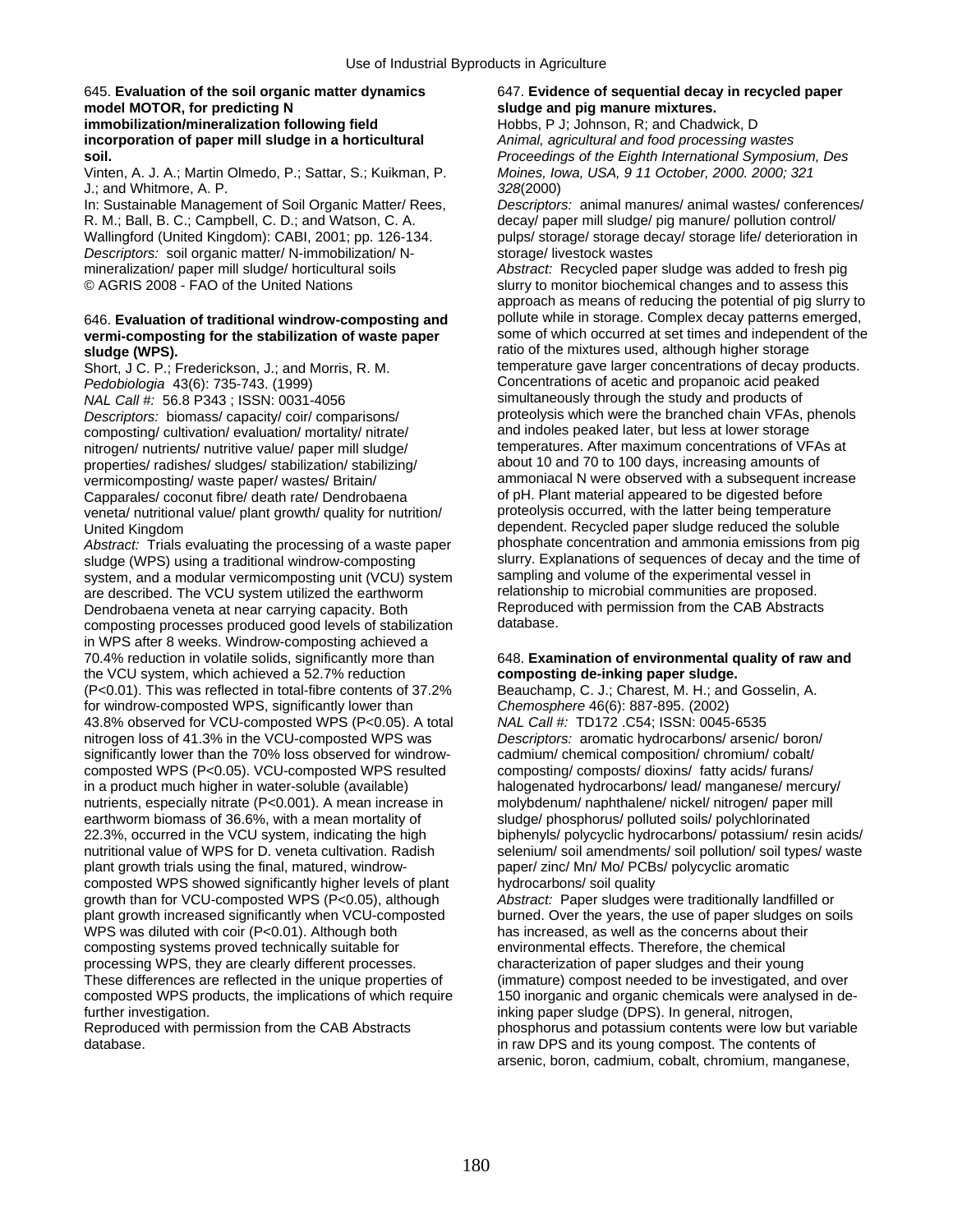mercury, molybdenum, nickel, lead, selenium, and zinc marginal land/ mushroom compost/ organic wastes/ were also low and showed low variability. However, the ornamental plants/ paper mill sludge/ plant residues/ copper contents were above the Canadian compost planting stock/ refuse compost/ rehabilitation/ research/ regulation for unrestricted use and required a follow-up. reviews/ shade trees/ soil amendments/ trees/ wood chips/ The fatty- and resin acids, and polycyclic aromatic woody plants/ livestock wastes/ nursery plants / nursery hydrocarbons were the organic chemicals measured at the stock/ ornamentals/ planting materials/ potting composts/ highest concentrations. For resinic acids, care should be rooting media/ studies/ town compost taken to avoid that leachates reach aquatic life. For *Abstract:* The nursery/landscape industry has been one of polycyclic aromatic hydrocarbons, naphthalene should be the fastest growing agricultural sectors in Canada. Since followed until soil content reaches 0.1 micro g g-1, the the 1980s, the Ornamental Nursery Research Program at maximum allowed for soil use for agricultural purposes the Horticultural Research Institute of Ontario (HRIO) has according to Canadian Environmental Quality Guidelines. In been conducting research which focuses on young compost, the concentration of these chemical environmentally friendly production practices. Emphasis is families decreased over time and most compounds were on the use of composted or uncomposted organic wastes below the detection limits after 24 weeks of composting. In as amendments in container potting mixes. The results of raw DPS, among the phenol, halogenated and the research programme are reviewed. Various projects<br>monoaromatic hydrocarbons, dioxin and furan, and the research programme are reviewed from wastes such as sper polychlorinated biphenyl families, most compounds were mushroom compost, paper mill sludge, apple pomace, and below the detection limits. The raw DPS and its young various types of barks. In the late 1980s and early 1990s, compost do not represent a major threat for the the scope of the research expanded to include composting environment but can require an environmental follow-up. and a wider assortment of wastes such as waxed Reproduced with permission from the CAB Abstracts corrugated cardboard, municipal solid waste compost, database. wood chips from pallets and furniture and demolition

# **of animals fed and bedded using de-inking paper** Presently, paper mill sludge is being evaluated as a field

Beauchamp, C. J.; Boulanger, R.; Matte, J.; and Saint

**Archives of Environmental Contamination and Toxicology** 42(4): 523-528. (2002); ISSN: 0090-4341

*Descriptors:* aluminium/ broilers/ copper/ litter/ paper mill 651. **Experiences with wastes and composts in nursery**  sludge/ polycyclic hydrocarbons/ poultry/ tissue distribution/ **substrates.** aluminum/ chickens/ domesticated birds/ hogs/ swine Chong, C. *Abstract:* In the noncereal-producing areas, there is not *HortTechnology* 15(4): 739-747. (2005) enough straw to supply the amount required for animal *NAL Call #:* SB317.5.H68; ISSN: 1063-0198 bedding. However, pulp and paper mills produce tonnes of *Descriptors:* agricultural wastes/ animal manures/ wood fibre wastes, including de-inking paper sludge (DPS), composts/ container grown plants/ growing media/ in which most toxic compounds are at their detection limit. industrial wastes/ nurseries/ organic amendments/ Among the detected compounds in DPS, aluminium, paper mill sludge/ plant residues/ refuse/ wastes/ farm copper and polycyclic aromatic hydrocarbons (PAHs) are wastes/ municipal wastes/ potting composts/ rooting media/ present and were selected as model molecules. In this trash context, broilers were submitted to a diet containing 0, 5, *Abstract:* During the past 20 years, the Ornamental and 10% of their ration as DPS. In addition, broilers and Nursery Research Program at the former Horticultural pigs were grown on de-inking paper sludge and wood Research Institute of Ontario (now part of the University of shavings beddings. The presence of aluminium and copper Guelph) has been conducting applied research dealing with were evaluated in blood and bones, whereas the presence environmentally friendly and sustainable nursery pro of PAHs was evaluated in fat, liver, meat and urine or blood practices with emphasis on container production. The use of broilers and pigs. Animal performances were also of farm, industrial, and consumer waste by-products as investigated. DPS bedding did not increase aluminium or amendments in nursery substrates has been a major focus. copper contents of blood or bones or PAHs in animal The program has evaluated hundreds of potting mixes tissues. Animal performances and health were similar on derived from individual or combined, raw or composted DPS and wood shaving beddings. Using DPS as bedding waste by-products including spent mushroom compost, material provides an integrated source of disposal of DPS turkey litter compost, paper mill sludge, municipal waste and animal manure. compost, corrugated cardboard, apple pomace, wood chips

database. **barks.** With few exceptions, all the above waste by-

# nursery potting mixes and as field soil amendments.

*Canadian Journal of Plant Science* 79(1): 139-148. (1999)

composting/ food/ growing media/ industrial wastes/

have evaluated mixes derived from wastes such as spent wastes, food wastes, and organic fertilizers manufactured 649. **Examination of the contaminants and performance** from meat by-products, and selected industrial wastes. **sludge.**<br> **soil amendment for growing nursery shade trees and also**<br> **Seauchamp. C. J.: Boulanger. R.: Matte. J.: and Saint the solution of the state of the state of the state of the state of the state of the state of t** Laurent, G.<br>Archives of Environmental Contamination and Toxicology database.<br>Archives of Environmental Contamination and Toxicology database.

environmentally friendly and sustainable nursery production Reproduced with permission from the CAB Abstracts from pallets, pulverized glass, and various types of tree products tested under our cultural conditions provided 650. **Experiences with the utilization of wastes in** acceptable to excellent container-growing media, often in Chong, C.<br>Canadian Journal of Plant Science 79(1): 139-148 (1999) volume in No. 2 containers (6 L), even despite initially<br>Canadian Journal of Plant Science 79(1): 139-148 (1999) elevated and potentially toxic contents of *NAL Call #:* 450 C16; ISSN: 0008-4220 <br>Descriptors: animal wastes/ apple pomace/ bark/ to 8.9 dS.m-1 in 1 substrate: 2 water (by volume) extracts] *Descriptors:* animal wastes/ apple pomace/ bark/ to 8.9 dS.m-1 in 1 substrate: 2 water (by volume) extracts]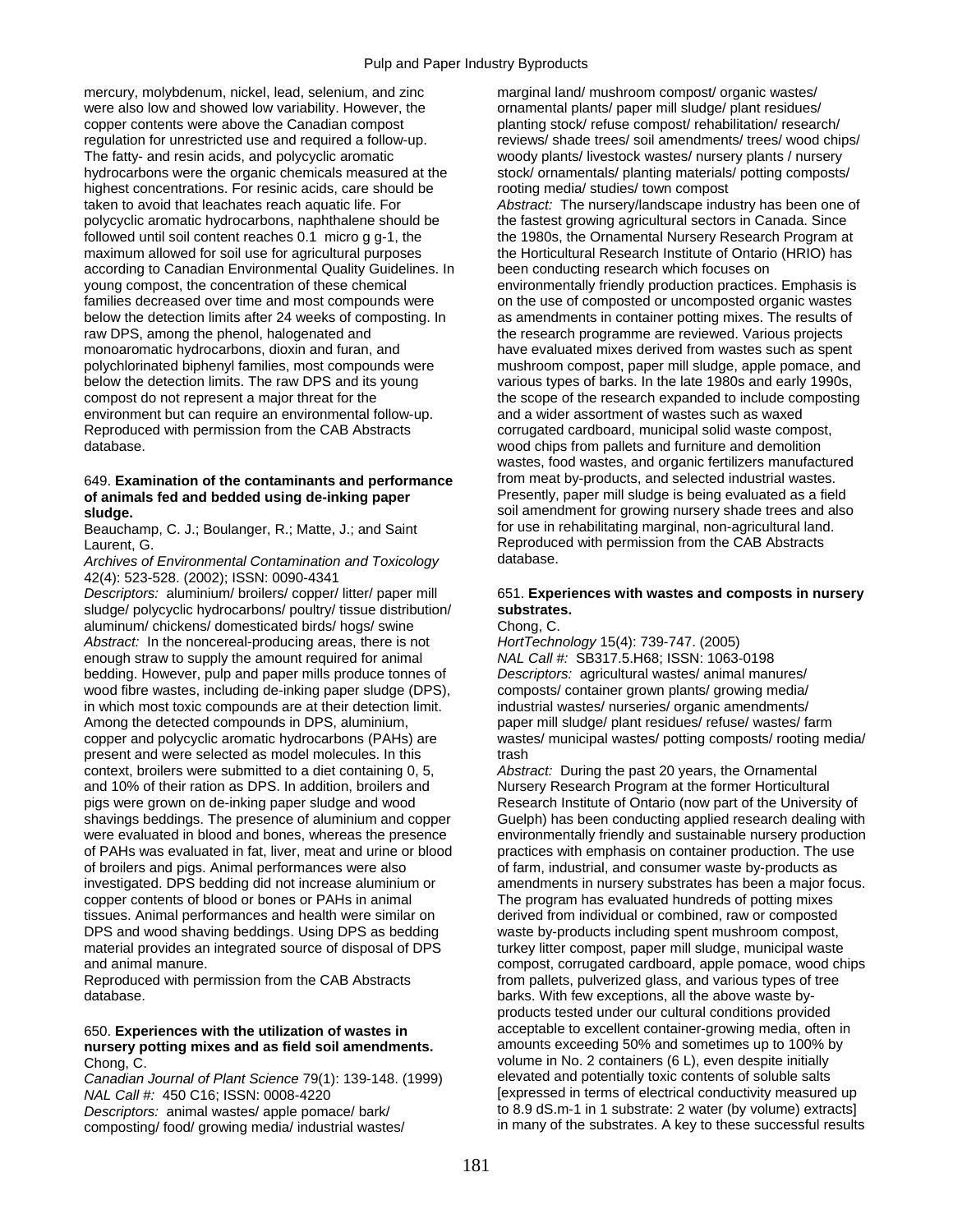is that salts leach quickly from the containers to benign tested in experiments in 1998 with 3 pot plant species (New levels (~1.0 dS.m-1) with normal irrigation practices. High Guinea Impatiens, Dendranthema grandiflora [D. initial pH in most waste-derived substrates (up to 8.9) has morifolium] and Kalanchoe blossfeldiana). As a control, had little or no discernible effect on growth of a wide peat-bark substrate was used. All prepared substrates had assortment of deciduous nursery species. By-products such suitable physical and chemical properties; the substrates as paper mill sludge and municipal waste compost with with primary sludge were only higher in pH and in calcium soluble salts contents typically ranging from 0.8 to 2.0 content. Tested plant species did as well in the substrates dS.m-1, also provide acceptable rooting media provided with composted primary sludge as in the control substrate. salts are leached before use to values <=0.2 dS.m-1. The However, in the substrate with raw primary sludge, growth porosity and aeration characteristics of waste-derived retardation and nutrient deficiency symptoms were substrates tend to be comparable to, or better than, those observed in Impatiens. The experiments with all 3 species

database. bark for at least 3 weeks.

### 652. **Exploring the value of sludge.** database.

Lagace, Pascale; Steinback, Brian; Bourdages, Gaetan; and Levis, Cathy. Vol. Pt B.

*Notes:* Chapter Number: Montreal, Canada **acid soil .** 

*Descriptors:* composting/ cost effectiveness/ costs/ drying/ and Teixeira, J. R. economic and social effects/ land fill/ sewage sludge/ *Revista de Ciencias Agroveterinarias* 5(1): 9-15. (2006); sludge disposal/ waste incineration/ anaerobic conditioning/ ISSN: 1676-9732. sludge dryer/ sludge management/ paper and pulp mills *Notes:* Original title: Crescimento e teores de nutrientes em *Abstract:* Abitibi-Price performed an evaluation of the tecido de alface pela aplicacao de calcario e residuos de sludge management practices for six mills with activated reciclagem de papel num solo acido. sludge treatment systems to identify which mills could best *Descriptors:* acid soils/ application rates/ application to benefit from capital spending for sludge management, and land/ biomass/ boron/ cadmium/ calcium/ chromium/ how it should be used to provide the greatest company- copper/ growth/ heavy metals/ iron/ lead/ lettuces/ lime/ wide benefit. The effluent treatment and sludge dewatering liming/ magnesium/ manganese/ mercury/ mineral content/ systems, as well as the sludge disposal methods were nickel/ nitrogen/ nutrient content/ organic amendments/<br>
reviewed at each mill in order to identify ways of reducing paper mill sludge/ phosphorus/ plant composition/ pl reviewed at each mill in order to identify ways of reducing operating costs and environmental liabilities. The sludge management alternatives evaluated included combinations soil types/ sulfur/ waste utilization/ zinc/ chemical of improved dewatering, drying, combustion, agricultural or constituents of plants/ elemental sulphur/ land application/ silvicultural land spreading, composting and landfilling. As Mn/ sulphur<br>
part of the project, anaerobic conditioning, a new, low-cost *Abstract:* The residues produced by paper recycling part of the project, anaerobic conditioning, a new, low-cost technology to reduce biological sludge production, was also industries, commonly known as paper mill sludge, present reviewed. The various sludge management options were some constituents that can correct soil acidity and act as evaluated on the basis of return on investment, long-term nutrients source, mainly calcium. However, these residues sustainability, social impact and technological feasibility. may also have heavy metals, which can cause The best options for each mill were selected using criteria environmental impact. The aim of this work was to evaluate developed for the specific mill. These options were then the effect of different rates of lime and two kinds of compared overall to determine which opportunities recycling paper industry residues on the growth and mineral presented the greatest benefit to the company and should composition (nutrients and heavy metals) of lettuce tissue. be explored further. Two projects were selected for more The effect of lime and two kinds of recycling paper industry detailed study: the anaerobic conditioning project at Alma residues, applied in five doses, on lettuce dry mass and and the installation of a sludge dryer at the Beaupre mill. **In the lettuce tissue levels of nitrogen**, phosphorus, potassium, © 2009 Elsevier B.V. All rights reserved. calcium, magnesium, sulfur, copper, zinc, iron, manganese,

Zahradnictvi Horticultural Science. 1999; 26(3): 103

*Descriptors: bark/ chrvsanthemums/ composts/ growing* media/ nutrient deficiencies/ ornamental herbaceous plants/ ornamental plants/ paper mill sludge/ peat/ plant nutrition/ 655. **Growth of corn in varying mixtures of paper mill**  pot plants/ Balsaminales/ Dendranthema morifolium/ **sludge and soil.**  ornamentals/ potting composts/ rooting media/ Saxifragales O' Brien, T. A.; Herbert, S. J.; and Barker, A. V. *Abstract:* Peat-bark growing substrates amended with *Communications in Soil Science and Plant Analysis* 33(3- 33.3% by volume of paper mill primary sludge, raw or 4): 635-646. (2002) composted with decomposed bark (3 or 6 weeks), were *NAL Call #:* S590.C63; ISSN: 0010-3624 [CSOSA2]

of bark. Showed the possibility of using paper mill primary sludge as showed the possibility of using paper mill primary sludge as Reproduced with permission from the CAB Abstracts a substrate component after composting with decomposed

Reproduced with permission from the CAB Abstracts

## and Levis, Cathy. Vol. Pt B. **Exercise 2018 12: Exercise 2018 12: 654. Growth and nutrient concentrations in the lettuce <br>Montreal, Can: CPPA; 1998. <b>Exercise 20: Exercise 20: Exercise 20: Exercise 20: Exercise 20: Exercis** tissue by lime and paper residues application in an

Conference code: 48341. Conference code: 48341. A. South Assembly Conference code: 48341.

tissues/ potassium/ sodium/ soil acidity/ soil amendments/

sodium, boron, cadmium, chromium, nickel, lead and 653. **Growing substrates amended with raw or** mercury were evaluated. The application of lime and two **composted paper mill primary sludge.** kinds of recycling paper industry residues increased lettuce Dubsky, M and Sramek, F<br>
Zahradnictvi Horticultural Science 1999: 26(3): 103 and heavy metals concentration.

106(1999)<br>Descriptors: bark/chrysanthemums/composts/growing database.<br>Descriptors: bark/chrysanthemums/composts/growing database.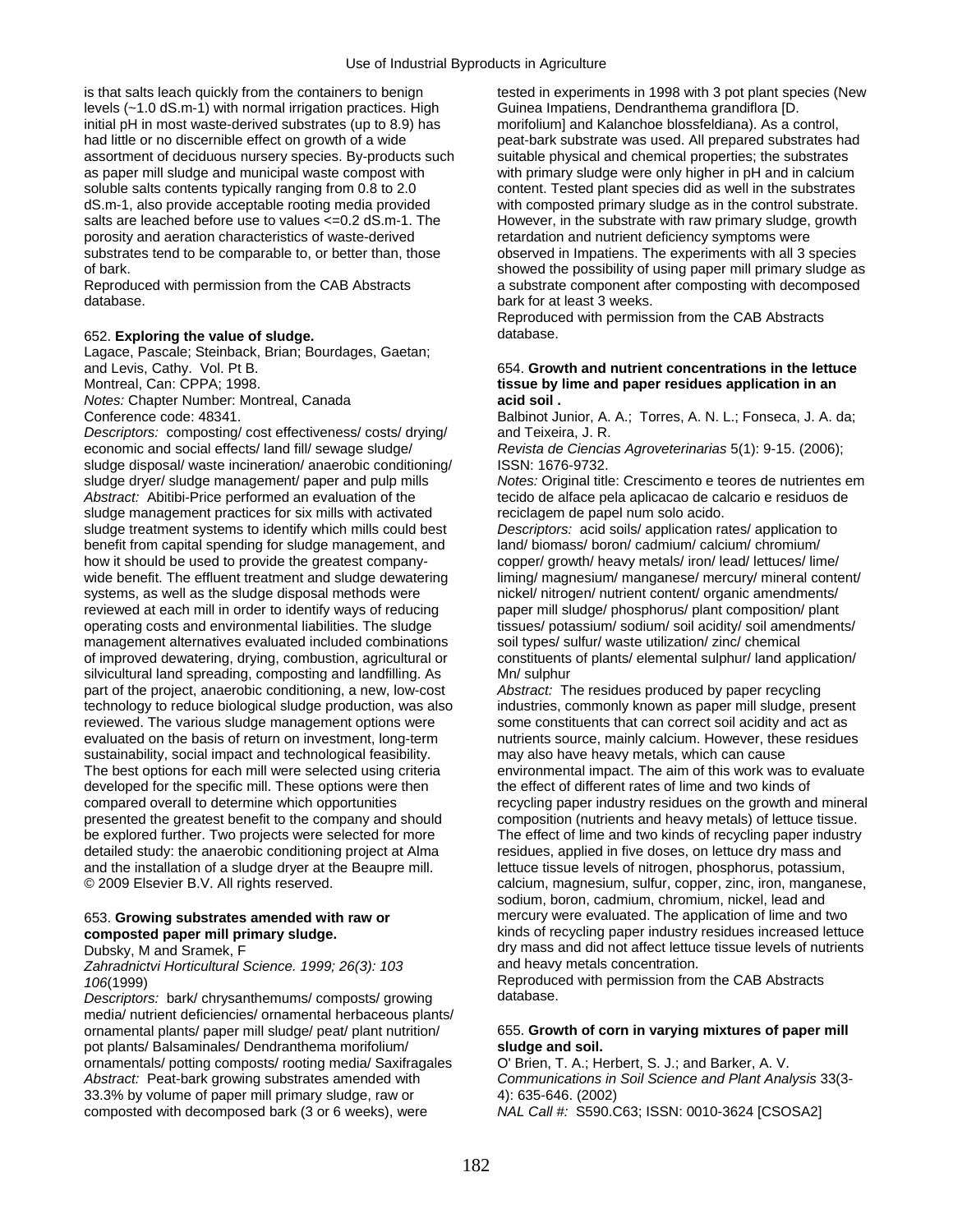*Descriptors: Zea mays / seed germination/ seedling* 657. **Impact of de-inking paper sludge on crop yields emergence/** dry matter accumulation/ nitrogen content/ **and soil fertility.** emergence/ dry matter accumulation/ nitrogen content/ phosphorus/ nutrient content/ nitrogen fertilizers Baziramakenga, R. and Simard, R. R. Abstract: To evaluate different levels of paper mill sludge In: 1999 Annual Meeting of the Canadian Society of Soil as a soil amendment for the production of corn (Zea mays Science.Charlottetown, Prince Edward Island, Canada.); L.), sludge was added to 15-cm pots of soil in a greenhouse Vol. 79(4).; pp. 640; 1999. experiment. Mixtures were made from paper mill sludge (0 *NAL Call #:* 56.8 C162 to 560 Mg ha(-1) wet weight) mixed with field soil (Hadley *Descriptors:* Horticulture: Agriculture/ Nutrition/ Waste fine sandy loam with coarse, mixed, mesic, Fluventic, Management: Sanitation/ Soil Science/ Leguminosae: Dystrochrept deposits). Nitrogen (N) was added as Angiosperms, Dicots, Plants, Spermatophytes, Vascular ammonium nitrate at 0 or 200 kg N ha(-1). Eight corn seeds Plants/ Crop Yield/ De-Inking Paper Sludge: Soil of 'Pioneer Max 21' were seeded into each pot immediately Amendment/ Environmental Safety/ Soil Fertility/ Abstracts after mixing the paper mill sludge and soil or at 21 days © Thomson Reuters after mixing the media. Seven days after sowing, seedlings were counted in each pot to assess germination 658. **Impact of industrial effluents on soil health and**<br>
(emergence). Delaying of sowing of seeds for 21 days **agriculture**. Indian experience: Part I. Distillery and increased the number of seeds that germinated. Corn **paper mill effluents.**<br>
plants were harvested after 35 days of growth. Plant **paper Changer Polity Chhonkar P. K.** Datt plants were harvested after 35 days of growth. Plant Chhonkar, P. K.; Datta, S. P.; Joshi, H. C.; and Pathak, H<br>biomass declined as amounts of sludge increased. Adding *Journal of Scientific and Industrial Research* 59(5): N and delaying sowing for 21 days produced the greatest 361. (2000) amount of dry mass. Tissue (leaf) total N decreased with *NAL Call #:* 475 J82; ISSN: 0022-4456<br>increasing amounts of sludge. Addition of N to the mixtures *Descriptors: application to land/ chemic* increased the average total N in corn leaves. However, leaf distillery effluent/ effluents/ irrigation water/ paper mill<br>total N still decreased with increasing amounts of sludge sudge sludge/ rivers/ soil amendments/ soil added even if N at 200 kg ha(-1) was added to the media. water/ land application Sowing immediately after setup showed the highest leaf *Abstract:* In India, a large amount of waste water total N if no sludge was added to the mixture. Sowing one negated from distillery and paper industries is d total N if no sludge was added to the mixture. Sowing enerated from distillery and paper industries is discharged<br>immediately after setup of the experiment and adding paper on land or into the running water. Distillery was immediately after setup of the experiment and adding paper on land or into the running water. Distillery waste water is<br>mill sludge at 560 Mg ha(-1) produced the lowest total N in characterized by low pH, high BOD [biochem mill sludge at 560 Mg ha(-1) produced the lowest total N in characterized by low pH, high BOD [biochemical oxygen<br>Corn leaves. Generally, the phosphorus (P) concentration in characterized by Ichemical oxygen demand] values plants increased as the amount of paper sludge increased, contains a high percentage of organic and inorganic but the increase was less with N added than in treatments materials. This waste water also contains considerable<br>without N added. At 21 days, carbon:nitrogen, pH, and mounts of elements like N. P. K. Ca and S. The paper without N added. At 21 days, carbon:nitrogen, pH, and amounts of elements like N, P, K, Ca and S. The paper mill<br>salinity of the media declined relative to the initial values.<br>effluents are characterized by high values of salinity of the media declined relative to the initial values.<br>Total N in the media was higher after a 21-day delay than ending wide range of pH, depending upon the source of oric Total N in the media was higher after a 21-day delay than and wide range of pH, depending upon the source of origin.<br>
immediately after setup. Organic matter content increased The N, P and K contents are lower as compared immediately after setup. Organic matter content increased The N, P and K contents are lower as compared to those in<br>with increasing amounts of paper sludge. Results indicated distillery waste waters. Impact of use of these with increasing amounts of paper sludge. Results indicated distillery waste waters. Impact of use of these effluents on<br>that addition of paper sludge to soil increased media soil, plant and waterbodies is discussed. Use of organic matter and P contents. Germination was hindered effluents indicates a significant increase in electrical<br>when seeds were sown immediately after setup of the conductivity organic carbon exchangeable Na as w experiment, but delaying seeding for 21 days eliminated the available N, P and K in soils. Similarly, pH, organic carbon, germination problem. Nitrogen deficiency was problematic, cation-exchange capacity, available N, P, K and<br>and more than 200 kg ha(-1) of supplemental N is<br>micronutrient contents of soils irrigated with pape and more than 200 kg ha(-1) of supplemental N is micronutrient contents of soils irrigated with paper factory<br>Frecommended to overcome immobilization of N.<br>effluents are reported to be increased. Besides, the use of recommended to overcome immobilization of N. effluents are reported to be increased. Besides, the use of<br>This citation is from AGRICOLA.<br>This citation is from AGRICOLA.

## **with de-inked paper sludge.** Paper mill effluents are found to adversely affect the seed

Society for Horticultural Science.Lake Buena Vista, Florida, on these effluents after proper dilution. Increase in organic

*Descriptors:* horticulture: agriculture/ waste management: due to disposal of these effluents in river. Methods of sanitation/ Coniferopsida: gymnosperms, plants, control and treatment of these effluents are indicated. spermatophytes, vascular plants/ Ericaceae: angiosperms, Manurial potential, strategies and constraints of utilization dicots, plants, spermatophytes, vascular plants/ Rosaceae: of these industrial effluents in agriculture are mentioned. angiosperms, dicots, plants, spermatophytes, vascular Reproduced with permission from the CAB Abstracts<br>
plants/de-inked paper sludge: potting mix/ plant growth: database. plants/ de-inked paper sludge: potting mix/ plant growth: biomass, height, width

# agriculture. Indian experience: Part I. Distillery and

Journal of Scientific and Industrial Research 59(5): 350-

Descriptors: application to land/ chemical composition/ sludge/ rivers/ soil amendments/ soil properties/ waste

demand] and COD [chemical oxygen demand] values and soil, plant and waterbodies is discussed. Use of distillery conductivity, organic carbon, exchangeable Na as well as this waste water increases the exchangeable Na content of soils. Some of the field crops show positive response to 656. **Growth of evergreen shrubs in potting mixes made** post-methanation effluent application with irrigation water. Tripepi, Robert R. and George, Mary W. Grammer School and seedling growth of various crops, whereas, In: 97th Annual International Conference of the American these aspects of crops are stimulated due to the application USA.); Vol. 35(3): 429.; 2000. load, depletion of oxygen content and destruction of aquatic *NAL Call #:* SB1.H6 life in water course are some of the major problems created

### © Thomson Reuters 659. **Impact of paper mill effluent on seed germination and seedling growth of phaseolus aureus cv. Pant m -4.**  Kumar, S.

*Flora and Fauna (Jhansi)* 11(2): 189-193. (Dec. 2005); ISSN: 0971-6920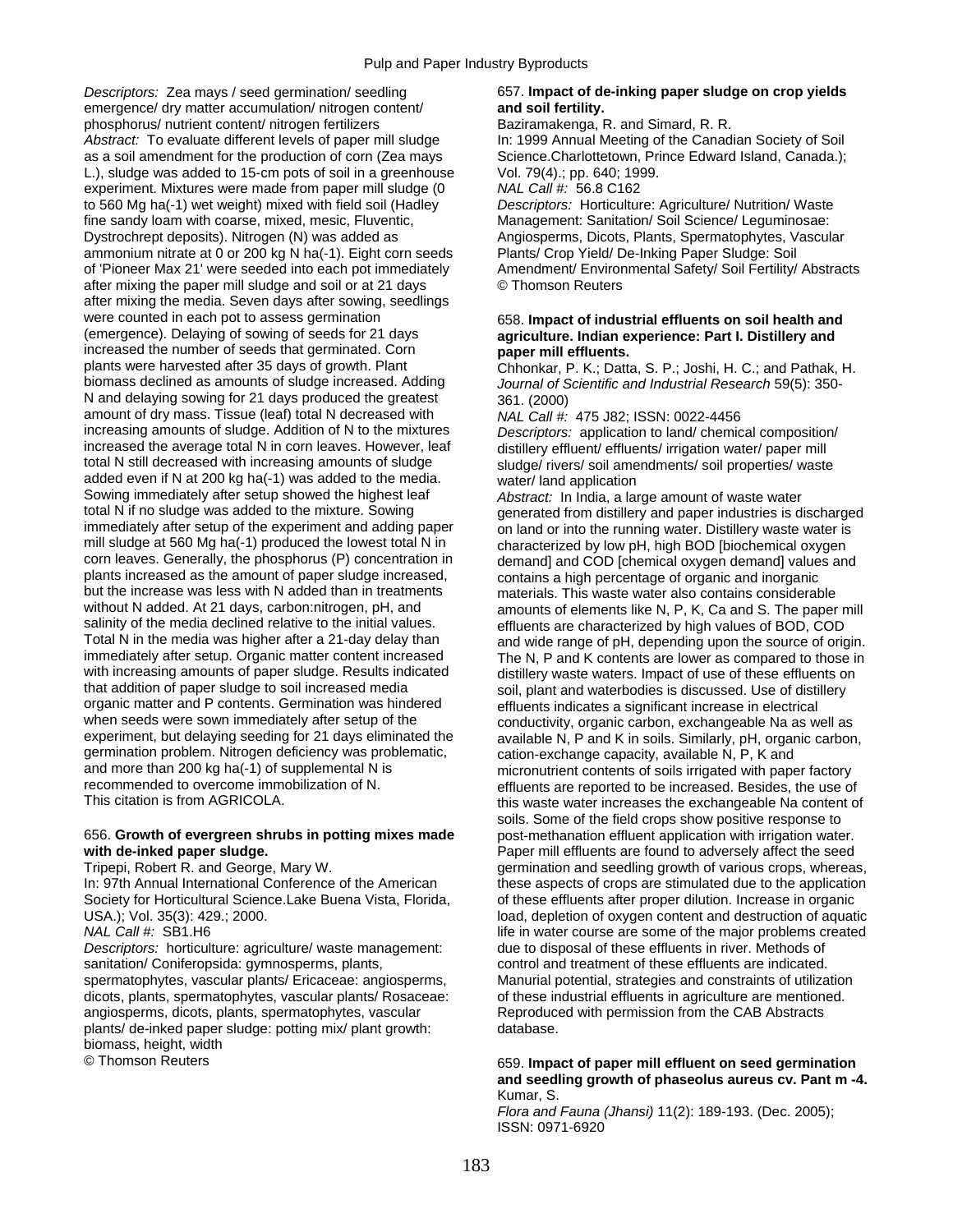*Descriptors:* effluents/ fauna/ germination/ growth/ fodder production to support dairy units is a viable option

paper mill effluent on germination percentage and seedling  $I_1T_1(100\%$  NPK) was 44.7 percent during II cutting and 52.6 growth of Phaseolus aureus cv. Pant M-4. The studies were percent in III cutting. The soil availab growth of Phaseolus aureus cv. Pant M-4. The studies were done with different concentrations of' effluent. The results carbon were also significantly the highest under Fly ash 10 showed that lower concentration was in favour of tha<sup>-1</sup> + Bio sludge  $6$  t ha<sup>-1</sup> + 75% NPK treatment as germination and seedling growth while there was gradual compared to 100% NPK alone.<br>decrease in germination and seedling growth on higher **Abstract reproduced from the Water Resources** Abstracts decrease in germination and seedling growth on higher concentration The maximum inhibition both in seed database with permission from ProQuest LLC. © 2007 germination and seedling growth was found in pure effluent. ProQuest LLC; all rights reserved. Further reproduction is Abstract reproduced from the Water Resources Abstracts prohibited without permission. database with permission from ProQuest LLC. © 2007 ProQuest LLC; all rights reserved. Further reproduction is 662. **Impact of potato-cereal rotations and slurry** 

# **medicinal plants.** *NAL Call #:* 56.8 C162 ; ISSN: 0008-4271

*Plant Archives* 7(1): 261-263. (2007); ISSN: 0972-5210 production/ environmental impact/ groundwater/ *Descriptors:* industrial effluents/ industrial wastes/ groundwater pollution/ leaching/ nitrate/ nitrogen balance/ medicinal plants/ paper mill sludge/ roots/ seed nitrogen fertilizers/ nutrient uptake/ oats/ paper mill sludge/ amendments/ waste management/ waste utilization/ drug soil types/ water quality/ wheat/ crop rotation/ plants/ medicinal herbs/ officinal plants/ Solanum environmental effects/ rotational cropping/ water virginianum composition and quality virginianum

*Abstract:* This paper summarizes the effects of various *Abstract:* Groundwater quality is at risk when high levels of concentrations of the paper mill effluent on seed N fertilizers are used on sandy soils. A monitoring Solanum xanthocarpum. The effluent samples were nitrate leaching in sandy soils used for potato production collected from Pragati Paper Mill Industry Pvt. Ltd., Site-IV, near Quebec City, Canada. Three drainable lysimeters<br>Sahidabad, Uttar Pradesh, India, and diluted to 25, 50 and were installed in each of five fields, for a to Sahidabad, Uttar Pradesh, India, and diluted to 25, 50 and 100%. The germination was completely inhibited in 100% lysimeters. During a 5-year monitoring period, crop N concentration upto 7th day but slight germination and uptake, mineral and organic N fertilizers use, nitrate<br>seedling growth was observed in both the plants on 9th day concentrations and fluxes from drainage water at 1-m s seedling growth was observed in both the plants on 9th day after sowing. The findings also revealed that the shoot depth were assessed under potato, cereal and hay crops. length, root length, fresh weight and dry weight of the In one field, a clover and timothy sod that received low selected medicinal plants were maximum in 25% effluent mineral N fertilizer inputs generated the lowest annual concentration on 5th, 7th and 9th day but not more than nitrate leaching losses ranging from 7 to 20 kg NO<sub>3</sub>-N ha-1. control. High nitrate leaching losses (116+or-40 kg N ha-1) were

database. fertilizer inputs. Cereals, including barley and wheat

## solid wastes amendment on the productivity of cumbu **napier (co. 3): A field study. 1998 12: 1999 12: 1999 12: 1999 12: 1999 12: 1999 12: 1999 12: 1999 12: 1999 12: 1999 12: 1999 12: 1999 12: 1999 12: 1999 12: 1999 12: 1999 12: 1999 12: 1999 12: 1999 12: 1999 12: 1999 12:**

*Asian Journal of Experimental Sciences* 22(3): 285-293.

*Descriptors:* effluents/ fodder/ grasses/ impaired water use/ litre-1, were recorded under barley, wheat and potato crops<br>industrial wastewater/ pulp and paper industry/ solid receiving moderate to high amounts of mineral industrial wastewater/ pulp and paper industry/ solid wastes/ wastewater irrigation/ yield

*Abstract:* In this investigation productivity of Cumbu Napier cropping season (May-August), highest in autumn<br>(CO-3) fodder grass under effluent irrigation and solid (September-December) and lowest in the winter-early waste application was evaluated. The field experiment with spring period (January-April). After 5 years of survey,<br>solid waste incorporation coupled with effluent irrigation for pig slurry and paper mill sludge in potato-c solid waste incorporation coupled with effluent irrigation for Cumbu Napier grass revealed that effluent irrigation rotations (51 to 192 kg N ha-1 per year) with mineral N increased the biomass yield of the grass by 7.35 % in the fertilizers (103 to 119 kg N ha-1 per year) resulted in nitrate second harvest and 10.35 % in the third harvests over well leaching losses (87 to 132 kg N ha-1 per year), at least 20<br>water irrigation, even though, lower vield was obtained in kg N ha-1 more than N exported by crop at ha water irrigation, even though, lower yield was obtained in kg N ha-1 more than N exported by crop at harves<br>the first harvest due to initial establishment problem under than 60% of N applied as pig slurry seemed to be the first harvest due to initial establishment problem under than 60% of N applied as pig slurry seemed to be<br>
effluent irrigation. This suggests that growing Cumbured The unaccounted for in the partial N balance that incl effluent irrigation. This suggests that growing Cumbu unaccounted for in the partial N balance that in<br>Napier grass under treated paper mill effluent for enhanced N uptake and nitrate leaching, suggesting that Napier grass under treated paper mill effluent for enhanced

industrial wastewater/ inhibition/ pulp and paper industry/ which needs a positive consideration. The increase in grass seedlings/ seeds<br>Abstract: The study was carried out to see the impact of  $\qquad$  ash 10 t ha<sup>-1</sup> + Bio sludge 6t ha<sup>-1</sup> + 75% NPK over ash 10 t ha<sup>-1</sup>+ Bio sludge 6t ha<sup>-1</sup> + 75% NPK over

## applications on nitrate leaching and nitrogen balance **in sandy soils.**

660. **Impact of paper mill industry effluent on** Gasser, M. O.; Laverdiere, M. R.; Lagace, R.; and Caron, J. **germination and early growth performance of some** *Canadian Journal of Soil Science* 82(4): 469-479. (2002) Sandhya Sharma and Kavita Tyagi *Descriptors:* arable soils/ barley/ cattle manure/ crop germination/ seedling growth/ seedlings/ seeds/ shoots/ soil pig slurry/ potatoes/ risk assessment/ rotations/ sandy soils/

germination and seedling growth of Calotropis procera and programme was initiated in the summer of 1995, to quantify Reproduced with permission from the CAB Abstracts measured under potato crops receiving high mineral N receiving moderate mineral N fertilizer inputs and in some 661. **Impact of paper mill treated effluent irrigation and** instance N from pig slurry, dairy cow manure or paper mill Devakumari, M. S. and Selvaseelan, D. A. flux averaged nitrate concentrations lower than 10 mg NO<sub>3</sub>-<br>Asian Journal of Experimental Sciences 22(3): 285-293 N litre-1, the accepted standard for drinking water, while (2008); ISSN: 0971-5444<br>
Descriptors: effluents/ fodder/ grasses/ impaired water use/<br>
litre-1, were recorded under barley, wheat and potato crops Nitrate flux concentrations were moderate during the cropping season (May-August), highest in autumn (CO- 3) fodder grass under effluent irrigation and solid (September-December) and lowest in the winter-early<br>waste application was evaluated. The field experiment with spring period (January-April). After 5 years of survey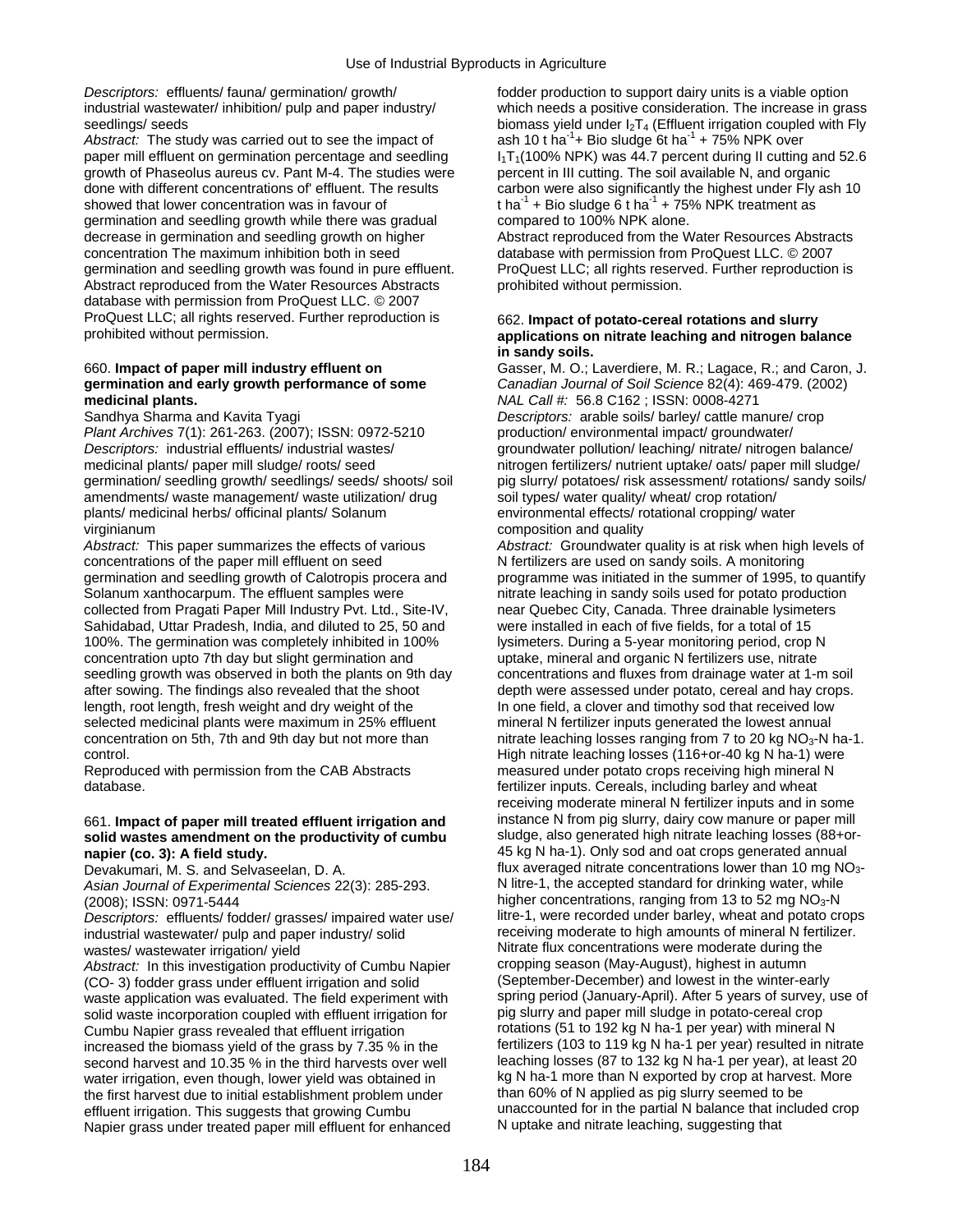important losses probably occurred through ammonia 665. **Incorporation of organic residues to peat-lite**  volatilization, denitrification, or N immobilization in soil **substraes for production of impatients and**  organic matter and crop residues. Reproduced with permission from the CAB Abstracts Gauthier, Fabienne; Gagnon, Serge; and Dansereau, database. Blanche

## 663. **Impact of raw and composted paper mill sludge on** *NAL Call #:* 450 C16; ISSN: 0008-4220

Stone, A. G.; Stevenson, W. R.; James, R. V.; and

In: Annual Meeting of the American Phytopathological Spermatophytes, Vascular Plants/ subirrigation: irrigation<br>Society Montreal, Quebec, Canada.): Vol. 89 (6 Suppl).: pp. method/ Crop Industry/ Composted Waste/ Growth/ Pe Society.Montreal, Quebec, Canada.); Vol. 89 (6 Suppl).; pp. S75-S76; 1999. Moss/ Peat Lite Substrate/ Water Treated Sludge

assessment control and management/ enterobacteriaceae: bacteria, eubacteria, microorganisms/ solanaceae: Pelargonium X hortorum 'Orbit Hot Pink' were grown in a<br>
angiosperms, dicots, plants, spermatophytes, vascular commercial substrate (PRO-MIX 'BX') or in one of 24 angiosperms, dicots, plants, spermatophytes, vascular commercial substrate (PRO-MIX 'BX') or in one of 24<br>nlants/ aerial black leg/ bacterial disease/ early blight/ substrates composed of perlite (35% by volume), peat fungal disease/ silver scurf/ fungal disease/ paper mill moss and of six organic residues (composted water-treat<br>sludge: composted material, raw material, disease impact/ sludge, forestry compost, fresh or composted used p sludge: composted material, raw material, disease impact/ meeting abstract extracted by biofilter during treatment of municipal water,

Canadian Journal of Soil Science 83(1): 1-9. (2003)<br>
NAL Call #: 56.8 C162; ISSN: 0008-4271<br>
Descriptors: acid phosphatase/ application rates/<br>
arylsulfatase/ chemical composition/ crop yield/ enzyme<br>
activity/ fertilizers soil enzymes/ soil fertility/ soil ph/ waste management/ waste utilization/ acid phosphomonoesterase/ 666. **The increase of iron phytoavailability in soils**<br> **andsulphatase/ chemical properties of soil/ inorganic ammended with paper mill sludge.** arylsulphatase/ chemical properties of soil/ inorganic **ammended with paper mill sludge.** 

*Abstract:* Combined primary and secondary papermill *Annali Di Chimica* 96(3-4): 137-145. (2006) sludge (PS) is a good potential source of C and other *NAL Call #:* 385 AN7 ; ISSN: 000345<br>200690014. *Notes:* doi: 10.1002/adic.200690014. nutrients to restore low organic matter sandy soils *Notes:* doi: 10.1002/adic.200690014. supporting native lowbush blueberry (Vaccinium *Descriptors: iron/ atomic absorption spectrometry/ barley*<br>/angustifolium Ait.), A 3-yr field study was conducted to bioavailability/ conference paper/ metabolism/ plant root angustifolium Ait.). A 3-yr field study was conducted to bioavailability/ conference paper/ metabolism/ plant root<br>compare the effect of PS with mineral fertilizers (MF) on the sensitivity and specificity/ sewage/ soil/ te compare the effect of PS with mineral fertilizers (MF) on the sensitivity and specificity/ sewage/ soil/ textile industry/ blueberry yield and soil chemical properties and enzyme biological availability/ hordeum/ iron/ plant roots/ sensitivities of a l'Afrique sand (Humo-Ferric Podzol) in the and specificity/ sewage/ soil/ spectrophotometry, a activities of a l'Afrique sand (Humo-Ferric Podzol) in the and specificity/ sewage/ soil/ spectrophotometry, and specificity/ sewage/ soil/ spectrophotometry, atomic-Saguenay-Lac Saint-Jean area (Quebec, Canada). The PS textile industry / hordeum vulgare subsp vulgare<br>was applied in the spring of the sprout year at 0, 8.5, 17 Abstract: In soils characterized by low organic matter and and 34 Mg ha-1 and MF was applied at 0, 13, 26 and 52 kg high pH values (7.5-8.59) iron availability to plants is limite<br>N ha-1. The highest fresh fruit vields were obtained at 8.5 even if the content of total Fe(III) is h N ha-1. The highest fresh fruit yields were obtained at 8.5 even if the content of total Fe(III) is high. We have studie<br>And 17 Mg PS ha-1. The 34 Mg PS ha-1 treatment by Hordeum distichum plants the capability of paper mi and 17 Mg PS ha-1. The 34 Mg PS ha-1 treatment by Hordeum distichum plants the capability of paper mill<br>produced berry vield comparable to the control. This PS sludge to increase the iron phytoavailable fraction in an produced berry yield comparable to the control. This PS sludge to increase the iron phytoavailable fraction in an<br>state reduced pH, but increased inorganic N. Mehlich-3 alkaline soil. The effect of paper mill sludges addin rate reduced pH, but increased inorganic N, Mehlich-3 alkaline soil. The effect of paper mill sludges adding to<br>extractable P and Mn in the 0- to 15-cm soil layer. The strategy incon-deficient soil was evaluated both consi extractable P and Mn in the 0- to 15-cm soil layer. The investigation-deficient soil was evaluated both considering the NO<sub>3</sub>-N content of the 15- to 30-cm and 30- to 60-cm soil was phyto-available fraction of iron and the NO<sub>3</sub>--N content of the 15- to 30-cm and 30- to 60-cm soil phyto-available fraction of iron and the distribution of<br>layers was also increased by P.S. suggesting leaching The organic carbon (hydrophobic, fulvic and humic ca layers was also increased by PS, suggesting leaching. The organic carbon (hydrophobic, fulvic and humic carbon) in<br>ME significantly affected soil inorganic N content only at 3 the soil before and after sludge adding. Iron MF significantly affected soil inorganic N content only at 3 the soil before and after sludge adding. Iron concentration in the first vear. The PS rate linearly was determined in the different portions of Hordeum wk after its application in the first year. The PS rate linearly was determined in the different portions of Hordeum<br>increased the soil acid phosphatase activity in the first year. distichum plants grown on soils with and increased the soil acid phosphatase activity in the first year. distichum plants grown on soils with and without pap<br>The ary sulfatase activity was also higher in PS than in MF sludges. Application of paper mill sludge ind The arylsulfatase activity was also higher in PS than in MF treatment, but was severely depressed by 34 Mg PS ha-1 increase in the concentration of available Fe. This effect is<br>in the last 2 vr. This study indicated that PS when used at probably due to the production of Fe chelator in the last 2 yr. This study indicated that PS, when used at probably due to the production of Fe chelators by soil<br>low rates, improves lowbush blueberry vield and the soil microorganisms acting on sludge organic matter. T low rates, improves lowbush blueberry yield and the soil enzyme activity on this low fertility sand.<br>
Reproduced with permission from the CAB Abstracts<br>
Fe-complexes present in the soil.<br>
Fe-complexes present in the soil. Reproduced with permission from the CAB Abstracts

*Canadian Journal of Plant Science* 78(1): 131-138. (1998)

**potato disease incidence.**<br> **potato disease incidence.**<br>
Stone, A. G.: Stevenson, W. R.: James. R. V.: and **Angiosperms, Dicots, Plants, Spermatophytes**, Vascular Cooperband, L. R.<br>
In: Annual Meeting of the American Phytopathological Spermatophytes, Vascular Plants/ subirrigation: irrigation *Descriptors:* horticulture: agriculture/ infection/ pest *Abstract:* During winter 1994 and spring-summer 1994, plants/ aerial black leg/ bacterial disease/ early blight/ substrates composed of perlite (35% by volume), peat<br>tungal disease/ silver scurf/ fungal disease/ paper mill moss and of six organic residues (composted water-tre © Thomson Reuters and fresh or composted paper sludge). The purpose of the study was to determine the maximal proportion of these 664. **Improvement of soil properties and fruit yield of** residues to be incorporated into a peat substrate to obtain<br> **native lowbush blueberry by papermill sludge addition.** quality plants. Growth parameters (growth inde Gagnon, B.; Simard, R. R.; Lalande, R.; and Lafond, J. weight, and visual quality) generally decreased with<br>Canadian Journal of Soil Science 83(1): 1-9 (2003) [[International proportion (5, 10, 25 or 40% per volume). Durin

nitrogen/ Mn Calace, N.; Croce, G.; Petronio, B. M.; and Pietroletti, M.<br>Abstract: Combined primary and secondary papermill Annali Di Chimica 96(3-4): 137-145. (2006) was applied in the spring of the sprout year at 0, 8.5, 17 *Abstract:* In soils characterized by low organic matter and<br>and 34 Mg ha-1 and ME was applied at 0, 13, 26 and 52 kg in high pH values (7.5-8.59) iron availabilit database. **External 1** and 2009 Elsevier B.V. All rights reserved.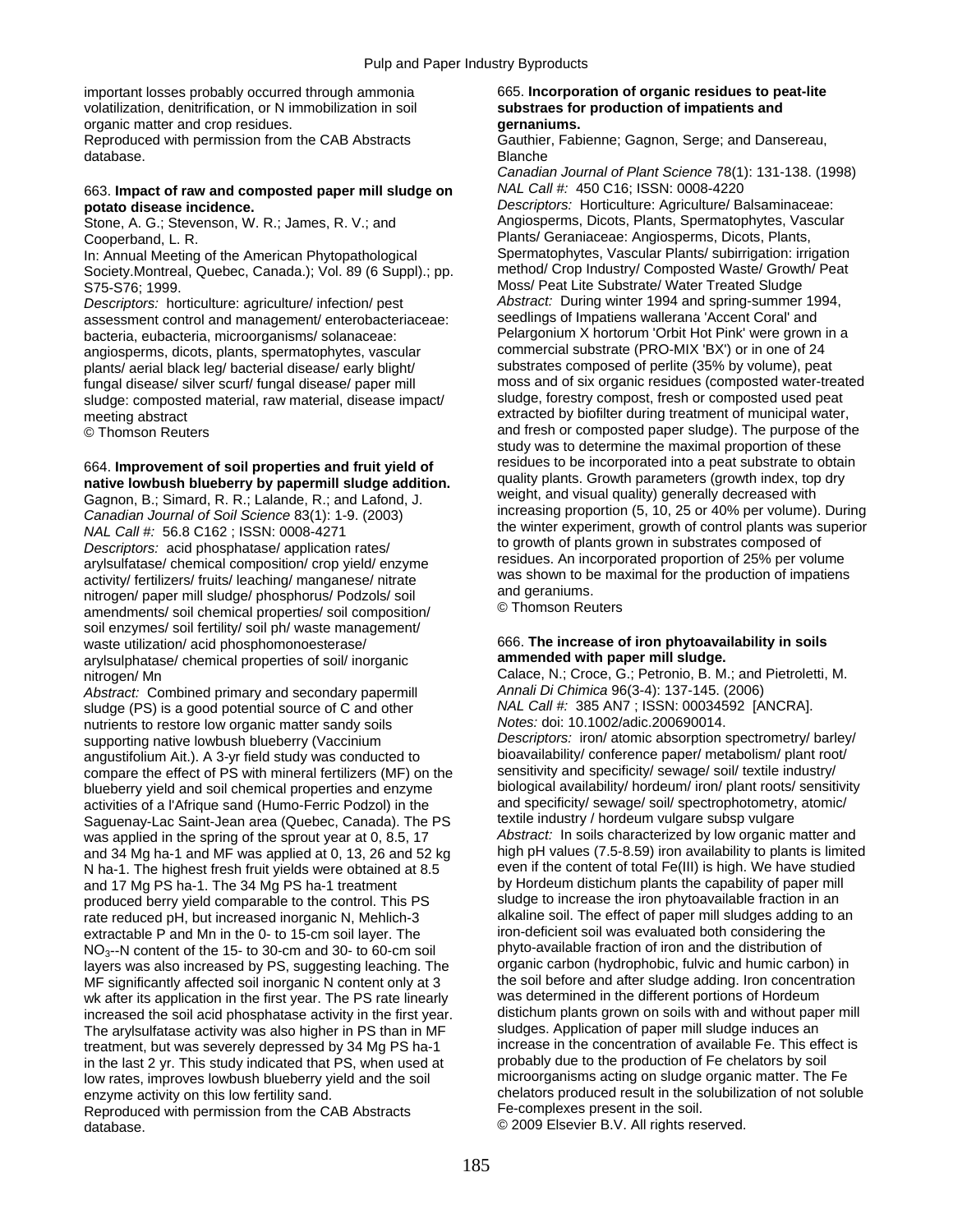### 667. **Increasing cotton yield on drought-prone soils by** (PMS) effects on corn (Zea mays L.) yields and N nutrition, **mulching paper mill sludge. Network in the State of PMS on soil** Network Network Network Network School School School School School School School School School School School School School School School School School Sch

*Descriptors:* application methods/ application rates/ cotton/ on wet basis) applied alone or in combination with N mulches/ mulching/ nitrogen fertilizers/ paper mill sludge/ t ha-1). Treatments also included a control without PMS or sludges/ soil/ waste utilization/ mulching materials/ United N fertilizer, and a complete mineral N fertilizer (180 kg N States of America/ watering ha-1) as recommended for corn. The previous plots were

cotton grown at Macon Ridge, Winnsboro, Louisiana were above were made on an adjacent site to evaluate N investigated in 1996 and 1997. The advantage of paper mill recovery under climatic conditions in 1999. In all years, sludge application was that it increased irrigation water PMS applied alone significantly increased corn yields by<br>infiltration and soil water-holding capacity. Paper mill sludge 1.5-5 t ha-1, compared to the unfertilized infiltration and soil water-holding capacity. Paper mill sludge 1.5-5 t ha-1, compared to the unfertilized control. However,<br>was applied at rates of 10 or 20 tons/acre with 0, 60, 120. corn vields and N uptake were highest 320 or 640 lbs N/acre, with irrigation. 320 lbs N was of PMS in combination with N fertilizer. Biennial PMS required for sludge decomposition and for the cotton crop, applications at 60 to 90 ha-1 significantly increased corn and this N rate was uneconomic and environmentally yields and N uptake, which suggest high PMS residual unacceptable. However, the highest cotton lint yields were effect; however, these increases were lower than those obtained if the sludge was surface applied and a lower rate obtained with annual PMS applications. The N efficiency of N (80 lb) was injected below the mulch. Further irrigated varied in 1997 from 13.0 to 15.4 kg grain kg N-1 for mineral trials with paper mill sludge and moderate N rates applied N fertilizer and ranged from 3 to 13.7 kg grain kg N-1 for using the same technique in the very hot and dry year PMS, decreasing proportionally to increasing PMS rates. increased cotton yields by 30-35%. Apparent N recovery ranged from 13 to 19% in 1997 and

# sugarbeet roots by fungus vector of rhizomania.

*Descriptors:* crop yield/ fungal diseases/ industrial wastes/ infection/ oil refinery wastes/ paper mill<br>sludge/ plant disease control/ plant diseases/ plant<br>combined with mineral N fertilizer could achieve high pathogenic fungi/ plant pathogens/ plant viruses/ soil/ soil amendments/ spread/ sugarbeet/ phytopathogens Reproduced with permission from the CAB Abstracts<br>Abstract: An increase in the incidence of rhizomania (beet database. *Abstract:* An increase in the incidence of rhizomania (beet necrotic yellow vein virus transmitted by Polymyxa betae), first observed on sugarbeet 25 years ago, is reported from 670. **Influence of papermill sludge on growth of**  the Ukraine. The effect of this disease on yield, the infection **medicago sativa, festuca rubra and agropyron**  process, spread, biology and the dynamics of P. betae **trachycaulum in gold mine tailings: A greenhouse**  infestation of sugarbeet are outlined. Soil application of **study.**  wastes from the oil-chemical industry and from paper Green, S. and Renault, S.<br>manufacturing decreased the numbers of P. betae cysts *Environmental Pollution* 151(3): 524-531. (2008) manufacturing decreased the numbers of P. betae cysts and cystosori in soil and sugarbeet. *NAL Call #:* QH545.A1E52; ISSN: 02697491 [ENPOE].

Reproduced with permission from the CAB Abstracts *Notes:* doi: 10.1016/j.envpol.2007.04.016.

## **N recovery.** festuca rubra/ medicago sativa/ papermill sludges/

*Canadian Journal of Soil Science* 83(5): 497-505. (2003)<br>NAL Call #: 56.8 C162 ; ISSN: 0008-4271

nitrate nitrogen/ nitrogen fertilizers/ nutrient uptake/ paper fertilization/ greenhouse/ mining/ nonhuman/ plant leaf/<br>/mill sludge/ plant nutrition/ residual effects/ silt loam soils/ plant root/ shoot/ sludge/ sludge tr mill sludge/ plant nutrition/ residual effects/ silt loam soils/ soil types/ use efficiency/ corn and agropyron/ biodegradation, environmental/ biomass/

of N for crop production. An estimate of direct and residual sativa/ mining/ paper/ plant roots/ plant shoots/ sewage/<br>N recovery is necessary for their efficient management A elymus trachycaulus trachycaulus/ festuca rubr N recovery is necessary for their efficient management. A elymus trachycaulus trachycaulus trachycaulus trachy<br>3-yr field study (1997-1999) was conducted in central medical 3-yr field study (1997-1999) was conducted in central sativa<br>Quebec, Canada, to evaluate mixed paper mill sludges *Abstract:* A greenhouse study was undertaken to Quebec, Canada, to evaluate mixed paper mill sludges

Boquet, D. J. and Breitenbeck, G. A. No3-N and total N levels were also determined. The study<br>And is No3-No3-N and total Nevels were also determined. The study Louisiana Agriculture 42(2): 12-13. (1999): was situated on a silt loam Baudette soil (Humic Gleysol). 6735 The treatments included 3 PMS rates (30, 60 and 90 t ha-1 decomposition/ fertilizers/ industrial wastes/ irrigation/ fertilizer (90 and 135 kg N ha-1, respectively, for 60 and 30 Abstract: Methods of reducing excessive soil N split beginning with the second year of the experiment, for immobilization when paper mill sludge is applied to fields of annual and biennal PMS applications. Similar treatments as corn vields and N uptake were highest from the application Reproduced with permission from the CAB Abstracts from 10 to 14% in the residual year (1998), compared to 30 database. **and 49%, respectively, for mineral N fertilizer.** Depending and 49%, respectively, for mineral N fertilizer. Depending on the PMS rate, N recovery varied from 13 to 21% in 668. **Influence of meliorants on colonization of** 1999. The results indicate high N supplying capacity and Matsevetskaya, N. M.<br>
Zashchita i Karantin Rastenii 3: 44. (2000) Corn yields and N nutrition. Annual PMS applications alone<br>
or combined with mineral N fertilizer had no significant or combined with mineral N fertilizer had no significant effect on soil NO<sub>3</sub>-N and total N levels. This study sludge/ plant disease control/ plant diseases/ plant combined with mineral N fertilizer could achieve high<br>
pathogenic fungi/ plant pathogens/ plant viruses/ soil/ soil agronomic, economic and environmental benefits on far

database. *Descriptors:* biological stabilization/ gold mine tailings/ papermill sludge/ reclamation/ biomass/ crops/ gold mines/ 669. **Influence of paper mill sludges on corn yields and** pigments/ tailings/ agropyron trachycaulum/ bulk density/ N'Dayegamiye, A.; Huard, S.; and Thibault, Y. photosynthetic pigments/ greenhouse effect/ gold/ alfalfa/<br>Canadian Journal of Soil Science 83(5): 497-505. (2003) fertilizer application/ gold mine/ grass/ growth response/ photosynthesis/ phytomass/ sludge/ stabilization/ tailings/ agropyron/ alfalfa/ alkalinity/ biomass/ bulk density/ *Descriptors:* application rates/ crop yield/ Gleysols/ maize/ agropyron/ alfalfa/ alkalinity/ biomass/ bulk density/ *Abstract:* Mixed paper mill sludges are an important source canada/ ecology/ festuca/ gold/ industrial waste/ medicago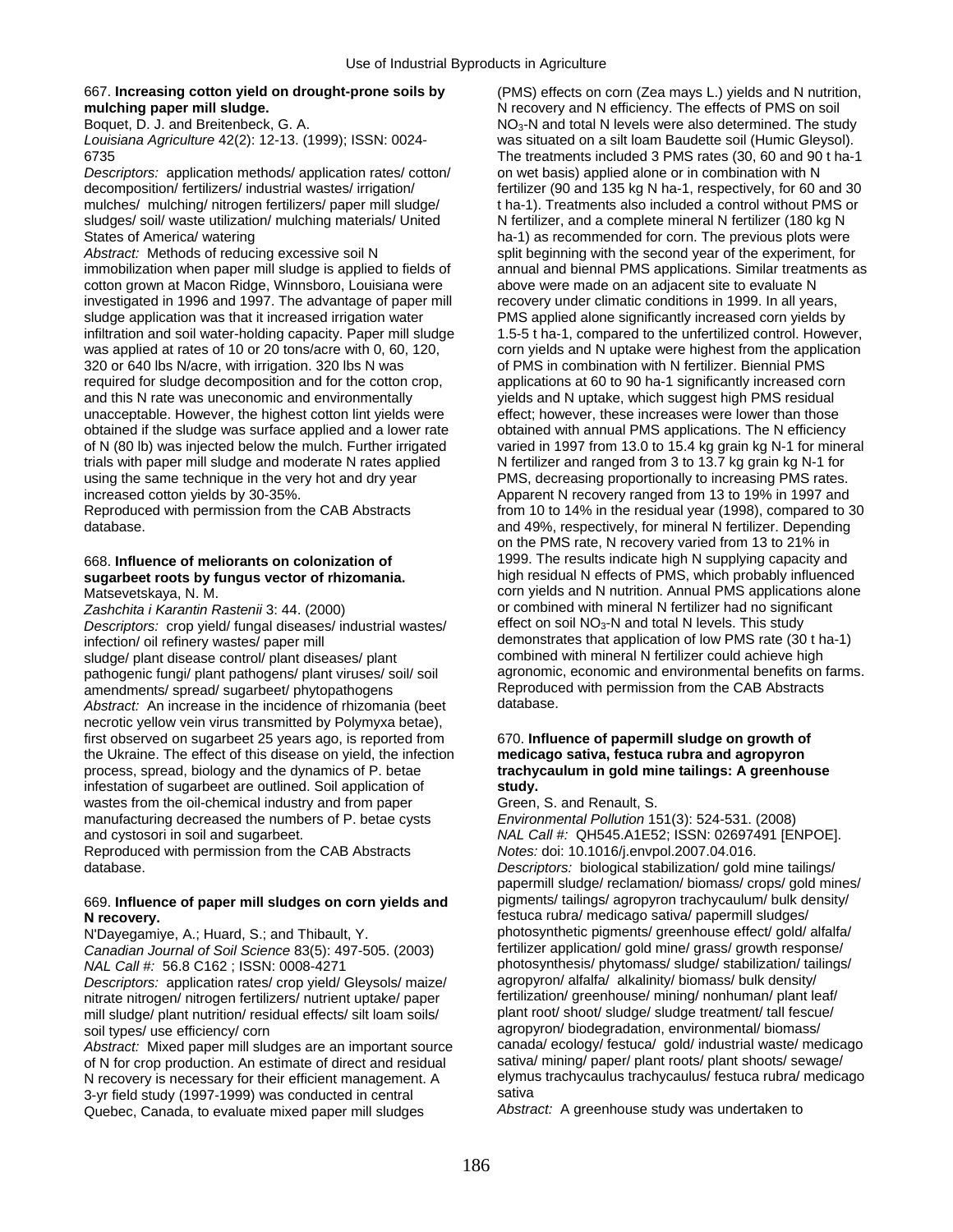determine the suitability of adding papermill sludge to material added as fertilizer. Tilling a wider row neutral/alkaline gold mine tailings to improve the forel for planting lines increased soil compaction at levels establishment of Festuca rubra, Agropyron trachycaulum considered harmful for plant root growth. and Medicago sativa. Festuca rubra root and shoot © 2009 Elsevier B.V. All rights reserved. biomass and A. Trachycaulum shoot biomass were increased with papermill sludge amendment. The addition 672. **Influence of vermicompost on the growth and yield** of papermill sludge and fertilizer drastically increased the **of black gram (phaseolus mungo).**  shoot and root biomass of M. sativa (20-30 times) while A. trachycaulum and F. rubra showed a more moderate increase in growth. Photosynthetic pigment content of the  $(2006)$ <br>leaves was higher in papermill sludge treatments than in  $NAIC$ leaves was higher in papermill sludge treatments than in *NAL Call #:* QH183.E238; ISSN: 0971765X [EECOF] carbon content, macro-aggregate content and field capacity sludge/ phaseolus mungo/ vermicompost/ composting/<br>of the gold mine tailings were increased while the bulk arowth response/ industrial waste/ sludge/ vermiculture density was decreased by the addition of papermill sludge.<br>This study suggests that addition of papermill sludge and<br>Abstract: The present work aims to utilize indust This study suggests that addition of papermill sludge and *Abstract:* The present work aims to utilize industrial waste adequate fertilization can alleviate some of the adverse (paper mill sludge) for vermiculture, which give value added<br>conditions of neutral/alkaline gold mine tailings. © 2007 vermicompost to the input for the organic agr

### 671. **Influence of residue management and soil tillage** decomposition. Studies have been-made to ascertain the **on second rotation eucalyptus growth. physical and chemical characterization of the paper mill**

ISSN: 14139324. out. The analysis of physico chemical properties of

*Notes:* Original title: Influęncia do manejo dos resíduos e dos vermicompost shows that the pH was uniformly brought to segunda rotaçăo. Language of Original Document: The chemical analysis of the vermicompost clearly Portuguese. indicated that the compost was rich in N, P, K, essential

chemical properties/ soil penetrometer resistance/ soil physical properties/ wood ash/ waste management/ eucalyptus/ fertilizers/ harvesting/ sludge/ waste significantly (Poster controller controller controller controller controller controller controller controller controller controller controller controller controller contro management<br>
Abstract: Harvesting residue management can change  $\bullet$  C 2009 Elsevier B.V. All rights reserved.

*Abstract:* Harvesting residue management can change many soil chemical and physical properties, considering the mechanical operations involved and the impact on the 673. **Influences of lignin from paper mill sludge on soil**  organic matter content of the soil. Soil tillage systems and **properties and metal accumulation in wheat.**  the use of paper and pulp sludge and wood ash as Zhang, S.; Wang, S.; Shan, X. Q.; and Mu, H. fertilizers can help maintain productivity and reduce the *Biology and Fertility of Soils 40(4)*: 237-242. (S effect of the harvesting system being used. This work was set up after harvesting a 12 year old commercial plantation *Descriptors:* bioaccumulation/ soil pollution/ soil<br>of Eucalyptus grandis Hill ex Maiden, in the Mogi GuacEşu amendments/ phosphorus/ potassium/ fractionat of Eucalyptus grandis Hill ex Maiden, in the Mogi GuacĔ§u amendments/ phosphorus/ potassium/ fractionation/ soil<br>district, State of SaE o Paulo, Brazil, on a red-yellow latosol chemical properties/ pulp and paper mill eff with less than 25% of clay and low fertility level. The zinc/ cadmium/ lead/ chromium/ nickel/ China<br>influence of removal and maintenance of tree harvesting *Abstract:* The influences of lignin application of residues, soil fertilization with pulp and paper residues, and properties of three different soils, Jiangxi soil (Ultisol, soil tillage systems was tested on eucalypts tree Hapludult). Heilongiiang soil (Alfisol, Entiobora soil tillage systems was tested on eucalypts tree Hapludult), Heilongjiang soil (Alfisol, Entioboralf) and<br>development and on alterations of soil chemical and Beijing soil (Alfisol, Haplustalf), and metal accumulation development and on alterations of soil chemical and Beijing soil (Alfisol, Haplustalf), and metal accumulation in<br>
physical properties. Although the difference was not wheat (Triticum aestivum L.) were studied in a pot physical properties. Although the difference was not wheat (Triticum aestivum L.) were studied in a pot significant, tree growth (height and DBH) was greater with experiment. By lignin amendment, soil pH, organic industrial residue addition compared to maintenance of (OM) and cation exchange capacity (CEC) increased, harvesting residues on soil surface. Industrial residues except for CEC in the Beijing soil. Analysis showed that added to soil changed the fertility capacity, increasing pH available P and K in lignin-amended soils were also and Ca+Mg content, reducing H+AI content, and had a elevated, except for P in the Jiangxi soil. A three-step small effect on K and P levels. Keeping tree-harvesting sequential extraction procedure proposed by the residues on soil surface increased the water content Standards, Measurements and Testing Programme<br>
standards, Measurements and Testing Programme<br>
(formerly BCR) of the European Commission was used at the Soil where all residues had been removed. Reducing tillage had greater investigate the fraction redistribution of heavy metals in<br>effect on tree growth than increasing the amount of waste soils with lignin application. The fractions were

Ecology, Environment and Conservation 12(1): 53-56.

Descriptors: cow dung / eudrilus eugeniae/ paper mill or the response industrial waste sludge vermiculture Elsevier Ltd. All rights reserved.<br>© 2009 Elsevier B.V. All rights reserved. Save the soll from chemicals and tecommendations epigeic on the previous works and recommendations epigeic earthworm species Eudrilus eugeniae was selected for Dedecek, R. A.; Bellote, A. F. J.; and Menegol, O. sludge + cow dung mixture before and after composting.<br>Scientia Forestalis/Forest Sciences(74): 09-17. (2007); Further, a plant growth study on black gram is also carrie Further, a plant growth study on black gram is also carried sistemas de preparo do solo no crescimento de eucaliptos em neutral level and insignificant increase of EC was recorded. *Descriptors:* paper and pulp sludge/ soil chemical nutrient for the growth of the plants. Reduction of Organic properties/ soil penetrometer resistance/ soil physical Carbon and C:N ratio during vermicomposting is the main properties/ wood ash/ biological materials/ fertilizers/ index to assess the rate of organic matter decomposition. forestry/ harvesting/ soils/ paper and pulp sludge/ soil With regard to growth studies of black gram (Vigna mungo)<br>
chemical properties/ soil penetrometer resistance/ soil was carried out employed it was observed that the morphological and yield parameters were found to increase<br>significantly (P<0.05) over control. Copyright  $\circledcirc$ 

*Biology and Fertility of Soils* 40(4): 237-242. (Sept. 2004)<br>NAL Call #: QH84.8.B46; ISSN: 0178-2762 chemical properties/ pulp and paper mill effluents/ copper/ Abstract: The influences of lignin application on soil experiment. By lignin amendment, soil pH, organic matter (formerly BCR) of the European Commission was used to soils with lignin application. The fractions were specified as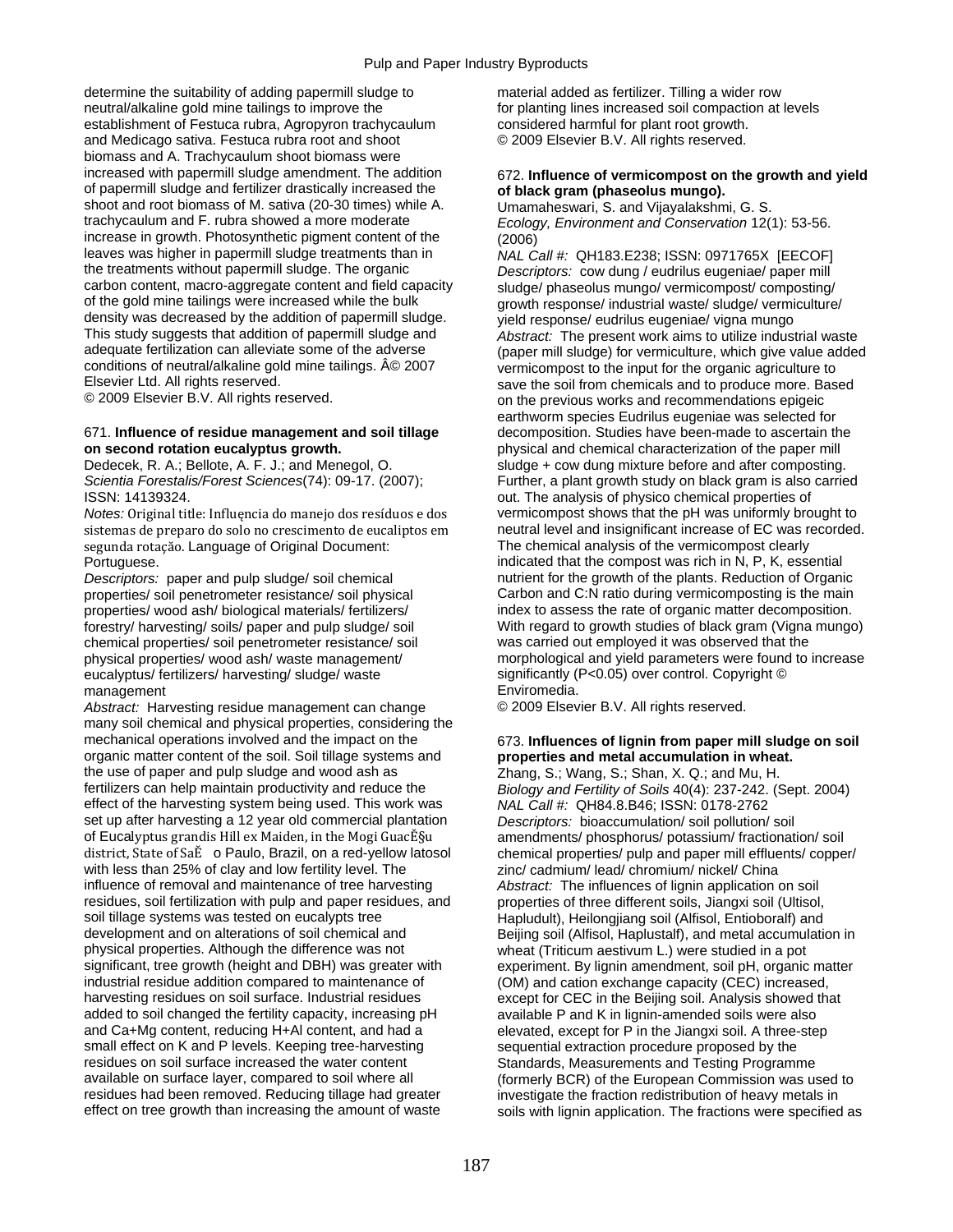B1: water soluble, exchangeable and carbonate bound, and Soil without sludge was used as a control treatment. The weakly adsorbed; B2: Fe-Mn oxide bound; and B3: organic plants were grown in a greenhouse (25ŰC, 14 hmatter and sulfide bound. Generally, the heavy metal photoperiod) during 120 days, then the plants were content of the B2 fraction decreased whereas that of the B3 collected and dried at  $65\text{\AA}^{\circ}\text{C}$  for 72 h for the determination fraction increased. Lignin application to arable soils can not of biomass production (root and aerial) and analyzed for only improve plant growth in vitro, but also reduce the mineral content (Ca, Mg, K and P). The mixtures of accumulation of the heavy metals Cu, Zn, Cd, Pb, Cr and soil/sludge showed no toxicity. Seed germination and Ni in wheat plants. The increment of the increment of the increment of the increment of the increment of the increment of the increment of the increment of the increment of the increment of the increment of the increment o

*Plant Pathology Bulletin* 11(1): 19-24. (2002); ISSN: 1021-

*Descriptors:* chlorophyll/ composts/ growth/ leaves/ paper mill sludge/ peat/ roots/ seed germination/ seedlings *Abstract:* Paper mill sludge (PMS), commercial peat and a 676. **Land application of mechanical pulp mill sludges**  commercial container medium (BVB No. 4) were compared **in Alberta: Research and operational activities.** in the greenhouse for use as container media. Composted Macyk, Terry M. Vol. 2. PMS mixed with peat at ratio of 80% PMS (volume basis) Vancouver, Can: TAPPI Press; pp. 569-578; 1998. supported plant growth, and relative leaf chlorophyll content *Notes:* Chapter Number: Norcross, GA, United States of periwinkles comparable to commercial container medium Conference code: 48747. (BVB No. 4). Container medium amended with 50% *Descriptors:* crops/ cultivation/ environmental impact/ composted PMS supported similar or better growth of ten environmental protection/ frozen soils/ harvesting/ sludge different plant species than BVB No. 4, except the root disposal/ standards/ lodgepole pine/ mechanical pulp mill length of cosmos and chrysanthemum. Raw PMS sludges/ sludges/ sludge amended haul road soils/ white spruce/ supernatant inhibited seed germination of periwinkle. The paper and pulp mills inhibitory effect was eliminated when the raw PMS was well *Abstract:* Research regarding land application of composted. Composted PMS was compatible with the mechanical mill sludges was undertaken by the Alberta amended antagonistic microorganism and was good for Research Council in June 1991. The objective of the production healthy periwinkle seedlings.<br>
Reproduced with permission from the CAB Abstracts<br>
the public with information on the impact of sludge Reproduced with permission from the CAB Abstracts

## 675. **Kraft mill sludge to improve vegetal production in** The results of detailed sludge characterization work,

*Water Science and Technology*(6): 31-37. (2007); ISSN: 02731223 [WSTED].

*Descriptors:* andisol soil/ sludge application/ vegetal multiple applications of sludges from different mills on production/ biomass/ greenhouses/ microbiology/ nutrients/ paper and pulp mills/ soils/ kraft mill sludge/ sludge monitored to obtain long-term data relative to crop yields<br>application/ yegetal production/ sludge disposal/ calcium/ and soil quality. The sludge amended treatments h application/ vegetal production/ sludge disposal/ calcium/ carbon dioxide/ magnesium/ phosphorus/ potassium/ demonstrated yield increases from two-to-five-fold greater<br>biomass/ greenhouses/ microbiology/ nufrients/ paper and than control and that increased yields have been sustain biomass/ greenhouses/ microbiology/ nutrients/ paper and than control and that increased yields have been sustained<br>for at least five growing seasons. Three experiments were pulp mills/ sludge disposal/ soils/ andisol/ biomass/ for at least five growing seasons. Three experiments preenhouse effect/ sludge/ toxicity/ volcanic ash/ wheat/ established in the forest beginning in 1993. The first greenhouse effect/ sludge/ toxicity/ volcanic ash/ wheat/ established in the forest beginning in 1993. The first<br>activated sludge/ biomass production/ chile/ conference involved application and incorporation of four rates activated sludge/ biomass production/ chile/ conference involved application and incorporation of four rates of<br>happroportion and the two sludge types in a replicated experiment on a recently paper/ controlled study/ germination/ greenhouse/ nutrient sludge types in a replicated experiment on a recently<br>content/ plant growth/ plant root/ soil pollution/ temperature harvested cut-block. Height and diameter incre content/ plant growth/ plant root/ soil pollution/ temperature harvested cut-block. Height and diameter increases up to<br>dependence/ vegetation/ volcanic ash/ wheat/ biomass/  $\qquad \qquad$  2.5 fold for white spruce (Picea glauca carbon dioxide/ chile/ crops, agricultural/ particulate matter/ (Pinus contorta var. latifolia) seedlings planted in the sludge planted in the sludge planted in the sludge planted in the sludge plant roots/ seeds/ sewage/ plant components, aerial/ plant roots/ seeds/ sewage/ soil pollutants/ triticum/ volcanic eruption/ biomass/ observed during the past five growing seasons. Another<br>greenhouses/ kraft mills/ microbiology/ nutrients/ sludge<br>prepriment involved application of three rates of sludge on areenhouses/ kraft mills/ microbiology/ nutrients/ sludge

*Abstract:* The effect of kraft mill sludge addition (25 to 75 wheat (Triticum aestivum L.cv. Puken) biomass production, exproductivity. The bulk density of the sludge amended haul<br>and in the putrient absorption by the plants was evaluated road soils was reduced by 30%, soil water hol and in the nutrient absorption by the plants was evaluated. The road soils was reduced by 30%, soil water holding capacity<br>Respiraton activity and seed germination tests were carried was increased by 25% and lodgepole pine Respiraton activity and seed germination tests were carried was increased by 25% and lodgepole pine se<br>out on the soil/sludge mixtures, in order to evaluate increased three-fold over control treatments. out on the soil/sludge mixtures, in order to evaluate increased three-fold over control treatme<br>
nossible toxic effects due to the sludge addition to the soil © 2009 Elsevier B.V. All rights reserved. possible toxic effects due to the sludge addition to the soil.

This citation is from AGRICOLA. Sludge. The accumulated CO2 in the soil without sludge was 41.66 mg CO2/100; this value shows a low microbial 674. **Investigations of paper mill sludge as a** activity. The biomass increased with the increment of **component of container medium. Example 3** Sludge addition to the soil and five times more biomass was Ou Yang Wei and Wu WenShi obtained when 75 ton/ha sludge was added to the soil. The<br>Plant Pathology Bulletin 11(1): 19-24. (2002): ISSN: 1021- nutrient absorption efficiency was also improved with the sludge addition. © IWA Publishing 2007.<br>Descriptors: chlorophyll/ composts/ growth/ leaves/ paper © 2009 Elsevier B.V. All rights reserved.

database. application on agricultural and forest land and to provide a basis for adopting operational landspreading guidelines. **chilean andisol.**<br> **chilean andisol. greenhouse studies, decomposition work and column**<br> **Gallardo F:** Mora M L: and Diez M C. **Sharehouse studies demonstrated that land application was** Gallardo, F.; Mora, M. L.; and Diez, M. C. leaching studies demonstrated that land application w<br>Water Science and Technology 6): 31-37 (2007): ISSN: feasible and provided guidance for implementation of relevant and practically designed field studies. Two field *Notes:* doi: 10.2166/wst.2007.209.<br> *Notes:* doi: 10.2166/wst.2007.209.<br> *Nescriptors:* andisol soil/ sludge application/ vegetal multiple applications of sludges from different mills on dependence/ vegetation/ volcanic ash/ wheat/ biomass/ 2.5 fold for white spruce (Picea glauca) and lodgepole pine<br>carbon dioxide/ chile/ crops, agricultural/ particulate matter/ (Pinus contorta var. latifolia) seedlings pl disposal/ soil/ triticum aestivum<br>Abstract: The effect of kraft mill sludge addition (25 to 75 and wellsites to assess the efficacy of the sludge in ton/ha) to soil derived from volcanic ashes (Andisol) on reclaiming disturbed areas in the forest and returning forest<br>wheat (Triticum aestivum L cy Puken) biomass production productivity. The bulk density of the sludge am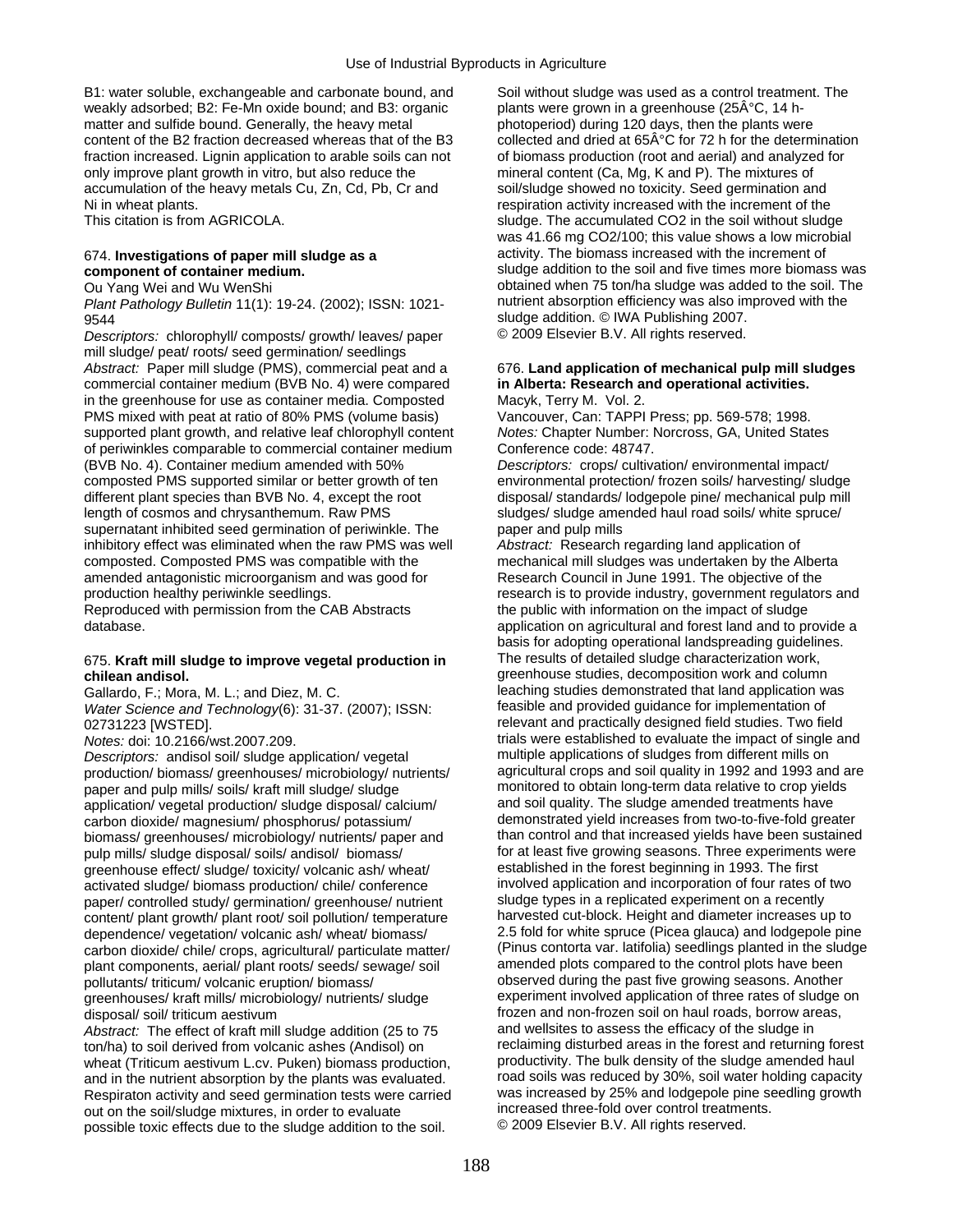### 677. **Land application of mechanical pulp mill sludges** mobility factors (i.e. bioavailability) of the metals followed **in Alberta: Research and operational activities. Deinked** the order: Cd, Cu, Zn, Ni, Pb and Cr. The fly ash from the **and non-deinked sludges are beneficial in soil pulp and paper mill was enriched in Ca, Mg, P and K, and application.** could therefore be used as a soil amendment for liming Macyk, T. M. purposes.

### *Pulp and Paper Canada* 100(6): 34-37. (1999); ISSN: 0316- Reproduced with permission from the CAB Abstracts 4004 database.

*Descriptors:* application rates/ application to land/ crop yield/ crops/ paper mill sludge/ research/ sludges/ soil 679. **Lettuce (Lactuca sativa L.) and cabbage (Brassica** 

pulp mill sludges was undertaken in June 1991. The results **composted with bark.**  of detailed sludge characterization work, greenhouse Brito, L. M. studies, decomposition work and column leaching studies *Acta Horticulturae* 563: 131-137. (2001) showed that land application was feasible, and this *NAL Call #:* 80 Ac82; ISSN: 0567-7572<br>conclusion led to the implementation of field studies. Field *Descriptors: application rates/ cabbage*: conclusion led to the implementation of field studies. Field *Descriptors:* application rates/ cabbages/ composts/ dry trials to evaluate the effects of single and multiple matter accumulation/ electrical conductivity/ growth/<br>applications of sludges on agricultural crops and soil quality and the tuces/ mortality/ putrient untake/ paper mi applications of sludges on agricultural crops and soil quality lettuces/ mortality/ nutrient uptake/ paper mill sludge/ soil<br>have demonstrated vield increases from two-to-five-fold amendments/ solid wastes/ Capparales/ dea have demonstrated yield increases from two-to-five-fold amendments/ solid wastes/ Capparales/ death rate<br>greater than control. These trials have also shown that and abstract: Crop responses to soil amended with mul greater than control. These trials have also shown that *Abstract:* Crop responses to soil amended with municipal<br>increased yields have been sustained for at least five solid waste compost and paper mill sludge composted w increased yields have been sustained for at least five solid waste compost and paper mill sludge composted with<br>growing seasons. Experiments established in the forest bark was investigated in pot experiments using lettuce growing seasons. Experiments established in the forest bark was investigated in pot experiments using lettuce<br>have demonstrated height and diameter increases up to flectuce satival cultivars Animo and Jory and summer 2.5-fold for white spruce (Picea glauca) and lodgepole pine cabbage (Brassica oleracea var. capitata) cv. Lima. Dry<br>(Pinus contorta var. latifolia) seedlings planted in the matter accumulation generally increased with incr (Pinus contorta var. latifolia) seedlings planted in the matter accumulation generally increased with increasing<br>sludge-amended plots compared to the control plots.<br>concentrations of composted paper mill sludge. Municipa sludge-amended plots compared to the control plots.<br>Reproduced with permission from the CAB Abstracts waste compost severely reduced plant growth compared to Reproduced with permission from the CAB Abstracts waste compost severely reduced plant growth compared to<br>composted paper mill sludge, and caused complete crop

### 678. **Leachability of metals in fly ash from a pulp and** cause of death or growth inhibition of experimental plants **paper mill complex and environmental risk be a componenty** observed with municipal solid waste compost is likely to be **characterisation for eco-efficient utilization of the fly** the result of its poor stability and high electrical **ash as a fertilizer.** conductivity. Lettuce dry matter accumulation increased

Poykio, R.; Nurmesniemi, H.; Peramaki, P.; Kuokkanen, T.; when composted paper mill sludge treatments were

*Chemical Speciation and Bioavailability* 17(1): 1-9. (2005); g N l-1 but declined with further amounts. Dry matter ISSN: 0954-2299 accumulation of lettuce and nitrogen accumulation of

*Descriptors:* arsenic/ barium/ bioavailability/ cadmium/ cabbage could be described as a function of compost chromium/ cobalt/ copper/ environmental degradation/ fly nitrogen content and electrical conductivity. Possible polluted soils/ potassium/ pulp and paper industry/ pulp mill as substrates for horticultural crops are discussed. effluent/ risk/ risk assessment/ soil amendments/ soil Reproduced with permission from the CAB Abstracts<br>degradation/ soil pollution/ soil types/ titanium/ vanadium/ database. degradation/ soil pollution/ soil types/ titanium/ vanadium/ waste management/ waste utilization/ zinc/ kraft mill

*Abstract:* A five-stage, sequential leaching procedure was **residuals.** used to determine the distribution of metals (Cd, Cu, Pb, Velema, G. Cr, Zn, Ni, Co, As, V, Ba, Ti and K) in fly ash from a pulp In: Proceedings of the 2003 TAPPI International and paper mill complex between the water-soluble fraction Environmental Conference and Exhibit.  $(H<sub>2</sub>O)$ , exchangeable fraction (CH<sub>3</sub>COOH), easily reduced Portland, OR; pp. 306-316; 2003.<br>
fraction (HONH<sub>3</sub> CI), oxidizable fraction **Property Automage Conference code: 61670** 

 $(H_2O_2+CH_3COONH_4)$ , and the residual fraction  $PAPTAC$ ; FSDA.<br>(HF+HNO<sub>3</sub>+HCl). The possible environmental risk *Descriptors*: indu (HF+HNO3+HCl). The possible environmental risk *Descriptors:* industrial management/ industrial wastes/ fertilizer, especially the Cd load, was estimated. In addition, the mobility (i.e. bioavailability) of Cd, Cu, Pb, Zn, Ni and Cr the mobility (i.e. bioavailability) of Cd, Cu, Pb, Zn, Ni and Cr *Abstract:* Domtar Inc. operates a comprehensive land was evaluated. The fly ash was derived from an application program for two of its pulp and/or paper mills<br>electrostatic precipitator of a fluidized bed boiler in the co-<br>located in Ontario, Solid organic residues known as electrostatic precipitator of a fluidized bed boiler in the co-<br>combustion (55% bark and wood residues, 45% peat) and Paper Mill Biosolids (PPMB) generated by the effluer process at pulp and paper mill in Northern Finland. The treatment plants of both accuracy of the leaching procedure was tested using a mills are used as soil amendments, fertilizer or mulch in<br>
certified reference material SRM 1 633b (Coal Fly Ash). certified reference material SRM 1 633b (Coal Fly Ash). agriculture, silviculture and land rehabilitation projects. The<br>The metals were determined by graphite furnace atomic 10-year-old program has developed to sustainably The metals were determined by graphite furnace atomic and the vertical program has developed to sustainably recycle<br>100 percent of PPMB organic type residues that were absorption spectrometry (GFAAS) or by inductively coupled 100 percent of PPMB organic type residues that were<br>plasma atomic emission spectrometry (ICP-AES). The formerly managed as waste and landfilled. Landfilling

## fertility/ yields/ land application/ studies **oleracea L. var. capitata L.) growth in soil mixed with**  *Absorptack: Maxte sompost and paper mill sludge municipal solid waste compost and paper mill sludge*

(Lactuca sativa) cultivars Animo and Jory and summer composted paper mill sludge, and caused complete crop mortality unless leached beforehand with water. The main

and Valimaki, I. **amended with ammonium nitrate up to between 0.1 and 0.2** amended with ammonium nitrate up to between 0.1 and 0.2 ash/ heavy metals/ leaching/ lead/ liming materials/ nickel/ methods for improving the characteristics of such composts

## effluent/ paper industry 680. **Management and benefits of pulp and paper mill**

*Notes: Conference code: 61670. Sponsors: TAPPI; NCASI;* 

recycling/ soil amendments/ paper and pulp mills/ industrial wastes/ paper mills/ pulp mills/ recycling

and Paper Mill Biosolids (PPMB) generated by the effluent

formerly managed as waste and landfilled. Landfilling and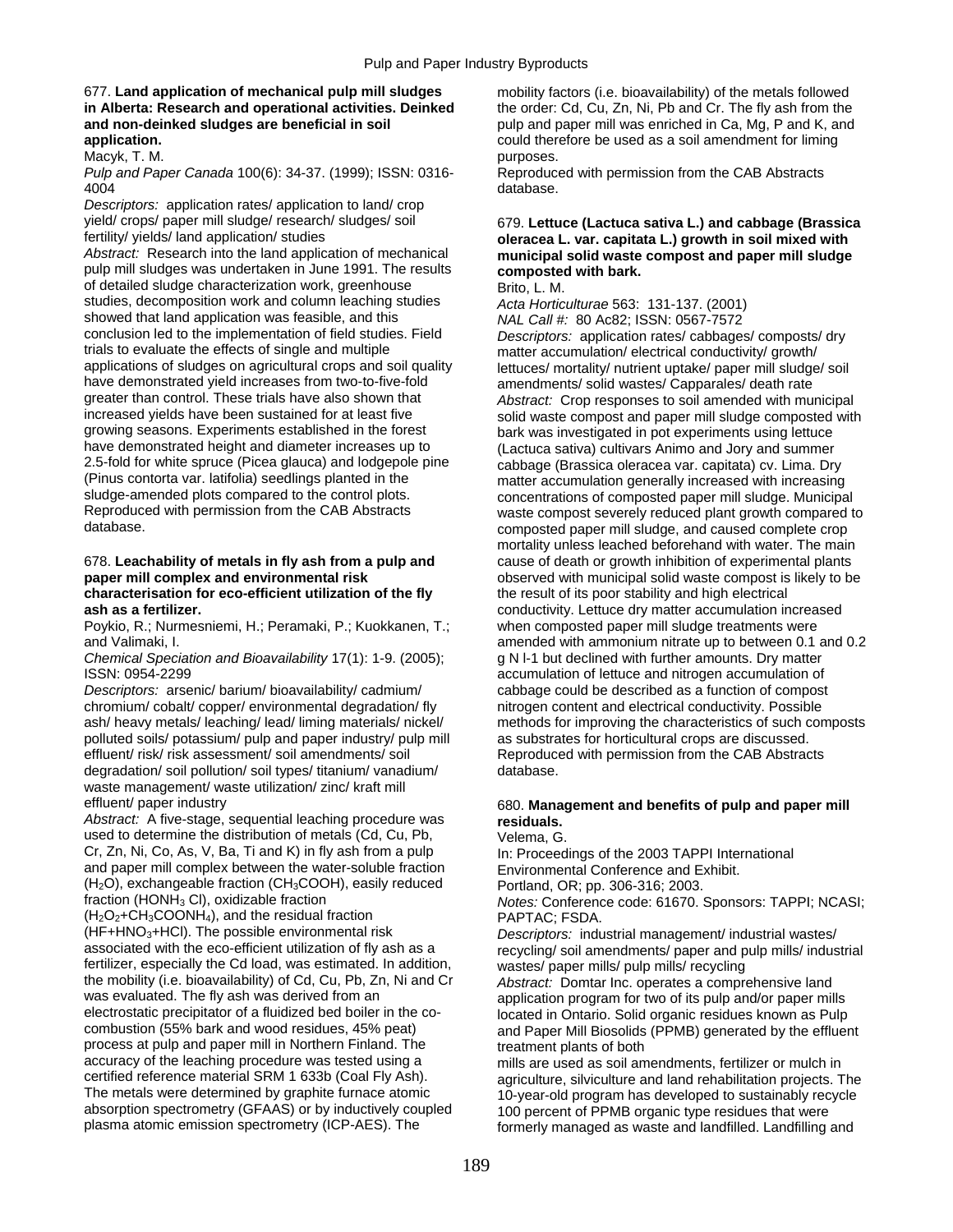incineration is still a common management option for most *Abstract:* Pulp and paper mills are one of the major effluent of the Pulp and Paper industry in Canada. The Pulp and generating industries in the world. In most cases, mill Paper Research Institute of Canada determined, from the effluent (treated or raw) is discharged back into a river, results of a survey in 1995, that industry generated 7.1 creek, stream or other water body; resulting in negative million dry tones of residues; 23% of which were PPMB. An environmental impacts, as well as social concerns, among estimated 119,000 dry tones of PPMB were land applied in the downstream users. Pulp and paper mill effluent Canada, representing 7% of the total available. A 2001 management, which could result in zero discharge into follow-up survey indicated that this had increased to where downstream water bodies, would present the best 42% practised some degree of land application. Land management option to address socio-environmental application of PPMB is safe, ecologically sustainable, concerns. This paper presents such an effort aimed at environmentally responsible, agronomically beneficial, and closing the water cycle by using treated effluent from the economically sensible. Although the regulatory regimes in mill to irrigate forage and fodder crops for producing Canada at the provincial and federal levels discourage the animals feed. The treated effluent is delivered from the mill recycling of "industrial wastes", many opportunities exist for through gravity into a winter storage dam of 490 ML the wise use of these resources through land application, capacity. For irrigation applications on 110 ha of farmland, provided programs deal with their communities and publics which is 42% of the total farmland, the water provided programs deal with their communities and publics

## **residuals at Domtar Cornwall. and the farm. The impact assessment results, and in the impact assessment results,**

*Descriptors:* agriculture/ fertilizers/ industrial wastes/ land on water resources usually associated with paper mills.<br>
reclamation/ mulch/ organic materials/ silviculture/ soil **by** However, social attitudes to the use conditioners/ accident prevention/ ecology/ health care/ been irrigated with recycled waters and the resulting<br>industrial management/ land fill/ sustainable development/ on market value of the produce may still be a major industrial management/ land fill/ sustainable development/ on market value of the produce may still be a major<br>biosolids/ biotreatment/ community relations/ corwall mill/ on consideration. © 2007 Elsevier Ltd. All rights r biosolids/ biotreatment/ community relations/ corwall mill/ consideration. © 2007 Elsevier Ltd. All rights reserved. paper and pulp mills/ ecology/ land fill/ paper mills/ pulp mills/ safety

*Abstract:* Domtar Inc. operates a comprehensive land 683. **Microbial biomass C, N, P dynamics in a meadow**  application program for two of its pulp and/or paper mills **amended with papermill sludges.**<br>
located in Ontario. Solid organic residues are used as soil Arfaoui, M. A.; Simard, R. R.; Laverdiere, M. R.; Chabot, located in Ontario. Solid organic residues are used as soil amendments, fertilizer or mulch in agriculture, silviculture R.; and Antoun, H.<br>and land rehabilitation projects. Land application of PPMB In: 1999 Annual Meeting of the Canadian Society of Soil and land rehabilitation projects. Land application of PPMB is safe, ecologically sustainable, environmentally Science..Charlottetown, Prince Edward Island, Canada.);<br>
responsible. agronomically beneficial, and, economically Vol. 79(4).; pp. 639; 1999. responsible, agronomically beneficial, and, economically sensible. Opportunities exist for the wise use of "industrial *NAL Call #:* 56.8 C162; ISBN: 0008-4271 wastes" as resources through land application, provided *Descriptors:* nutrition/ waste management: sanitation/ soil programs deal with their communities and publics in an science/ microorganisms: open and proactive manner. microorganisms/ humic gleysol/ meadow/ microbial

### 682. **Management of treated pulp and paper mill** © Thomson Reuters **effluent to achieve zero discharge.**

*Journal of environmental management* 88(4): 1285-1299. **nitrogen efficiency, and soil properties.**  (2008) N' Dayegamiye, A.

*NAL Call #:* HC75.E5J6; ISSN: 03014797 [JEVMA]. *Agronomy Journal* 98(6): 1471-1478. (Nov. 2006-Dec. *Notes:* doi: 10.1016/j.jenvman.2007.07.004. 2006) *Descriptors:* closed water cycle/ effluent reuse/ *NAL Call #:* 4 AM34P; ISSN: 0002-1962 contamination/ stream flows/ zero discharge/ ground water/ discharge/ effluent/ environmental impact assessment/ environmental monitoring/ groundwater pollution/ irrigation/ experimentation/ organic fertilizers/ fertilizer rates/ soil pulp and paper industry/ streamflow/ wastewater/ water aggregates/ diameter/ soil density/ bulk density/ soil management/ agricultural land/ consumer attitude/ physical properties/ soil biological properties/ soil controlled study/ crop/ effluent/ environmental impact microorganisms/ alkaline phosphatase/ urease/ enzyme assessment/ irrigation (agriculture)/ paper industry/ pulp activity/ Quebec mill/ soil pollution/ waste water management/ waste water *Abstract:* Large quantities of mixed paper mill sludges recycling/ water pollution/ water quality/ water supply/ (PMS) are applied annually to agricultural soils in North industrial waste/ paper/ textile industry/ water pollutants, America. However, little information exists in the literature

in an open and proactive manner.<br>
© 2009 Elsevier B.V. All rights reserved. 
From the winter storage dam to five individual paddocks with Centre Pivot (CP) irrigators and one rectangular paddock Centre Pivot (CP) irrigators and one rectangular paddock with a Soft Hose Travelling (SHT) irrigator. From October 681. **Management and benefits of pulp and paper mill** 2001 to June 2006, a total of 2651 mm of wastewater was Velema, G. obtained from field monitoring, investigations and analysis, *Pulp and Paper Canada* 105(7): 26-30. (2004); ISSN: indicated that the closed water cycle effluent management 03164004 [PPCAA] strategy described had resulted in a lessening of the impact<br>Descriptors: agriculture/ fertilizers/ industrial wastes/ land on water resources usually associated with paper mills. reclamation/ mulch/ organic materials/ silviculture/ soil However, social attitudes to the use of crops that have<br>conditioners/ accident prevention/ ecology/ health care/ been irrigated with recycled waters and the resulti

© 2009 Elsevier B.V. All rights reserved. biomass/ nutrient dynamics/ papermill sludge: soil / amendment/ abstracts

## Asghar, M. N.; Khan, S.; and Mushtaq, S. **684. Mixed paper mill sludge effects on corn yield, 684. Mixed paper mill sludge effects on corn yield**,

groundwater pollution/ irrigation/ paper mill/ soil *Descriptors:* Zea mays / corn/ grain yield/ nitrogen/ nutrient effluents/ land application/ plant nutrition/ soil fertility/ field

chemical/ animalia delineating the impact of land application of PMS on crop N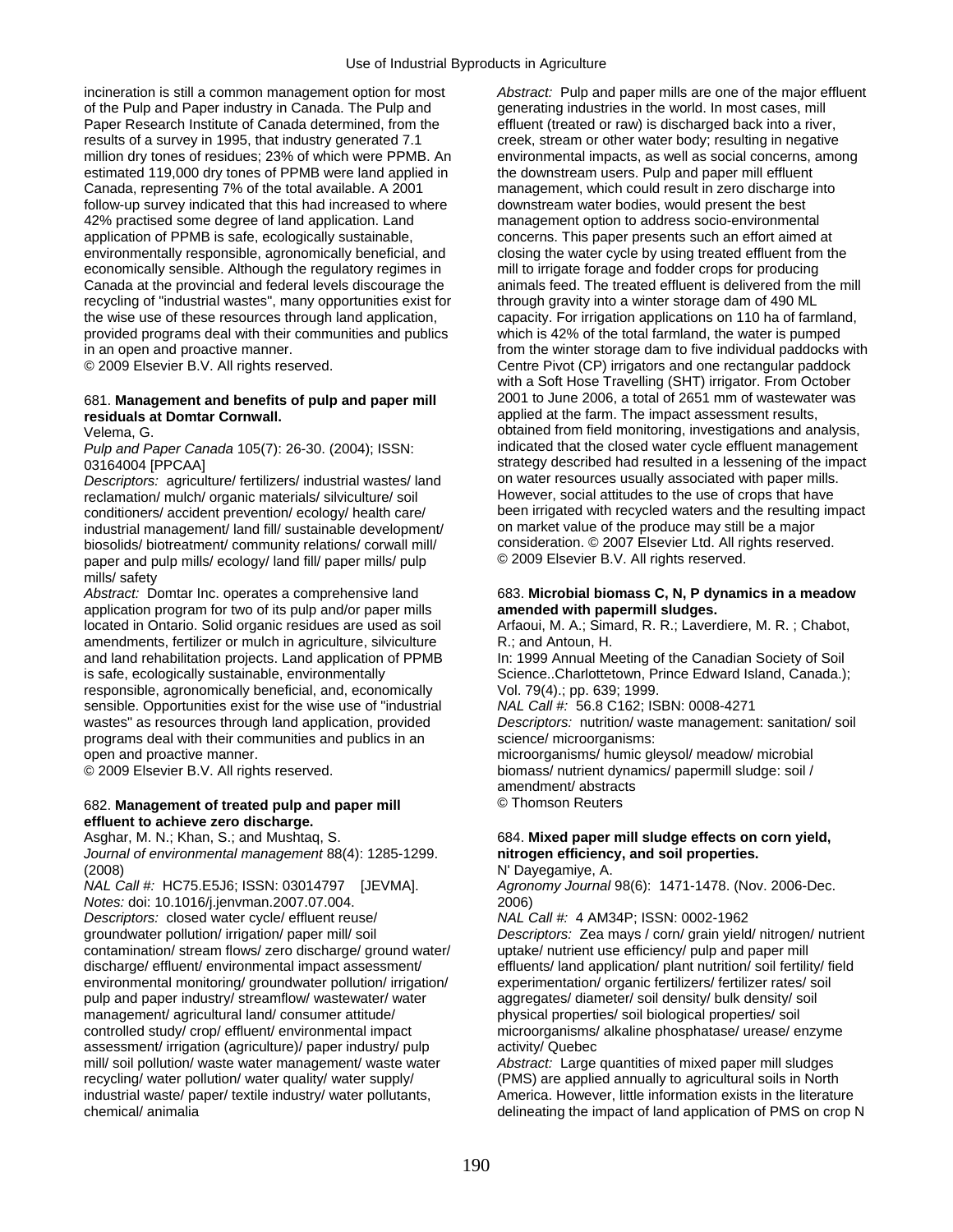nutrition and soil properties. In a 3-yr field study, (1997- In all treatments, NO<sub>3</sub>- tended to accumulate in forage 1999), we evaluated PMS effects on corn (Zea mays L.) tissues when the N nutrition index exceeded the optimum yields and soil property changes. The study included level. Forage nutritive value from the MPR was comparable annual and biennial PMS applications of 20, 40, and 60 Mg to CAN. The results of this study suggest that MPR can be ha-1 on wet basis, applied alone or in combination with N an efficient N source for grass-lucerne swards on finefertilizer at reduced rates (90 and 135 kg N ha-1 for 40 and textured soils. 20 Mg PMS ha-1, respectively), complete N fertilizer for Reproduced with permission from the CAB Abstracts corn (180 kg N ha-1) and a control. Plots were split database. beginning with the second year for annual and biennial PMS and N fertilizer application. Annual or biennial 686. Mixtures of papermill biosolids and pig slurry applications of PMS alone resulted in grain yield increase of **improve soil quality and growth of hybrid poplar.** applications of PMS alone resulted in grain yield increase of **improve soil quality and growth of hybrid poplar.**  control. The applications of 20 to 40 Mg ha-1 PMS with N *Soil Use and Management* 23(4): 393-403. (2007) fertilizer at reduced rates (135 and 90 kg ha-1 respectively) *NAL Call #:* S590.S68; ISSN: 0266-0032 achieved higher corn yields compared to PMS applied *Descriptors:* application rates/ biological activity in soil/ alone. The PMS applications combined with N fertilizer at calcium/ calcium ammonium nitrate/ forest plantations/<br>reduced rates produced highest corn yields, similar to those Glevsols/ growth/ microbial flora/ nitrate nitro reduced rates produced highest corn yields, similar to those Gleysols/ growth/ microbial flora/ nitrate nitrogen/<br>obtained with complete N fertilization for corn (180 kg N ha-<br>pritrication/ organic amendments/ organic farm obtained with complete N fertilization for corn (180 kg N ha-<br>1). Corn apparent N recoveries (ANR) ranged from 17 to<br>fertilizers/ paper mill sludge/ phosphorus/ pig slurry/ 1). Corn apparent N recoveries (ANR) ranged from 17 to fertilizers/ paper mill sludge/ phosphorus/ pig slurry/<br>21% in year of application and from 15 to 22% in residual processium/ soil fertility/ soil ph/ soil types/ trip 21% in year of application and from 15 to 22% in residual potassium/ soil fertility/ soil ph/ soil types/ triple<br>year, depending of PMS rates. Three PMS applications at superphosphate/ use efficiency/ ammonium nitr year, depending of PMS rates. Three PMS applications at superphosphate/ use efficiency/ ammonium nitrate/ calcium<br>40 to 60 Mg ha-1 yr-1 significantly increased the soil C carbonate/ calcium carbonate/ ammonium nitrate/ CAN 40 to 60 Mg ha-1 yr-1 significantly increased the soil C carbonate/ calcium carbonate/ ammonium nitrate/ CAN/<br>content by 22 and 26%, and by 18 and 22%, compared to eco agriculture/ ecological agriculture/ microbial biomas content by 22 and 26%, and by 18 and 22%, compared to eco agriculture/ ecological agriculture/ microbial biomass/<br>the control and N fertilizer, respectively. Those PMS microbial communities/ microflora/ nitrochalk/ organic applications also significantly increased the mean-weight culture / Populus balsamifera subsp trichocarpa/ soil diameter (MWD) of aggregates, and reduced soil bulk quality/ soil respiration<br>density as compared to the control and fertilizer alone *Abstract:* Hybrid popla density as compared to the control and fertilizer alone *Abstract:* Hybrid poplar plantations in Quebec, Canada, are<br>treatment. The soil microbial biomass C and the alkaline *annerally established on marginal agricultural* treatment. The soil microbial biomass C and the alkaline generally established on marginal agricultural lands<br>phosphatase and urease activities were also increased in characterized by low pH and low inherent soil fertilit phosphatase and urease activities were also increased in characterized by low pH and low inherent soil fertility. Here,<br>soils that received PMS. Our results suggest that the same that the hypothesis that two potential orga soils that received PMS. Our results suggest that the we tested the hypothesis that two potential organic fertilizer<br>(OF) sources papermill biosolids (PBs) and liquid pig slurry growth possibly due to a combination of the higher nutrient (LPS), would improve soil quality and the growth availability and the improvement of the soil properties. availability and the improvement of the soil properties.<br>This citation is from AGRICOLA.<br>Populus deltoides), especially if applied in mixtures ra

### 685. **Mixed papermill residues affect yield, nutritive** unfertilized control, inorganic fertilizer (IF) (calcium **value and nutrient use of a grass-alfalfa sward. and ammonium nitrate and triple superphosphate) and OFs**

Arfaoui, M. A.; Simard, R. R.; Belanger, G.; Laverdiere, M. (PBs alone, LPS alone and two combinations of PBs and

*Descriptors:* calcium ammonium nitrate/ crop yield/ dry fertilized with a combination of PBs and LPS, suggesting matter/ Gleysols/ grass sward/ lucerne/ nitrate nitrogen/ that the two OFs complemented themselves and/or nitrogen/ nutrient uptake/ nutritive value/ paper mill sludge/ interacted to improve soil nutritional quality. PBs were the soil types/ alfalfa/ ammonium nitrate/ calcium carbonate/ most efficient at raising soil pH, provi calcium carbonate/ ammonium nitrate/ CAN/ nitrochalk/ and increasing nitrification rates over the long term,

Abstract: Mixed paper mill residues (MPR) can improve K. Applied together, PBs and LPS interacted to provide soil quality, but their impact on forage yield and quality is more extractable P and mineralizable NH<sub>4</sub>-N than when<br>not well documented. Three MPR were applied to mixed applied separately. OFs increased soil biological ac grass-lucerne (Medicago sativa) sward in an experiment notably basal respiration, microbial biomass, metabolic conducted at the Universite Laval Agronomic Centre quotient and mineral N production rates. Community-level located at Sainte-Croix de Lotbiniere during 1997 and 1998 catabolic profiles of the extractable soil microflora in plots at near 100, 200 and 400 kg N ha-1 and were compared to with OFs differed significantly from the control and IF calcic ammonium nitrate (CAN) at 0, 50, 100 and 200 kg N treatments. This implies that surface-applied OFs may ha-1 on a Bedford clay loam (Humic Gleysol). The MPR induce fundamental changes to the diversity and and CAN induced a significant linear increase in forage dry composition of microbial communities in the underlying matter yield and relative yield. The sward response to MPR rooting zone. Although this study has shown beneficial<br>addition in 1997 was related to the MPR C:NH<sub>4</sub>+ ratio. MPR effects of OF mixtures on soil quality and hybri addition in 1997 was related to the MPR C:NH<sub>4</sub>+ ratio. MPR and CAN increased the forage neutral detergent fibre concentration in 1998, but there was no effect in 1997. environmental impacts. Nitrogen concentration in forage tissues was increased by Reproduced with permission from the CAB Abstracts MPR and CAN inputs in 1997, but was decreased in 1998. database.

Lteif, A.; Whalen, J. K.; Bradley, R. L.; and Camire, C. microbial communities/ microflora/ nitrochalk/ organic

(OF) sources, papermill biosolids (PBs) and liquid pig slurry Populus deltoides), especially if applied in mixtures rather than separately. The fertilizer treatments included an R.; and Chabot, R. LPS) applied at two rates. Fertilizers were broadcast within *Canadian Journal of Soil Science* 81(1): 103-111. (2001) 1 m of tree trunks and unincorporated, to prevent damage *NAL Call #:* 56.8 C162 ; ISSN: 0008-4271 to tree roots. Hybrid poplar growth was the greatest in plots most efficient at raising soil pH, providing plant-available Ca nutritional value/ quality for nutrition whereas LPS provided more readily available NO<sub>3</sub>-N, P and applied separately. OFs increased soil biological activity, growth, further research should focus on their possible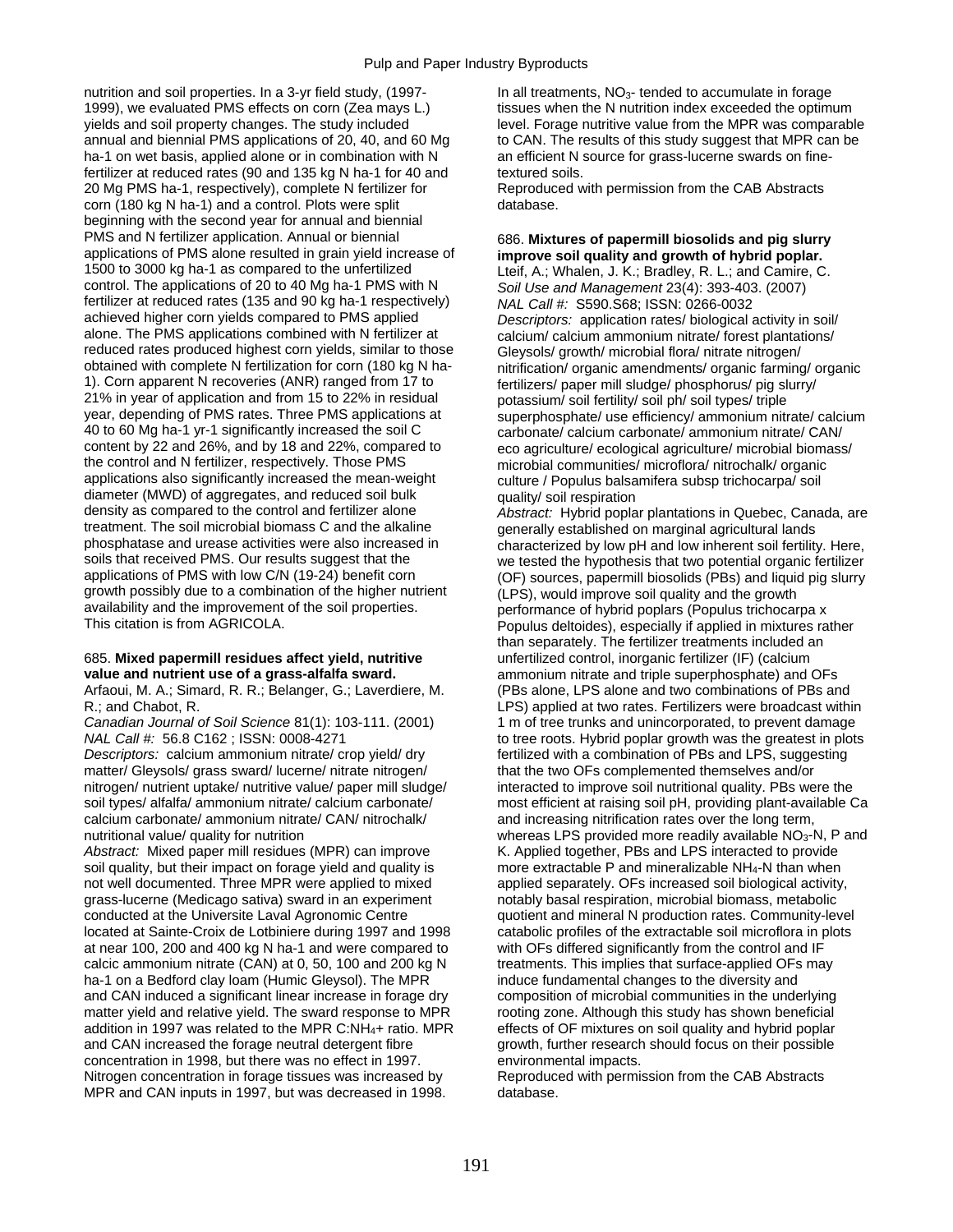*NAL Call #:* 56.9 So3; ISSN: 0361-5995

*Descriptors:* soil aggregates/ aggregate stability/ soil 689. Net nitrogen immobilization in soil induced by structure/ wetting front/ swelling (materials)/ organic matter/ small additions of energy sources. structure/ wetting front/ swelling (materials)/ organic matter/ pulp and paper sludge/ soil amendments/ saturated Hamner, K and Kirchmann, H<br>hydraulic conductivity example and Hamner, K and Kirchmann, H

*Abstract:* Identification of the key components controlling *Science. 2005; 55(3): 177 185*(2005) aggregate stability is important in soil structure research. *NAL Call #:* 11 Ac82 ; ISSN: 0906-4710<br>The deterioration of soil aggregates during rapid wetting *Descriptors: agricultural land/agricultura* has often been attributed to the swelling and internal application rates/ application to land/ biological activity in<br>  $\frac{1}{2}$  application rates/ application to land/ biological activity in pressure buildup resulting from the compression of soil/ carbon/ chemical composition/ energy sources/<br>
entrapped air by the advancing wetting front. Organic Fritisols/ glucose/ hemicelluloses/ immobilization/ lea entrapped air by the advancing wetting front. Organic Entisols/ glucose/ hemicelluloses/ immobilization/ leaching/<br>matter is known to reduce the extent of slaking, but the microbial activities/ microbial flora/ pitrate/ ni matter is known to reduce the extent of slaking, but the microbial activities/ microbial flora/ nitrate/ nitrogen/ paper<br>different modes of action have not yet been quantified. The mill sludge/ sludges/ soil types/ wood fi different modes of action have not yet been quantified. The mill sludge/ sludges/ soil types/ wood fibres/ dextrose/<br>objective of the study was to use theoretical three-**the contained formland/** inorganic nitrogen/ land ap dimensional models to quantify the effect of paper sludge biomass/ microflora/ soil respiration<br>amendment on the key processes controlling internal and abstract: This study investigated when amendment on the key processes controlling internal *Abstract:* This study investigated whether small additions pressure evolution. A clay loam and a silty-clay loam were to soil of primary paper-mill sludge, a wood fibre residue<br>incubated for a 2-wk period with different amounts and from paper production (fibre sludge), caused temp types of paper sludge. Aggregates were then selected, air immobilization and thereby reduced the amount of dived, and then fixed to a hypodermic needle connected to increanic nitrogen leached from agricultural land. T dried, and then fixed to a hypodermic needle connected to inorganic nitrogen leached from agricultural land. This was<br>a pressure transducer, and the whole system was achieved by measuring respiration and immobilization of a pressure transducer, and the whole system was achieved by measuring respiration and immobilization of N<br>in incubation studies at 8 degrees C, with fibre sludge immersed in distilled water while images and pressure in incubation studies at 8 degrees C, with fibre sludge<br>
evolution were recorded. For both soils, the maximum<br>
added at rates varying from 63 to 1000 mg C kg-1 soil evolution were recorded. For both soils, the maximum added at rates varying from 63 to 1000 mg C kg-1 soil.<br>internal pressure was lower in the sludge-amended Glucose added at rates of 63-250 mg C kg-1 soil was u internal pressure was lower in the sludge-amended<br>aggregates. From the models fitted to the observed data, it as a reference. Respiration in soil after glucose addition aggregates. From the models fitted to the observed data, it as a reference. Respiration in soil after glucose addition<br>appears that the addition of paper sludge resulted in an a followed an exponential course with the high increase of the potential at the wetting front and a decrease days 2-4. During this period maximum peaks of net N<br>of the near saturated hydraulic conductivity. This result immobilization were measured. Even addition of onl suggests that sludge addition reduces pressure buildup by glucose-C kg-1 soil caused significant immobilization of N<br>reducing the rate of water entry, lowering the potential at in soil Fibre sludge additions to soil caused the wetting front and reducing the hydraulic conductivity of respiration activities, characterized by two initial peaks<br>followed by somewhat bigher respiration rates during the aggregate.

## 688. **Multiple applications of paper mill sludge in an** the initial available energy source in the sludge as

2000-Dec. 2000) **to 5 kg N ha-1. Both nitrate and ammonium were** 

*Descriptors:* soil properties/ land application/ agricultural during days 2 to 10 to corresponding respiration data for soils/ paper mill sludge glucose and fibre sludge revealed that microbes utilised

Abstract: Little information exists regarding the effects of similar amounts of C per unit N immobilized. On average, field-scale application of paper mill sludge on soil  $175.6+$ or-74.8 mg CO<sub>2</sub>-C were respired to immobilize 1 mg<br>properties. A 5-yr field study determined the long-term N and the relationship between C respiration and N properties. A 5-yr field study determined the long-term effects of land application of paper mill sludge on an immobilization was linear (R2=0.984). To make soil agricultural soil. The goal of this study was to determine the application of fibre sludge a realistic counter-measure responses of soil chemical and physical properties to against N leaching from agricultural soils, pre-treatment is multiple applications of sludge. Five rates of sludge necessary to increase the content of energy readily application were tested, ranging from 0 to 225 Mg ha-1 in available to microbes. multiple applications under three management protocols:<br>
applied once, applied in alternate vears, or applied database.<br>
database. applied once, applied in alternate years, or applied annually. Results indicate strong relationships between added sludge C and several soil physical properties.<br>
Increases or maintenance of soil C were observed when **sandy soil amended with different organic wastes**. sludge was applied annually or biennially, but little residual Burgos, P.; Madejon, E.; and Cabrera, F.<br>effect of the single application was seen after 5 yr. Waste Management and Research 24(2) Significant increases were observed in soil aggregation and *NAL Call #:* TD896.W37 ; ISSN: 0734-242X moisture holding properties at higher rates of sludge

687. **Modeling aggregate internal pressure evolution** application and when cumulative C additions reached 225 **following immersion to quantify mechanisms of** Mg ha-1 in other sludge application rates. It was concluded **structural stability. following** that long-term paper mill sludge application can be **structural stability.**<br> **zaher.** H.: Caron. J.: and Ouaki. B. <br> **zaher.** H.: Caron. J.: and Ouaki. B. **All and State Constituent Constituent Constituent Constituent Constituent Constituent Constituent Constituent Constitu** managed to effect positive changes in soil physical *Soil Science Society of America Journal* 69(1): 1-12. (Jan. properties that are correlated to soil quality. 2005-Feb. 2005) This citation is from AGRICOLA.

Acta Agriculturae Scandinavica Section B, Soil and Plant The deterioration of soil aggregates during rapid wetting *Descriptors:* agricultural land/ agricultural soils/ ammonium/ farmland/ inorganic nitrogen/ land application/ microbial from paper production (fibre sludge), caused temporary N followed an exponential course with the highest rates on of the near saturated hydraulic conductivity. This result immobilization were measured. Even addition of only 63 mg<br>suggests that sludge addition reduces pressure buildup by alucose-C kg-1 soil caused significant immobiliz in soil. Fibre sludge additions to soil caused lower the aggregate.<br>This citation is from AGRICOLA. This citation is followed by somewhat higher respiration rates during the This remaining incubation than for glucose. It was likely that hemicellulose, which amounted to 14% of the total C, was **agricultural system: Soil effects. concentrations of water-soluble C were very low. Addition** Zibilske, L. M.; Clapham, W. M.; and Rourke, R. V. of at least 250 mg C kg-1 soil as fibre sludge was required *Journal of Environmental Quality* 29(6): 1975-1981. (Nov. to cause significant N immobilization in soil corresponding *NAL Call #:* QH540.J6; ISSN: 0047-2425 [JEVQAA] immobilized. Relating maximum N immobilization data

## sandy soil amended with different organic wastes.

Waste Management and Research 24(2): 175-182. (2006)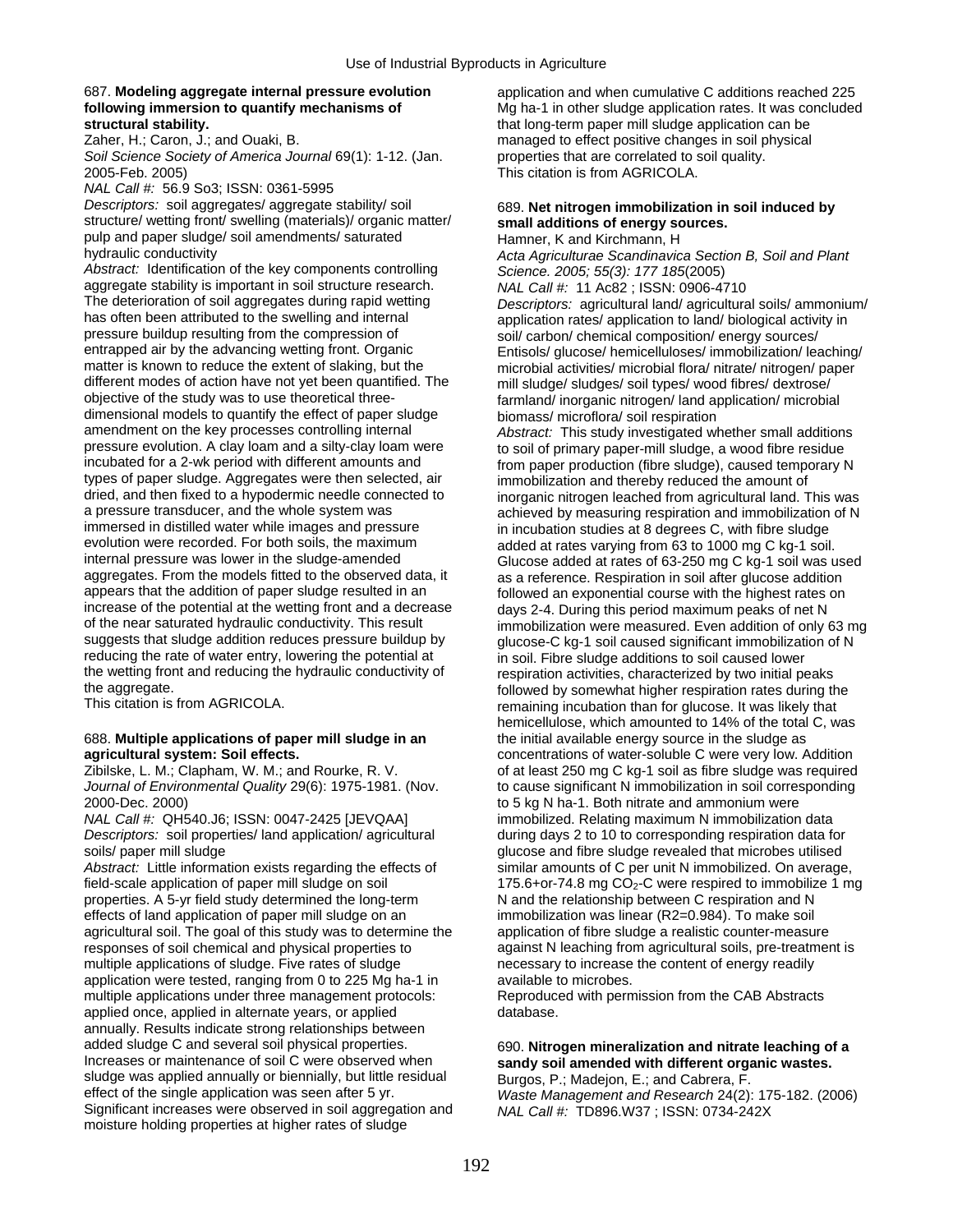composts/ immobilization/ leaching/ mineralization/ soil amendments/ soil temperature/ soil types/ Britain/ wastes/ paper mill sludge/ refuse/ sandy soils/ soil Kingdom amendments/ soil types/ solid wastes/ temperature/ *Abstract:* Incorporation of crop residues and other organic municipal wastes/ trash material to agricultural soils may increase nitrous oxide

plant nutrients, enhancing crop production by improving soil the incorporated material. The effects of combining quality. However, the study of the dynamic of soil nutrient, materials of contrasting quality on these emissions have especially the N dynamic, after soil application of any still to be investigated. In this paper, the effects of applying organic material is vital for assessing a correct and effective paper mill sludge (PMS), incorporating plant residues, and use of the material, minimizing the losses of nitrate in cultivation on emissions of  $N_2O$  are reported. Two field leachates and avoiding the negative environmental effects experiments were undertaken on Cambisol soils (FAO that it may cause in groundwater. To estimate the effect of classification), previously cropped to iceberg lettuce three organic materials, a municipal solid waste compost (Lactuca sativa var. saladin) and calabrese (Brassica (MWC), a non-composted paper mill sludge (PS), and an oleracea italica var. cymosa) in Fife, eastern Scotland.<br>agroforest compost (AC) on the N dynamic of a sandy soil Emissions were measured using both automated and agroforest compost (AC) on the N dynamic of a sandy soil two experiments were carried out: an incubation experiment manual closed chambers and comparisons were made and a column experiment. The incubation experiment was between these techniques. Nitrous oxide emissions were conducted to estimate the N mineralization rate of the high after incorporation of PMS; with up to 4.9 kg N<sub>2</sub>O-N different soil-amendment mixtures. The soil was mixed with ha-1 emitted over the first 3 weeks. These increased the organic amendments at a rate equivalent to 50 000 kg emissions were probably due to the high input of organic C ha-1 and incubated during 40 weeks at constant moisture for denitrification. Emissions from deep ploughed PMS content (70% of its water-holding capacity) and temperature treatments were higher (P<0.05) than from rotary tilled and (28 degrees C) under aerobic conditions. Organic conventional ploughed treatments. Application of PMS amendment-soil samples showed an immobilization of N resulted in an increase in microbial biomass C, but not during the first weeks, which was more noticeable and biomass N. Measurements using autochambers recorded longer in the case of PS-treated soil compared to the other higher  $N_2O$  emissions than those obtained by less frequent two amendments due to its high C/N ratio. After this manual measurements, partly due to diurnal variations in immobilization stage, a positive mineralization was  $N_2O$  with soil temperature. High  $Q_{10}$ s (up to 4.0) for this observed for all treatment, especially in MWC treated soil. temperature response were recorded in one pe Contemporaneously a 1-year column (19 cm diameter and It is recommended that diurnal temperature variations be 60 cm height) experiment was carried out to estimate the recorded when sampling from manual closed flux chambers nitrate losses from the soil amended with the same organic so that corrections can be made for diurnal variation in materials. Amendments were mixed with the top soil  $(0-15$  N<sub>2</sub>O. cm) at a rate equivalent to 50 000 kg ha-1. The columns Reproduced with permission from the CAB Abstracts were periodically irrigated simulating rainfall in the area of database. study, receiving in total 415 mm of water, and the water draining was collected during the experimental period and 692. **Nursery crop response to substrates amended**  analysed for NO3-N. At the end of the experimental period **with raw paper mill sludge, composted paper mill**  NO3-N content in soil columns at three depths (0-20, 20-35 **sludge and composted municipal waste.**  and 35-50 cm) was determined. The nitrate concentration in Chong, C. and Purvis, P.<br>drainage water confirmed the results obtained in the Canadian Journal of Plan incubation experiment: nitrate leaching was higher in soil (2004) treated with MWC due to its higher N-mineralization rate. *NAL Call #:* 450 C16; ISSN: 0008-4220<br>Nevertheless, the nitrate losses represented a low amount Descriptors: bark/ composting/ compost Nevertheless, the nitrate losses represented a low amount *Descriptors:* bark/ composting/ composts/ dry matter/ signs of water-draining contamination were observed during mill sludge/ peat/ poultry manure/ refuse/ regression the first year after the application of AC and PS; however, analysis/ sawdust/ substrates/ FYM/ municipal wastes/ the nitrate leaching in soil treated with MWC slightly **Oleales** Oleales poultry litter trash<br>exceeded the limit allowed for the Drinking Water Directive *Abstract:* Silverleaf dogwood exceeded the limit allowed for the Drinking Water Directive *Abstract:* Silverleaf dogwood (Cornus alba L. 'Argenteo-

# **crop residues and paper mill sludge in eastern** containing 100% paper mill sludge (BCB group),

Baggs, E. M.; Rees, R. M.; Castle, K.; Scott, A.; Smith, K.

*Agriculture, Ecosystems and Environment* 90(2): 109-123. group). A fifth substrate group (MCH) consisted of 100% (2002) hemp chips or hemp chips mixed with the same rates of

denitrification/ diurnal variation/ emission/ lettuces/ nitrogen/ analysis indicated that growth among the bark-amended

*Descriptors:* aerobic conditions/ carbon nitrogen ratio/ nitrous oxide/ organic carbon/ paper mill sludge/ ploughing/ moisture content/ nitrate/ nitrate nitrogen/ nitrogen/ organic Calabrese/ Capparales/ microbial biomass/ plowing/ United

Abstract: Organic wastes can be recycled as a source of (N<sub>2</sub>O) emissions, depending on the quantity and quality of temperature response were recorded in one period in July.

Canadian Journal of Plant Science 84(4): 1127-1134.

farmyard manure/ growth/ hemp/ nurseries/ paper/ paper

98/83/CE. marginata'), forsythia (Forsythia x intermedia Zab. Reproduced with permission from the CAB Abstracts 'Lynwood Gold'), and weigela (Weigela florida Bunge A.DC.<br>
"Red Prince") were grown in #2 (6-L) containers filled with 'Red Prince') were grown in #2 (6-L) containers filled with 100% bark or bark mixed with 20, 40 or 60% by volume 691. **Nitrous oxide release from soils receiving N-rich** each of raw paper mill sludge (RB group), Bio Soil compost **Scotland.**<br>
Baggs, E. M.; Rees, R. M.; Castle, K.; Scott, A.; Smith, K. chicken manure and 20% sawdust (WCB group), and A.; and Vinten, A. J. A. municipal compost consisting of leaf and yard waste (MCB *NAL Call #:* S601.A34 ; ISSN: 0167-8809 municipal compost. The containers were trickle-irrigated *Descriptors:* broccoli / Cambisols/ crop residues/ and fertilized with a controlled-release fertilizer. Regression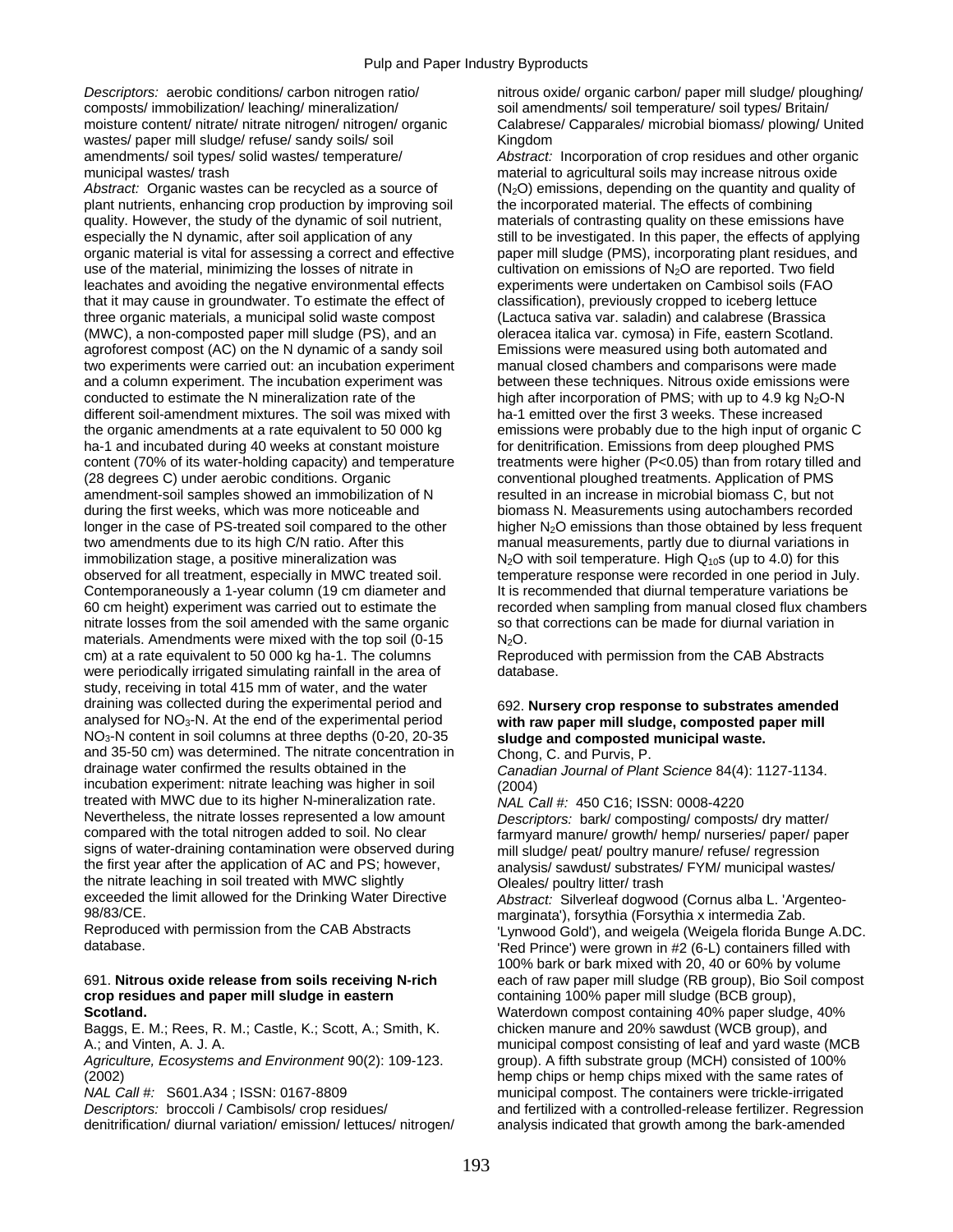groups was highest for dogwood and forsythia with WCB, 694. **Optimization of reed residue substrate formula for**  increasing dramatically and peaking at about the 40% rate **tomato plug seedling production.**  (68 and 94 g plant-1 aboveground dry weight, respectively). Li QianSheng; Bu ChongXing; Ye Jun; Guo ShiRong; and Growth of these species was intermediate with MCB and Li ShiJun BCB and least with RB, increasing to rates >=50% in these *Acta Agriculturae Shanghai* 19(4): 73-75. (2003); ISSN: groups. There was no significant response of dogwood to 1000-3924 RB. Growth of weigela increased equally with WCB and *Descriptors:* growing media/ optimization/ paper mill MCB substrates up to about 40% (117 g plant-1), but was sludge/ plant residues/ porosity/ seedling growth/ seedlings/ not influenced by varying rates of RB and BCB. With the substrates/ tomatoes/ waste utilization/ water holding hemp-amended MCH group, growth of all three species capacity/ water uptake/ potting composts/ rooting media increased to rates >=50% (62, 93, and 116 g plant-1 for *Abstract:* Reed residue substrate, a new local organic dogwood, forsythia and weigela, respectively). Growth of substrate made from solid wastes of paper mill, was<br>the three species over most rates of all substrate groups developed and extended in East China as peat altern was similar to, or exceeded that in 80% bark: 15% peat: 5% for soilless culture and nursery production. Ten formulas topsoil, a proven nursery mix. Aboveground dry weight of based on composted reed residue were used in tomato<br>all three species was positively correlated with soluble plug seedling production and Cornell complex was used all three species was positively correlated with soluble plug seedling production and Cornell complex was used as<br>salts concentrations in the substrates sampled at planting the control. Results showed that the substrate co and on other sampling dates during the season. 75% composted reed residue and 25% vermiculite was the Reproduced with permission from the CAB Abstracts best. This substrate had a 21% aeration porosity, 57% database. water holding capacity, and high water absorbing and

## 693. **Nutrient leaching potential following application of** plants.

Vettorazzo, S. C.; Amaral, F. C. S.; and Chitolina, J. C. *Revista Brasileira de Ciencia do Solo* 25(3): 755-763.

*NAL Call #:* S590 .R44 ; ISSN: 0100-0683 **hardwood sawdust under optimum conditions.** *Descriptors:* acid soils/ application rates/ application to Champagne, P.; Marche, T.; Dinel, H.; Schnitzer, M.; and land/ biomass production/ chemical composition / clay soils/ Paré, T. crop yield/ growth/ leachates/ leaching/ lime/ mineral In: Joint 2002 CSCE/ASCE International Conference on nutrition/ paper mill sludge/ soil composition/ soil fertility/ Environmental Engineering: An International Perspective on Eucalyptus grandis x Eucalyptus urophylla/ land application Environmental Engineering.<br>Abstract: This experiment was carried out under **Niceland Review Niagara Falls, Ont.;** pp. 931-942; 2002. *Abstract:* This experiment was carried out under Niagara Falls, Ont.; pp. 931-942; 2002.<br>greenhouse conditions with soil pots during 210 days, to Notes: Conference code: 65425. Sponsors: Canadian greenhouse conditions with soil pots during 210 days, to evaluate the effect of calcitic paper mill lime-sludge Society for Civil Engineering; ASCE, Environment and application (at the rates 0, 773, 1.547, and 2.320 mg kg-1 Water Resources Institute.; ISBN: 088955532X application (at the rates 0, 773, 1.547, and 2.320 mg kg-1 or respective equivalents to control, 2, 4, and 6 t ha-1), on *Descriptors:* bio-available C/ N/ biostabilization/ chemical composition of soil leachate and its effects on composting/ paper mill sludge/ sawdust/ composting/ eucalypt (Eucalyptus grandis x E. urophylla) growth and concentration (process)/ hardwoods/ optimization/ paper yield. Highest soil leachate pH, SO4, and Na concentrations and pulp mills/ recycling/ sawdust/ spectroscopic analysis/ occurred in the 4 and 6 t ha-1 treatments. Soil leachate bio-available c/ n/ biostabilization/ composted materials/ nitrate concentrations decreased with increasing lime-<br>sludge rate. Soil leachate phosphate remained low (below optimization/ paper mills/ pulp mills/ recycling/ saw dust/ sludge rate. Soil leachate phosphate remained low (below the detection limit) in all treatments until 120 days, while the sludge disposal concentration increased in the lime-sludge treatments at *Abstract:* Recycling of paper mill sludge by means of 210 days (last sampling) in about 600 mg litre-1. Lime- composting is becoming an acceptable practice for sludge decreased leachate Mg concentration, but had no converting organic residues into useful soil amendments, significant effect among rates. Soil leachate Ca, K, B, Cu, while eliminating negative environmental impacts. The main Fe, and Zn did not change significantly for any lime-sludge chemical structures of paper mill sludge composted application rates. The maximum  $NO_3$ , Ca, Mg, K, and Na materials produced by industrial-scale and pilot-scale in-<br>concentrations in the soil leachate occurred at 60 days after vessel processes were investigated in order concentrations in the soil leachate occurred at 60 days after lime-sludge application (leaching equivalent to 1 pore understand the chemical changes occurring during volume), but for pH and SO<sub>4</sub>, the maximum occurred at 210 composting. Chemical and spectroscopic methods were days (leaching equivalent to 4 pore volumes). Lime-sludge used to characterize the composition of the paper mill application decreased the concentration of exchangeable Al sludge composted materials. The spectroscopic data in the soil. Plant diameter growth and dry matter yield were revealed that the major components identified in the paper<br>increased with increasing lime-sludge rate. Beneficial mill sludge were lipids, sterols, lignins, nitr increased with increasing lime-sludge rate. Beneficial effects on mineral nutrition (P, K, Ca, B, and Zn) of eucalyptus were also obtained by the application of 4 and 6 t ha-1 of lime-sludge. the industrial-scale process. By the end of composting, the

developed and extended in East China as peat alternative the control. Results showed that the substrate consisting of retaining capacity which enabled a vigorous growth of the

**papermill lime-sludge to an acidic clay soil.** Reproduced with permission from the CAB Abstracts<br>Vettorazzo S. C.: Amaral E. C. S.: and Chitolina J. C. database.

## (2001) 695. **Optimizing composting of paper mill sludge and**

compounds, and carbohydrates. In the pilot-scale process, organic matter loss was approximately 50% higher than in Reproduced with permission from the CAB Abstracts concentrations of nitrogen-compounds remained relatively<br>database. whereas in the unchanged in the pilot-scale process, whereas in the industrial-scale process, nitrogen-compounds continually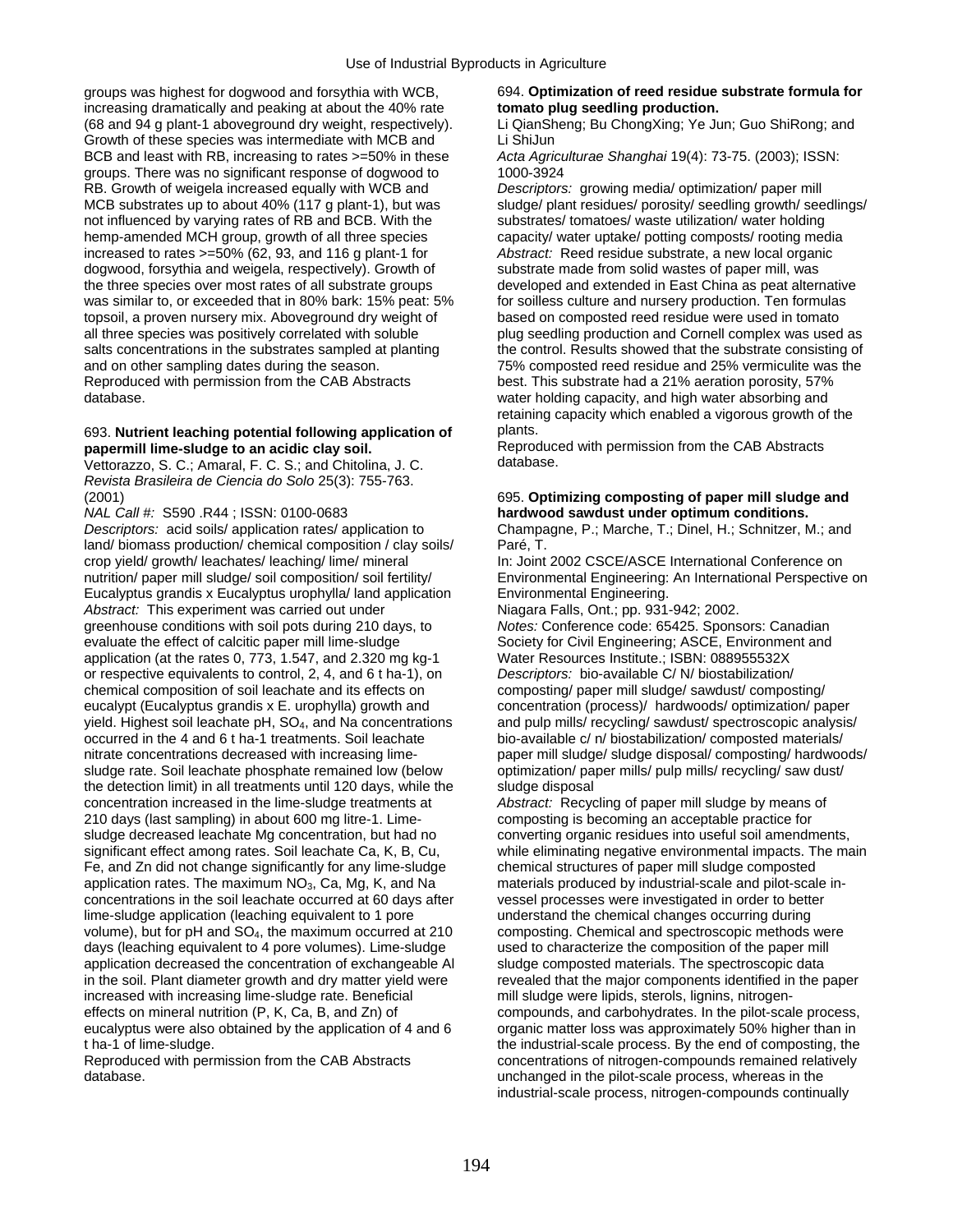decreased indicating that the biochemical transformations exemplified by improved aggregation. of organic matter were not completed. Thus, composting of Reproduced with permission from the CAB Abstracts paper mill sludge can be successfully achieved if key database. operating parameters are optimized to reduce losses of

## 696. **Organic soil amendments: Impacts on snap bean** Nkongolo, N. V.; Caron, J.; Gauthier, F.; and Yamada, M. **quality.** 1092-678X

Cespedes Leon, M. C.; Stone, A.; and Dick, R. P. *Descriptors:* growing media/ growth/ ornamental plants/ *Applied Soil Ecology* 31(3): 199-210. (2006) paper mill sludge/ peat/ perlite/ porosity/ pot plants/ *NAL Call #:* QH541.5.S6 A67: ISSN: 0929-1393 saturated hydraulic conductivity/ sewage sludge/ soil *Descriptors:* aggregates/ application rates/ arylsulfatase/ physical properties/ ornamentals/ physical properties of soil/ beta glucosidase/ bioassays/ biological indicators/ carbon/ potting composts/ rooting media composts/ enzyme activity/ fungal diseases/ hydrolysis/ *Abstract:* Increasing rates (5, 10, 25 and 40% v/v) of 6 incidence/ microbial flora/ organic amendments/ paper mill sources of organic wastes were substituted for peat to sludge/ plant disease control/ plant diseases/ plant assess changes in the physical properties of peat-perlite pathogenic fungi/ plant pathogens/ root rots/ sandy loam substrates and investigate the relationship between plant soils/ soil amendments/ soil enzymes/ soil fertility/ soil response and these properties. Wastes were either fresh or properties/ soil types/ suppression/ temporal variation/ composted bio-filter sludge (FBF and CBF), sewage sludge arylsulphatase/ beans Phaseolus/ green bean/ microbial (FSS and CSS), and de-inked paper sludge (FDP and biomass/ microflora/ Peronosporomycetes/ CDP). Geranium plants (Pelagornium x hortorum cv. Orbit phytopathogens/ Saprolegniaceae/ snap bean/ soil quality/ Hot Pink) were grown in the substrates. Growing media Straminipila/ United States of America saturated hydraulic conductivity (K<sub>s</sub>), air-filled porosity (f<sub>a</sub>), and relative quasity (D<sub>s</sub>/D<sub>o</sub>) all and *Abstract:* Common root rot (causal agent Aphanomyes pore tortuosity (ta *Abstract: Common root rot (causal agent Aphanomyes* pore tortuosity ( tau ), and relative gas diffusivity (D<sub>s</sub>/D<sub>o</sub>) all euteiches) [Aphanomyces euteiches] is a major disease of increased linearly as the rate of organic commercially grown snap bean (Phaseolus vulgaris L.). Geranium plant height (PHT), shoot dry mass (SDM) and Organic amendments hold potential to suppress plant root dry mass (RDM) were either linearly or quadratically diseases, which may be due to changes in soil biology and decreased as the amount of waste increased in the other soil properties. The objective of this study was to substrates. During both growing seasons, geranium SDM determine the potential of paper-mill residual by-products to and RDM were either linearly or quadratically correlated suppress common root rot of snap bean in relation to soil with  $D_s/D_o$  and tau . Organic waste types and their rate of properties. The study was done on soil (Plainfield sandy application strongly affected the aeration sta properties. The study was done on soil (Plainfield sandy loam, Hancock, WI) from a field trial comparing annual substrates.  $D_s/D_o$  and tau better expressed the applications of fresh paper-mill residuals (0, 22 or 33 dry relationship between plant growth and the physical applications of fresh paper-mill residuals (0, 22 or 33 dry Mg ha-1) or composted paper-mill residuals (0, 38 or 78 dry conditions of the root zone. Mg ha-1). Soil was removed from each treatment that had Reproduced with permission from the CAB Abstracts been in place 3 years in April 2001 (1 year after last database. amendment) and on September 2001 (4 months after last amendment) and brought to the laboratory. Soils were 698. Outlook for the production of organic fertilizers incubated at field moisture content (25 degrees C) and **from pulp and paper industrial waste.**  periodically bioassayed with bean seedlings (9, 44, 84, 106, Sidorenko, O. D. 137, 225 or 270 days after removal from the field) for snap *Agrokhimiya* 6: 64-65. (2003); ISSN: 0002-1881 bean root rot. Soils were sampled on the same day as the *Descriptors:* animal manures/ cattle dung/ cellulose/ root rot bioassay and assayed for beta -glucosidase, cellulosic wastes/ fermentation/ fertilizers/ industrial wastes/<br>arylsulfatase and fluorescein diacetate hydrolysis activities organic fertilizers/ paper/ paper mill slu  $(FDA)$ , microbial biomass-C (MB<sub>C</sub>) (by chloroform industry/ wastes/ paper industry fumigation), water stable aggregation, and total C. There *Abstract:* Methods of processing fumigation), water stable aggregation, and total C. There *Abstract:* Methods of processing paper and cellulose waste between the field amendment treatments. The unamended fermentation with the aid of bird droppings and cattle field soil had high levels of disease incidence throughout manure.<br>the experiment but disease incidence tended to decrease Reprodu over time in amended soils. The disease was suppressed database. by both fresh and composted paper-mill residuals, but the composted residuals at high rates had the lowest disease  $699$ . **Paper mill residuals and compost effects on** incidence (<40%) and produced healthiest plants. Root rot **particulate organic matter and related soil function** 

### nitrogen. 697. **Organic wastes for improving soil physical**  properties and enhancing plant growth in container **substrates.**

**common root rot (Aphanomyes euteiches) and soil** *Journal of Crop Production* 3(1): 97-112. (2000); ISSN:

increased linearly as the rate of organic wastes increased.

organic fertilizers/ paper/ paper mill sludge/ pulp and paper

for use as fertilizers are briefly described. They include

Reproduced with permission from the CAB Abstracts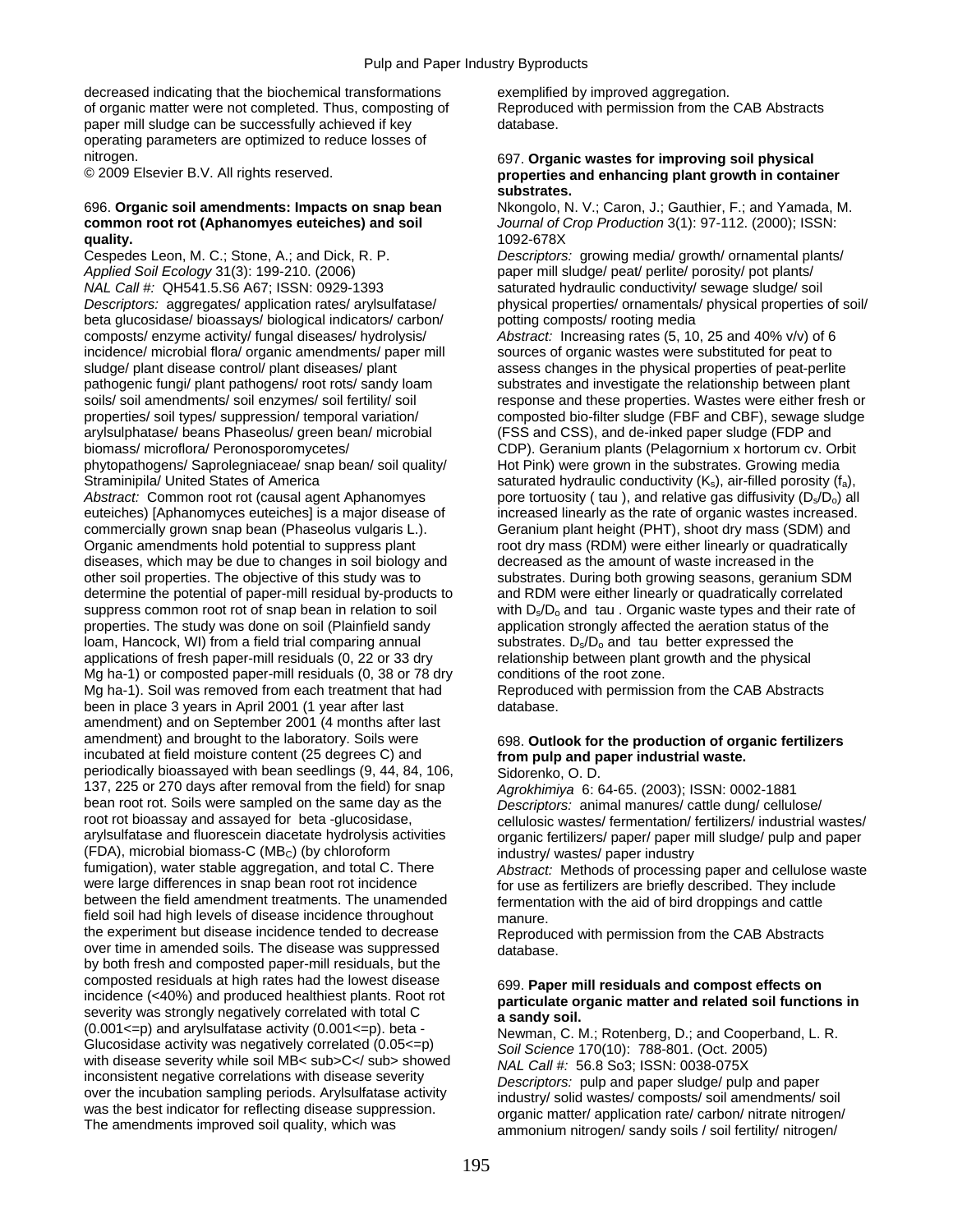crop production/ crop rotation/ Solanum tuberosum/ types/ waste utilization/ Britain/ green bean/ kraft mill potatoes/ Phaseolus vulgaris/ Cucumis sativus/ cucumbers/ effluent/ organic matter in soil/ snap bean/ United Kingdom paper mill residuals/ particulate organic matter **Abstract:** Results are presented from a field trial This citation is from AGRICOLA. investigating the use of Gault Clay and potentially soil

*Journal of Environmental Quality* 31(6): 2086-2095. (2002) *NAL Call #:* QH540.J6; ISSN: 0047-2425 substrates however, the sludge seemed to sequester N *Descriptors:* available water/ carbon/ composting/ from the substrates reducing yield substantially on the composts/ crop production/ Fortisols/ irrigation/ irrigation **composition** composts/ crop production/ Fortisols/ i composts/ crop production/ Entisols/ irrigation/ irrigation requirements/ irrigation water/ paper mill sludge/ plant nutrients, which may have exacerbated the P deficiency in water relations/ potatoes/ soil amendments/ soil organic the Gault Clay. Also, Gault Clay proved difficult to cultivate matter/ soil physical properties/ soil types/ soil water in wet autumn conditions. Crop performance was superior content/ waste management/ waste utilization/ water on the soil forming material probably because it did not stay<br>holding capacity/ organic matter in soil/ physical properties waterlogged for so long and the beans became i holding capacity/ organic matter in soil/ physical properties of soil/ United States of America/ watering with Rhizobium bacteria so lack of N wasn't such a factor<br>Abstract: Use of organic byproducts as soil amendments in compared to the Gault Clay. *Abstract:* Use of organic byproducts as soil amendments in compared to the Gault Clay.<br>agricultural production exemplifies a strategy for converting Reproduced with permission from the CAB Abstracts agricultural production exemplifies a strategy for converting Reproduce<br>wastes to resources. The overall objective of this research database. wastes to resources. The overall objective of this research was to evaluate the short- and intermediate-term effects of repeatedly amending sandy soil (Typic Udipsamment) with 702. **Paper mill sludge composting and compost**  paper mill residuals (PMR) and composted PMR in a **utilization.**  vegetable rotation in Wisconsin's Central Sands Evanylo, G. K. and Daniels, W. L. (Wisconsin, USA). Specifically, we investigated the effects *Compost Science and Utilization* 72(2): 30-39. (1999) of PMR and composted PMR on total soil C and related *NAL Call #:* TD796.5.C58 ; ISSN: 1065-657X these to changes in water-holding capacity and plant- *Descriptors:* chemical properties/ composting/ composts/ available water (PAW). Amendment effects on irrigation dry matter/ growing media/ growth/ nutrients/ organic requirements were estimated with a simple soil water wastes/ paper mill sludge/ radishes/ sludges/ utilization/ balance model. The experimental design was replicated Capparales/ green bean/ potting composts/ rooting media/ five times as a randomized complete block with four organic snap bean/ United States of America<br>amendments: raw PMR, PMR composted alone, PMR *Abstract:* The potential for compostin composted with bark (PMRB), and peat applied at two rates and a nonamended control. All amended treatments assessed and the suitability of the finished product as a significantly increased total soil C relative to the potting soil substitute was evaluated. Composting nonamended control following applications in 1998 and treatments were: (1) PMS with no supplemental N (control), 1999. One year following the second serial amendment, all (2) PMS + 15 kg N/t PMS (dry weight), and (3) PMS + 30 PMR treatments increased PAW by 5 to 45% relative to the kg N/t PMS (dry weight). Composting was conducted for control. There was a significant positive linear relationship 129 days and treatment effects were evaluated by windrow between total soil C and PAW. All amended treatments temperature trends. A container plant growth study reduced the average amount of irrigation water required for employing various particle size fractions and proportions of reduction in irrigation requirements with more carbon capability of the compost to support growth of radish added. The cumulative effects of repeated additions of (Raphanus sativus), snap bean (Phaseolus vulgaris), PMRB suggest that certain composts might sustain marigold (Tagetes erecta), and green pepper (Capsicum elevated PAW and reduce irrigation requirements beyond sp.). Windrow temperatures were lower with no

# performance of field beans on a site restored with

Proceedings of the 7th International Conference of the

*Descriptors:* arable farming/ clay soils/ crop yield/ growth/ less dry matter produced by all plants except green pepper, inoculation/ landfills/ nitrogen/ pulp mill effluent/ whose higher nutrient needs were supplied better by<br>
reclamation/ soil amendments/ soil organic matter/ soil compost than the commercial potting medium alone. reclamation/ soil amendments/ soil organic matter/ soil

forming materials in the restoration of a Landfill site at 700. **Paper mill residuals and compost effects on soil** Small Dole, West Sussex, UK to arable agriculture. Tertiary **carbon and physical properties. paper mill sludge was investigated as a substrate**<br>
Foley, B. J. and Cooperband, L. R. **paper in the and a substrate and properties** and a substrate amendment, with field beans as the cro amendment, with field beans as the crop. After one year the paper mill sludge had improved the organic content of both

Abstract: The potential for composting combined primary and secondary dewatered paper mill sludge (PMS) was potato production by 4 to 30% and the number of irrigation the control PMS compost and a commercial potting medium<br>events by 10 to 90%. There was a clear trend of greater (Promixtm) was conducted in a greenhouse to assess (Promixtm) was conducted in a greenhouse to assess the one year. supplemental N than with the N additions during the initial Reproduced with permission from the CAB Abstracts three weeks and were higher with increasing N rate during database. **the last month of composting, which indicated that the** database. unamended sludge may have been N-limited for maximum 701. **Paper mill sludge as a soil amendment: The** biological activity. Reduced temperatures in the high N **Gault Clay. Clay. Example 20 and 1** may have been induced by ammonia toxicity. However, Sellers, G. and Cook, H. F. cured compost chemical properties and stability were not In: Land reclamation: extending the boundaries.<br>Proceedings of the 7th International Conference of the compost. The lower amount of plant-available water and International Affiliation of Land Reclamationists.Runcorn, greater amounts of plant-available nutrients supplied by the UK.); 193 -200; 2003.<br>
Descriptors: arable farming/ clay soils/ crop vield/ growth/ less dry matter produced by all plants except green pepper.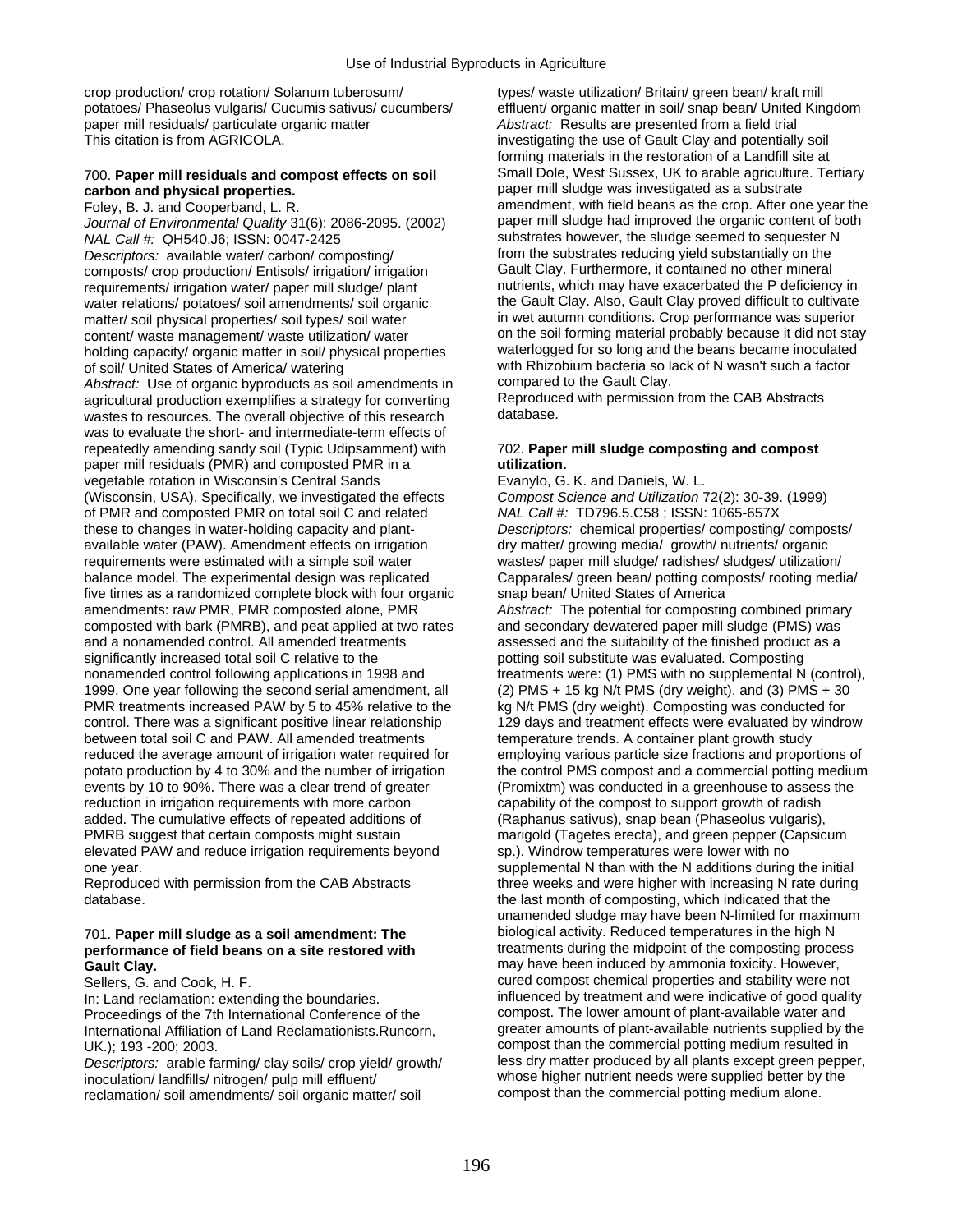Therefore, the paper mill sludge compost may best be used *Descriptors:* agronomy / bacteria/ biomass/ crops/ as an organic fertilizer, soil amendment, or supplemental effluents/ environmental impact/ enzymes/ fertilizers/ nutrient source for potting media, rather than as a potting biosolids/ paper and pulp mills/ agronomy/ bacteria/ medium alone. biomass/ farm crops/ fertilizers/ paper mills/ pollution/

Reproduced with permission from the CAB Abstracts sludge

*Progress in Paper Recycling* 7(3): 54-59. (1998); ISSN:

*Notes:* Chapter Number: Appleton, WI, United States. *Descriptors:* agriculture/ composting/ land reclamation/ have been evaluated since 1997 in field experiments in paper and pulp mills/ recycling/ paper mill sludge/ paper mill

*Abstract:* The paper deals with new trends in the disposal wet basis, and compared to mineral fertilizer treatments and recycling of paper mill sludge. Today the situation with and to a control without any fertilizer and PMS. Results<br>naper mill sludge recycling is changed and ever increasing indicated that PMS applied alone significantl paper mill sludge recycling is changed and ever increasing indicated that PMS applied alone significantly increased<br>amount of it is either put back into the production of paper corn and barley yields, compared to the contr amount of it is either put back into the production of paper corn and barley yields, compared to the control treatment or otherwise being utilized. It is noted that sludges from Lower effects were observed on soya bean. Co or otherwise being utilized. It is noted that sludges from Lower effects were observed on soya bean. Corn and<br>paper mills which typically have excellent moisture holding barley highest yields were obtained when PMS were paper mills which typically have excellent moisture holding barley highest yields were obtained when PMS were<br>175% or properties and also are a significant source of organic combined with reduced fertilizer rates (50% to properties and also are a significant source of organic © 2009 Elsevier B.V. All rights reserved. on corn and barley yields were mainly due to their high

organic compound/ tannin/ chemical interaction/ chemical<br>modification/ heavy metal removal/ paper industry/ sludge/ considered safe for use in agriculture when they meet<br>environmental standards. Due to their high nutrient

soil/ thermodynamics<br>
Abstract: Paper mill sludge (characterized by 29.0% of<br>
organic authorities and organic amendments for a sustainable<br>
and 71.0% of inorganic substances such as kaolinite and<br>
carbonates) was studied i evaluate its effects on soil capability for retaining heavy metals. Attention was focused on cadmium and lead 706. **Paper mill waste mixed with compost and other**<br>
sorption and two parameters were investigated, the contact **ingredients as container nursery substrates.** sorption and two parameters were investigated, the contact **ingredieneral intervals** as container time of paper mill sludge-soil mixture and the paper mill Chong. C. time of paper mill sludge-soil mixture and the paper mill Chong, C.<br>sludge-soil ratio in the mixture. Results showed that paper Compost Science and Utilization 11(1): 16-26. (2003) sludge-soil ratio in the mixture. Results showed that paper *Compost Science and Utilization* 11(1): 16-26. (2003) mill sludge and soil interact to form 'new' sorbing sites. *NAL Call #:* TD796.5.C58 ; ISSN: 1065-657X Taking into account sorption results of lead, the retention of *Descriptors:* bulk density/ composting<br>which by soil is substantially increased by sludge addition paper mill sludge/ porosity/ Oleales which by soil is substantially increased by sludge addition, paper mill sludge/ porosity/ Oleales<br>can highlight this modification. Also, the amount of sorbed and abstract: Growth performance of container-grown can highlight this modification. Also, the amount of sorbed *Abstract:* Growth performance of container-grown cadmium was increased by sludge addition. © 2003<br>Elsevier Science B.V. All rights reserved. © 2009 Elsevier B.V. All rights reserved. **opulifolius L.), and weigela (Weigela florida (Bunge)** A. DC.

database. *Abstract:* Environmental technologies in paper industry are recognized as important tools in water pollution control and 703. **Paper mill sludge: Heedstock for tomorrow.** generate high quantities of paper mill sludges (PMS). Large Glenn, J.<br>PMS volumes has been used more and more in agriculture<br>Progress in Paper Recycling 7(3): 54-59. (1998): ISSN: for almost five years in the province of Québec, reducing 10611452 [00297].<br>
Notes: Chapter Number: Appleton, WI. United States. The agronomic potential and environmental impacts of PMS wastes/ sludge disposal<br>Abstract: The paper deals with new trends in the disposal wet basis, and compared to mineral fertilizer treatments matter are well suited for use in both land reclamation and NPKMg) leading to higher yields than those obtained with a agriculture by means of composting and other operations. complete fertilizer application (100% NPKMg). PMS effects nutrient contents and efficiency and also to their significant effect on soil properties. PMS significantly increased soil 704. **Paper mill sludge-soil mixture: Kinetic and**  thermodynamic tests of cadmium and lead sorption<br>
capability.<br>
Battaglia, A.; Calace, N.; Nardi, E.; Petronio, B. M.; and<br>
Pietroletti, M.<br>
Microchamical Journal 75(2): 97-102 (2003): ISSN:<br>
Microchamical Journal 75(2): 97 Microchemical Journal 75(2): 97-102. (2003); ISSN:<br>
0026265X [MICJA].<br>
Notes: doi: 10.1016/S0026-265X(03)00074-2.<br>
Descriptors: cadmium/ lead/ paper mill sludge/ soil<br>
sorption/ aluminum silicate/ cadmium/ carbonic acid<br>
d

intermedia Zab 'Lynwood'), ninebark (Physocarpus 'Variegata Nana') were evaluated in 20 waste-derived To b. Paper mill sludges (biosolids) applications in<br>
agriculture: Agronomic and environmental impacts.<br>
N'Dayegamiye, A.; Huard, S.; and Thibault, Y.<br>
In: International Environmental Conference.<br>
and sand (PTS group), and Montreal, QC; pp. 651-656; 2002.<br>Montreal, QC; pp. 651-656; 2002. binary and quaternary mixtures with compost instead of<br>
Notes: Conference code: 61664<br>
Sponsors: TABBL: NCASL: BABTAC: ESDA<br> **BRACE CONFERENCE CONFERENCE CONFERENCE CONFERENCE CONFERENCE CONFERENCE CONFERENCE CONFERENCE CO** Sponsors: TAPPI; NCASI; PAPTAC; FSDA. exceptions, top dry weights of all four specturely). With few Sponsors: TAPPI; NCASI; PAPTAC; FSDA. exceptions, top dry weights of all four species increased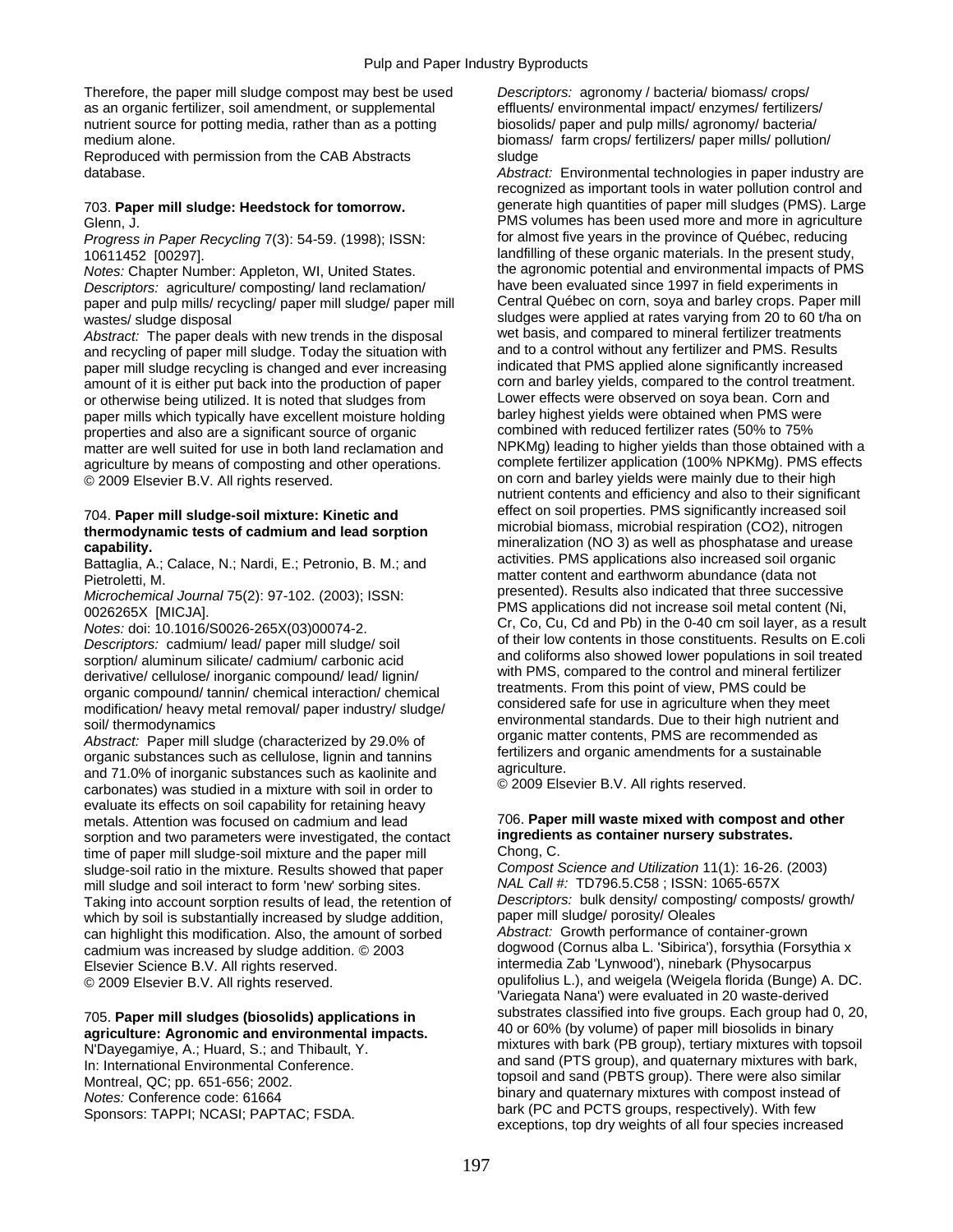(linear or curvilinear responses) with increasing rate of was greater in 1998 than in 1999. Grain analysis showed biosolids, and were higher in the compost-amended PC an increase in N, phosphorus (P), potassium (K), and PCTS (forsythia, 72-99 g/plant, range over all rates of magnesium (Mg), zinc (Zn), manganese (Mn), and boron biosolids; ninebark, 97-116; dogwood, 45-60; and weigela, (B) concentrations in the year after application of sludge. 18-25) than in bark-amended PB and PBTS (forsythia, 26- Also, stover concentrations of copper (Cu) and B were 71; ninebark, 32-80; dogwood, 33-56; and weigela, 7.7-18) greater in the second growing season than in the first year. substrates. Top dry weights in a control nursery mix Soil analysis showed a decrease in nitrate and calcium (Ca) (80:15:5 by vol bark:peat:topsoil) used by nurseries were: concentrations with addition paper sludge in 1998. In 1999, forsythia, 70; ninebark, 110; dogwood, 51; and weigela, 48. nitrate and Ca concentrations did not vary with addition of While none of the weigela plants attained size comparable paper sludge. Soil cation exchange capacity was greater in to that of the control, top dry weights of other species 1999 than in 1998, with the base saturation being reached or exceeded their control counterparts in PC and dominated by Ca. Soil pH was 7.0 in 1998 and 7.2 in 1999. PCTS substrates over most or all rates of biosolids (all Adding paper sludge did not increase soil organic matter, (forsythia and dogwood); and in PTS with the highest rate additions of paper sludge to soil added some nutrients to of biosolids (forsythia, 91; and ninebark, 140). Higher the crop and did not suppress corn yields.<br>
retention of nutrients in the substrates and/or more This citation is from AGRICOLA. retention of nutrients in the substrates and/or more favorable bulk densities and air-filled porosities, primarily due to the biosolids, contributed to increased growth and/or 709. **Paper sludges as soil conditioners.**  foliar nutrient status of the plants.<br>
Reproduced with permission from the CAB Abstracts<br>
Handbook of Soil Condi

## **soil: Effects on growth of rye grass. sludges** / soil conditioners

*Communications in Soil Science and Plant Analysis* and amendments for agricultural, horticultural and

*Descriptors:* acid soils/ liming materials/ paper mill sludge/ sludge production and disposal methods in paper

as a soil amendment to a tropical acid soil (typic and provid and organic compounds, decay patterns, nitrogen<br>Kandiudult). Ryegrass (Lolium perenne) was grown under availability, availability of other plant nutrients, sali greenhouse conditions. Amendments were applied at rates sodicity. Plant responses to paper sludge and other to attain target pH values of 5.5, 6.0, and 6.5. Paper pulp lignocellulosic amendments are reviewed.<br>
and lime were equally effective in increasing dry matter Reproduced with permission from the CAB Abstracts and lime were equally effective in increasing dry matter production. Similar to lime, paper pulp provided high database. calcium (Ca) inputs and alleviated aluminum (Al) and manganese (Mn) toxicity. It is concluded that paper pulp 710. **Papermill biosolid and hog manure compost affect**<br>
can be applied to a tropical acid soil as a lime substitute. **Short-term biological activity and crop vield** Reproduced with permission from the CAB Abstracts **soil.** 

### 708. Paper sludge as a soil amendment for production **of corn.** *Descriptors:* acid phosphatase/ beta galactosidase/ beta

*Descriptors:* Zea mays / corn/ soil amendments/ pulp and types/ urease/ wheat/ acid phosphomonoesterase/ paper industry/ industrial wastes/ grain yield/ fertilizer microbial biomass/ microflora application/ nitrogen fertilizers/ nutrient uptake/ nutrient *Abstract:* Soils used for intensive vegetable production content/ soil fertility/ plant growth/ dry matter accumulation/ often become depleted in their organic matter content, and ammonium compound **consequently low in their microbial activity**. Papermill

*Abstract:* To evaluate paper sludge as a soil amendment sludge compost may be an efficient way to improve the for the production of corn (Zea mays indentata Bailey biological activity of these soils. An experiment was ini 'Pioneer 35N05'), sludge was added to field plots (0 to 448 to determine the effects of a co-composted papermill Mg wet mass ha(-1) in 112 Mg units) in May 1998 and was sludge and hog manure (PHC), applied alone or in incorporated into the top 15-cm of soil. No sludge was combination with mineral fertilizers (MF), on several applied in the second year of cropping (1999). In 1998 and biochemical properties and crop yield of a Bevin loamy 1999, nitrogen (N) was added at 200 or 400 kg ha(-1) as sand (Orthic Humo-Ferric Podzol) located at Saint-Ubalde, ammonium nitrate. Grain or stover yields in 1998 or 1999 province of Quebec, Canada. The PHC was applied in the were not affected by the addition of paper sludge. Grain spring of 1997 at rates of 0, 11.5, 23 and 34.5 Mg dry yields did not differ between years, but stover production weight ha-1, with and without MF equivalent to 150 N-200

species); in PB and PBTS with 40-60% of biosolids which averaged 2.5%. Results from this study indicated that

Reproduced with permission from the CAB Abstracts *Handbook of Soil Conditioners: Substances that Enhance*  the Physical Properties of Soil: 97-118. (1998) *NAL Call #:* S661.7.H35 1998 707. **Paper pulp as an amendment to a tropical acid** *Descriptors:* amendments/ paper mill sludge/ properties/ Nkana, J. C. V.; Tack, F. M. G.; and Verloo, M. G. *Abstract:* The use of paper mill sludges as soil conditioners 29(9/10): 1329-1340. (1998) silvicultural applications is reviewed. Pulping and bleaching *NAL Call #:* S590.C63; ISSN: 0010-3624 processes and sludge production are described. Current soil amendments/ soil ph/ ultisols manufacture are outlined. The characteristics of paper mill *Abstract:* Paper pulp was evaluated, with reference to lime, sludge are described: physical properties, pH, heavy metals availability, availability of other plant nutrients, salinity and

# short-term biological activity and crop yield of a sandy

Lalande, R.; Gagnon, B.; and Simard, R. R. *Canadian Journal of Soil Science* 83(4): 353-362. (2003)

O' Brien, T. A.; Herbert, S. J.; and Barker, A. V. Glucosidase/ biological activity in soil/ carbon / composts/ *Communications in Soil Science and Plant Analysis* 34(15- crop yield/ enzyme activity/ fertilizers/ fluorescein/ microbial 16): 2229-2241. (Sept. 2003) flora/ mineralization/ nutrient uptake/ paper mill sludge/ pig *NAL Call #:* S590.C63; ISSN: 0010-3624 manure/ Podzols/ potatoes/ sandy soils/ soil enzymes/ soil

biological activity of these soils. An experiment was initiated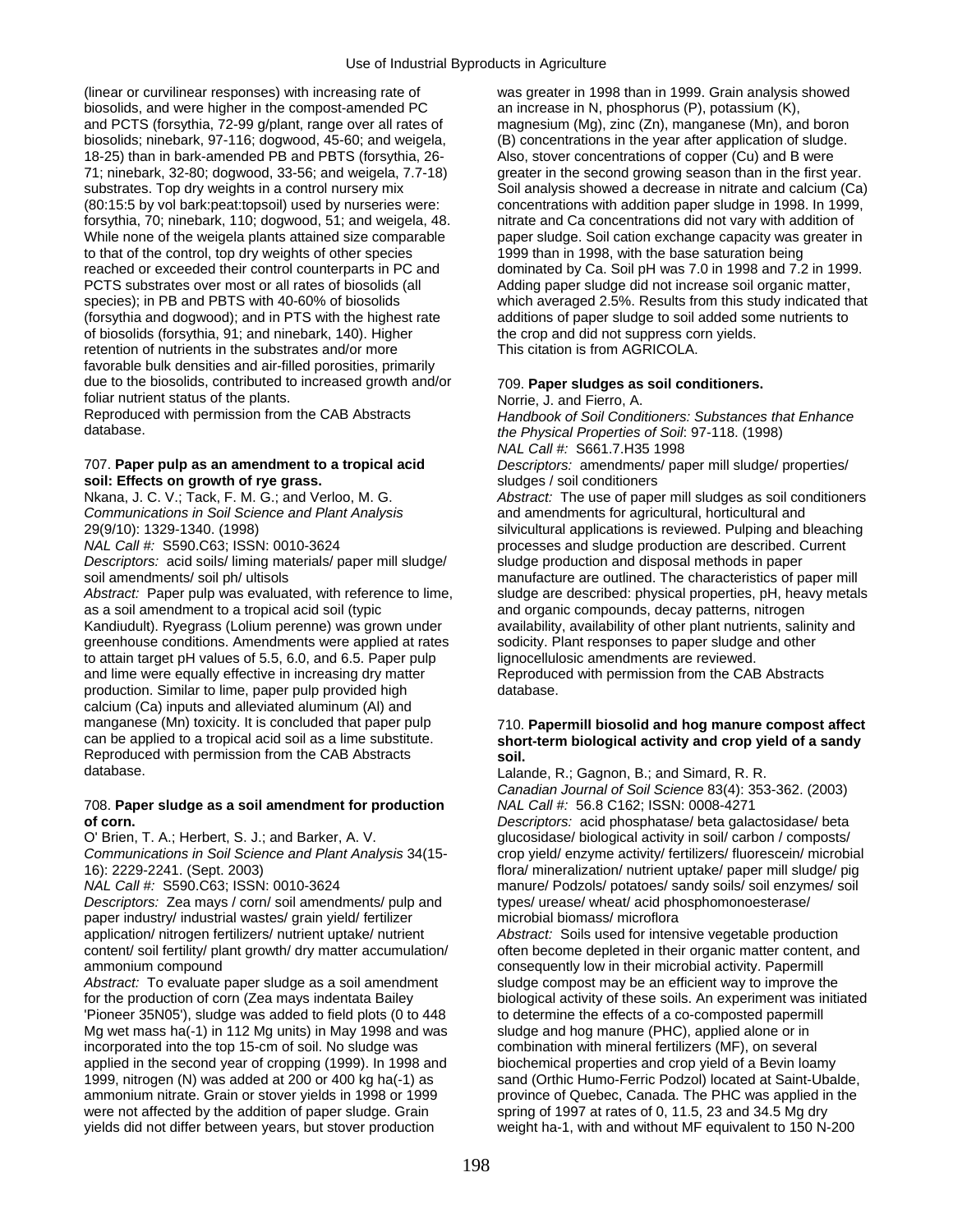P2O5-200 K2O kg ha-1. Potatoes (Solanum tuberosum L.) 712. **Pelletized chicken litter as a nutrient source for**  were planted the first year and the residual effect of PHC **pine establishment in the Georgia coastal plain.**  was evaluated on a spring wheat (Triticum aestivum L.) Bush, P B; Merka, W C; and Morris, L A, SRS 20 USDA crop in 1998. Enzymatic activity of beta -qlucosidase, beta  $\overline{\phantom{a}}$  Forest Service, 1998. 427-432. crop in 1998. Enzymatic activity of beta -glucosidase, beta -galactosidase, acid phosphatase, urease and fluorescein *Descriptors:* costs/ forest plantations/ forest soils/ diacetate hydrolysis, microbial biomass C (MBC) and CO<sub>2</sub>- increment/ paper mill sludge/ phosphorus fertilizers/ poultry C release in incubation were measured throughout both manure/ soil amendments/ sulfate pulping/ costings/ kraft growing seasons. Application of 11.5 Mg ha-1 of PHC process/ kraft pulping/ phosphate fertilizers/ poultry litter/ resulted in the highest enzymatic activities and MBC, sulphate pulping/ United States of America representing a mean increase of respectively 30 and 55% *Abstract:* The chicken litter was evaluated as a potential over the control. Addition of MF to PHC resulted in a phosphorus source for loblolly pine (Pinus taeda). Additions greater increase in enzyme activities (12-18%) than PHC of primary sludge from a kraft paper mill stabilized the<br>alone but had little effect on MBC. Generally, enzyme poultry manure with a high carbon:nitrogen ratio; such activities and MBC decreased in the second season. The mixtures have potential as slow-release nutrient sources. carbon mineralization potential was low, indicating that the Litter application cost \$9.25/acre vs \$29/acre for composted material was relatively stable. The addition of diammonium phosphate. 11.5 Mg PHC ha-1 produced the highest marketable potato Reproduced with permission from the CAB Abstracts tuber yield with (34 Mg ha-1) or without (27 Mg ha-1) database. fertilizer supplement, whereas the highest wheat grain yield was obtained with the 23 Mg PHC ha-1 level in the 713. **Physical properties of paper sludge-amended**  following season. When PHC was added at 11.5 Mg ha-1, it **media used for evergreen shrub production.** markedly improved soil biochemical properties and potato Tripepi, Robert R. and George, Mary W. crop yield whereas the 34.5 Mg ha-1 level was excessive. In: 98th Annual International Conference of the American Reproduced with permission from the CAB Abstracts Society for Horticultural Science.Sacramento, California, database. USA.); Vol. 36(3).; pp. 499; 2001.

## **chemical properties.** sanitation/ coniferopsida: gymnosperms, plants,

*Journal of Environmental Quality* 36(6): 1704-1714. (2007) *NAL Call #:* QH540.J6; ISSN: 0047-2425 angiosperms, dicots, plants, spermatophytes, vascular

rates/ bioavailability/ bulk density/ carbon/ carbon nitrogen ornamental culture/ evergreen shrub productivity<br>
ratio/ electrical conductivity/ heavy metals/ hydraulic abstract/ meeting poster ratio/ electrical conductivity/ heavy metals/ hydraulic abstract/ meeting poster<br>conductivity/ infiltration/ organic amendments/ paper mill abstract: De-inked paper sludge from a newsprint mill was conductivity/ infiltration/ organic amendments/ paper mill **Abstract:** De-inked paper sludge from a newsprint mill v<br>sludge/ soil chemical properties/ soil ph/ soil physical evaluated as a substitute for softwood bark in c sludge/ soil chemical properties/ soil ph/ soil physical evaluated as a substitute for softwood bark in container<br>properties/ soil structure/ soil types/ soil water content/ media. Rooted cuttings of 'Youngstown' juniper ( properties/ soil structure/ soil types/ soil water content/

benefits to the soil system. The purpose of this study was to  $40\%$ , 60%, 80%, or 90% paper sludge and 80%, 60%, A<br>guantify the effects of a high C/N ratio (C/N=100) de-inked 40%, 20%, 0%, or 0%, bark, respectively, (by v quantify the effects of a high C/N ratio (C/N=100) de-inked 40%, 20%, 0%, or 0%, bark, respectively, (by volume). All<br>PR on soil physical and chemical properties, including soil mixes contained 10% sand and 10% peat moss, PB on soil physical and chemical properties, including soil mixes contained 10% sand and 10% peat moss, except for<br>bulk density, infiltration rates, wet aggregate stability, total the 90% mix, which lacked peat moss. Initi bulk density, infiltration rates, wet aggregate stability, total the 90% mix, which lacked peat moss. Initial bulk density<br>soil carbon, and heavy metal concentrations. Four rates of aeration, water-holding capacity, and to soil carbon, and heavy metal concentrations. Four rates of aeration, water-holding capacity, and total porosity we<br>PB (0, 50, 100, and 150 Mg ha-1) were applied annually. The measured for all media. Final aeration, water-h PB (0, 50, 100, and 150 Mg ha-1) were applied annually, measured for all media. Final aeration, water-holding<br>for up to 3 yr, on four agricultural soils in Ontario. Canada. Capacity, and total porosity were also measured a for up to 3 yr, on four agricultural soils in Ontario, Canada. capacity, and total porosity were also measured after plants<br>Decreases in soil bulk density between 0.27 and 0.35 g cm-grew in the media for 19 weeks. The heig Decreases in soil bulk density between 0.27 and 0.35 g cm-3, relative to the nonamended treatment, were observed in mix columns in 16 randomly selected pots for each medium soils receiving PB treatments over 3 yr. Total soil carbon were measured during the second and nineteenth weeks to increased within 1 yr on PB-amended soils planted to determine if the volume of the growth medium had increased within 1 yr on PB-amended soils planted to determine if the volume of the growth medium had<br>sovbeans but not on soils planted to corn. Hydraulic changed. The mix made with 90% paper sludge was soybeans but not on soils planted to corn. Hydraulic changed. The mix made with 90% paper sludge was<br>conductivities (K<sub>io</sub>) were greater in all soils receiving PR apprxeg23% lighter than the control medium that contained conductivities ( $K_{fs}$ ) were greater in all soils receiving PB apprxeq23% lighter than the control medium that contained<br>amendments relative to the nonamended treatment 80% bark (control). Initial aeration, water-holding amendments relative to the nonamended treatment 80% bark (control). Initial aeration, water-holding capacit<br>throughout the study. Other properties measured, such as and total porosity of paper sludge-amended mixes were throughout the study. Other properties measured, such as and total porosity of paper sludge-amended mixes were<br>
pH and electrical conductivity, were relatively unchanged significantly higher than those of the control, and pH and electrical conductivity, were relatively unchanged significantly higher than those of the control, and aeration of the control, and aeration of the control, and aeration of the some increases in the 90% sludge mix w after 2 yr of PB applications. While some increases in the 90% sludge mix was over 2.5-fold higher than that  $\frac{1}{2}$  heavy metal accumulation occurred, there were no clear the control mix. Potting mixes made with 60% or heavy metal accumulation occurred, there were no clear the control mix. Potting mixes made with 60% or more<br>trends observed at any of the sites related to PB rates. The paper sludge shrunk by 5% or more in volume during th trends observed at any of the sites related to PB rates. The paper sludge shrunk by 5% or more in volume during the paper sludge mix results of this study provide support to the idea that annual experiment. In fact, the vo results of this study provide support to the idea that annual experiment. In fact, the volume of the 90% sludge mix<br>applications of PB can add significantly to the stability of shrunk by almost 13% during the 17-week measu applications of PB can add significantly to the stability of soil structure. **period.** This study demonstrated that paper sludge-

poultry manure with a high carbon:nitrogen ratio; such

*NAL Call #:* SB1.H6

711. **Papermill biosolids effect on soil physical and** *Descriptors:* horticulture: agriculture/ waste management:

Price, G. W. and Voroney, R. P. Spermatophytes, vascular plants/ ericaceae: angiosperms, Price, G. W. and Voroney, R. P. Spermatophytes, vascular plants/ rosaceae: angiosperms, claurnal of Fnyironmental Quality 36(6): 1704 *Descriptors:* aggregates/ agricultural soils/ application plants/ de-inked paper sludge container media: equipment, rates/ bioavailability/ bulk density/ carbon/ carbon nitrogen promamental culture/ evergreen shrub produc

soyabeans/ waste utilization/ chemical properties of soil/ horizontalis), Fraser photinia (Photinia x fraseri), and 'PJM' rhododendron (Rhododendron) were planted in 3-L plastic Abstract: Papermill biosolids (PB) can provide multiple pots that contained potting media amended with 0%, 20%,<br>henefits to the soil system. The purpose of this study was to 40%, 60%, 80%, or 90% paper sludge and 80%, 60%, Reproduced with permission from the CAB Abstracts amended media were light in weight and well aerated, but database. their volume also shrunk in proportion to the amount paper used in the mix.

© Thomson Reuters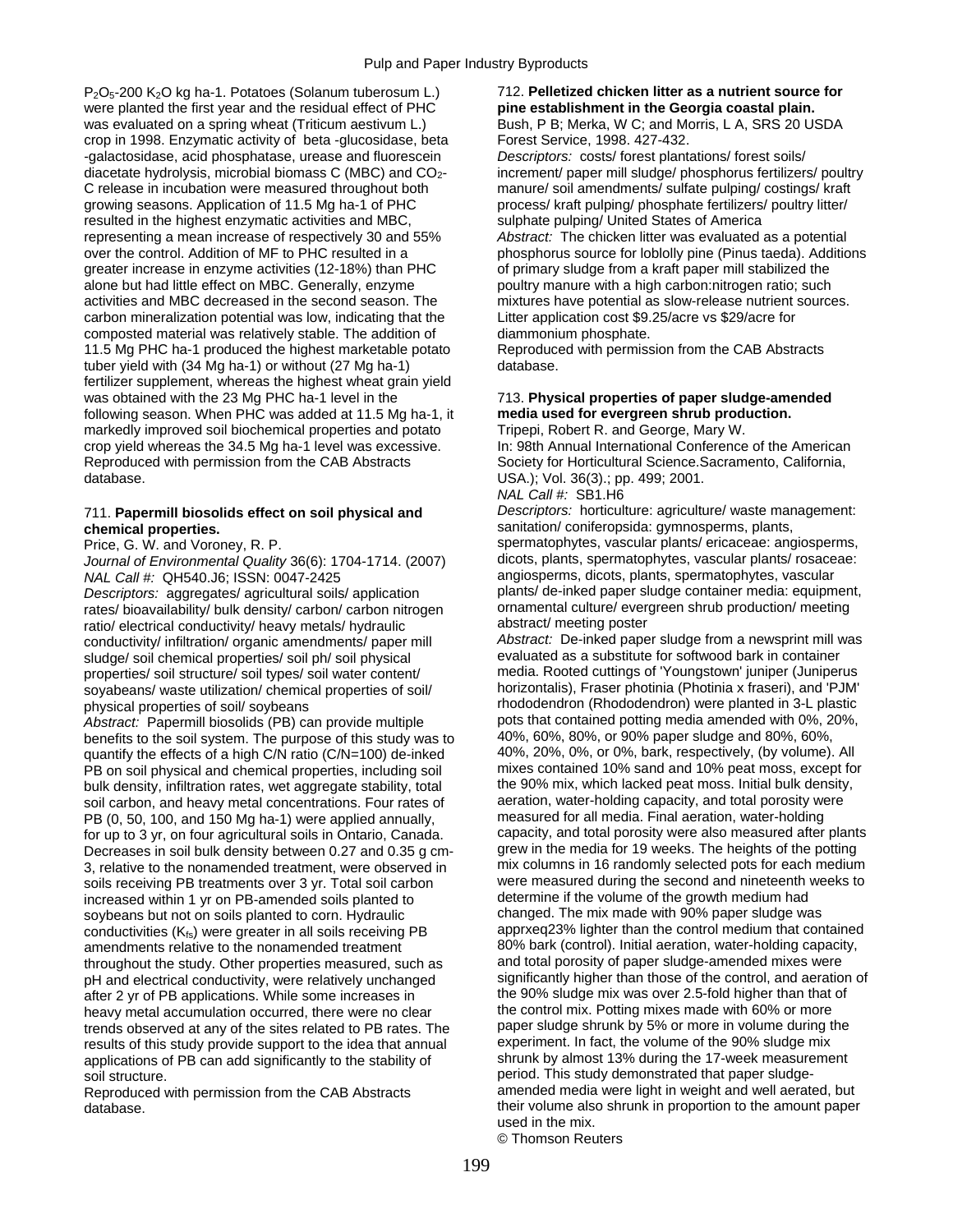# **waste of paper mill and its impact on growth and** (BAA)) with respect to the control (soil without organic<br> **production of rice.** The matter application) during one month of incubation. The

*Journal of Industrial Pollution Control* 21(1): 51-58. (2005); was more pronounced in the case of the MWC, a fresh ISSN: 09702083 [JIPCE] **ISSN:** 09702083 [JIPCE]

yield / crop production/ physicochemical property/ pulp and not affect negatively soil enzyme activities. Probably, paper industry/ rice/ sludge molecules or promoters released by decomposing organic

*Abstract:* The Nagaon paper mill generates about 448 compounds which affect negatively seed germination, tones (NEERI, 1990) of lime sludge per day as solid waste. enhance enzyme activities. The generated lime sludge has been disposed to a nearby Reproduced with permission from the CAB Abstracts low-lying area of the paper mill. The lime sludge contains database. huge amount of Calcium Carbonate. Since the agricultural soil of Assam is generally acidic in nature, so liming is 716. **Plant foliar disease suppression mediated by**<br>
necessary to maintain the soil pH. Instead of marketed **composted forms of paper mill residuals exhibits** lime, lime sludge waste of paper mill can also be used in **molecular features of induced resistance.**<br>
the agricultural soil and soil can profitably be used for crop the agricultural soil and soil can profitably be used for crop Vallad, G. E.; Cooperband, L.; and Goodman, R. M.<br>Physiological and Molecular Plant Pathology 63(2): I investigation was carried out to study the effect of lime  $(2003)$ ; ISSN: 0885-5765<br>sludge on soil quality and production of rice. The  $D \text{escriptors}$ : defence mee physicochemical properties of the lime sludge waste have elicitors/ genetically engineered organisms/ induced<br>been analysed. It is shown high in alkalinity (pH 10.35), entity resistance/ industrial wastes/ leaves/ paper mi been analysed. It is shown high in alkalinity (pH 10.35), resistance/ industrial wastes/ leaves/ paper mill sludge/<br>water holding capacity (70.4%), percentage of calcium resistance pathogenesis/ plant diseases/ plant patho water holding capacity (70.4%), percentage of calcium pathogenesis/ plant diseases/ plant pathogenic bacteria/<br>carbonate (65.62), sodium (211 ppm), potassium (161 carbonat plant pathogens/ residues/ soil amendments/ tomato carbonate (65.62), sodium (211 ppm), potassium (161 plant pathogens/ residues/ soil amendments/ tomatoes/<br>ppm), clacium (7433 ppm). Results of pot experiment on transgenic plants/ waste utilization/ Capparales / defens ppm), clacium (7433 ppm). Results of pot experiment on transgenic plants/ waste utilization/ Capparales / defense<br>growth and yield reveals that 10 to 30% lime sludge applied mechanisms/ genetically engineered plants/ genet growth and yield reveals that 10 to 30% lime sludge applied mechanisms/ genetically engineered plants/ genetically<br>in the soil has increased the height of the plants, number of modified plants/ GMOs/ phytopathogens/ resist seeds and dry weight of rice. Physciochemcial disease<br>characteristics of sludge mixed soil at the time of plantation *Abstraction* and after harvesting have shown significant change in pH,<br>
conductivity, Sodium, Potassium, Nitrogen etc. © (PMR) exhibited reduced symptoms of bacterial speck<br>
Enviromedia Printed in India. All rights reserved.<br>
caused b Enviromedia Printed in India. All rights reserved.<br>© 2009 Elsevier B.V. All rights reserved. cause of the compared with plants grown in soil from field plots

### 715. **Phytotoxicity of organic amendments on activities** soils. Similar results were obtained with tomato **of select soil enzymes.** (Lycopersicon esculentum Mill.). No relationship between

*Communications in Soil Science and Plant Analysis* 32(13- observed. In Arabidopsis, the reduction of foliar disease

*Descriptors:* beta glucosidase/ composting/ composts/ with reduced Pst titers in planta. An Arabidopsis npr1 cress/ enzyme activity/ heavy metals/ organic amendments/ defence mutant and a NahG transgenic line, both of which oxidoreductases/ paper mill sludge/ phytotoxicity/ salinity/ exhibit disrupted systemic acquired resistance, were also sandy soils/ seed germination/ soil enzymes/ soil organic disrupted in their suppression of Pst disease symptoms in matter/ soil types/ solid wastes/ urease/ Capparales/ composted PMR treatments. Arabidopsis grown in soil organic matter in soil/ redox enzymes and the same amended with composted PMR also displayed an

compost (MWC), a paper sludge (PS) and an agroforest genes prior to pathogen inoculation. We conclude that compost (AC), were tested to relate their stability to the plants grown in soils with composted PMR-amendments corresponding soil enzyme activity resulting from their were more resistant to disease caused by Pst due to the application. PS and AC were stable materials, free of induction of plant defenses, similar to systemic acquired phytotoxic substances, although AC presented direct resistance. The identity of the PMR elicitor(s) is as yet toxicity due to its high salinity and inhibited seed unknown, but was shown to be heat labile. germination of Lolium multiflorum and Lepidium sativum. Reproduced with permission from the CAB Abstracts The presence of heavy metal does not seem playing an database. important role in the phytotoxicity of the tested materials since, the highest values of germination index were 717. **Pore occlusion by sugars and lipids as a possible**<br>
obtained with PS material despite its high heavy metals **mechanism of aggregate stability in amended soils** concentration. However, MWC presented a low level of Hafida, Z.; Caron, J.; and Angers, D. A.<br>maturity affecting negatively seed germination, and Soil Science Society of America Journa indicating an inaccurate composting process. The (Nov. 2007-Dec. 2007) application of the three organic materials to a sandy soil (at *NAL Call #:*  56.9 So3; ISSN: 0361-5995<br>a rate equivalent to ~50 000 kg ha-1) increased soil **Descriptors:** soil angregates/ angregate enzyme activities (dehydrogenase [oxidoreductase], beta - system/ soil amendments/ pulp and paper sludge/

714. **Physicochemical characteristics of lime sludge** glucosidase, urease and benzoylargininamide hydrolyzing **production of rice.**<br>
Medhi, U. J.: Talukdar, A. K.: and Deka, S. **matter application**) during one month of incubation. The<br>
positive effect of the organic materials on enzyme activit positive effect of the organic materials on enzyme activities *Descriptors:* growth/ impact/ lime sludge/ paper mill/ rice/ suggested that the presence of phytotoxic substances did

# composted forms of paper mill residuals exhibits

Physiological and Molecular Plant Pathology 63(2): 65-77.

Descriptors: defence mechanisms/ disease resistance/ modified plants/ GMOs/ phytopathogens/ resistance to

Abstract: Arabidopsis thaliana grown in soil from field plots compared with plants grown in soil from field plots amended with a non-composted PMR or non-amended Madejon, E.; Burgos, P.; Murillo, J. M.; and Cabrera, F. foliar disease suppression and plant nutrition or stature was 14): 2227-2239. (2001)<br>
MAL Call #: S590.C63; ISSN: 0010-3624 symptoms ranged between 34 and 65%, depending on the<br>
type of composted PMR amendment, and was associated type of composted PMR amendment, and was associated *Abstract:* Three organic materials, a municipal solid waste increased expression of pathogenesis-related defence

## mechanism of aggregate stability in amended soils.

Soil Science Society of America Journal 71(6): 1831-1839. Descriptors: soil aggregates/ aggregate stability/ soil pore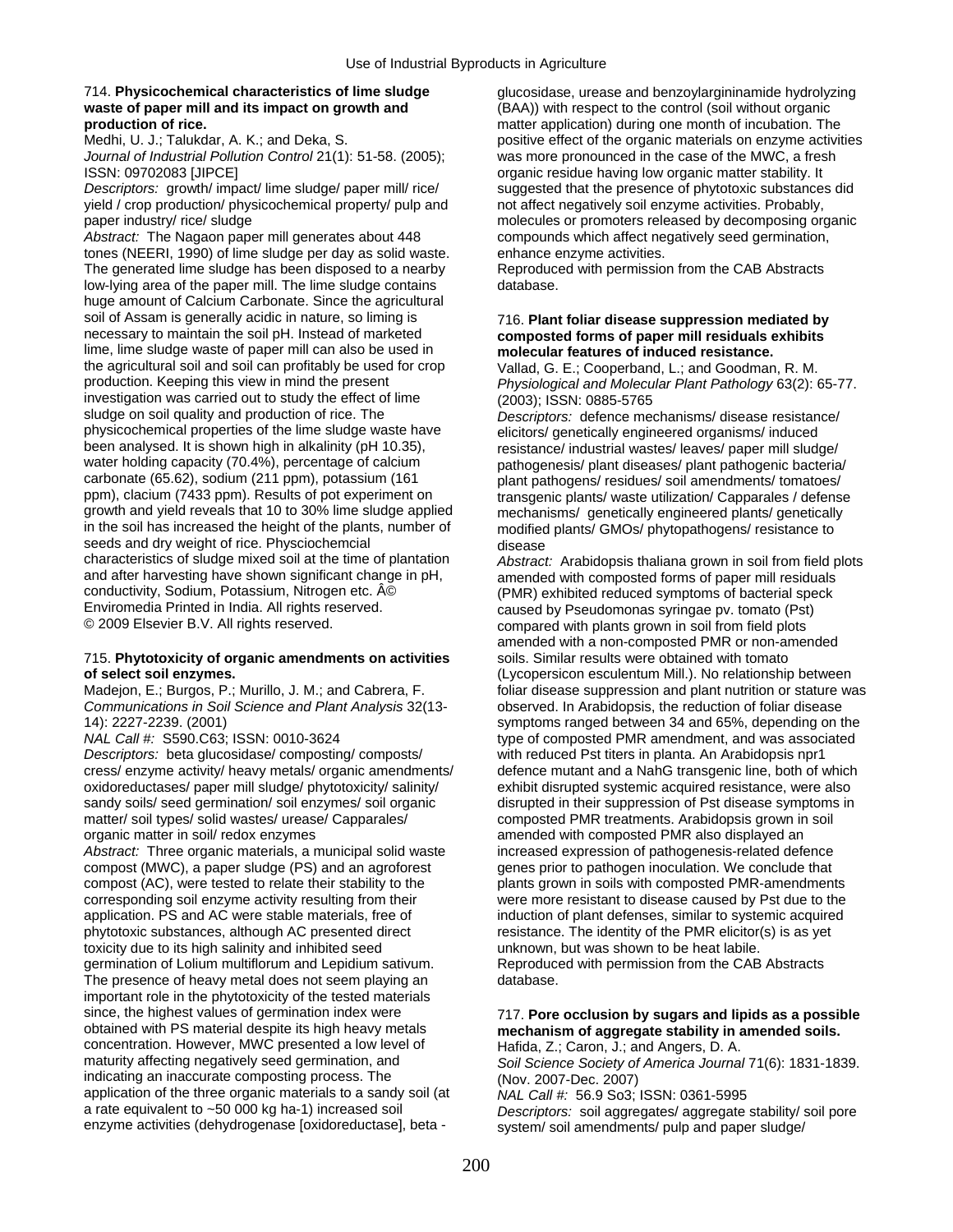mineralization/ swelling (materials)/ pressure/ silty clay **wastes to ryegrass and wheat crops.**  loam soils / uronic sugars **Cordovil, C. M. d. S.; Cabral, F.; and Coutinho, J.** Cordovil, C. M. d. S.; Cabral, F.; and Coutinho, J.

*Abstract:* Understanding the underlying mechanisms of *Bioresource Technology* 98(17): 3265-3268. (Dec. 2007) structural stability and the contribution of specific organic *NAL Call #:* TD930.A32 ; ISSN: 0960-8524. fractions to such mechanisms is critical in designing new *Notes:* In the special issue: Sustainable organic waste soil and water conservation strategies relying on organic management for environmental protection and food safety / amendments. The objective of this work was to study the edited by M Pilar Bernal, R Moral and Sabine Hourot Paper role of neutral and uronic sugars and lipids in affecting key presented at the "11th International Conference of the FAO mechanisms (swelling rate, pressure evolution) involved in ESCORENA Network on Recyling of Agricultural, Municipal the stabilization of individual aggregates. A 48-wk and Industrial Residues in Agriculture", October 6-9 2004, incubation study was performed on a clay loam and a silty Murcia, Spain. clay loam amended with either deinking-secondary sludges, *Descriptors:* agricultural soils/ soil amendments/ organic primary-secondary sludges, or composted deinking sludges wastes/ municipal solid waste/ pulp and paper sludge/ at rates ranging from 8 to 24 Mg dry matter ha-1. Different poultry manure/ pig manure/ nitrogen/ mineralization/<br>structural stability indices were measured during the state building Triticum aestivum/ wheat/ nutrient upta structural stability indices were measured during the loculation, along with CO2 evolved, neutral and uronic sugar, and lipid contents. Significant increases in all plants were conducted in a Cambic Arenosol to test the stability indices were measured for both soil types. These reliability of N fate predicted by incubation experiments improvements were linked to a very intense phase of C previously performed, with the same soil, to assess mineralization and highly correlated with neutral and uronic potentially mineralizable nitrogen from six organic wastes sugars as well as lipid contents. Paper sludge amendments (municipal solid waste compost, secondary pulp mill sludge, also resulted in significant decreases in maximum internal horn meal, poultry manure, solid phase from pig slurry and pressure of aggregates and aggregate swelling following composted pig manure). Two treatments, corresponding to immersion in water, two mechanisms affecting structural 80 and 160 kg N/ha were tested, with or without mineral N<br>stability. Overall, the results suggest that reduction in fertilization. Experimental data obtained in the p maximum internal pressure induced by organic consistent with nitrogen net mineralization trend observed amendments probably resulted from increases in pore in the aerobic incubations with all the wastes tested. Values surface roughness and pore occlusion rather than an of potentially mineralizable nitrogen (N(0)) from the increase in surface wetting angles. This study also supports equations obtained by model fitting, to the incubation data, the view of a nonspecific action of the lipids and neutral and were well correlated to ryegrass and wheat N uptake. uronic sugars on aggregate stability to rapid wetting. Poultry manure was the most efficient N supplier to crops. This citation is from AGRICOLA. This citation is from AGRICOLA.

## 718. **Potential for the large-scale production of a** 720. **Potentially mineralizable nitrogen from organic waste. exponential model.**

*Compost Science and Utilization* 10(1): 57-62. (2002) *Soil Use and Management* 21(1): 65-72. (2005) *NAL Call #:* TD796.5.C58 ; ISSN: 1065-657X *NAL Call #:* S590.S68; ISSN: 0266-0032 industrial wastes/ paper mill sludge/ population density/ management: sanitation/ models and simulations: survival/ Hyphomycetes/ Leotiales/ Sclerotiniaceae computational biology/ soil science/ one pool exponential *Abstract:* The growth and survival of a Trichoderma spp. mineralization model: mathematical and computer (Td<sub>22</sub>) antagonistic to Sclerotinia minor and Sclerotium techniques/ aerobic incubation: laboratory techniques/<br>
cepivorum was studied in raw wood fibre waste (WFW) of sandy soil/ water holding capacity/ poultry manure/ o cepivorum was studied in raw wood fibre waste (WFW) of paper mill origin and in mature compost of this material. In waste/ municipal waste/ cambic arenosol soil/ pulp mill nutrient-amended, sterilized WFW or WFW compost (both sludge/ hornmeal/ pig slurry/ composted pig manure supplemented with 20% w/w millet seed), the biocontrol *Abstract:* Over the last three decades there has been a fungus reached densities in the order of 1010 colony example areat increase in the production of waste from urban, forming units (cfu)/g after 14 days incubation. Lower industrial and agricultural activity that could be recycled as population densities of Td<sub>22</sub> were achieved under non- a source of plant nutrients, and used to enhance soil sterile conditions in the compost:millet mix of between 107- quality. The use of these materials could partially offset the 109 cfu/g after 28 days, depending on pretreatment. Viable need for mineral fertilizers, giving both economic and spore density of  $Td_{22}$  in raw WFW amended with nutrients environmental benefits. An incubation experiment was and 20% w/w millet seed reached approximately 1010 carried out using different organic waste materials applied cells/g after 14 days incubation. This study indicates that to a Cambic Arenosol. Air-dried soil was mixed with cellulosic paper mill waste could provide an abundant low-<br>
cost growth medium for the large-scale culture of this or<br>
secondary pulp-mill sludge, hornmeal, poultry manure, so

## composts/ lipids/ sugars/ clay loam soils/ carbon/ 719. **Potential mineralization of nitrogen from organic**

Abstract: Two-pot experiments with ryegrass and wheat fertilization. Experimental data obtained in the pot trials was

# materials applied to a sandy soil: Fitting the one-pool

Ramona, Y. and Line, M. A. Cordovil, C. M. d. S.; Coutinho, J.; Goss, M.; and Cabral, F. *Descriptors:* biological control/ composting/ growth/ *Descriptors:* biochemistry and molecular biophysics/ waste secondary pulp-mill sludge, hornmeal, poultry manure, solid other biocontrol fungi. phase from pig slurry, and composted pig manure, resulting Reproduced with permission from the CAB Abstracts in applications equivalent to 0, 40, 80, 120, 160 and 200 kg<br>database. in applications equivalent to 0, 40, 80, 120, 160 and 200 kg<br>ha(-1) of Kieldahl nitrogen. The samples ha(-1) of Kjeldahl nitrogen. The samples were incubated for 244 days under a controlled environment of 24 degrees C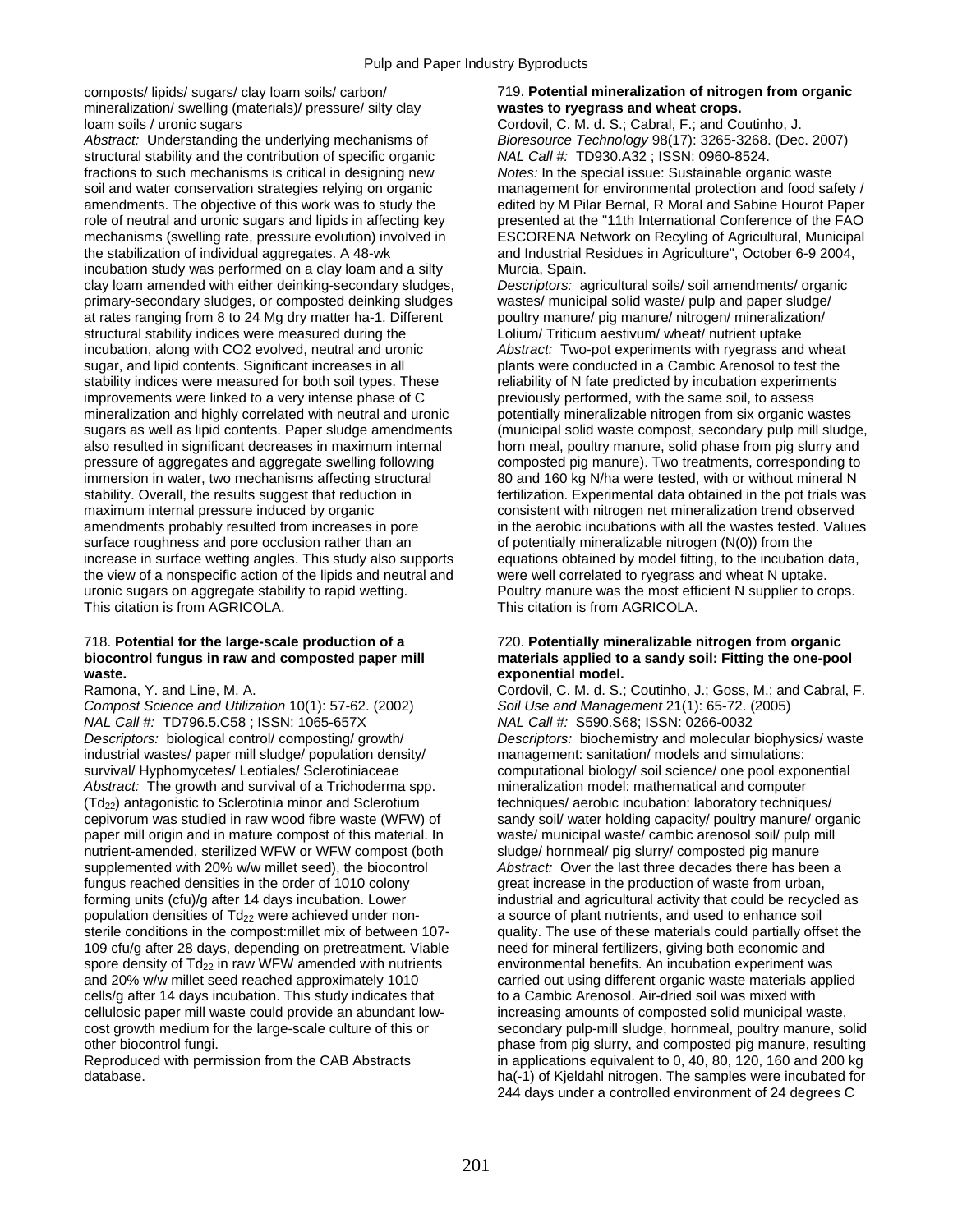and 60% water holding capacity of the soil. The increasing containing commercial xylans (birchwood, larchwood and amounts of waste applied always led to a greater amount of oat spelts) and agroindustrial byproducts and wastes. potentially available nitrogen present in the soil/waste Although the best xylanase production (70.0 U ml-1) was mixture. Based on the proportion of their active N fraction, obtained in growth medium containing larchwood xylan 1% wastes were ranked: poultry manure > hornmeal > solid (w/v), xylanolytic activity was also observed when wheat phase from pig slurry > composted pig manure > secondary bran (28.4 U ml-1), wheat germ (20.4 U ml-1), brewer's pulp-mill sludge > composted municipal solid waste. The spent grain (16.0 U ml-1), maize cobs (9.1 U ml-1) and results were well described by a one-pool exponential paper recycling mill sludge (7.9 U ml-1) were used as mineralization model, and mineral N formation was substrates. The Streptomyces sp. AMT-3 strain xylanase proportional to the quantity of waste applied. Of the wastes activity was characterized in terms of temperature and pH tested, those from animal sources showed greater nitrogen profiles and thermostability. Best enzyme activity was mineralisation. Nitrification was rapid, and concentrations of observed at the temperature range from 55 to 65 degrees C ammonium nitrogen remained relatively small. and at pH 6.0. The enzyme retained 50% of its activity after © Thomson Reuters 20 h at 55 degrees C. As such, this xylanase could be

Cordovil, C. M. d. S.; Coutinho, J.; and Cabral, F. bands suggesting the presence of isoenzymes with<br>In: Controlling Nitrogen Flows and Losses, 12th Nitrogen different molecular weights. When cells were grown on In: Controlling Nitrogen Flows and Losses. 12th Nitrogen different molecular weights. When cells were grown on<br>Workshop University of Exeter UK ): pp. 156-157: 2004 agroindustrial byproducts lower molecular weight bands Workshop.University of Exeter, UK.); pp. 156-157; 2004. agroindustrial byproductrial byproductrial byproduction model bands and bands and bands and weight bands are more evident. *Descriptors:* Arenosols/ crop residues/ hoof and horn were more evident.<br>meal/ mineralization/ nitrogen/ nitrogen fertilizers/ nutrient Reproduced with permission from the CAB Abstracts meal/ mineralization/ nitrogen/ nitrogen fertilizers/ nutrient Reproduce<br>uptake/ paper mill sludge/ prediction/ soil fertility/ soil types database. uptake/ paper mill sludge/ prediction/ soil fertility/ soil types. Reproduced with permission from the CAB Abstracts database. 724. **Pulp and paper industry's diverse organics** 

## 722. **Primary and secondary sludge composting: A** Kunzler, C.<br>**Framility study suggestions are offered on how to** Biocycle 42(5): 30-33. (2001) feasibility study suggestions are offered on how to

*Pulp and Paper Canada* 100(4): 33-36. (1999); ISSN:

*Descriptors: composting/ costs/ sludge/ sludge disposal/* sewage treatment/ sludge disposal/ composting plants/

*Abstract:* The disposal of primary and secondary sludge is products can be industrial sludges that are land applie<br>becoming a stringent problem for the pulp and paper composted to postconsumer fibers that are part of the becoming a stringent problem for the pulp and paper composted to postconsumer fibers that are part of the<br>industry With the increasing costs of traditional disposal organic composting programs. Soils and crops receive industry. With the increasing costs of traditional disposal organic composting programs. Soils and crops receive<br>such as landfilling, the industry is seeking new alternatives plant nutrients and organic matters by the land such as landfilling, the industry is seeking new alternatives. plant nutrients and organic matters by the land application<br>In this paper, the key parameters for the treatment of sould and paper residuals. The moderate to h In this paper, the key parameters for the treatment of of pulp and paper residuals. The moderate to high level of pulp and paper residuals. The moderate to high level of pulp and paper residuals. The moderate to high level sludge to produce a high quality compost are discussed. In organic matter with relatively low level of nutrients in the particular, the physical and chemical characteristics of the pulp and paper residuals depend on the sp particular, the physical and chemical characteristics of the pulp and paper residuals depend on the sludge, the composition of the raw materials mix and the  $\degree$  2009 Elsevier B.V. All rights reserved. sludge, the composition of the raw materials mix and the design of the composting plant are addressed. A preliminary cost analysis is also presented. 725. **Pulp and paper mill by-products as soil**  © 2009 Elsevier B.V. All rights reserved. **amendments and plant nutrient sources.** 

## 723. **Production and partial characterisation of** H.; and Pan, W. L. **xylanase from Streptomyces sp. strain AMT -3 isolated** *Canadian Journal of Soil Science* 86(4): 641-653. (2006)

Nascimento, R. P.; Coelho, R. R.; Marques, S.; Alves, *Descriptors:* land application/ N and P immobiliza<br>I Girio F. M.: Bon, F. P. S.: and Amaral Collaco, M. T. and antitient efficiency/ paper mill sludge/ soil physical L.; Girio, F. M.; Bon, E. P. S.; and Amaral Collaco, M. T. The mutrient efficiency/ paper mill sludge/ soil physical<br>Enzyme and Microbial Technology 31(4): 549-555. (2002): Properties/ compost/ crop improvement/ crop produ *Enzyme and Microbial Technology* 31(4): 549-555. (2002);

*Descriptors:* agroindustrial byproducts/ brewers' grains/ amendment/ soil improvement/ soil organic metal organic metal organic metal organic metal organic metal organic metal organic metal organic metal organic metal org cerrado soils/ enzyme activity/ hemicelluloses/ isoenzymes/ property/ soil quality/ waste treatment<br>maize cobs/ paper mill sludge/ soil bacteria/ temperature/ Abstract: Pulp and paper mill sludges are produced from maize cobs/ paper mill sludge/ soil bacteria/ temperature/ *Abstract:* Pulp and paper mill sludges are produced from wheat bran/ wheat germ/ xylan/ endo 1,4 beta xylanase/

Abstract: Streptomyces sp. AMT-3 strain previously non-wood fibers. Sludges and sludge composts may<br>isolated from Brazilian cerrado soil has been selected as a waillized in agriculture to increase soil organic matter, isolated from Brazilian cerrado soil has been selected as a utilized in agriculture to increase soil organic matter,<br>promising strain for xylanase production. This bacterial improve soil physical properties, provide nutrie promising strain for xylanase production. This bacterial strain was able to produce a medium-high range of increase soil pH. Positive effects of primary, deinking, and<br>extracellular xylanolytic activity levels for liquid cultures low-nutrient combined sludges on soil quality are extracellular xylanolytic activity levels for liquid cultures

considered as a thermotolerant biocatalyst being interesting 721. **Prediction of nitrogen mineralisation from organic** for biotechnological applications. Zymogram analysis of the **residues and supply to ryegrass.** culture supernatant indicated the presence of several<br>Cordovil C. M. d. S.: Coutinho, J.: and Cabral F. **bands** suggesting the presence of isoenzymes with

## **stream.**

**reduce the disposal problem.**<br>Arrougé, T.; Moresoli, C.; and Soucy, G. *Descriptors: byproducts/composting/feedstocks/fi***ming.** Descriptors: byproducts/ composting/ feedstocks/ fibers/ organic compounds/ sludge disposal/ wastewater 03164004 [PPCAA] treatment/ woodash/ paper and pulp industry/ kraft papers/<br>Descriptors: composting/ costs/ sludge/ sludge disposal/ solid wastes

composting/ cost benefit analysis/ paper and pulp mills/ *Abstract:* A variety of organic residuals are produced by paper and pulp industry<br>Abstract: The disposal of primary and secondary sludge is products can be industrial sludges that are land applied or

Camberato, J. J.; Gagnon, B.; Angers, D. A.; Chantigny, M.

**from Brazilian cerrado soil.** *NAL Call #:* **56.8 C162 ; ISSN: 00084271 [CJSSA]<br>Nascimento R. P. Coelho R. R. R. Marques S. Alves** *Descriptors:* **land application/ N and P immobilization/** ISSN: 0141-0229<br>Descriptors: agroindustrial byproducts/ brewers' grains/ amendment/ soil improvement/ soil organic matter/ soil isozymes/ wood gum/ wood rosin virgin wood fiber sources, recycled paper products, and<br>Abstract: Streptomyces sp. AMT-3 strain previously non-wood fibers. Sludges and sludge composts may be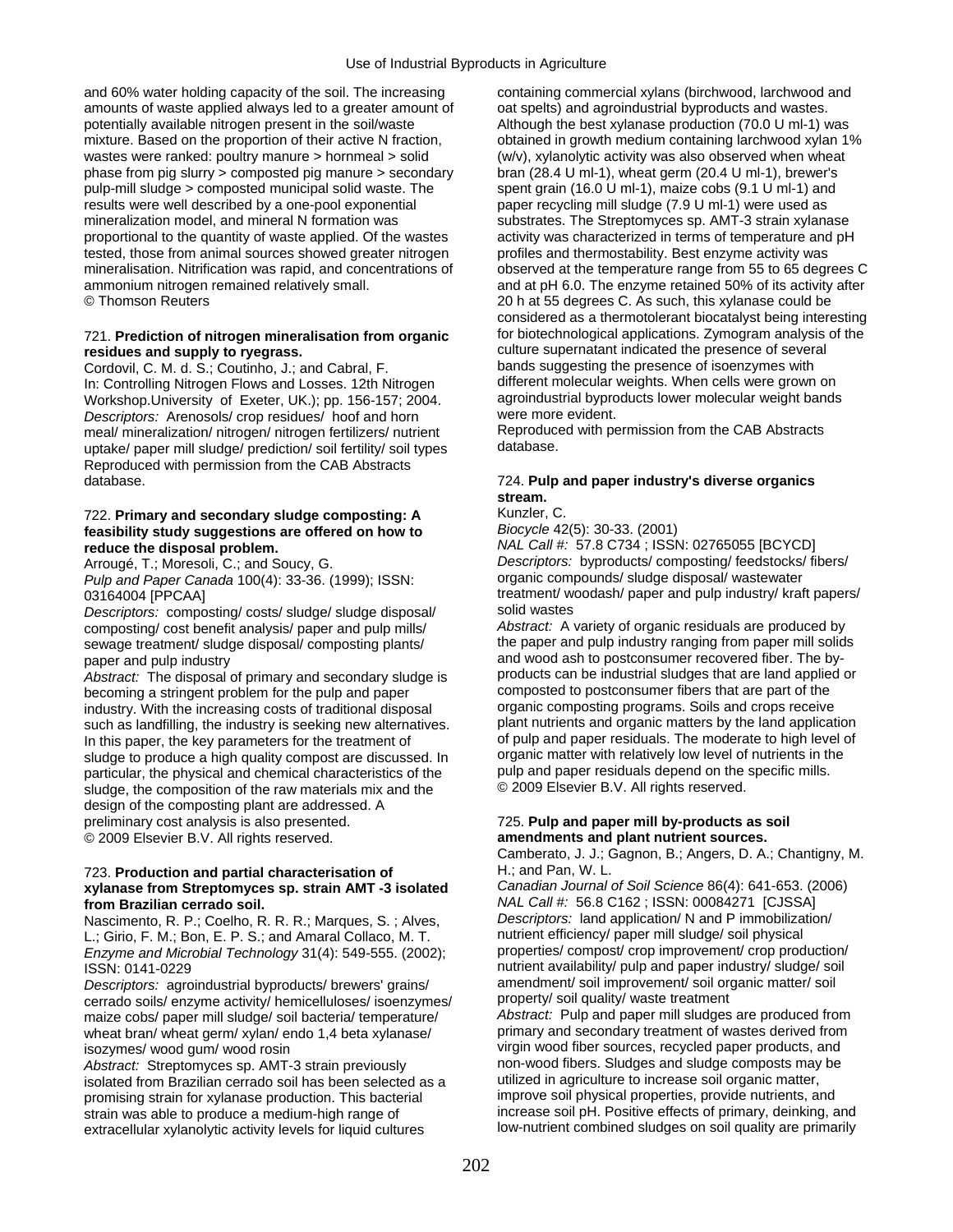due to increased soil organic matter, aggregation, water industry wastes/ paper mills/ pulp and paper industry/ soil/ holding capacity, infiltration rate, and cation exchange soil amendments/ solid wastes/ Europe/ United States/ capacity. Nitrogen and P immobilization are often induced organic acids by primary and deinking sludges, but can be overcome by *Abstract:* Our previous work has shown the technical and delayed planting, adding N and P, planting of legumes, or economic feasibility of the solid substrate anaerobic composting. Improved crop production obtained with digestion (DASS) of municipal and non-hazardous industrial secondary treatment sludges is most often attributable to solid wastes. However, the anaerobic compost (AnC) enhanced nutrient availability, particularly N, but improved quality for direct application as a soil amender or other soil physical properties are implicated in some studies. Pulp alternative uses are issues that have received scarce and paper mill sludges and sludge composts are useful soil attention. This research aimed at reviewing the advances amendments and plant nutrient sources. made by our Group in two areas: anaerobic compost quality © 2009 Elsevier B.V. All rights reserved. determination, and its post-treatment by aerobic

*Journal of Environmental Quality* 29(2): 387-397. (Mar.

*NAL Call #:* QH540.J6; ISSN: 0047-2425 [JEVQAA] fraction consisted of paper mill sludge cake. Anaerobic<br>Descriptors: topsoil/soil properties/waste utilization/soil compost from DASS reactors operated at 23 day/35 degree *Descriptors:* topsoil/ soil properties/ waste utilization/ soil compost from DASS reactors operated at 23 day<br>C) was fed to lab scale semi-continuous aerobic amendments/ pollution control/ paper mill sludge *Abstract:* The primary objective of this study was to composters (5 day and 10 day MRT, 35 degree C and 55 evaluate the use of uncomposted, de-watered pulp sludge degree C). The AnC coming from feedstocks with evaluate the use of uncomposted, de-watered pulp sludge degree C). The AnC coming from feedstocks with<br>as the organic matter component in a manufactured topsoil. The ancreasing proportion of LG fraction (FS3 and FS4) gave as the organic matter component in a manufactured topsoil. increasing proportion of LG fraction (FS3 and FS4) gave<br>Seven manufactured topsoils, containing 5.1, 8.8, 9.6, 10.9. Ithe lowest chemical oxygen demand (COD), bioc Seven manufactured topsoils, containing 5.1, 8.8, 9.6, 10.9, the lowest chemical oxygen demand (COD), biochemical<br>or 13.8% pulp sludge and 0, 8.4, or 20.7% flume grit on a coxygen demand (BOD), volatile organic acids (VOA) or 13.8% pulp sludge and 0, 8.4, or 20.7% flume grit on a dry weight basis, were applied to an abandoned gravel pit. total ammonia nitrogen (TAN) concentrations in the extract<br>Manufactured topsoils and a control topsoil were evaluated and the highest germination indices (GI). The Manufactured topsoils and a control topsoil were evaluated and the highest germination indices (GI). The AnC from<br>for (i) impacts on soil and soil solution chemistry and (ii) thermo-digesters showed a lower quality than th for (i) impacts on soil and soil solution chemistry and (ii) thermo- digesters showed a lower quality than those from<br>esophilic reactors (presumably associated to higher effectiveness as a growing or a grass effectiveness as a growing medium for a grass conservation mix and hybrid poplars (Populus spp.). contents of VOA and TAN in the extracts), while AnC from Significant N mineralization was evident in all of the digesters at 23 day-MRT had a better quality than those<br>manufactured topsoils within the first field season. Soil from reactors operated at 16 day-MRT. Overall, AnC manufactured topsoils within the first field season. Soil from reactors operated at 16 day-MRT. Overall, AnC<br>cation exchange capacity (CEC), pH and P availability were generated in reactors fed with FS3 and FS4, at 35 degr cation exchange capacity (CEC), pH and P availability were generated in reactors fed with FS3 and FS4, at 35 deg<br>positively correlated to pulp sludge loading rate. In soil C and 23 day-MRT showed the highest quality. Heavy positively correlated to pulp sludge loading rate. In soil C and 23 day-MRT showed the highest quality. Heavy<br>solution the highest concentrations of solutes were metal concentrations in all the AnC were lower than the solution, the highest concentrations of solutes were detected within 2 mo of topsoil placement and were maximum levels indicated in USA and European compost<br>dominated by NO3-N and Ca. Cumulative grass vields from quality standards. However, high total oxygen uptake dominated by NO3-N and Ca. Cumulative grass yields from quality standards. However, high total oxygen uptake the 15 mo following topsoil placement were greater than (UAD), moderate-to-high concentrations of VOA and G<br>those in the control topsoil and ranged from 3.9 to 7.3 Mg under 60% indicated that the AnC was not suitable for those in the control topsoil and ranged from 3.9 to 7.3 Mg under 60% indicated that the AnC was not suitable for<br>ha-1 in the manufactured topsoils. Tree height, diameter direct use as a soil improver. Regarding the aerobic ha-1 in the manufactured topsoils. Tree height, diameter growth, and foliar nutrient concentrations responded composting, operation at longer MRT (10 day) and 55<br>nositively to the manufactured tonsoils. Results from this degree C gave aerobic composts of better quality than positively to the manufactured topsoils. Results from this degree C gave aerobic composts of better quality than<br>study indicate that topsoils manufactured with pulp sludge those coming from 5 day-MRT composters. Aerobic po study indicate that topsoils manufactured with pulp sludge as the organic matter component can be an composting caused considerable reductions of TAN, VOA,<br>environmentally sound alternative to natural tonsoil for the UAD, immediate oxygen demand rate, and increased environmentally sound alternative to natural topsoil for the UAD, immediate oxygen demand rate, and increased to natural topsoil for the UAD, immediate oxygen demand rate, and increased reclamation of sites on which existi reclamation of sites on which existing conditions necessitate importing topsoil for revegetation. Abstract reproduced from the Water Resources Abstracts This citation is from AGRICOLA. This citation is from AGRICOLA.

### prohibited without permission. 727. **Quality of anaerobic compost from paper mill and municipal solid wastes for soil amendment.**

Villagomez, G.; Esparza-Garcia, F.; Caffarel-Mendez, S.; and Rinderknecht-Seijas, N. Haering, K. C.; Daniels, W. L.; and Feagley, S. E.

Wastewaters.Tampere (Finland).) Luonsi, A. (eds.); Vol. 40. *Descriptors: animal manures/ coal mined land/*<br>Pergamon, P.O. Box 800 Kidlington Oxford OX5 1DX UK: environmental impact/ health/ paper mill sludge/ Pergamon, P.O. Box 800 Kidlington Oxford OX5 1DX UK: Elsevier Science Ltd.; pp. 179-186; 1999. ISBN: reclamation/ reviews/ sewage sludge/ soil amendments/ 0080437028 environmental effects/ United States of America

demand/ chemical oxygen demand/ compost/ composting/ animal manures, and paper mill wastes as mined land soil<br>composts/ experimental data/ germination/ heavy metals/ amendments are reviewed. Mine soils and mining wastes composts/ experimental data/ germination/ heavy metals/ amendments are reviewed. Mine soils and mining wastes heavy metals/ land application/ municipal wastes/ municipal are generally lower in fertility and water holding capacity<br>solid wastes/ organic acids/ oxygen/ oxygen uptake/ paper than natural topsoils and so benefit from th solid wastes/ organic acids/ oxygen/ oxygen uptake/ paper

composting. A factorial experiment 4x2x2 was run. The 726. **Pulp sludge as a component in manufactured** factors were feedstock type (4 mixtures of food waste, FW, **topsoil.** and lignocellulosic fraction, LG: 100%FW, 67%FW-33%LG, Carpenter, A. F. and Fernandez, I. J. 387-397. (Mar. 33%FW-67%LG and 100%LG or FS1, FS2, FS3 and FS4<br>Journal of Environmental Quality 29(2): 387-397. (Mar. respectively), temperature (35 degree C and 55 degree C), 2000-Apr. 2000)<br>
2000-Apr. 2000) and mass retention time (MRT, 16 and 23 days). The LG<br>
1990 fraction consisted of paper mill sludge cake. Anaerobic ProQuest LLC; all rights reserved. Further reproduction is

## Poggi-Varaldo, H. M.; Trejo-Espino, J.; Fernandez- 728. **Reclaiming mined lands with biosolids, manures,** *Villagomez, G.: Fanarza-Garcia, F.: Caffarel-Mendez, S.:* **and papermill sludges.**

In: IAWQ Symposium on Forest Industry *Reclamation of drastically disturbed lands*: 615-644. (2000)<br>Wastewaters Tampere (Finland).) Luonsi, A. (eds.): Vol. 40. *Descriptors: animal manures/ coal mined land/ Descriptors:* anaerobic digestion/ biochemical oxygen *Abstract:* The use of municipal biosolids (sewage sludge),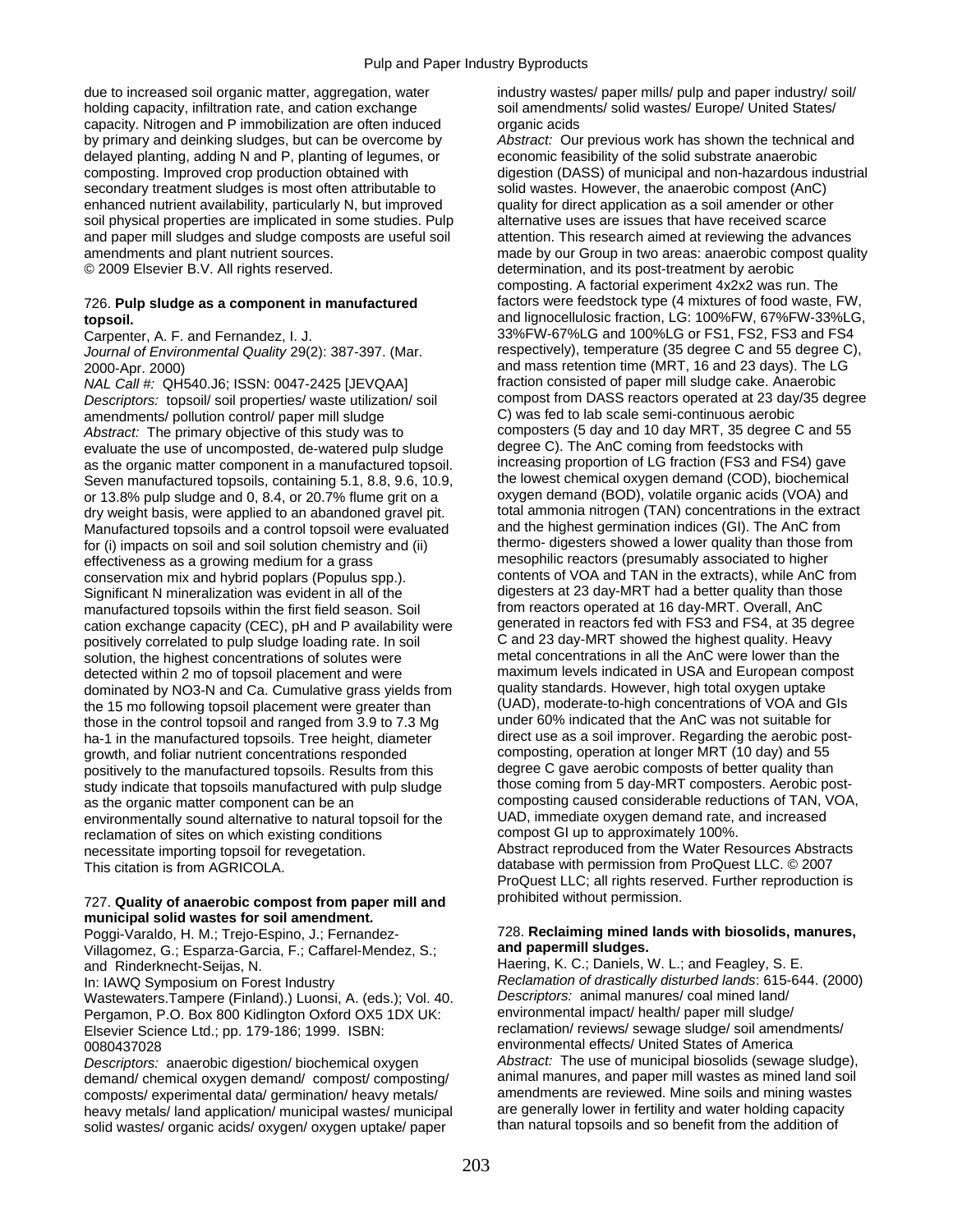organic matter. The types of biosolids available, their 731. **Replacement of peat in growing substrates by benefits in land reclamation, health and environmental paper mill waste materials.** benefits in land reclamation, health and environmental **paper mill waste materials**<br>
concerns, United States Environmental Protection Agency Dubsky, M. and Sramek, F. concerns, United States Environmental Protection Agency regulations concerning land application of biosolids, site- *Zahradnictvi* 25(3): 115-119. (1998) specific and regional research projects in Pennsylvania, *Descriptors:* bark/ cellulosic wastes/ clay/ composts/ Chicago and Virginia are discussed. Using animal manures culture media/ fibres/ flowering/ growing media/ growth in reclamation is briefly considered. Paper mill sludge retardation/ lignocellulosic wastes/ mixtures/ ornamental characteristics and its use as a soil amendment are also plants/ paper mill sludge/ peat/ physical properties/ pot examined. **plants/ quality/ substrates/ waste utilization/ wastes/**  $\blacksquare$ 

database. **media/ Saxifragales** entry and the media/ Saxifragales

# metal polluted soils due to paper mill sludge addition:

Battaglia, A.; Calace, N.; Nardi, E.; Petronio, B. M.; and

*Bioresource Technology* 98(16): 2993-2999. (Nov. 2007) substrates, peat was partly or completely replaced by<br>MAL Call #: TD930 A32 · ISSN: 0960-8524

*Descriptors:* pulp and paper industry/ pulp and paper mills/ substrates were good, and the chemical properties were industrial wastes/ pulp and paper mill effluents/ pulp and also suitable. Only substrates with primary sludge and with<br>a higher content of the sludges were higher in Ca and pH. paper sludge/ kaolinite/ polluted soils/ soil amendments/ heavy metals/ lead/ zinc/ reduction/ bioavailability/ soil Kalanchoe plants performed very well in substrates with 20<br>
pollution/ phytoremediation/ barley/ Hordeum vulgare/ plant to 40% volume of wood waste fibres and no s pollution/ phytoremediation/ barley/ Hordeum vulgare/ plant to 40% volume of wood waste fibres and no significant<br>hysiology/ photosynthesis/ transpiration/ stomatal differences were found between the dimensions of plants physiology/ photosynthesis/ transpiration/ stomatal

*Abstract:* In the last few years solidification/stabilisation of Plants cultivated in substrates with 30% primary sludge or Plants cultivated in substrates with 30% primary sludge or a singlet continue also grew well. Ver acidic soils polluted by heavy metals with low-cost sorbents with 20% of a sludge mixture also grew well. Very slight<br>has been investigated. Paper mill sludges are produced in growth retardation was found in substrates wit has been investigated. Paper mill sludges are produced in growth retardation was found in substrates with 30% or<br>Iarge amounts and their disposal is a serious environmental 40% of sludge mixture where significant differenc large amounts and their disposal is a serious environmental and the soft sludge mixture where significant differe<br>nroblem. The possibility was therefore studied of using and width were found at the end of the experiment. problem. The possibility was therefore studied of using width were found at the end of the experiment.<br>paper mill sludge as a stabilizer to reduce the bioavailable Nevertheless all plant were of good marketable quality and paper mill sludge as a stabilizer to reduce the bioavailable Nevertheless all plant were of good marketable metal<br>metal forms in polluted soils and thus the transferability of no differences were found in flowering. metal forms in polluted soils and thus the transferability of no differences were found in flowering.<br>metals to plants (barley). We first investigated the sorbing Reproduced with permission from the CAB Abstracts metals to plants (barley). We first investigated the sorbing Reproduce<br>properties of paper mill sludge for Zn(II) and Ph(II) and then database. properties of paper mill sludge for Zn(II) and Pb(II) and then their fractionation both in a polluted soil and in the same soil amended with paper mill sludge in order to check the 732. **Researchers study vermicomposting of municipal**  decrease in mobile forms. Finally in both soils we tested the **and papermill sludges.**  uptake of two metals by common barley in order to assess Ceccanti, B. and Masciandaro, G. the performance of soil remediation from an ecological *Biocycle* 40(6): 71-72. (1999) point of view. The addition of paper mill sludge to a soil *NAL Call #:* 57.8 C734 ; ISSN: 0276-5055 contaminated by lead and zinc induces a decrease in the *Descriptors:* paper mill sludge/ sewage sludge/ sludges/ mobile forms of both metals, probably due to the presence vermicomposting<br>in sludge of organic matter and kaolinite, which are able to *Abstract:* Pilot and field scale tests into vermicomposting, in sludge of organic matter and kaolinite, which are able to bind the metals very strongly. The decrease in the mobile carried out in Pisa, Italy, are described. These trials forms, which are the most readily available for uptake by evaluated the potential of vermicomposting as an plants, corresponds to a decrease in plant uptake. economical/environmental alternative for sludge This citation is from AGRICOLA. management. The experiments were performed on

In: Controlling Nitrogen Flows and Losses. 12th Nitrogen through an accelerated aerobic composting at the end of<br>Workshop University of Exeter. UK.): pp. 158-159: 2004. The vermicomposting process, a high-quality humic pro Workshop.University of Exeter, UK.); pp. 158-159; 2004. the vermicomposting process, a high-quality hum<br>Descriptors: Arenosols/biomass production/ hoof and horn is obtained for use as a soil organic amendment. *Descriptors:* Arenosols/ biomass production/ hoof and horn is obtained for use as a soil organic amendment.<br>meal/ methodology/ mineralization/ pitrogen/ nitrogen Reproduced with permission from the CAB Abstracts meal/ methodology/ mineralization/ nitrogen/ nitrogen Reproduced Reproduced with permission for the CAB Abstracts<br>
Reproduced with permission from the CAB Abstracts of the CAB Abstracts of the CAB Abstracts of the CAB Abst fertilizers/ nutrient uptake/ organic amendments/ paper mill sludge/ pig manure / pig slurry/ poultry manure/ refuse/ reliability/ soil types/ wheat/ winter wheat/ methods/ 733. **Responses of invertebrates to paper sludge**  municipal wastes/ poultry litter/ trash **application to soil. application to soil.** 

Reproduced with permission from the CAB Abstracts Piearce, T. G. and Boone, G. C. database. *Applied Soil Ecology* 9(1/3): 393-397. (1998)

Reproduced with permission from the CAB Abstracts anthesis/ fibers/ ornamentals/ potting composts/ rooting

*Abstract:* Substrates with peat replaced by paper mill 729. **Reduction of Pb and Zn bioavailable forms in** waste materials (primary sludge, mixture of primary and **Effects on Pb and Zn transferability to barley.** experiment with pot plants of Kalanchoe blossfeldiana. As a carrier and partial and control substrate a mixture of peat (40% by volume), Pietroletti, M.<br>Pietroletti, M. composted bark (40%) and clay (20%) was used. In the test<br>Bioresource Technology 98(16): 2993-2999 (Nov. 2007) substrates, peat was partly or completely replaced by an *NAL Call #:* TD930.A32; ISSN: 0960-8524 alternative component. The physical properties of all<br>Descriptors: pulp and paper industry/ pulp and paper mills/ substrates were good, and the chemical properties were conductance/ peroxidase/ root growth cultivated in these substrates and in the control substrate.<br>
cultivated in substrates with 30% primary sludge or<br>
Abstract: In the last few years solidification/stabilisation of Plants

mixtures of aerobic sewage sludge and anaerobically 730. **Reliability of a chemical method to assess** treated paper mill sludge. The characteristics and **nitrogen uptake by winter wheat.** agronomic value of the obtained vermicompost are<br>Cordovil, C. M. d. S.: Coutinho, J.: and Cabral, F. **and Counting discussed.** Following physical and biological conditioning Cordovil, C. M. d. S.; Coutinho, J.; and Cabral, F. discussed. Following physical and biological conditioning<br>In: Controlling Nitrogen Flows and Losses. 12th Nitrogen through an accelerated aerobic composting at the end of

*NAL Call #:* QH541.5.S6 A67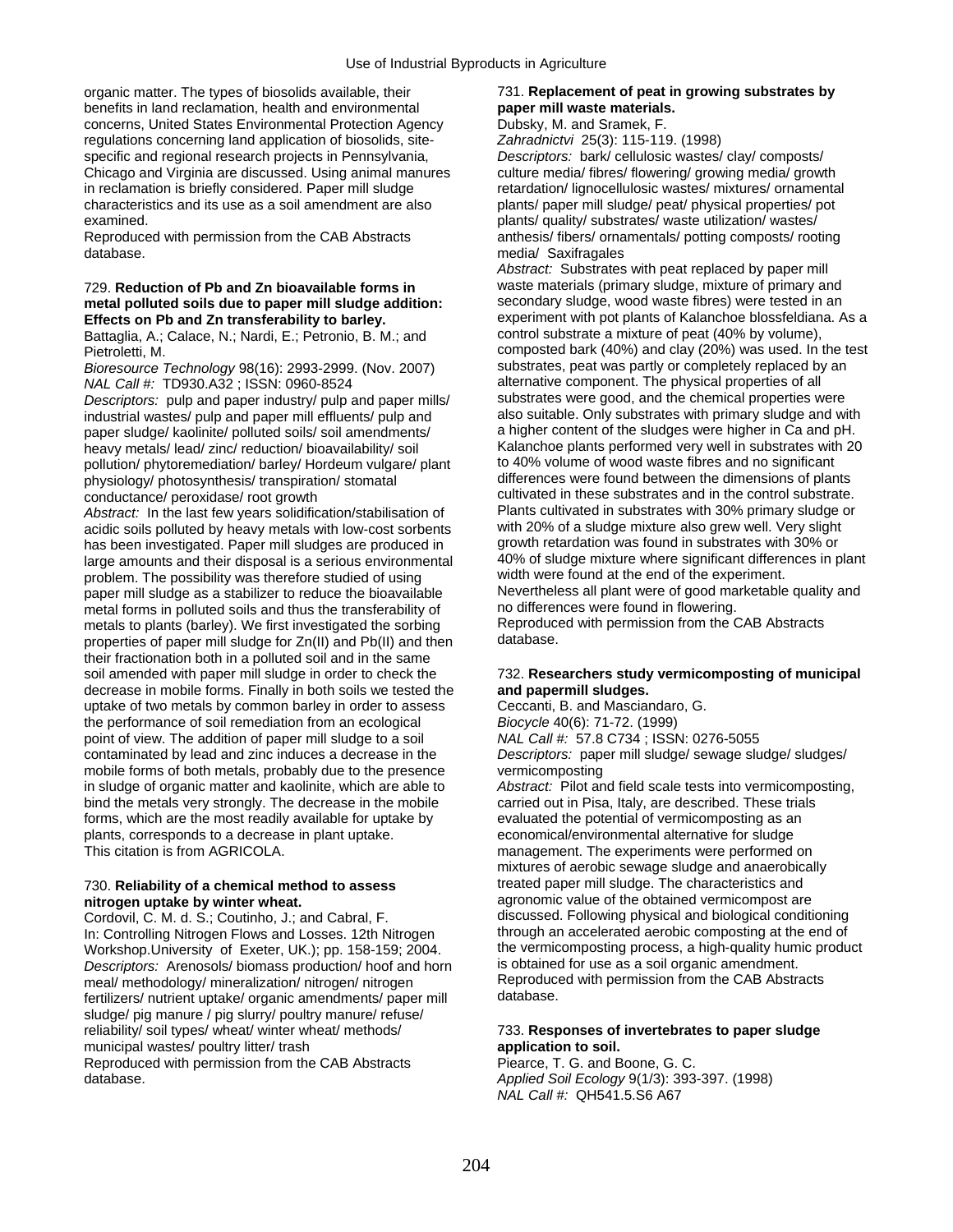*Descriptors:* application to land/ arable soils/ paper mill 735. **Restoration of ecosystem function in an**  application/ United Kingdom **de-inking sludge.** 

Abstract: An area of sandy arable soil in the UK which had Fierro, A.; Angers, D. A.; and Beauchamp, C. J. been treated with paper sludge (200 t ha-1) supported a *Journal of Applied Ecology* 36(2): 244-253. (1999) much greater abundance of lumbricid earthworms *NAL Call #:* 410 J828; ISSN: 0021-8901 (Aporrectodea caliginosa and Octolasion cyaneum, *Descriptors:* application rates/ biomass/ bulk density/ endogeic species) at the end of an exceptionally dry cation exchange/ fertilizers/ industrial wastes/ mine spoil/ summer than adjacent untreated soil. In soil selection tests mineral uptake/ nitrogen/ nitrogen fertilizers/ paper mill the endogeic A. rosea showed no discrimination between sludge/ phosphorus/ phosphorus fertilizers/ reclamation/ arable soil with and without paper sludges produced by two revegetation/ sand pits/ seasons/ sludges/ soil different processes. It did, however, strongly select sandy amendments/ sustainability/ mine wastes/ mining spoil/<br>moorland soil which had been treated with either paper mining wastes/ phosphate fertilizers moorland soil which had been treated with either paper sludge, and had a pH near 7, over unamended moorland *Abstract:* In mine spoil reclamation, the establishment of a herbivorous gastropod Helix aspersa. The anecic lumbricid conditions and the re-initiation of carbon (C) and nutrient<br>Lumbricus terrestris drew substantial amounts of both kinds cycling. The approach used in this study for Lumbricus terrestris drew substantial amounts of both kinds of paper sludge into its burrow, although comparatively abandoned sandpit in Quebec, Canada, was based on a slowly compared with decaying leaf material. Helix aspersa heavy organic amendment as an attempt to accelerate the readily consumed one of the two sludges. Implications of reconstruction of a functional ecosystem. The single sludge application for faunal abundance and diversity, and intervention consisted of incorporating paper de-inking likely effects on soil fertility, are outlined. Sludge into soil at two rates (0 and 105 dry t/ha), Reproduced with permission from the CAB Abstracts supplemented with nitrogen (N) at three rates (3, 6 and 9

## to mycorrhizal fungi, phosphorus and soil organic **matter: Implications for reclamation. First and second full growing seasons. High N application**

*Journal of Applied Ecology* 35(1): 86-94. (1998)

*Descriptors: fertilizers/ guidelines/ halophytes/ industrial* wastes/ mine spoil/ paper mill sludge/ phosphorus decreased in the absence of sludge. P and N uptake were<br>fertilizers/ plant pathology/ reclamation/ root inoculation/ soil improved consistently in the presence of sludge. S fertilizers/ plant pathology/ reclamation/ root inoculation/ soil improved consistently in the presence of sludge. Sludge organic matter/ vesicular arbuscular mycorrhizas/ mine application resulted in improved water retention and c<br>wastes/ mining spoil/ mining wastes/ organic matter in soil/ exchange capacities, and an increase in pH and bulk wastes/ mining spoil/ mining wastes/ organic matter in soil/ exchange capacities, and an increase in pH and bulk<br>phosphate fertilizers/ phytopathology/ recommendations/ density of sand pit mine spoil, all of which may have phosphate fertilizers/ phytopathology/ recommendations/

*Abstract: Unreclaimed taconite mine tailings in Arizona,* USA, were used as a mycorrhiza-free ecosystem to gain reconstructed system approached sustainability. Adequate insights about the influence of vesicular-arbuscular N and P supplements will accentuate the positive influence<br>mycorrhizas (VAM) and soil organic matter on the growth of of sludge on revegetation. mycorrhizas (VAM) and soil organic matter on the growth of of sludge on revegetation.<br>Salsola kali (an early successional colonist of taconite Reproduced with permission from the CAB Abstracts Salsola kali (an early successional colonist of taconite Reproduced Reproduced with permission from the CAB Abstracts<br>
Reproduction from the CAB Abstracts of the CAB Abstracts of the CAB Abstracts of the CAB Abstracts tailings) and Panicum virgatum (a late successional grass. planted during reclamation). To assess relative mycorrhizal responsiveness, P. virgatum and S. kali were grown in 736. **Reutilization of a paper factory effluent and waste.**  taconite tailings along an experimental phosphorus gradient Chatterjee, A. K. with and without VAM inoculum isolated from reclaimed *Reutilization of Industrial Effluents and Waste*: 101-104. taconite tailings. At low phosphorus concentrations, VAM (2001) inoculation of roots enhanced the growth (height and dry *Descriptors:* agricultural wastes/ dyes/ environmental mass) of P. virgatum, but it decreased growth at the two protection/ fly ash/ irrigation/ lignosulfonates/ magnesium/ highest phosphorus concentrations. At no phosphorus level organic fertilizers/ paper mill sludge/ pollution control/ did VAM inoculum enhance the growth of S. kali but it powders/ pulp and paper industry/ pulp mill effluent/ decreased growth at the highest phosphorus **pulping** rice husks/ sodium/ waste management/ waste concentrations. In field plots, mycorrhizal inoculum and treatment/ waste utilization/ waste water treatment/ water organic soil amendment (composted paper mill sludge) reuse/ dyestuffs/ farm wastes/ kraft mill effluent/ lignin enhanced the growth of P. virgatum and decreased the sulfonate/ lignin sulphonate/ lignosulphonates / paper growth of S. kali. Large-scale inoculation of reclamation industry/ rice hulls/ watering growth of S. kali. Large-scale inoculation of reclamation industry/ rice hulls/ watering<br>sites, increasing soil organic matter and avoidance of high *Abstract:* The Shiva paper mill, located in Jain Nagar, Uttar sites, increasing soil organic matter and avoidance of high rates of fertilizers was recommended. Pradesh, India, was established in 1980 and processes

# sludge/ sandy soils/ soil/ soil amendments/ Britain/ land **abandoned sandpit: Plant and soil responses to paper**

soil of pH 3.9. Similar responses were observed for the sustainable plant cover requires the improvement of limiting<br>herbivorous gastropod Helix aspersa. The anecic lumbricid conditions and the re-initiation of carbon (C) database. g/kg sludge) and phosphorus (P) at two rates (0.5 and 1.0 g/kg sludge) followed by sowing (mid-summer) of 734. **Responses of Salsola kali and Panicum virgatum** Agropyron elongatum [Elymus elongatus]. Standing<br> **to mycorrhizal fungi, phosphorus and soil organic** biomass increased in the presence of sludge after both the Johnson, N. C.<br>Johnson, N. C. rates further increased yield, more importantly in the second season. The high P rate improved grass *NAL Call #*: <sup>41</sup>0 J828; ISSN: 0021-8901<br> *Descriptors:* fertilizers/ quidelines/ halophytes/ industrial time and doubled in the presence of sludge whereas it taconite/ United States of America<br>
Abstract: Unreclaimed taconite mine tailings in Arizona<br> **Abstract:** Unreclaimed taconite mine tailings in Arizona<br> **Example 2014**<br> **Example 18 Feature 10 Feature 10 Feature 10 Feature 1** 

Reproduced with permission from the CAB Abstracts mainly agricultural residues (bagasse, wheat straw, rice<br>database. This integrated mill has adopted straw and grasses). This integrated mill has adopted environmentally friendly technology for the pulping process,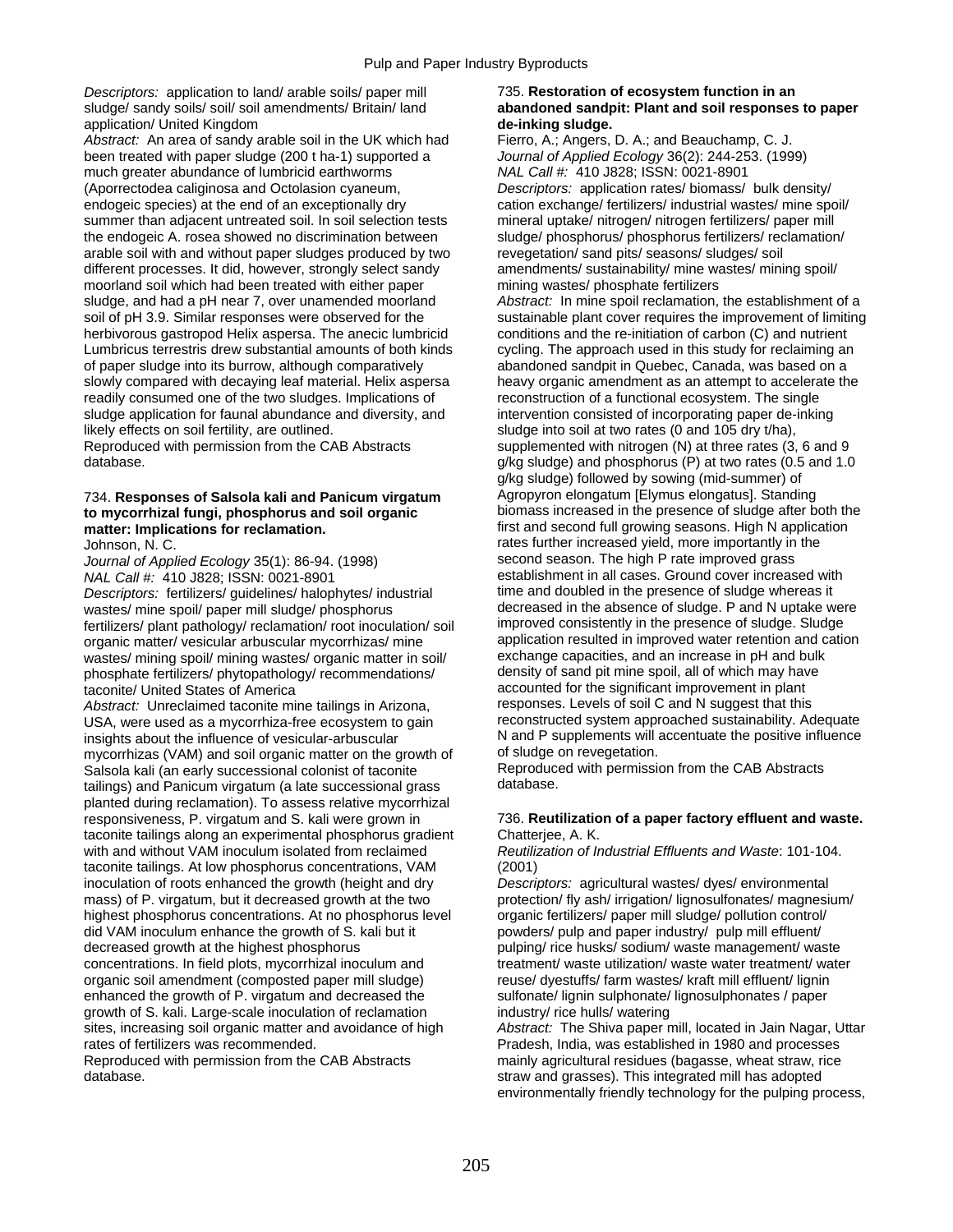and has made great efforts to maintain the ecosystem and *Abstract:* This study investigates the effect of adding to the the environment free from pollution. Treated effluents are soil of several composted residues on the distribution of being used by the farmers from nearby villages for irrigation metals added to the soil in soluble form. The possible effect purposes. The paper mill also uses rice husks as a fuel of temperature is also tested. A method developed by the which generates wastes in the form of fly ash. This waste European Union's Community Bureau of Reference (BCR) can be used as a fertilizer. The commercial production of was used as a sequential extraction procedure. A sandy, three types of lignosulfonates (viz., sodium, magnesium surface sample of a Typic Endoquept soil from a and ferro chrome) from black liquor are detailed. The strawberry-growing area in southwestern Spain was various applications of these lignosulfonate products, in lye collected. This soil was amended with three composts: and in powder form, are discussed. composted urban residues (USR), composted wastes from

## control of damping-off of cucumber caused by Pythium **ultimum. digestion with H<sub>2</sub>O<sub>2</sub> at 85+or-5 degrees C (f3). Results**

*Canadian Journal of Plant Pathology* 25(3): 258-267.

*Descriptors:* biological control/ biological control agents/ Cu, the most available fraction, f1, undergoes a marked<br>composts/ cucumbers/ fungal diseases/ manures/ paper decrease with the doses of OI (more than 50% units) composts/ cucumbers/ fungal diseases/ manures/ paper decrease with the doses of OI (more than 50% units) or<br>mill sludge/ plant disease control/ plant diseases/ plant USR (~30% units), but it is not sensitive to WPI, f2 and mill sludge/ plant disease control/ plant diseases/ plant USR (~30% units), but it is not sensitive to WPI, f2 and f3<br>pathogenic fungi/ plant pathogens/ plant residues/ Bacillus markedly increase with the doses of any comp pathogenic fungi/ plant pathogens/ plant residues/ Bacillus marinus/ biocontrol agents/ biological control organisms/ distribution of Ni, the influence of the doses of any compost<br>
distribution of Ni, the influence of the doses of any compost<br>
on f1 seems to be small and not consis gherkins/ Graphium putredinis/ Hyphomycetes/ Penicillium on f1 seems to be small and not consistent. Only OI seems<br>thomii/ Peronosporomycetes/ phytopathogens/ Pythiaceae/ to cause some depressing effect on this fraction, f thomii/ Peronosporomycetes/ phytopathogens/ Pythiaceae/

Abstract: The microflora of three composts were studied to For Pb, the most soluble fraction f1 is clearly depressed<br>isolate and test microorganisms for biological control of the three composts, causing decreases of 13-37% isolate and test microorganisms for biological control of the three composts, causing decreases of 13-37% from<br>Pythium ultimum on greenhouse-grown cucumber, A more dose 0-3 (23-38% in the 2-week samples). The proportion Pythium ultimum on greenhouse-grown cucumber. A more dose 0-3 (23-38% in the 2-week samples). The proportion<br>diverse bacterial population was observed in compost from of Mn in the soil (native+that present in the composts) diverse bacterial population was observed in compost from of Mn in the soil (native+that present in the composts) t<br>paper mill sludge (170 groups) than in composts from plant can be mobilized in the three fractions is init paper mill sludge (170 groups) than in composts from plant can be mobilized in the three fractions is initially clearly<br>waste and from manure (75 and 88 groups, respectively). In smaller than those observed for the other m waste and from manure (75 and 88 groups, respectively). In smaller than those observed for the other metals, except compost from paper mill sludge. 12 fungal species were the case of the higher dose of WPI. The proportion compost from paper mill sludge, 12 fungal species were the case of the higher dose of WPI. The proportion of the isolated, compared with 22 and 26 in composts from plant extracted Fe is considerably lower than that of any isolated, compared with 22 and 26 in composts from plant extracted Fe is considerably lower than that of any of the<br>waste and from manure, respectively. Selected bacterial other metals, and the distribution among the fract waste and from manure, respectively. Selected bacterial other metals, and the distribution among the fractions is<br>and fungal isolates were evaluated in assays on agar plates quite different: f1 is negligible, and f3 predom and fungal isolates were evaluated in assays on agar plates against P. ultimum. A total of 10 bacterial isolates and 4 percentages somewhat greater than those for Zn, Ni, or Mn<br>fungal isolates significantly (P<=0.0001) reduced P in this fraction. fungal isolates significantly (P<=0.0001) reduced P.<br>ultimum growth rate. These isolates were evaluated in the Reproduced with permission from the CAB Abstracts ultimum growth rate. These isolates were evaluated in the Reproduce<br>
oreenhouse for control of damping-off of cucumber<br>  $\frac{1}{2}$ greenhouse for control of damping-off of cucumber. Disease incidence and severity and foliage and root masses were measured 3 weeks after soil inoculation with 739. **Short-term effects of deinking paper sludge on the**  the microbial agents and P. ultimum. Under greenhouse **dynamics of soil carbon, nitrogen, and phenolic**  conditions, Zygorrhinchus moelleri and Bacillus marinus **compounds.**  were the most effective microorganisms against damping-<br>
Machrafi, Y.; Chalifour, F. P.; Wamegni, J.; and off, followed by Penicillium thomii, Pseudomonas Beauchamp, C. J. fluorescens, Pseudomonas aeruginosa, and Graphium *Journal of agricultural and food chemistry* 56(23): 11399 putredinis. These isolates were tested in a second 11406. (Dec. 2008) greenhouse trial and the best control was achieved with Z. *NAL Call #:* 381 J8223 ; ISSN: 1520-5118. moelleri and Penicillium thomii. 19007125

### 738. **Sequential extraction of metals from artificially** Sewage: analysis/ -Soil: analysis **contaminated soils in the presence of various** *Abstract:* Applications of deinking paper sludge (DPS)

*Trace Elements In Soil: Bioavailability, Flux and Transfer.* 

*Descriptors:* composts / copper/ extraction/ Inceptisols/ for 2 years. The phytotoxicity of simulated phenolic<br>iron/ lead/ manganese/ nickel/ olive oil/ paper mill sludge/ solutions of raw DPS and DPS-amended soil was iron/ lead/ manganese/ nickel/ olive oil/ paper mill sludge/ solutions of raw DPS and DPS-amended soil was<br>polluted soils/ refuse/ sandy soils/ soil pollution/ soil types/ investigated. Twelve phenolic compounds were quant polluted soils/ refuse/ sandy soils/ soil pollution/ soil types/ investigated. Twelve phenolic compounds were quantifi<br>strawberries/ temperature/ zinc/ Mn/ municipal wastes/ in raw DPS. Vanillin and 3-hydroxy-4-methoxycinn strawberries/ temperature/ zinc/ Mn/ municipal wastes/ trash acids increased with DPS applications in amended soil for

Reproduced with permission from the CAB Abstracts paper industry (WPI), and composted residues from the database. **our contract of the metal forms with environmental** olive oil industry (OI). The metal forms with environmental significance can be grouped into three fractions, 737. **Selection of biological agents from composts for** sequentially extracted by 0.11 M CH<sub>3</sub>COOH (f1),<br> **control of damping-off of cucumber caused by Pythium** NH<sub>2</sub>OH.HCl at pH 2 (f2), and CH<sub>3</sub>COONH<sub>4</sub> at pH 5 after Carisse, O.; Bernier, J.; and Benhamou, N. Showed that f1 for Zn does not undergo any significant<br>Canadian Journal of Plant Pathology 25(3): 258-267 variation due to the presence of OI or USR, while the (2003); ISSN: 0706-0661 presence of WPI causes a significant increase in f1. For<br>Descriptors: biological control/biological control agents/ Cu, the most available fraction, f1, undergoes a marked Straminipila/ Zygorrhinchus moelleri<br>Abstract: The microflora of three composts were studied to For Pb, the most soluble fraction f1 is clearly depressed by

Reproduced with permission from the CAB Abstracts *Descriptors:* Carbon: analysis/ Germination/ Industrial database. Waste: analysis/ Nitrogen: analysis/ Phenols: analysis/ Plants: growth & development/ Refuse Disposal: methods/

**composts. decreased the establishment of some crops, indicating that decreased the establishment of some crops**, indicating that Madrid, L.; Diaz Barrientos, E.; and Cardo, I. it may have inhibiting effects. The effects of soil-applied<br>Trace Elements In Soil: Bioavailability. Flux and Transfer. DPS on total carbon (C), nitrogen (N), C:N ratio, and 43-62. (2001)<br>
Descriptors: composts / copper/ extraction/ Inceptisols/ for 2 years. The phytotoxicity of simulated phenolic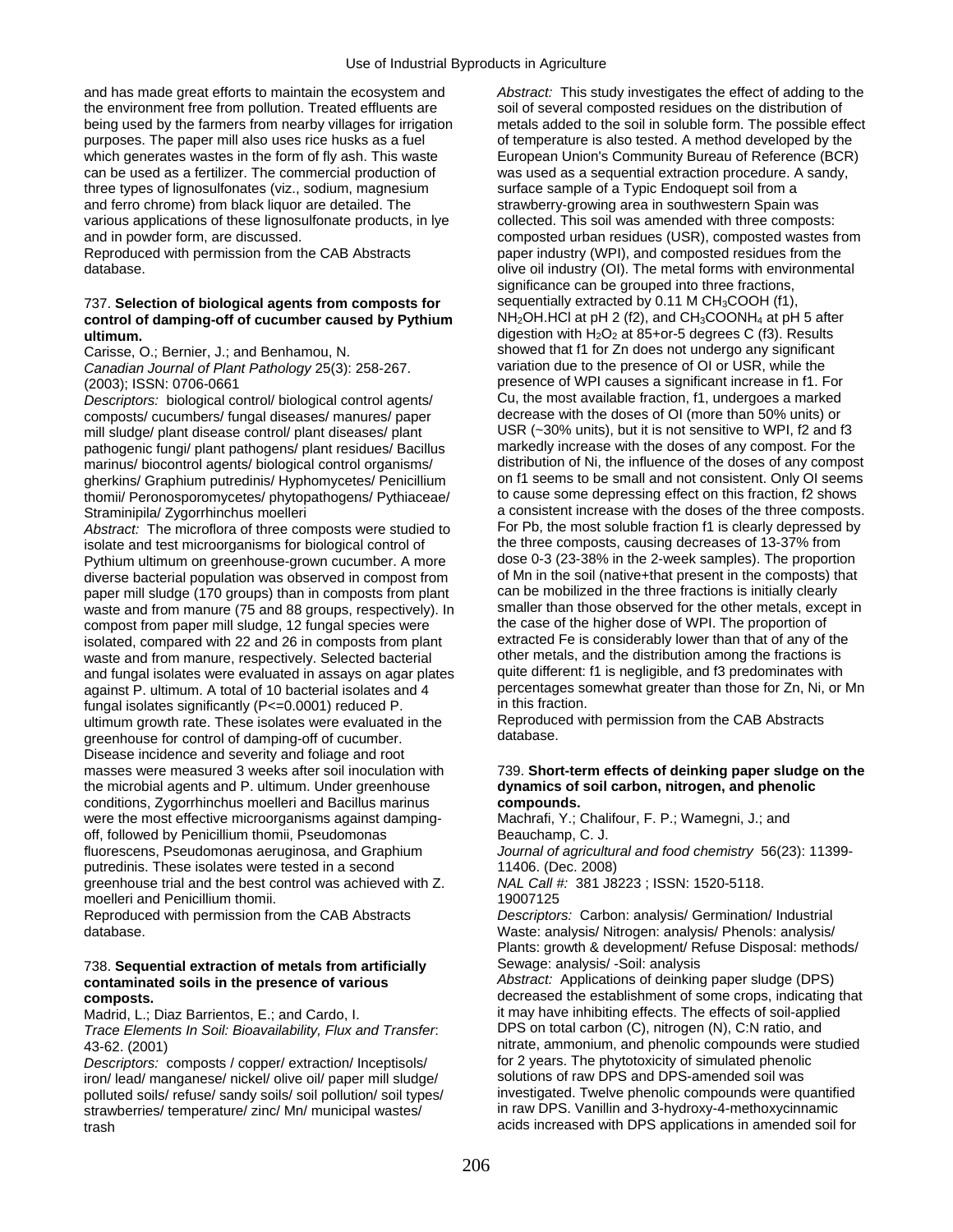both years. Total soil C and the C:N ratio increased with amino sugars and humic substances were made on DPS applications, while nitrate soil content decreased. Slaking-resistant aggregates 2 yr after the last of three Germination indices were affected differently by the successive annual applications of the treatments. phenolic compound solution that simulated DPS. This study Compared with the treatments that received no organic highlights the lack of availability of nitrate as the main factor amendment, the PMS and CPMS applications increased involved in the inhibiting effect of DPS. However, other macroaggregate stability by an average of 45%. The effects inhibiting effects of phenolic compounds cannot be ruled of fresh vs. composted amendments on soil out since they are known to inhibit nitrification and to trap macroaggregates and their organic C contents were similar nitrate into organic N compounds. but differences in C composition were observed. Humic

# production from secondary paper sludge application

Rato Nunes, J.; Cabral, F.; and Lcdpez Picleiro, A.

paper sludge/ soil amendment/ Mediterranean agricultural

*Abstract:* This study was conducted under greenhouse application.<br>
conditions to evaluate the potential use of SPS as a This citation is from AGRICOLA. conditions to evaluate the potential use of SPS as a fertilizer, amendment and/or liming agent for wheat (Triticum aestivum L.). Two representative Mediterranean 742. **Soil construction: A step for ecological**  agricultural soils, a Cambic Arenosol (cmAR) and a Cromic **reclamation of derelict lands.**  Cambisol (crCM) were used. Treatments included four Sere, G.; Schwartz, C.; Ouvrard, S.; Sauvage, C.; Renat, J. sludge rates ranging from 0 to  $40$ gkg<sup>1</sup> (equivalent of 0, 38, C.; and Morel, J. L. 88 and 120Mgha<sup>1</sup>). A significant increment in soil pH, organic carbon, N total, available P and exchangeable K ISSN: 1439-0108 were observed in both soils. Sludge application significantly *Descriptors:* composts / contaminants/ drainage/ effluents/ increased N and decreased Zn, Mn and Cu concentrations industrial wastes/ organic wastes/ paper mill sludge/ in wheat. Wheat grain yields were reduced by 33% and polluted soils/ rain/ reclamation/ recycling/ soil 37% when 120MgSPSha<sup>1</sup> was applied to cmAR and crCM soils, respectively, due apparently to unavailability of Mg. However, straw yields, with much lower Mg requirements, *Abstract:* Goal, Scope and Background. Efficient and increased significantly with SPS rates. Secondary pulp mill environmentally friendly technologies for soil reclamation<br>sludge seems to be a potential source of organic matter, N, require efforts to develop innovative proce sludge seems to be a potential source of organic matter, N, P. K and a potential soil amendment liming agent for acid echnologies to drastic techniques (containment, total soils, when appropriate supplemental fertilizer was removal of soil) are receiving increasing interest. They are provided. For grain crops grown in these soils, addition of based either on the use of ameliorants (e.g. lime, fertilizer, Mg is required for proper nutrient balance.  $\blacksquare$  organic mulch) and more recently on the spreading of

# following the Application of Fresh and Composted

Bipfubusa, M.; Angers, D. A.; N' Dayegamiye, A.; and

*Soil Science Society of America Journal 72(1): 160-166.* 

*Descriptors:* silt loam soils/ soil aggregates/ aggregate stability/ pulp and paper sludge/ composts/ humic soil with a combination of thermally treated industrial soil<br>substances/ amino sugars/ glucosamine/ microorganisms/ mixed with exogenous materials such as green waste substances/ amino sugars/ glucosamine/ microorganisms/ mixed with exogenous materials such as green waste<br>soil fungi/ soil organic carbon/ nitrogen fertilizers/ compost and paper mill sludge. Rainfall was measured soil fungi/ soil organic carbon/ nitrogen fertilizers/

*Abstract:* The aim of this study was to evaluate the effects were sampled per plot. Plants were collected in 8 replication of fresh and composted paper sludge on macroaggregate for each plot. Results. Water balance data s of fresh and composted paper sludge on macroaggregate for each plot. Results. Water balance data showed of free<br>stability of a silt loam under field conditions, and to assess about 10% of the rain water percolated through stability of a silt loam under field conditions, and to assess the possible role of carbohydrate fractions and humic constructed soil profiles. Drainage effluent contained a low<br>substances. The treatments included fresh paper mill concentration of contaminants, below the French water substances. The treatments included fresh paper mill concentration of contaminants, below the French water<br>sludge (PMS) and its compost (CPMS) applied at a rate of contamining standards. Plants grew without any deficiency sludge (PMS) and its compost (CPMS) applied at a rate of drinking standards. Plants grew without any deficiency<br>40 Mg ha-1 with or without a mineral N fertilizer (120 kg N symptoms on both plots. Apart from the sowed plant 40 Mg ha-1 with or without a mineral N fertilizer (120 kg N symptoms on both plots. Apart from the sowed plant<br>ha-1) N fertilizer only (recommended rate of 160 kg N ha-<br>indigenous species developed on the constructed ha-1), N fertilizer only (recommended rate of 160 kg N ha- indigenous species developed on the constructed 1), and an unamended control. Measurements of total and

This citation is from PubMed. This citation is from PubMed. And the state of aggregates of aggregates  $>2$  mm was significantly higher (50%) with CPMS than PMS, although part of this effect 740. **Short-term effects on soil properties and wheat** could be attributed to the slightly greater C application rate **on two Mediterranean agricultural soils.**  $\begin{array}{ccc}\n\bullet & \bullet & \bullet \\
\bullet & \bullet & \bullet\n\end{array}$  of fungi abundance, was significantly greater following PMS<br>Rato Nunes J. Cabral F. and Lodnez Picleiro A than CPMS application. We concluded tha *Bioresource Technology* 99(11): 4935-4942. (July 2008) microorganisms, in particular fungi, were a more important *NAL Call #:* TD930.A32; ISSN: 0960-8524 factor of stable macroaggregation in the soil amended with<br>Descriptors: soil properties/ wheat production/ secondary fresh sludge, while humic substances played a greater role *Descriptors:* soil properties/ wheat production/ secondary fresh sludge, while humic substances played a greater role soils<br>Abstract: This study was conducted under greenhouse application.

Journal of Soils and Sediments 8(2): 130-136. (2008);

conservation/ soil parent materials/ soil pollution/ soil profiles/ soil types/ waste utilization/ water balance/ rainfall This citation is from AGRICOLA. **organic wastes (e.g. compost, sewage sludge)**. This paper presents a new process of soil construction using wastes 741. **Soil Aggregation and Biochemical Properties** and industrial by-products which are formulated and **Organic Amendments.**<br>
Biofubusa, M.: Angers, D. A.: N' Davegamive, A.: and **the example of the example of the example of the example of the** Antoun, H. major functions of constructed Technosols. Materials and<br>Soil Science Society of America Journal 72(1): 160-166 Methods. Two large lysimetric plots (10x10 m) were built on (Jan. 2008-Feb. 2008) a former coking plant, and two strategies of constructed soil *NAL Call #: 56.9 So3*; ISSN: 0361-5995 profiles were compared: (i) a control soil using thermally<br>Descriptors: silt loam soils/ soil aggregates/ aggregate treated industrial soil available in situ, and (ii) a constructed humification/ field experimentation evaluate the effects periodically, drainage effluent was collected, and aliquots<br>Abstract: The aim of this study was to evaluate the effects were sampled per plot. Plants were collected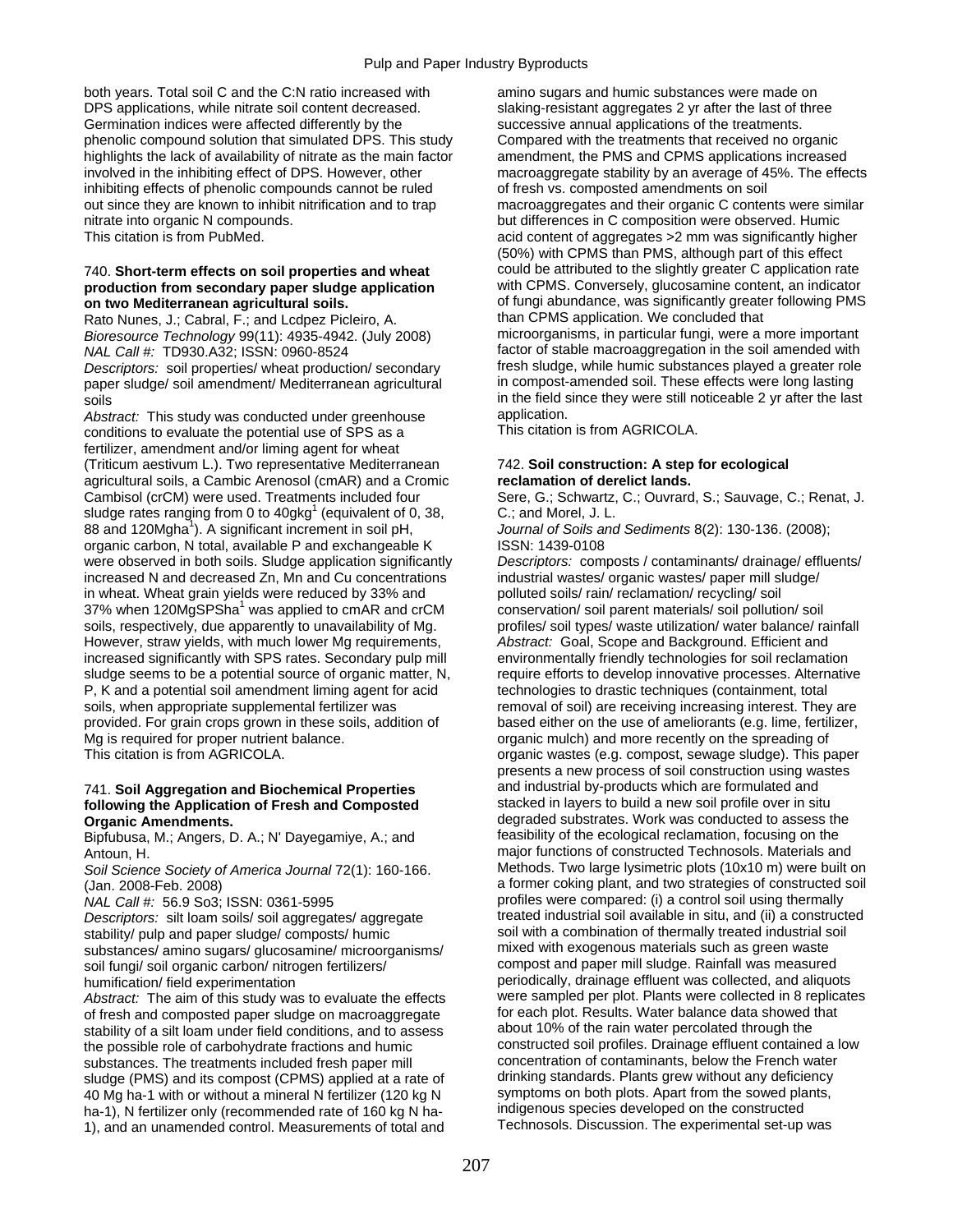representative of the real conditions for the implementation the presence of these heavy metals because a high of such reclamation technologies. In spite of the significant available P concentration in soils also depresses concentrations of trace elements in the parent materials, phosphatase activity. the fluxes in the drainage effluent were very low because of Reproduced with permission from the CAB Abstracts the high pH. Significantly higher biomass values were database. recorded on the constructed soil than on the control, as well as a better development of indigenous plants. Conclusions. 744. **Soil enzyme activities following paper sludge**  The constructed soils are examples of Technosols as they **addition in a winter cabbage-sweet corn rotation.**<br>
are made exclusively of technogenic parent materials. Our Gagnon, B.: Lalande, R.: Simard, R. R.: and Roy, M. are made exclusively of technogenic parent materials. Our Gagnon, B.; Lalande, R.; Simard, R. R.; and Roy, M.<br>
canadian Journal of Soil Science 80(1): 91-97. (2000 (water cycle, trace elements filtration, biomass production). *NAL Call #:* 56.8 C162 ; ISSN: 0008-4271 to reclaim derelict lands, but also a safe alternative for the ammonium nitrate/ application rates/ arylsulfatase/ recycling of wastes and by-products with a minimum use of cabbages/ enzyme activity/ horticultural soils/ horticulture/<br>unpolluted and fertile agricultural soil. Recommendations. maize/ nitrate/ nutrients/ paper mill sludg unpolluted and fertile agricultural soil. Recommendations. maize/ nitrate/ nutrients/ paper mill sludge/ phosphoric<br>The restoration of soil functions, thanks to the soil monoester hydrolases/ requirements/ rotations/ sludg construction process, must be considered as a primary step<br>for the ecological reclamation of derelict lands. In this way,<br>hosphomonoesterase/ alkaline phospl the pedo-engineering approach should be considered as an arylsulphatase/ Capparales/ corn/ crop rotation/ essential part of the global ecological engineering for the phosphatases/ rotational cropping<br>
reclamation of derelict lands. Perspectives. Two major *Abstract:* Combined primary and s reclamation of derelict lands. Perspectives. Two major *Abstract:* Combined primary and secondary paper mill outlooks appear: (i) testing a larger variety of wastes and sludge (PS) is a good source of C and other nutrients for<br>by-products as parent materials for different constructed horticultural soils. A field study was conduct by-products as parent materials for different constructed horticultural soils. A field study was conducted to evaluate<br>soils, (ii) generalize the results on constructed soils to the the effect of PS, spring-applied alone o soils, (ii) generalize the results on constructed soils to the the effect of PS, spring-applied alone or in combination with characterization of Technosols.

## 743. **Soil enzymatic response to addition of heavy** 1998 on the same plots with sweetcorn. The PS was

*Biology and Fertility of Soils* 34(3): 144-150. (2001) <br>
MAL Call #: QH84.8.B46; ISSN: 0178-2762 <br>
100% of the plant N requirements and a PS and AN *Descriptors:* Alfisols / beta glucosidase/ chemical combination. Soil arylsulfatase and acid and alkaline composition/ enzyme activity/ heavy metals/ Inceptisols/ phosphatase activities were measured at three different composition/ enzyme activity/ heavy metals/ Inceptisols/ phosphatase activities were measured at three differentian<br>organic carbon/ organic wastes/ oxidoreductases/ paper times in each growing season. The PS rate linearly organic carbon/ organic wastes/ oxidoreductases/ paper times in each growing season. The PS rate linearly<br>mill sludge/ phosphoric monoester hydrolases/ phosphorus/ increased the soil acid phosphatase activity in all 3 year mill sludge/ phosphoric monoester hydrolases/ phosphorus/ refuse compost/ soil composition/ soil enzymes/ soil types/ In contrast, the alkaline phosphatase and arylsulfatase solid wastes/ urease/ phosphatases/ redox enzymes/ town activities were enhanced in 1997 by the 8-16 t PS ha-1 compost treatments, whereas larger amounts of PS showed activity

heavy metal contents and enzymatic activities induced by promoted phosphatase activities mostly in the autumn, but addition of two heavy metal rich organic residues (a did not sustain arylsulfatase activity. The AN gave lower municipal solid waste compost (MWC) and a non-<br>
composted paper sludge (PS)) were determined in two arylsulfatase. Addition of AN to PS increased or different soils (Typic Endoaquept and Typic Albaqualf) phosphatase activity as compared with PS alone or the during a 280-day incubation experiment. The addition of the control. This study indicated that addition of PS improved organic materials caused a rapid and significant increase in enzyme activity of this horticultural soil but rates in excess the organic C and enzymatic activities in both soils, this to 32 t ha-1 may be detrimental. increase was specially noticeable in soils treated with Theoroduced with permission from the CAB Abstracts MWC. In general, enzymatic activities in amended soils database. tended to decrease with the time. Organic materials also increased heavy metal contents in soil. However, the 745. **Soil properties associated with organic matter**presence of available soil heavy metals due to the addition **mediated suppression of bean root rot in field soil**  negatively affect dehydrogenase [oxidoreductases], beta - **residuals.**<br>
glucosidase or urease activities in the soils. There were Rotenberg. significant and negative correlations between heavy metals E.; Goodman, R. M.; and Cooperband, L. R.<br>and phosphatase [phosphoric monoester hydrolases] Soil Biology and Biochemistry 39(11): 2936-2 activity in the soils at the beginning of the incubation. This *NAL Call #:* S592.7.A1S6; ISSN: 0038-0717 negative correlation was probably due to the decrease in *Descriptors:* composts / fungal diseases/ microbial<br>the enzyme activity in soils treated with PS in which high activities/ microbial flora/ microbiology/ paper mill the enzyme activity in soils treated with PS in which high activities/ microbial flora/ microbiology/ paper mill sludge/<br>levels of available P were also found. It is difficult, and the paper of paper control/ plant disease therefore, to attribute an inhibition of the enzyme activity to fungi/ plant pathogens/ rhizosphere/ root rots/ soil

Canadian Journal of Soil Science 80(1): 91-97. (2000) Descriptors: acid phosphatase/ alkaline phosphatase/ monoester hydrolases/ requirements/ rotations/ sludges/ phosphomonoesterase/ alkaline phosphomonoesterase/ characterization of Technosols.<br>
Reproduced with permission from the CAB Abstracts<br>
Reproduced with permission from the CAB Abstracts<br>
Redford clay (Humic Glevsol) in Quebec, Canada, The Reproduced with permission from the CAB Abstracts Bedford clay (Humic Gleysol) in Quebec, Canada. The<br>Bedford clay (Humic Gleysol) in Quebec, Canada. The experiment was started in 1996 with winter cabbage (Brassica oleracea var. capitata) and continued in 1997 and **metals with organic residues. applied at 0 (control), 8, 16, 32 and 65 t ha-1 in 1996 and at at** Madejon, E.; Burgos, P.; Lopez, R.; and Cabrera, F. 44% of these rates in 1997. No sludge was applied in 1998. 100% of the plant N requirements and a PS and AN combination. Soil aryl sulfatase and acid and alkaline *Abstract:* Changes in organic C, available P, available comparable to the control. The second PS application arylsulfatase. Addition of AN to PS increased only acid

# amended with fresh and composted paper mill

Rotenberg, D.; Wells, A. J.; Chapman, E. J.; Whitfield, A. Soil Biology and Biochemistry 39(11): 2936-2948. (2007) plant disease control/ plant diseases/ plant pathogenic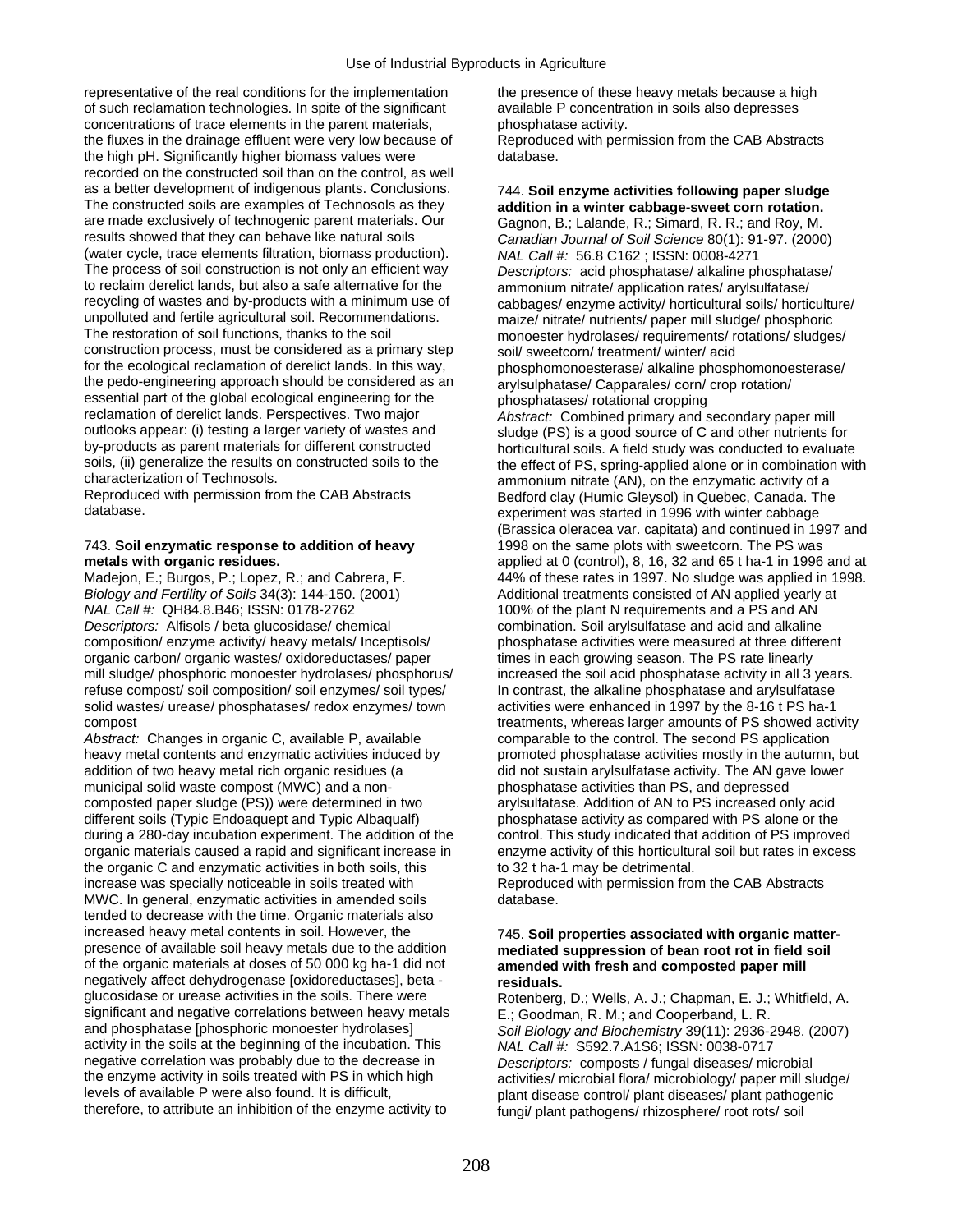amendments/ soil bacteria/ soil chemical properties/ soil *Abstract:* Pulp and paper mill biosolids have excellent organic matter/ soil physical properties/ chemical properties properties as a soil conditioner. However, these biosolids of soil/ green bean/ microbial communities/ microflora/ contain high levels of E.coli. Since E.coli are typically used organic matter in soil/ physical properties of soil/ as an indicator of fecal contamination to assess the safety phytopathogens/ snap bean of drinking and recreational waters, their presence in pulp

soil-borne disease is mediated by the complex interactions has shown that these bacteria grow prolifically within pulp between biotic and abiotic soil factors. Various and paper mill effluents in the absence of any known fecal microbiological and physicochemical soil properties were source. This research was designed to identify the sources measured in field soils with histories of receiving 4 or 5 of E.coli to the mill. REP (repetitive extragenic palindromic) years of spring additions of paper mill residuals (PMR), and ERIC (enterobacterial repetitive intergenic consensus) PMR composted alone (PMRC), PMR composted with bark PCR were used to generate highly discriminatory (PMRB), or no amendment under a conventionally fingerprints. Biosolids isolates were compared to isolates managed vegetable crop rotation. The objectives of this from potential sources (feed water, mill fibre, stormwater, study were to (i) determine the residual and re-amendment wood chips, and forest samples). Biosolids isolates were effects of the organic materials on root rot disease severity; also screened for the presence of E.coli vir effects of the organic materials on root rot disease severity;<br>(ii) determine the influence of amendment type on the (ii) determine the influence of amendment type on the LT (heat labile toxin), ST (heat stable toxin) and VT (tract stable toxin) and VT (tract stable toxin) and VT (verotoxin) using commercially available oligonucled bean roots grown in these soils; and (iii) quantify the primers in a presence/absence based PCR assay. None of relative contributions of microbiological and the E.coli isolates (n=110), collected over a 3-year period, physicochemical properties to root rot suppression in the carried these virulence factors. It seems unlikely that pulp field and greenhouse. While all amendment types and paper mill biosolids act as a reservoir for pathogenic significantly suppressed root rot disease compared to non-<br>strains of E.coli. amended soils in both environments, only soils amended<br>
With PMR or PMRB sustained suppressive conditions 1<br>
database with permission from ProQuest LLC. © 2007 with PMR or PMRB sustained suppressive conditions 1 year after the most recent amendment event. Disease ProQuest LLC; all rights reserved. Further reproduction is severity was inversely related to microbial activity example prohibited without permission. (fluorescein diacetate assay) in recently amended soils only. Terminal restriction fragment length polymorphism (T- 747. **Stability indices for different composts.**  RFLP) analysis of the 16s rRNA gene was performed to Eggen, T. and Vethe, O. botain bacterial profiles. Principal component analysis Compost Science and U (PCA) of terminal restriction fragments (TRFs) revealed general differences in bacterial community composition *Descriptors:* composting/ composts/ fish scrap/<br>(PC1) among amendment types, and specific TRFs humification/ indexes/ organic carbon/ organic n (PC1) among amendment types, and specific TRFs humification/ indexes/ organic carbon/ organic nitrogen/<br>contributed to these differences. Correlation and multiple paper mill sludge/ respiration rate/ sewage sludge/ regression analyses of the measured soil variables sodium hydroxide/ stability/ fish waste<br>revealed that the composition of root-associated bacterial abstract: Four types of compost (pape communities and the amount of particulate organic matter-<br>
compost, fish compost, biowaste compost from windrow<br>
composting treatment and biowaste compost from reactor<br>
composting treatment and biowaste compost from reacto carbon in bulk soils imparted independent and relatively composting treatment and biowaste compost from reactor<br>
equal contributions to the variation in disease severity entity treatment) were used to evaluate several chem equal contributions to the variation in disease severity entity treatment) were used to evaluate several chemical<br>documented in the field and greenhouse. Together, our solutionary parameters, which served as stability indi documented in the field and greenhouse. Together, our exameters, which served as stability indices replacing<br>findings provide evidence that disease suppression induced respiration rate. Compost matter, water extracts and N findings provide evidence that disease suppression induced respiration rate. Compost matter, water extracts and NaOH<br>by annual PMR inputs was mediated by their differential respirance extracts were analysed. When all compo by annual PMR inputs was mediated by their differential extracts were analysed. When all composts were effects on bacterial communities and the amount and extracts vere statistically treated together water soluble TOC (t effects on bacterial communities and the amount and statistically treated together, water soluble TOC (total<br>
organic carbon) was the only parameter that correlate quality of organic matter in these soils.<br>Reproduced with permission from the CAB Abstracts<br>significantly with respiration rate (r2=0.82, P<0.0001).

and Lean, D. R. S. organic) were chemical indices that correlated with

In: Annual Conference on Great Lakes Research. Great respiration rate. Lakes in a Changing Environment. Windsor, ON (Canada).); Reproduced with permission from the CAB Abstracts Vol. 49. database.

Ann Arbor MI : International Association for Great Lakes

*Descriptors:* assay/ DNA/ effluents/ Escherichia coli/ **sludge.**  freshwater pollution/ hardwood/ industrial wastewater / Nemati, M. R.; Caron, J.; and Gallichand, J.<br>industrial wastes/ microbial contamination/ nucleotide Soil Science Society of America Journal 640 sequence/ polymerase chain reaction/ pulp and paper (Mar. 2000-Apr. 2000)<br>
industry/ recreational waters/ strain/ toxicants/ toxins/ (Mar. 2000-Apr. 2000) virulence/ escherichia coli/ North America, Great Lakes

Abstract: The ability of an organic amendment to suppress and paper mill biosolids is of concern. Previous research (verotoxin) using commercially available oligonucleotide

Compost Science and Utilization 9(1): 19-26. (2001)<br>NAL Call #: TD796.5.C58 ; ISSN: 1065-657X paper mill sludge/ respiration rate/ sewage sludge/ sludges/ Abstract: Four types of compost (paper mill sludge Reproduced with permission from the CAB Abstracts significantly with respiration rate (r2=0.82, P<0.0001). This database. is suggested as an operational parameter at composting plants. Data in this study supported neither the C:N ratio 746. **Sources and pathogenicity of Escherichia coli** nor the humification HA:FA ratio as stability indices. When **isolated from pulp in proposers** statistically together, TOC Renner, V. E.; Croteau, M. C.; Ridal, J. J.; Archibald, F. S.; (in fulvic acid fraction) and water soluble nitrogen (total and

## Research; pp. [np]; 2006. **The search; pp. [np]; 2006.** 748. **Stability of structural form during infiltration: http://www.iaglr.org/conference/ The stability of structural form during infiltration: http://www.iaglr. Laboratory measurements on the effect of de-inking**

Soil Science Society of America Journal 64(2): 543-552. *NAL Call #: 56.9 So3; ISSN: 0361-5995 [SSSJD4]*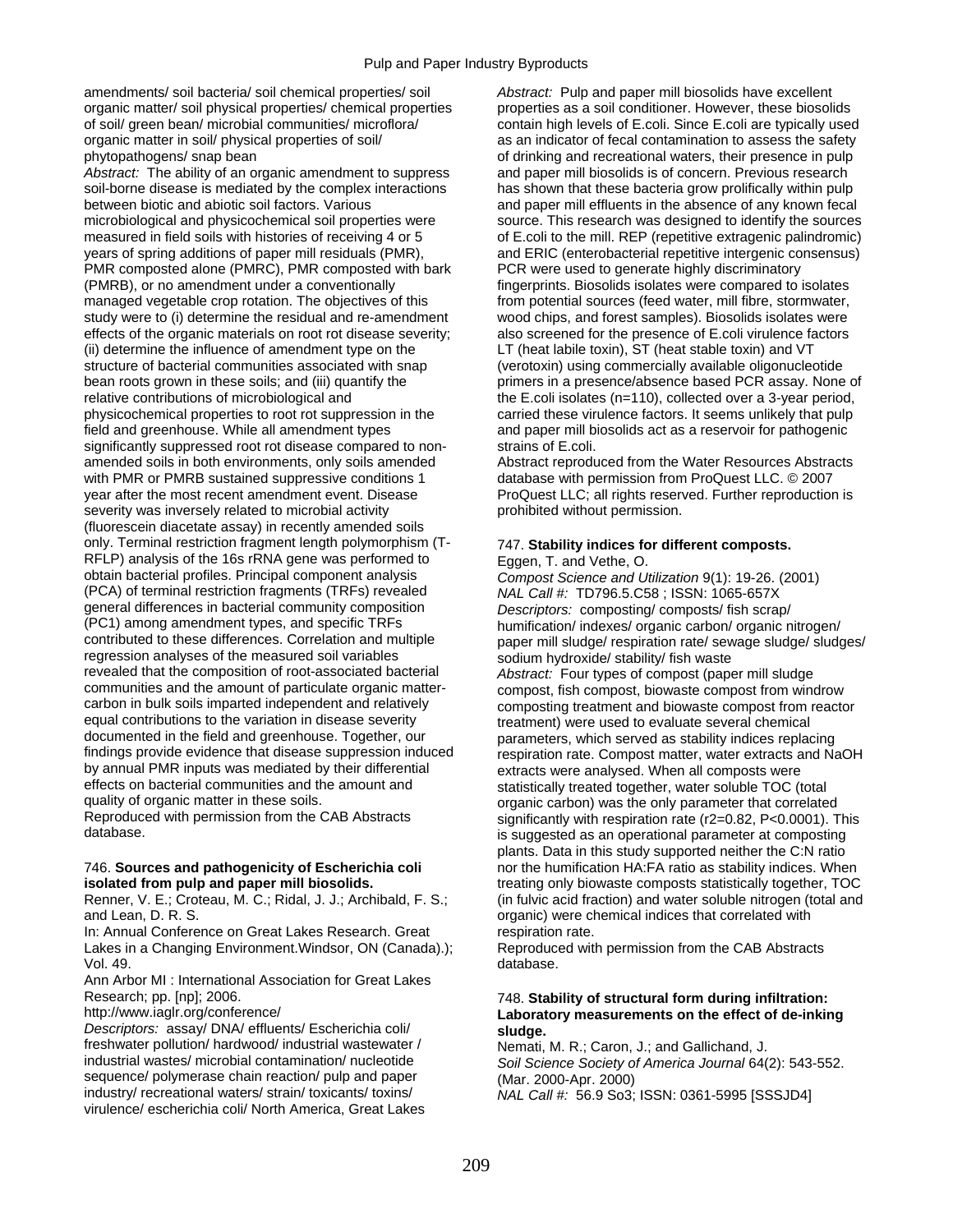*Descriptors:* soil types/ soil structure/ soil physical 750. **Study on the effects of paper-mill effluents on the**  properties/ application rate/ aggregate stability/ infiltration/ **growth and chlorophyll content of Pennisetum**  wetting/ stability/ paper mill sludge/ wetting rate **typhoideum.**  *Abstract:* An adequate understanding of the mechanisms Pritima, R. A. involved in the structural stabilization of soil by different *Nature, Environment and Pollution Technology* 1(2): 127 sources of organic matter is needed to help design 130. (2002); ISSN: 0972-6268 management strategies aimed at maintaining a stable soil *Descriptors:* agriculture/ chlorophyll/ effluent/ growth/ structure. The objective of this study was to identify industrial wastewater/ industrial effluents/ industrial waste mechanisms involved in soil structure stabilization by paper waters/ irrigation/ irrigation water/ paper industry wastes/ sludge application, either by increasing the soil resistance plant physiology/ plants/ plants (see also aquatic to external stresses (aggregate stability) or by decreasing macrophytes)/ pulp and paper industry/ pulp and paper the magnitude of the external stresses (diminution of the industry waste waters (general)/ vegetation effects/ wetting rate). A laboratory study was conducted on three wastewater disposal/ wastewater irrigation/ water pollution different soil types with application of paper sludge at three effects rates (8, 16, and 24 dry t ha(-1). The mean weight *Abstract:* Untreated, treated and enriched effluents of a diameter, bulk density, hydraulic conductivity, and water paper-mill were analysed to find out the quantity of retention properties were measured before and after a suspended solids, pH, chlorides, sulphates and others. wetting event. The results indicate that most of the changes These were highly reduced in treated and in physical properties resulting from rapid wetting took enriched effluents. Biochemical and chemical oxygen place at the soil surface (0-50mm) and the magnitude of demands decreased considerably. Plants irrigated with these changes gradually decreased down to a depth of treated and enriched effluents showed greater shoot, total 150mm. Paper sludge application significantly improved the length and higher chlorophyll (a, b and total) content, stability of 1- to 4-mm aggregates to the destructive action indicating the importance of treatment and enrichment of of wetting in all three soil types. Paper sludge application effluents.<br>
increased porosity at potential > -2 kPa, which resulted in Abstract reproduced from the Water Resources Abstracts increased porosity at potential > -2 kPa, which resulted in higher hydraulic conductivity values (up to 88%) and a database with permission from ProQuest LLC. © 2007 smaller increase in soil bulk density (down to 67%) relative ProQuest LLC; all rights reserved. Further reproduction is to a control following rapid wetting. The wetting rates prohibited without permission. observed during the wetting event were similar regardless of the treatment, because the increase in the water 751. **Sugarcane yields and soil analysis following**  potential at the wetting front was **application of paper mill sludge.**  with increasing rates of sludge application.<br>This citation is from AGRICOLA. This citation is from AGRICOLA.

### 749. **Studies on the influence of paper mill effluents on** *Descriptors:* ammonium nitrate/ application rates/ crop **the yield, availability and uptake of nutrients in rice.** yield/ fertilizer requirement determination/ nitrogen

Achari, M. S.; Dhakshinamoorthy, M.; and Arunachalam, G. fertilizers/ paper mill sludge/ soil ph/ sucrose/ sugar *Journal of the Indian Society of Soil Science 47(2): 276-* content/ sugar yield/ sugarcane/ waste utilization/ 280. (1999) saccharose/ United States of America

*Descriptors:* adverse effects/ availability/ biochemical determine the effect of paper mill primary clarifier sludge in oxygen demand/ effluents/ grain/ iron/ irrigation/ combination with various fertilizer treatments on cane and manganese/ nutrients/ paper mill sludge/ pollution/ pulp and sugar yields of a sugarcane (Saccharum officinarum) plant paper industry/ rice/ soil/ soil amendments/ trace elements/ cane through second ratoon crop cycle. Sludge was applied uptake/ yields/ zinc/ adverse reactions/ BOD/ environmental to fallow fields subsequently planted to sugarcane hybrids. pollution/ microelements/ Mn/ paddy/ paper industry/ The paper mill sludge was applied at rates of 0, 22.5, and watering watering  $\frac{44.7 \text{ Mt}}{2}$  and  $\frac{44.7 \text{ Mt}}{2}$  bectare on whole plots. Spring (0-0-0, 90-0-0,

*Abstract:* Paper mill effluent was analysed and applied at and 180-0-0) and starter (0-0-0 and 17-50-50) fertilizer differing amounts with irrigation water, NPK fertilizers and treatments (kg ha-1) were subplots. Soil pH was raised 0.3 soil amendments on a rice test crop. The undiluted effluent units at the 44 Mt per hectare paper mill sludge rate when was dark brown in colour, had slightly alkaline pH, high sampled the following spring after the autumn application. biochemical oxygen demand, chemical oxygen demand, At the end of the experiment, soil pH for the 44 Mt per and electrical conductivity (EC), with appreciable quantities hectare rate was 0.8 units higher than the control. Spring of Cl-,  $SO_{42}$  and HCO<sub>3</sub> of Ca, Mg, and Na and varying fertilizer treatments resulted in significantly higher cane and amounts of micronutrients. Soils irrigated with paper mill sugar yields in ratoon crops, but not in the plant cane crop. effluent had a higher pH and EC. Effluent irrigation, in Sludge and starter fertilizer treatments did not affect also increased due to effluent irrigation. Effluent irrigation less sucrose content, but did not affect total sugar yield. did not affect the grain yield. These results suggest the Excess nitrogen can delay the accumulation of sucrose<br>possibility of using paper mill effluent for irrigating rice crop (maturity) in sugarcane. Therefore, if sludg possibility of using paper mill effluent for irrigating rice crop without a major adverse effect on the growth and yield. sugarcane in Louisiana, nitrogen fertilizer should be applied Reproduced with permission from the CAB Abstracts at the lower end of the recommended range to the first database.

Legendre, B. L.; Bischoff, K. P.; Gravois, K. A. ; Hendrick,

Journal American Society of Sugar Cane Technologists 24: 60-65. (2004)

*NAL Call #:* 56.9 IN2; ISSN: 0019-638X *Abstract:* A study was conducted in Louisiana, USA to general, increased the available N and K and decreased sugarcane yields. In the first ratoon crop, the highest sludge<br>available P. DTPA-extractable Fe, Mn, Zn and Cu were and the highest spring fertilizer rates produced si and the highest spring fertilizer rates produced significantly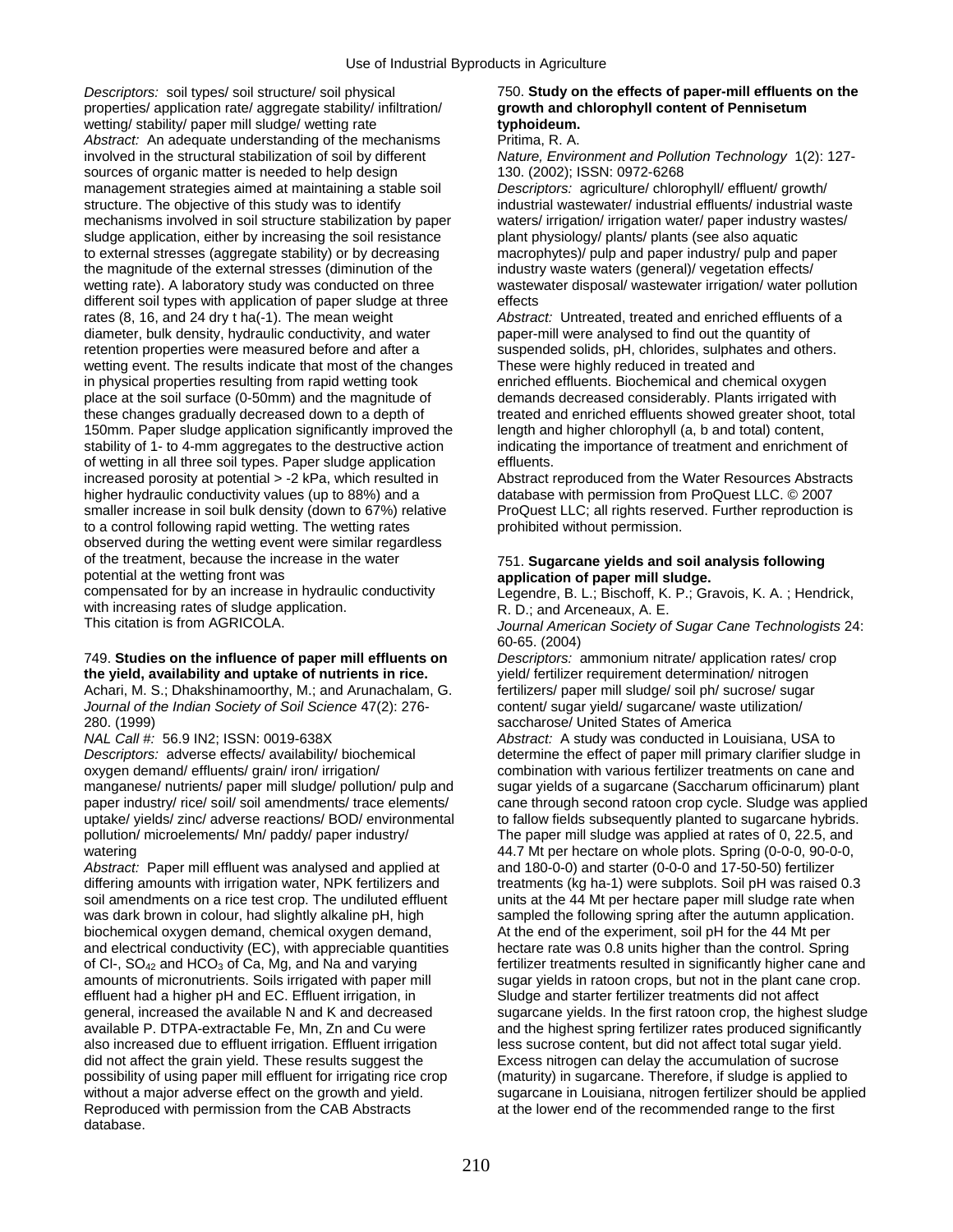ratoon crop. In second-ratoon, sludge and spring fertilizer amended with dairy manure solids). OM-mediated general did not significantly affect sucrose content. The main effect suppression of plant diseases through the manipulation of of paper mill sludge appears to be the ability to raise soil soil organic matter (SOM) during early stages of organic pH. matter decomposition and later stages of decomposition is

database. amendment and low-rate organic amendment), serial

# industries for growth and reproduction of Eisenia

Pedobiologia 43(6): 766-770. (1999) **as microbiostasis, microbial colonization of pathogen** and pathogen reproduction/ sludges/ substrates/ vermicomposting/

Abstract: Sludges from a paper-mill and a dairy processing status (macronutrients and micronutrients) and soil p<br>factory were used to grow Fisenia andrei. The growth and suppoperties are briefly explained. A toolbox of cul factory were used to grow Eisenia andrei. The growth and properties are briefly explained. A toolbox of cultural<br>reproduction of this earthworm species in pure wastes and practices such as SOM management, crop rotation, co reproduction of this earthworm species in pure wastes and nine different mixtures of them with cattle manure have and rotation crops and tillage and inputs like plant genetics,<br>been studied weekly over 72 days. Farthworms grew at organic amendments, formulated amendments, high Nbeen studied weekly over 72 days. Earthworms grew at rates ranging from 6 to 12 mg worm-1 day-1 and cocoons content amendments and inorganic amendments that could were produced in all the substrates (average rate: 0.06-1.1 be used by farmers and scientists to generate diseas were produced in all the substrates (average rate: 0.06-1.1 cocoon adult worm-1 week-11) with the exception of the suppressive soils and cropping systems is also reviewed.<br>
pure dairy sludge. Those mixtures with 30% (d.w.) of paper Finally, some examples of diseases-suppressive sys pure dairy sludge. Those mixtures with 30% (d.w.) of paper Finally, some Finally, some examples of the three wastes sludge and manure, and those with the three wastes **are provided.**<br>together were the most favourable for vermicomposting **are Reproduced with permission from the CAB Abstracts** together were the most favourable for vermicomposting Reproduced Reproduced according to Principal Components Abstracts of the crowth according to Principal Components Analysis of the growth and reproduction data.

## 753. **Suppression of soilborne diseases in field** *Agronomy Journal* 96(4): 956-965. (2004) agricultural systems: Organic matter management,

*Soil Organic Matter in Sustainable Agriculture*: 131-177.

*Descriptors:* antibiosis/ application rates/ cattle manure/ leguminosarum bv/ trifolii/ nitrogen fixation/ nitrogen composts/ cover crops/ cropping systems/ cultural control/ content/<br>decomposition/ farming systems/ fungal diseases/ microbial Quebec decomposition/ farming systems/ fungal diseases/ microbial activities/ nutrient content/ nutritional state/ orchards/ plant disease control/ plant diseases/ plant nutrition/ plant paper fibers, clay particles, and inks and has high C and C<br>pathogenic fungi/ plant pathogens/ reviews/ rotations/ soil and low N and P concentrations. Use of h amendments/ soil organic matter/ soil physical properties/ soil types/ suppression/ suppressive soils/ tillage / high rates of N for adequate plant growth. Using dinitrogen<br>
agricultural systems/ crop rotation/ Hyphomycetes/ (N2)-fixing forage legumes is an alternative to the N agricultural systems/ crop rotation/ Hyphomycetes/ nutritional status/ organic matter in soil/ fertilization under such circumstances. In a 2-yr field study Peronosporomycetes/ physical properties of soil/ (1995 and 1996), the effect of different rates of DPS (0, 50,

*Abstract:* This paper discusses organic matter (OM) established on two soil types in Eastern Quebec, Canada.<br>management cover cropping and other cultural practices to Symbiotic N2 fixation was measured in alfalfa (Medicag management, cover cropping and other cultural practices to suppress soilborne diseases in field agricultural systems. sativa L.), birdsfoot trefoil (Lotus corniculatus L.), red clover<br>The concept of suppressive soils and the types of disease (Trifolium pratense L.), and sweetclove The concept of suppressive soils and the types of disease suppression are reviewed. The relationships between OM officinalis L.); bromegrass (Bromus inermis L.) was used as quality and OM-mediated general suppression of diseases the reference (non N2-fixing) crop. Dinitrogen fixation was (caused by Pythium spp. and Phytophthora spp.) in estimated by the 15N natural abundance method. The container mixes are described. Discussions also include the percentages of N derived from the atmosphere increased container mixes are described. Discussions also include the interpretations of data on OM-mediated general significantly with DPS in the year of establishment (1995). suppression in natural soil systems and field agricultural In the first production year (1996), the effects of DPS on N2<br>systems (orchard systems, Chinampa agricultural systems fixation were mainly observed at the first cu systems (orchard systems, Chinampa agricultural systems,

field soils amended with paper mill residuals and field soils Reproduced with permission from the CAB Abstracts also presented. Soil amendment rates (high-rate organic amendment (organic soil management or long-term soil-752. **Suitability of sludges from dairy and paper** building) and OM-mediated specific suppression of **andrei. andrei. andrei. andrei. andrei. and in soilless container media and field soils are Elvira, C.; Sampedro, L.; and Nogales, R. <b>and Solani in solless container media and field soils are** discussed. Also c discussed. Also covered are the specific mechanisms such *NAL Call #:* 56.8 P343 ; ISSN: 0031-4056 **propagules**, destruction of pathogen propagules, antibiosis, *Descriptors:* analysis / cattle manure/ cocoons/ dairy competition for substrate colonization, competition for root effluent/ manures/ mixtures/ paper mill sludge/ intection sites and induced systemic resistance involved in<br>
reproduction/ sludges/ substrates/ vermicomposting/ biologically and OM-mediated disease suppression. The wastes/ Eisenia andrei effects of SOM management on soil and plant nutrient<br>Abstract: Sludges from a paper-mill and a dairy processing status (macronutrients and micronutrients) and soil physical

### Reproduced with permission from the CAB Abstracts 754. **Symbiotic dinitrogen fixation in forage legumes**  amended with high rates of de-inking paper sludge.

Allahdadi, I.; Beauchamp, C. J; and Chalifour, FP **cover cropping, and other cultural practices.** *Descriptors:* Lotus corniculatus/ Medicago sativa/ Trifolium<br>
Stone A. G.: Scheuerell, S. J.: and Darby, H. M. **Drifter and Participalis** (Melliotus officinalis/ forage legu Stone, A. G.; Scheuerell, S. J.; and Darby, H. M. pratense/ Melilotus officinalis/ forage legumes/ soil<br>Soil Organic Matter in Sustainable Agriculture: 131-177 and amendments/ pulp and paper sludge/ application rate (2004)<br>
Compare in the Sinorhizobium meliloti/ Mesorhizobium loti/ Rhizobium<br>
Descriptors: antibiosis/ application rates/ cattle manure/<br>
leguminosarum by/ trifolii/ nitrogen fixation/ nitrogen

Abstract: The paper de-inking process produces a waste<br>by-product, de-inking paper sludge (DPS), which contains organic amendments/ paper mill sludge/ plant breeding/ by-product, de-inking paper sludge (DPS), which contains<br>plant disease control/ plant diseases/ plant nutrition/ plant paper fibers, clay particles, and inks and has h pathogenic fungi/ plant pathogens/ reviews/ rotations/ soil and low N and P concentrations. Use of high rates of DPS<br>amendments/ soil organic matter/ soil physical properties/ to increase the soil organic matter thus requi phytopathogens/ Pythiaceae/ rotational cropping/ soil or 100 Mg dry matter ha(-1)), applied once in October 1994, cultivation / Straminipila<br>Abstract: This paper discusses organic matter (OM) established on two soil types in Eastern Quebec, Canada.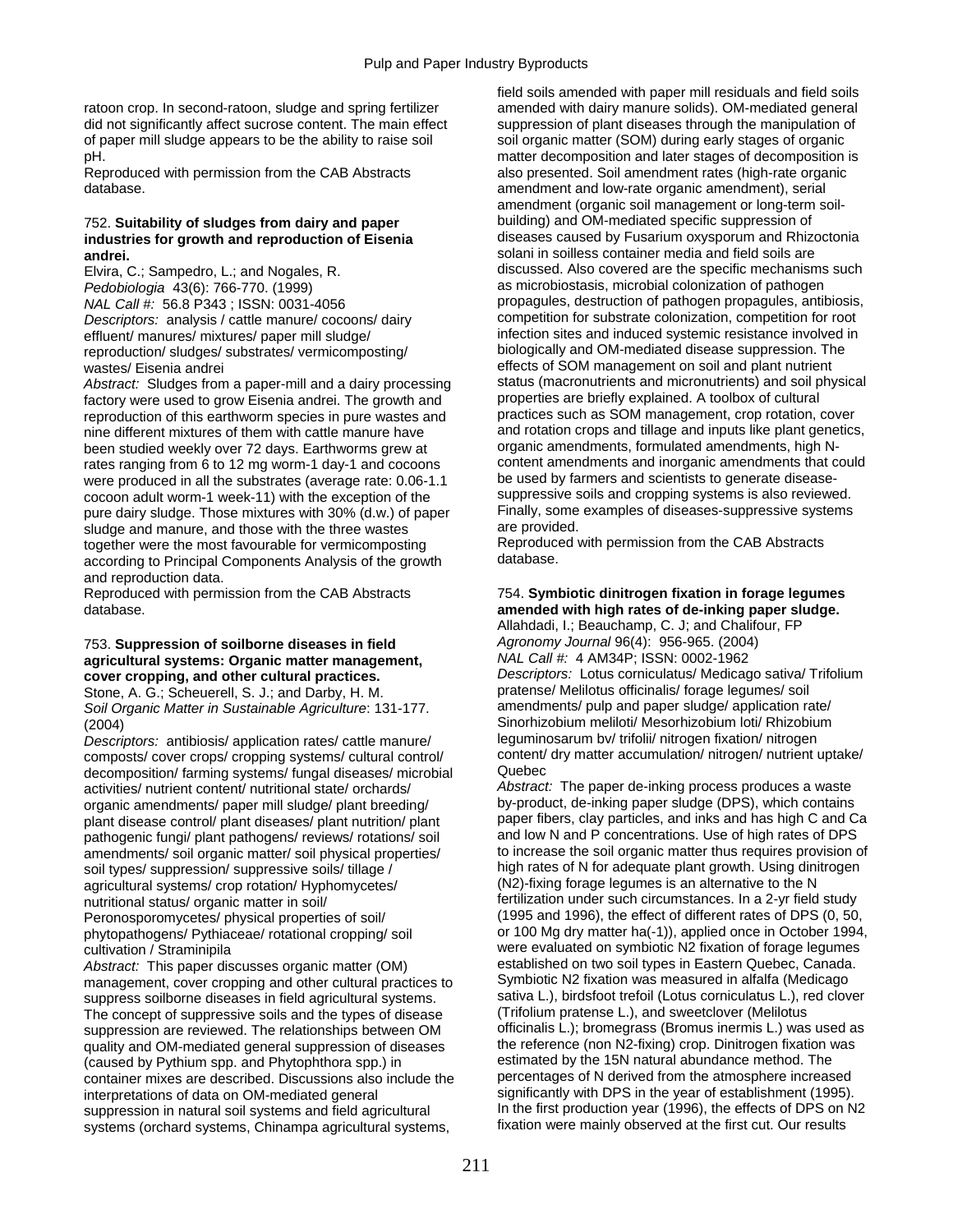show that DPS used as an organic amendment generally same parameters were studied in a naturally polluted soil Ied to similar or greater forage legume productivity and using barley, bean (Phaseolus vulgaris) and soyabean<br>greater N2 fixation compared with unamended controls in (Glycine max) as test plants. The paper mill sludge add the first production year and is compatible with sustainable to the heavy metal polluted soils induced some changes in agricultural practices. the chemical metal forms present in the soil. These

## 755. **Trace metal leachability from papermill ashes and** formation of available compounds in which metals were

*Notes:* Thesis (M.S.). Includes bibliographical references

*Descriptors:* trace metals/ leachability/ papermill ash/

effluents/ industrial waste waters/ industrial wastes/ paper industry wastes/ pulp and paper industry/ pulp and paper 758. **Use of bark and combined paper sludge for the**  industry waste waters (general)/ pulp wastes/ trace metals/ **revegetation of bark-covered land.**  trace metals / trace-metal/ waste water/ wastewater Beauchamp, C. J.; Camire, C.; and Chalifour, F. P.<br>
analysis/ wastewater analysis/ India/ India, quiarat/ India.<br>
Journal of Environmental Engineering and Science 5(3): analysis/ wastewater analysis/ India/ India, gujarat/ India, *gujarat*, satpura/ India

*Abstract:* Ukai-Songarh pulp and paper mill was selected *Descriptors:* bark/ choice of species/ establishment/ for the present investigation. The mill is located in Satpura amended soils and neighbouring plant samples were phosphate fertilizers/ potash fertilizers/ potting composts/<br>analysed for Cu. Zn. Cd. Ph. Ni. As. Hg and Ee. The rooting media analysed for Cu, Zn, Cd, Pb, Ni, As, Hg and Fe. The rooting media<br>obtained concentrations were found to be much higher *Abstract:* This study investigated the use of bark and Effluents affect quality of soils and adjoining plants. The combined paper sludge to develop a suitable plant gro<br>culp and paper mill effluent samples have also been substrate and to establish a vegetation cover on barkpulp and paper mill effluent samples have also been investigated for their COD and BOD.

Abstract reproduced from the Water Resources Abstracts Canada, were established to determine the best plant<br>
database with permission from ProQuest LLC © 2007<br>
growth medium, plant mixtures, and fertilizer application database with permission from ProQuest LLC. © 2007 growth medium, plant mixtures, and fertilizer application<br>ProQuest LLC: all rights reserved. Further reproduction is programme. The best soil cover consisted of 2.5 cm of ProQuest LLC; all rights reserved. Further reproduction is prohibited without permission.

metals/ lead/ paper mill sludge/ phytoremediation/<br>nhytotoxicity/ polluted soils/ pollution control/ soil covered Reproduced with permission from the CAB Abstracts phytotoxicity/ polluted soils/ pollution control/ soil<br>amendments/ soil ph/ soil pollution/ soil types/ soyabeans/ database. spatial distribution/ uptake/ waste disposal/ waste bean/ soybeans<br>Abstract: This study was conducted to determine the **geranium and zinnia production.**<br>Abstract: This study was conducted to determine the **Tripepi. Robert R. and Koehn. Charlyn A.** 

*Abstract:* This study was conducted to determine the Tripepi, Robert R. and Koehn, Charlyn A.<br>effects of paper mill sludge addition on metal (Cu. Ph and In: 95th Annual International Conference of the American effects of paper mill sludge addition on metal (Cu, Pb and In: 95th Annual International Conference of the American<br>In: distribution in soil, plant growth and metal uptake by Society for Horticultural Science Charlotte, No Zn) distribution in soil, plant growth and metal uptake by Society for Horticultural Science.<br>Charlotte, Charlotte, North Carolina. (Hortence.Charlotte, North Carolina.); pp. 464; 1998. barley (Hordeum distichum [H. vulgare]) at different rates of Vol. 33 (3).; pp. 464; 1998.<br>sludge addition to an artificially polluted soil. Moreover. NAL Call #: SB1.H6; ISBN: 0018-5345 sludge addition to an artificially polluted soil. Moreover, after establishing the best paper mill sludge adding rate, the

(Glycine max) as test plants. The paper mill sludge added This citation is from AGRICOLA. Changes in some cases mainly concerned the shift from mobile forms to less extractable forms; in other cases the **sludge used as soil amendments. strongly bound prevailed. Consequently, both the metal <br>Xiao, Chengging University of Florida, 1998. <b>Strongly and strongly bound prevailed.** Consequently, both the metal, uptake by plants, depending on the nature of the metal, and some physiological parameters of plants, were modified. (leaves 82-86).<br>
The mechanisms studied were dependent on soil<br>
Descriptors: trace metals/leachability/papermill ash/ characteristics, in particular to soil pH, and were strongly sludge/ soil amendments<br>
This citation is from AGRICOLA.<br>
This citation is from AGRICOLA.<br>
Subset of the addition of paper mill sludge shifted pH acid soils, the addition of paper mill sludge shifted pH values towards moderately basic values and reduced metal<br>uptake. In basic soils, the addition of paper mill sludge T56. **Trace metals and biochemical oxygen demand of** *uptake. In basic soils, the addition of paper mill sludge*<br> **pulp and paper mill effluents.**<br>
Shrivastava, V. S. and Yeole, P. M. **pulp and paper of particular of and p** Shrivastava, V. S. and Yeole, P. M.<br>
Mature, Environment and Pollution Technology 1(2): 121-<br>
122. (2002); ISSN: 0972-6268<br>
Descriptors: biochemical oxygen demand/ biological<br>
oxygen demand/ chemical oxygen demand/ chemica

253-261. (2006); ISSN: 1496-2551.<br>Descriptors: bark/ choice of species/ establishment/

valley in south Guiarat. For the study, the effluents, phosphorus fertilizers/ plant residues/ potassium fertilizers/

obtained concentrations were found to be much higher. *Abstract:* This study investigated the use of bark and covered land. Field experiments conducted in Quebec,<br>Canada, were established to determine the best plant combined paper sludge on top of 2.5 cm of black bark. On this soil cover, the Savoureux mixture in combination with 757. **Treatment of heavy metal contaminated soils to**<br> **Exercice metal uptake by cultivations.**<br>
Calace, N.; Petronio, B. M.; Pietroletti, M.; Deriu, D.; and<br>
Pompili, L.<br>
Recent Research Developments in Agronomy and<br>
Hor Horticulture 1: 29-46. (2004)<br>
Descriptors: acid soils/ application rates/ barley/<br>
Descriptors: acid soils/ application rates/ barley/<br>
bioavailability/ chemical speciation/ copper/ growth/ heavy<br>
suggest that combined p

## management/ waste utilization/ zinc/ green bean/ snap 759. **Use of de-inked paper sludge in potting mixes for**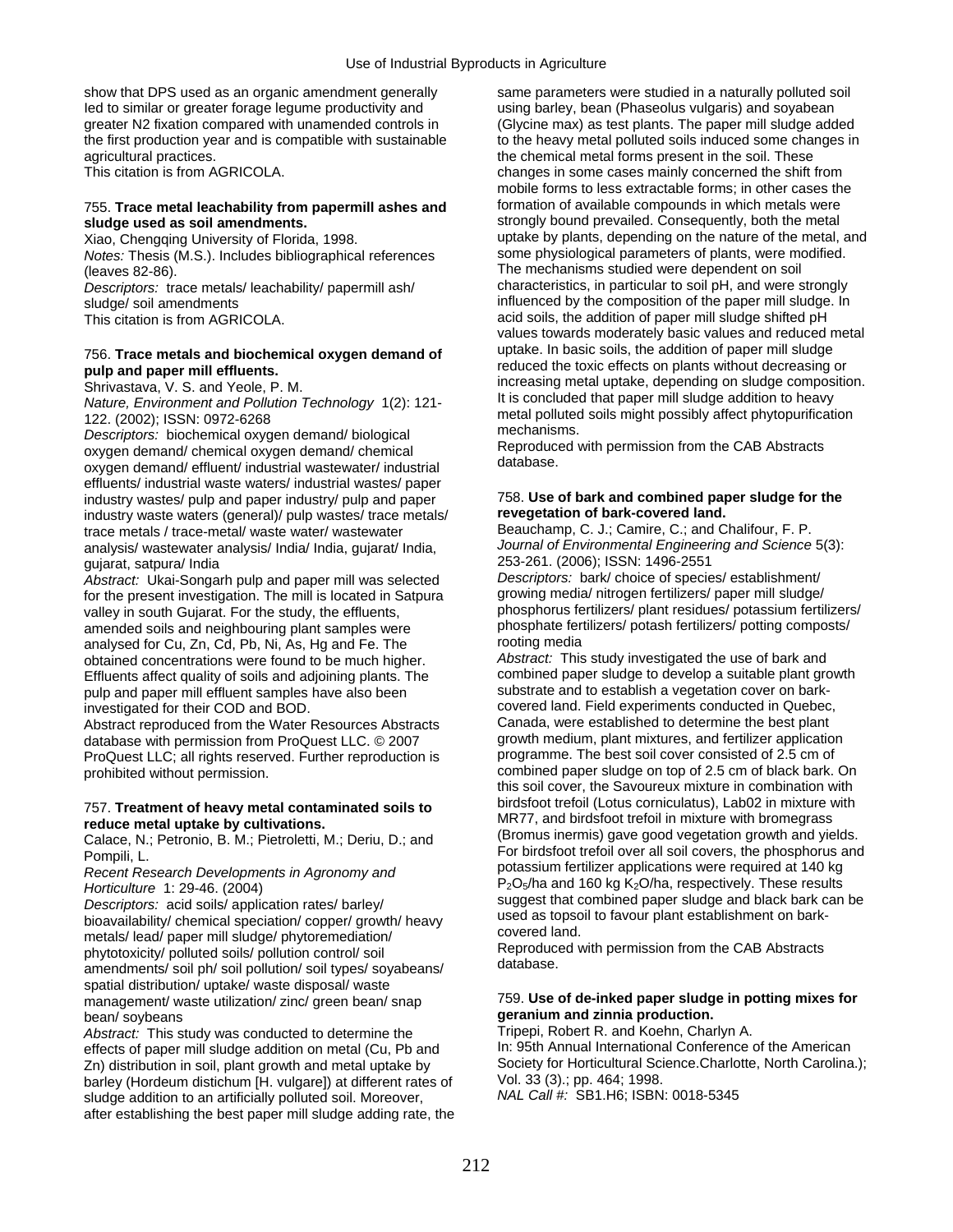plants/ geraniaceae: angiosperms, dicots, plants, angiosperms, dicots, plants, spermatophytes, vascular spermatophytes, vascular plants/ de-inked paper sludge/ plants/ pot in pot shade tree production: horticultural potting mix composition/ meeting abstract/ meeting poster/ method/ paper mill sludge: organic waste/ wood chips: sanitation/waste management organic waste © Thomson Reuters © Thomson Reuters

## 760. **Use of fresh and composted de-inking sludge in** 763. **Use of paper mill wastes on agricultural soils: Is cabbage production. this a way to reduce nitrate leaching?**

Simard, Regis R.; Coulombe, J.; Lalande, R.; Gagnon, B.; and Yelle, S. *Acta Agriculturae Scandinavica: Section B, Soil and Plant* 

In: Beneficial co-utilization of agricultural, municipal and *Science* 53(2): 56-63. (2003) industrial by-products.Beltsville, Maryland, USA.) *NAL Call #:* 11 Ac82 ; ISSN: 0906-4710 Norwell, Massachusetts: Kluwer Academic Publishers; pp. *Descriptors:* agricultural soils/ arable land/ arable soils/ 349-361; 1998. aromatic hydrocarbons/ cadmium/ carbon nitrogen ratio/

Symposium XXII.; ISBN: 0792351894 fibre content/ hemicelluloses/ immobilization/ leaching/

*Descriptors:* horticulture: agriculture/ soil science/ waste mineralization/ nitrate/ nitrogen/ nitrogen content/ nutrient plants, spermatophytes, vascular plants/ crop yield/ de- pollution control/ polycyclic hydrocarbons/ sludges/ soil inking sludge: composted material, fresh material, paper amendments/ soil organic matter/ soil types/ waste wood/ © Thomson Reuters fiber content/ inorganic nitrogen/ organic matter in soil/

## 761. **Use of lux-based biosensors for rapid diagnosis of** quality

Palmer, G.; McFadzean, R.; Killham, K.; Sinclair, A.; and

*NAL Call #:* TD172 .C54; ISSN: 0045-6535 be safely used on agricultural soils to induce net N<br> *Descriptors:* application to land/ arable soils/ biosensors/ immobilization, and thereby decrease nitrate (NO<sub>3</sub>) *Descriptors:* application to land/ arable soils/ biosensors/ cadmium / copper/ crops/ diagnosis/ paper mill sludge/ leaching. Chemical characterization showed that secondary pentachlorophenol/ pollutants/ polluted soils/ soil pollution/ sludge derived from biological waste water treatment was a soil types/ toxicity/ Britain/ land application/ United Kingdom nutrient-rich material low in fibre content, whereas primary *Abstract:* A field trial, in Central Scotland, UK, and de-inked fibre sludge were high in fibre content and low demonstrated that crop vields were reduced with increased in nutrient content. Cellulose-C and hemicellulosedemonstrated that crop yields were reduced with increased in nutrient content. Cellulose-C and hemicellulose-C<br>application of paper mill sludge to land. A suite of amounted to 46 and 36% of the organic C present, application of paper mill sludge to land. A suite of amounted to 46 and 36% of the organic C present,<br>ecotoxicity assays including luminescence response of lux-<br>respectively, and C:N ratios were approximately 130 in ecotoxicity assays, including luminescence response of lux-<br>marked bacteria, respirometry and enzyme activity was primary and de-inked fibre sludge. Incubation studies at 8 marked bacteria, respirometry and enzyme activity was primary and de-inked fibre sludge. Incubation studies at 8<br>I degrees C over 2 months showed that the decomposability used to assess to vicit the decomposability used to assess toxicity of the paper mill sludge to the soil degrees C over 2 months showed that the decomponent of primary and de-inked fibre sludge in soil was not microbial biomass. The results from the use of the lux based biosensors correlated well with more traditional significantly different. Both showed lower decomposability<br>microbial indicators of soil pollution (respiration and enzyme than secondary sludge. Concentrations of inor microbial indicators of soil pollution (respiration and enzyme activity). Concentrations of metals and organic contaminants in samples were confirmed using GFAAS and GC-MS, respectively. The main pollutant components of immobilization was 4.8-7.2 kg N t-1 C added at 5 degrees

(pentachlorophenol). The range of environmental bioassays used, with chemical verification, offered a rapid and land. Only primary fibre sludge was found to be suitable as comprehensive battery test for assessment of the a nitrogen catch fibre material for use on agricultural soils.<br>
ecotoxicity associated with paper mill sludge application to Reproduced with permission from the CAB Abstract ecotoxicity associated with paper mill sludge application to Reproduce<br>land database. land. **database.** 

Reproduced with permission from the CAB Abstracts

### 762. **Use of organic wastes in substrates for pot-in-pot ingredients in container nursery substrates. shade tree production. Chong, Calvin and Purvis, Peter. Chong, Calvin and Purvis, Peter.**

*NAL Call #:* 450 C16; ISSN: 0008-4220.<br>*Notes:* 1999 Meeting of the Canadian Society for **1048** MAL Call #: SB1.H6 *Notes:* 1999 Meeting of the Canadian Society for *Descriptors:* horticulture: agriculture/ waste management:

sanitation/ Aceraceae: angiosperms, dicots, plants, subsections of the spermatophytes, vascular plants/ Oleaceae: angiosperms,

Descriptors: horticulture: agriculture/ compositae: spermatophytes, vascular plants/ Betulaceae: angiosperms, angiosperms, dicots, plants, spermatophytes, vascular dicots, plants, spermatophytes, vascular plants/ Oleaceae:

*Notes:* Meeting Information: Proceedings of the Beltsville cellulose/ chemical composition/ copper/ decomposition/ management: sanitation/ cruciferae: angiosperms, dicots, content/ organic carbon/ paper mill sludge/ polluted water/ mill waste/ meeting paper/ typic humaquod water pollution/ water quality/ wood fibres/ wood residues/ polycyclic aromatic hydrocarbons/ water composition and

**pollutants in arable soils.** *Pollutants in arable soils. Abstract: The term paper-mill waste is used for different palmer. G.: McFadzean, R.: Killham, K.: Sinclair, A.: and products: de-inked fibre sludge, primary f* Paton, G. I. Secondary sludge, residual wastes and mixtures. This study Chemosphere 36(12): 2683-2697. (1998) was conducted to determine if any of these materials could<br>
NAL Call #: TD172 C54: ISSN: 0045-6535<br>
NAL Call #: TD172 C54: ISSN: 0045-6535 soil declined to very low levels after application of primary and de-inked fibre sludge and their capacity for net N paper mill sludge were Cd, Cu and PCP C. However, contents of Cu, Cd and polycyclic aromatic<br>
(pentachlorophenol) The range of environmental bioassays bydrocarbons in de-inked fibre sludge limit its use on arable

## database. 764. **Use of raw and composted paper mill sludges, municipal waste composts, and other waste**

Chong, Calvin and Lumis, Glen P. In: 102nd Annual Meeting of the American Society for Canadian Journal of Plant Science 80(1): 233. (2000) **Horticultural Science.Las Vegas, NV, USA.**); Vol. 40(4).; pp.<br>NAL Call #: 450 C16: ISSN: 0008-4220

Horticultural Science.<br>*Descriptors:* **waste management:** *Descriptors:* and *Descriptors:* horticulture: *Descriptors:* horticulture: *Descriptors:* horticulture: *Descriptors:* horticulture: *Descriptors:* horticulture: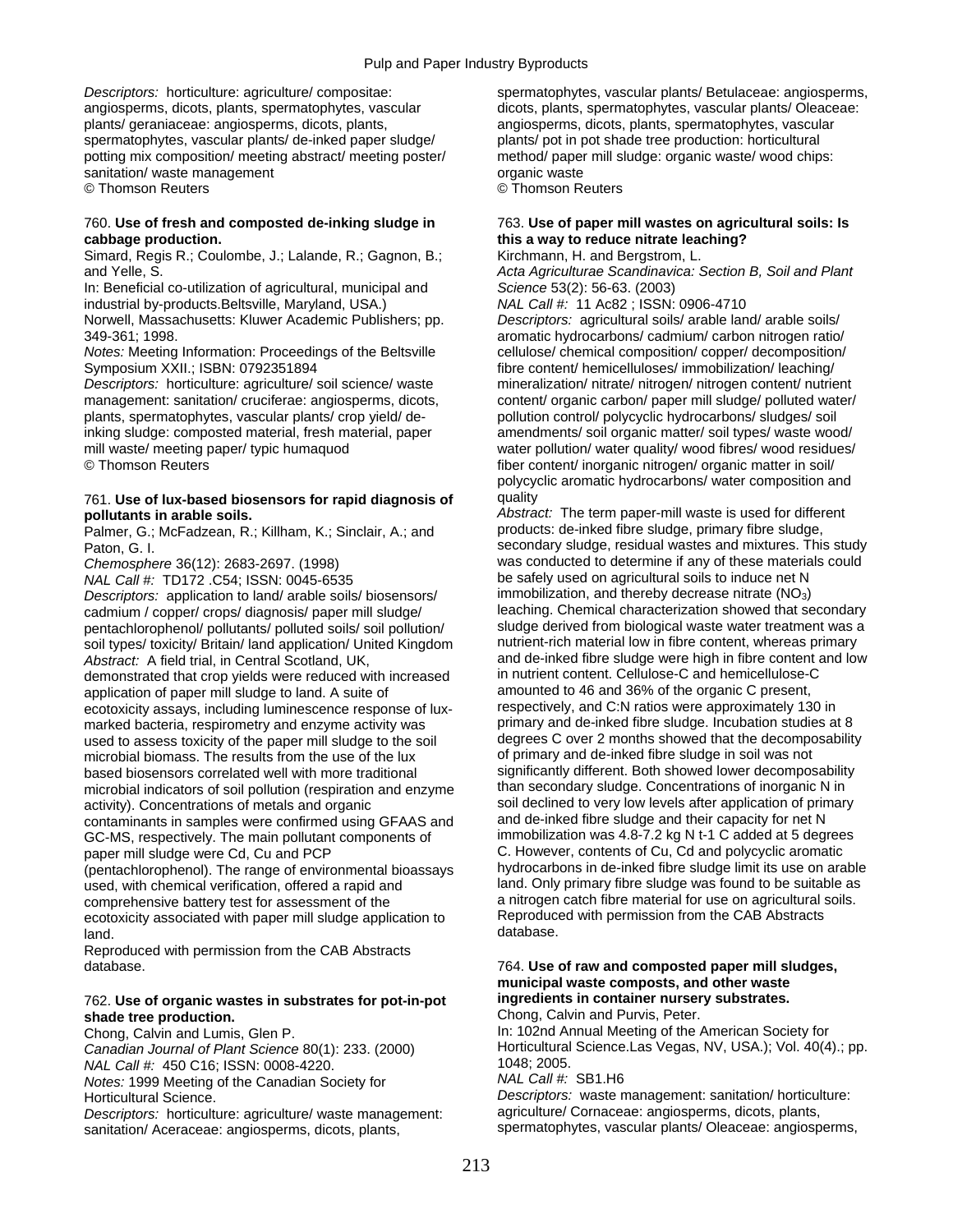dicots, plants, spermatophytes, vascular plants/ Rosaceae: lots of inorganic pigment particles used for coating, as vascular plants/ Saxifragaceae: angiosperms, dicots, clearly through XRD analysis confirmed that all sludges plants, spermatophytes, vascular plants/ paper mill sludge/ included calcium carbonate. The paper sludge from the

Soil Science Society of America Journal. Jan/Feb 2000;<br>64(1): 275 285, 64(1): 275-285, (Jan. 2000-Feb. 2000) **by any solut set of the fact of potassium**. The sludges from the *64(1): 275 285.* 64(1): 275-285. (Jan. 2000-Feb. 2000) *NAL Call #:* 56.9 So3; ISSN: 0361-5995 [SSSJD4] newsprint mill and the tissue mill showed more silicon conductivity/ soil water retention/ bulk density/ correlation/ application rate/ Quebec/ stability/ paper mill sludge the most efficient raw materials for making bed soils and<br>Abstract: A high level of organic matter in soils is crucial to seedling pots and the other two sludges would *Abstract:* A high level of organic matter in soils is crucial to seedling pots and the other two sludges would be more<br>maintain structural stability but organic matter sources differ efficient for intensive culture for cr maintain structural stability but organic matter sources differ efficient for intensive culture for crops such as rice and<br>in their effectiveness in stabilizing structural units. example qualin with additional supplement o in their effectiveness in stabilizing structural units. Objectives of this study were, first, to determine the optimal nutrients.<br>
rate of sludge and fertilizer application to improve soil <br>
© 2009 Elsevier B.V. All rights reserved. rate of sludge and fertilizer application to improve soil physical properties, and second, to investigate a possible correlation between hydraulic conductivity and structural 767. **Value and potential contamination risk of paper**  stability measurements. A 4-yr field study (1994-1997) was **mill sludge land application: A review.**  conducted on three different soil types to evaluate the effect Du, W.; Zheng, G. D.; Chen, T.-B.; Fu, B.-T.; Lei, M.; Gao, of different amounts of deinking secondary paper sludge on D.; Yue, B.; Liu, B.; and Zhang, J. the soil physical properties. The soil physical properties we *Shengtai Xuebao/ Acta Ecologica Sinica* 28(10): 5095 monitored were structural stability, water desorption 5103. (2008); ISSN: 10000933 . characteristics, bulk density, and saturated hydraulic *Notes:* Language of Original Document: Chinese. conductivity. Structural stability was increased by 17% in *Descriptors:* composting/ land application/ paper sludge/ silty clay soil (SCS) and 15% in loamy soil (LS), but resource/ risk assessment decreased by 35% in sandy loam soil (SLS). Results *Abstract:* The pulp and paper industry generates a suggest that the effect of sludge application (SA) is short- considerable amount of sludges from the paper making lived and that an annual application of sludge is necessary processes. With the development of paper making industry, to obtain a year-to-year effect on structural stability. The environment concerns about paper sludge have Measured bulk density dropped significantly in the SCS (4- increased. Paper sludge has high water content from 75% 10%) and in the LS (1-6%). A significant increase in air to 80% and high organic matter. It is easily to be rotten and capacity and available water values revealed that SA has odor, and also isn't inconvenient to transport and land increases both transmission and storage pores in the SCS. application. Therefore, paper sludge should be stabilized Field-saturated hydraulic conductivity (Kfs) was increased and used non-hazardous treatment. Composting can be an in the SCS, but decreased in the SLS and the LS. A good effective strategy to stabilize the sludge and reduce its hydraulic conductivity measurements in the SCS and the

## 766. **Utilization of paper sludges for developing bed** metal contamination, the organic chemicals and nitrate soils and seedling pots: Physico-chemical analysis of

Kim, G. Y.; Kim, C. H.; Sin, T. G.; Jung, H. G.; Lee, Y. M.;

*Palpu Chongi Gisul/Journal of Korea Technical Association* aggregation, also can improve soil structure, decrease soil *of the Pulp and Paper Industry* 39(4): 61-67. (2007); ISSN:

*Descriptors:* bed soils/ heavy metals/ paper sludge/ main avenue to dispose paper sludge that paper sludge physico-chemical analysis/ plant nutrition/ seedling-pot/ after composting process m<br>crops/ grain (agricultural product)/ heavy metals/ newsprint/ compound organic fertilizer. crops/ grain (agricultural product)/ heavy metals/ newsprint/ compound organic fertilizer.<br>nitrogen/ nutrients/ pigments/ raw materials/ silicon/ soils/  $\degree$  2009 Elsevier B.V. All rights reserved. nitrogen/ nutrients/ pigments/ raw materials/ silicon/ soils/ water absorption/ bed soils/ paper sludges/ seedling pots/ sewage sludge/ grain/ newsprint/ paper/ sludge/ soil 768. **Value of paper mill sludge in agriculture: Crop**  *Abstract:* Paper sludges collected from three different **yield, soil properties, and environmental impacts.**  paper mills were physico-chemically analyzed in order to Gagnon, B. and Ziadi, N. use them as raw materials for making bed soils and *Recent Research Developments in Crop Science* 1(1): 1 seedling pots. The sludge from a fine paper mill contained 10. (2004)

angiosperms, dicots, plants, spermatophytes, those from a newsprint mill and a tissue mill had not. It was municipal waste compost **the compost** tissue mill contained the greatest amount of particles, which © Thomson Reuters would contribute to water absorption and nutrient storage. The sludge from the fine paper mill had the highest density 765. **Using paper de-inking sludge to maintain soil** due to many inorganic elements. While the ash content and **structural form: Hield measurements.** the total nitrogen content were the highest in the sludge Nemati, MR; Caron, J; and Gallichand, J<br>Soil Science Society of America Journal Jan/Feb 2000: fine paper mill sludge. All sludges seemed to have *Descriptors:* soil types/ soil structure/ hydraulic contents than that from the fine paper mill. It was concluded<br>conductivity/ soil water retention/ bulk density/ correlation/ that the sludge from the fine paper mill wou

correlation was observed between structural stability and environmental risk prior to land application. The composting<br>hydraulic conductivity measurements in the SCS and the process biologically stabilizes heterogeneous ra LS. Sudge and reduces mass and volume and thus hauling This citation is from AGRICOLA. Costs. Paper sludge is rich in organic matter and other nutrients and its land application don't lead to the heavy **paper sludges.**<br>
Kim G Y · Kim C H · Sin T G · Jung H G · Lee Y M · chemical and physical properties. Application of paper Song, D. B.; and Huh, M. R. single of the sludge can increase soil C, water holding properties and<br>
Palnu Chongi Gisul/Journal of Korea Technical Association aggregation, also can improve soil structure, decrease soil 02533200 [PCGID].<br>
Motes: I anguage of Original Document: Korean and increase crop production and has residual effect. It is a *Notes:* Language of Original Document: Korean. and increase crop production and has residual effect. It is and increase crop production and has residual effect. It is a residual effect. It is a residual effect. It is a re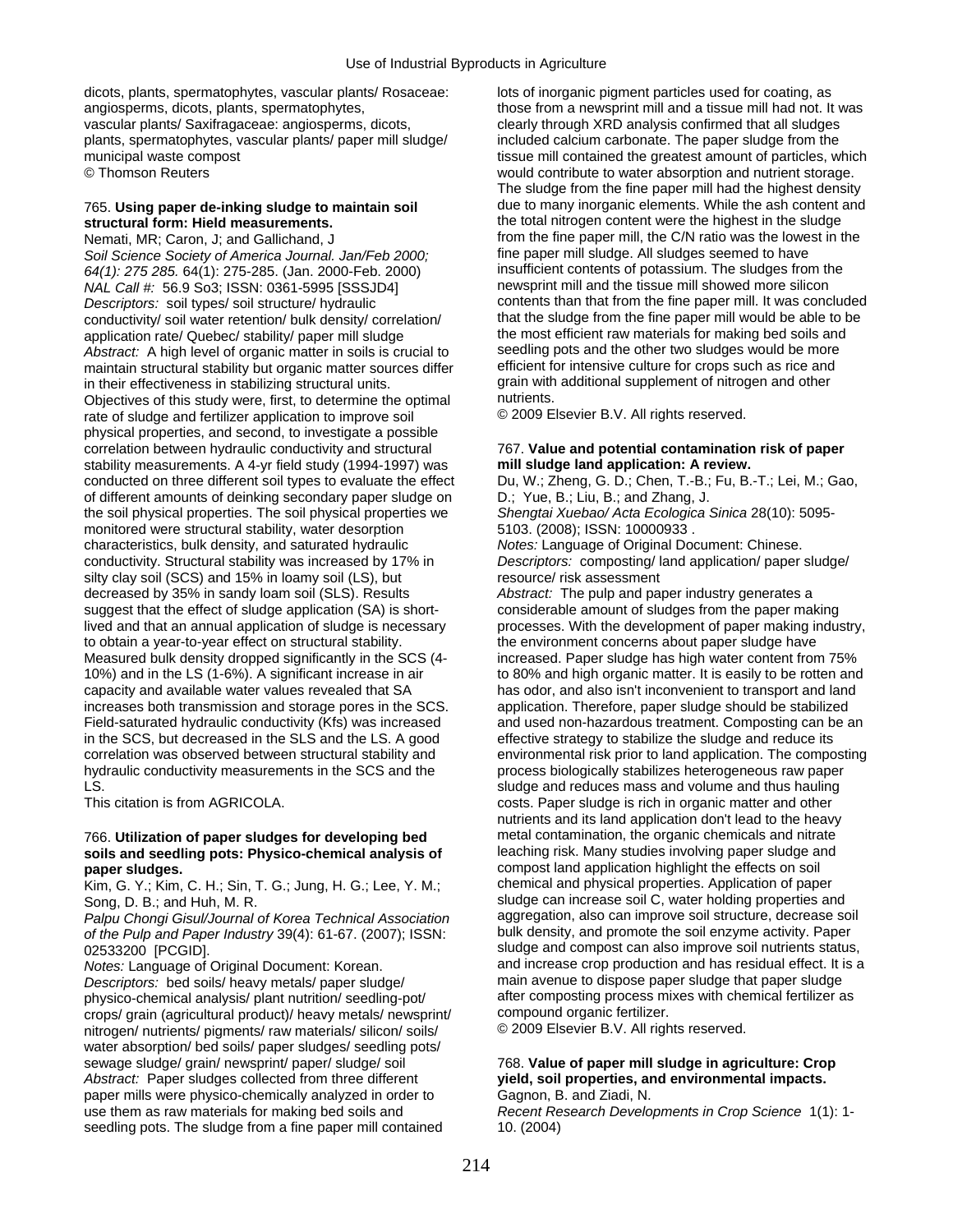*Descriptors:* agriculture/ carbon nitrogen ratio/ crop yield/ *Abstract:* Paper mill sludge collected from the local paper degraded land/ environmental impact/ immobilization/ factory premises was vermicomposted using an African industrial wastes/ paper mill sludge/ sludges/ soil species of earthworm Eudrilus eugeniae and physicodegradation/ soil properties/ waste water/ waste water chemical features of paper mill sludge before and after treatment/ environmental effects/ soil quality composting was analysed which showed that macro and *Abstract:* Intensive agriculture practices often result in soil micro nutrients as well as physico-chemical features such degradation that can limit crop yield. Canadian pulp and as pH, pore space increased after vermicomposting. paper industries dispose of large amounts of solid residues Electrical conductivity, bulk density was found to be rich in C that can potentially maintain and restore the reduced which indicates the better degradation of organic productivity of these degraded soils. Most residues waste. produced locally by the pulp and paper industries are a © 2009 Elsevier B.V. All rights reserved. combination of primary/de-inking and secondary sludge (CS). Our research has shown that CS may be applied to (CS). Our research has shown that CS may be applied to 771. **Vermicomposting of sludges from paper mill and**  humid climates. When applied at appropriate rates, CS **study.**<br>
increases yield without producing any detrimental effects on Flyira increases yield without producing any detrimental effects on Elvira, C.; Sampedro, L.; Benitez, E.; and Nogales, R.<br>soil quality. Compared with mineral N fertilizer crop Bioresource Technology 63(3): 205-211 (1998) soil quality. Compared with mineral N fertilizer crop *Bioresource Technology* 63(3): 205-211. (1998)<br>
response, the contribution of total N from CS reaches on *NAI Call #* TD930 A32 · ISSN: 0960-8524 response, the contribution of total N from CS reaches on *NAL Call #:* TD930.A32 ; ISSN: 0960-8524 average 40% in the year of application. Conversely, the *Descriptors:* cattle manure/ composts/ cows/ dairy wastes/ sludge from primary waste water treatments or de-inking manures/ paper mill sludge/ physical properties/ pulp and<br>process (RS) are considered more as a soil conditioner. process (RS) are considered more as a soil conditioner. paper industry/ sludges/ vermicomposting / paper industry<br>Their very high C to N ratio causes soil N immobilization. Abstract: Vermicomposting of paper mill sludges m Their very high C to N ratio causes soil N immobilization. *Abstract:* Vermicomposting of paper mill sludges mixed<br>However, RS may be composted with farm manure or with cattle manure using F, andrei was studied in a 6-mo However, RS may be composted with farm manure or with cattle manure using E. andrei was studied in a 6-month supplemented with mineral N to improve their nutrient proveinty prior-scale experiment. Initially, a small-scale supplemented with mineral N to improve their nutrient pilot-scale experiment. Initially, a small-scale laboratory<br>content before land application.<br>and their nutrient was carried out to determine the growth and

### 769. **The value, use, and environmental impacts of** biomass increased between 2.2- and 3.9-fold. The **lands in Europe. had good structure, low levels of heavy metals, low levels of heavy metals, low**

Cordovil, C. M. D. S.<br>
Environmental Reviews 6(1): 55-64. (1998); ISSN: 1181-<br>
Reproduced 8700 database.

*Descriptors:* agricultural land/ application to land/ forests/ groundwater/ leaching/ paper mill sludge/ pollution/ 772. **Waste management from pulp and paper**  properties/ pulp and paper industry/ sludges/ soil **production in the European Union.**  amendments/ wastes/ environmental pollution/ farmland/ Monte, M. C.; Fuente, E.; Blanco, A.; and Negro, C.<br>Band application/ paper industry and the state of the state Management 29(1): 293-308 (2009): ISSN:

Abstract: The current state of knowledge on the recycling 0956053X [WAMAE]. of pulp sludge in the forest and agricultural lands as an *Notes:* doi: 10.1016/j.wasman.2008.02.002. alternative to disposal is reviewed. Effects of land *Descriptors:* air pollution/ building materials/ construction application of pulp sludge on chemical and physical equipment/ deinking/ energy conversion/ environmental<br>properties of soils, on leaching of chemical constituents to impact/ incineration/ industrial waste treatment/ paper groundwater, and on yields of crops are discussed. pulp industry/ paper coating/ production/ pulp/ waste<br>Regions in Europe where land application of pulp sludge management/ waste treatment/ deinked pulps/ economic Regions in Europe where land application of pulp sludge management/ waste treatment/ deinked pulps/ economic<br>are potentially most beneficial are identified. Information on factors/ energy recoveries/ European pulps/ Europe are potentially most beneficial are identified. Information on factors/ energy recoveries/ European pulps/ European<br>
pulp production, pulping and bleaching methods, and pulps in intervalsions/ in compositions/ increanies/ pulp production, pulping and bleaching methods, and varions/ high moistures/ in compositions/ inorganics/<br>treatments of the effluents, as well as its environmental various process conditions/ pulp and paper productions/ pu treatments of the effluents, as well as its environmental process conditions/ pulp and paper productions/ pulp and<br>implications, are also briefly reviewed. implications, are also briefly reviewed.<br>Reproduced with permission from the CAB Abstracts<br>recoveries/ waste incineration/ ash/ environmental in

### 770. **Vermicomposting of paper mill sludge using an** sludge/ waste management/ air pollution/ coatings/<br>**African earthworm species Eudrilus eugeniae (kinberg)** gasification/ moisture content/ paper industry/ paper African earthworm species Eudrilus eugeniae (kinberg)

Umamaheswari, S. and Vijayalakshmi, G. S. waste papers

*Descriptors:* eudrilus eugeniae/ paper mill sludge/ 70% originates from the production of deinked recycled organic matter/ physicochemical property/ pulp and paper of rejects, different types of sludges and ashes in mills industry/ sludge/ eudrilus eugeniae/ pheretima sieboldi having on-site incineration treatment. The production of

# dairy industries with Eisenia andrei: A pilot-scale

content before land application.<br>Reproduced with permission from the CAB Abstracts experiment was carried out to determine the growth and reprod Reproduced with permission from the CAB Abstracts reproduction rates of earthworms in the different substrates<br>database. tested. In the pilot-scale experiment, the number of earthworms increased between 22- and 36-fold and total **pulp-mill sludge additions to forest and agricultural** vermicomposts were rich in nitrogen and phosphorus and Cabral, F.; Vasconcelos, E.; Goss, M. J.; and conductivity, high humic acid contents and good stability

**Reproduced with permission from the CAB Abstracts** 

Waste Management 29(1): 293-308. (2009); ISSN:

impact/ incineration/ industrial waste treatment/ paper and Reproduced with permission from the CAB Abstracts recoveries/ waste incineration/ ash/ environmental impact<br>database. assessment/ european union/ incineration/ moisture content/ optimization/ pulp and paper industry/ recycling/<br>sludge/ waste management/ air pollution/ coatings/ with a ntoe on its physico-chemical features. **products/ products/ production/ pulps/ pyrolysis/ waste management/** 

*Pollution Research* 22(3): 339-341. (2003); ISSN: *Abstract:* Eleven million tonnes of waste are produced 02578050 [PORSD] yearly by the European pulp and paper industry, of which vermicompost/ composting/ decomposition/ earthworm/ paper. Wastes are very diverse in composition and consist pulp and paper from virgin pulp generates less waste but